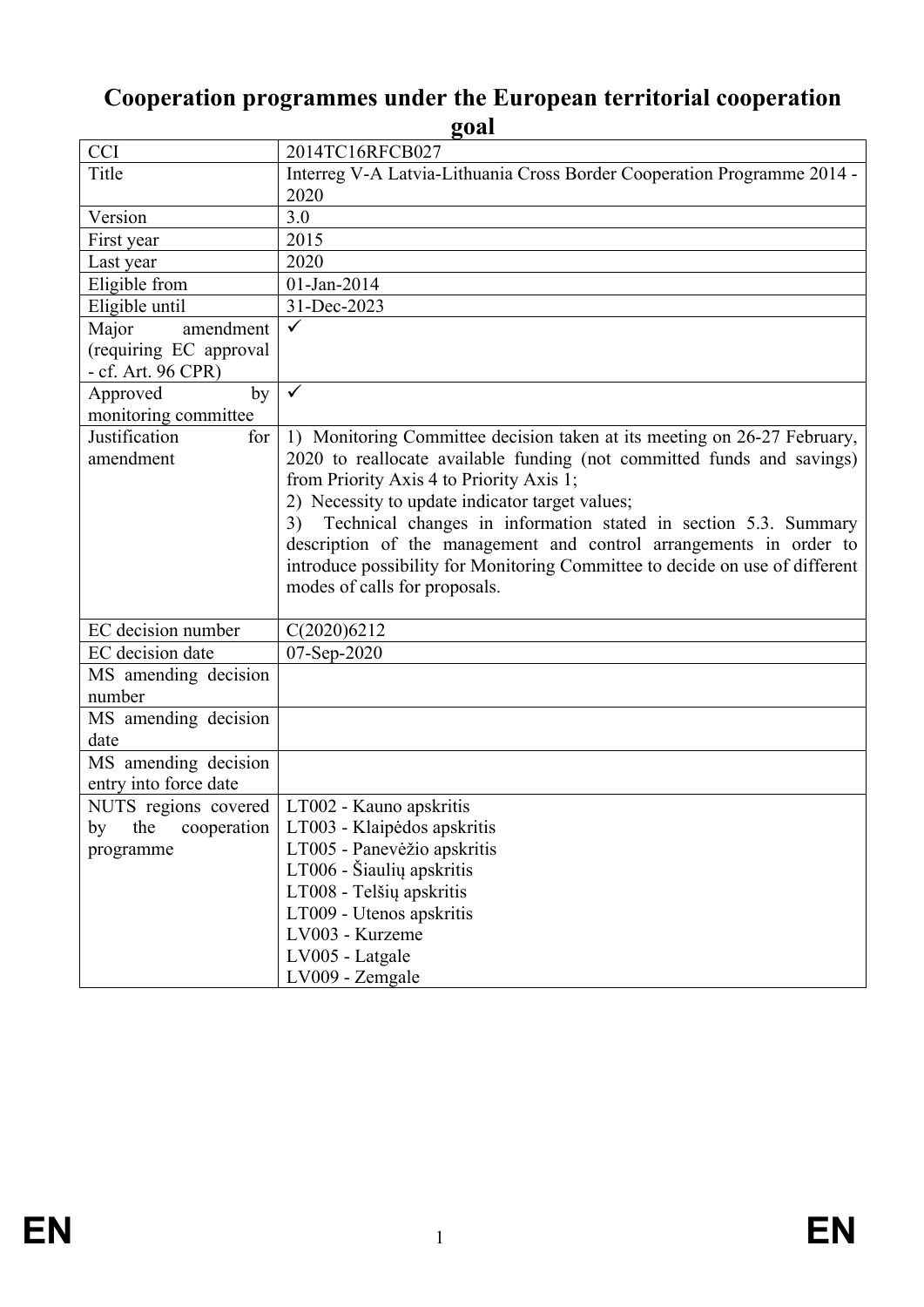#### **[1. STRATEGY FOR THE COOPERATION PROGRAMME'S CONTRIBUTION TO THE UNION STRATEGY](#page-4-0)  [FOR SMART, SUSTAINABLE AND INCLUSIVE GROWTH AND THE ACHIEVEMENT OF ECONOMIC,](#page-4-0)  [SOCIAL AND TERRITORIAL COHESION.......................................................................................................................5](#page-4-0)**

| 1.1 STRATEGY FOR THE COOPERATION PROGRAMME'S CONTRIBUTION TO THE UNION STRATEGY FOR SMART, SUSTAINABLE<br>AND INCLUSIVE GROWTH AND TO THE ACHIEVEMENT OF ECONOMIC, SOCIAL AND TERRITORIAL COHESION 5    |  |
|---------------------------------------------------------------------------------------------------------------------------------------------------------------------------------------------------------|--|
|                                                                                                                                                                                                         |  |
|                                                                                                                                                                                                         |  |
|                                                                                                                                                                                                         |  |
|                                                                                                                                                                                                         |  |
| 2.A.2 JUSTIFICATION FOR THE ESTABLISHMENT OF A PRIORITY AXIS COVERING MORE THAN ONE THEMATIC OBJECTIVE                                                                                                  |  |
|                                                                                                                                                                                                         |  |
|                                                                                                                                                                                                         |  |
|                                                                                                                                                                                                         |  |
|                                                                                                                                                                                                         |  |
|                                                                                                                                                                                                         |  |
|                                                                                                                                                                                                         |  |
| 2.A.6 ACTIONS TO BE SUPPORTED UNDER THE INVESTMENT PRIORITY (BY INVESTMENT PRIORITY) 33                                                                                                                 |  |
|                                                                                                                                                                                                         |  |
| 2.A.5 SPECIFIC OBJECTIVES CORRESPONDING TO THE INVESTMENT PRIORITY AND EXPECTED RESULTS 36                                                                                                              |  |
| 2.A.6 ACTIONS TO BE SUPPORTED UNDER THE INVESTMENT PRIORITY (BY INVESTMENT PRIORITY) 36                                                                                                                 |  |
|                                                                                                                                                                                                         |  |
|                                                                                                                                                                                                         |  |
| 2.A.9 A SUMMARY OF THE PLANNED USE OF TECHNICAL ASSISTANCE INCLUDING, WHERE NECESSARY, ACTIONS TO                                                                                                       |  |
| REINFORCE THE ADMINISTRATIVE CAPACITY OF AUTHORITIES INVOLVED IN THE MANAGEMENT AND CONTROL OF THE                                                                                                      |  |
| PROGRAMMES AND BENEFICIARIES AND, WHERE NECESSARY, ACTIONS TO ENHANCE THE ADMINISTRATIVE CAPACITY OF                                                                                                    |  |
| RELEVANT PARTNERS TO PARTICIPATE IN THE IMPLEMENTATION OF PROGRAMMES (WHERE APPROPRIATE)42                                                                                                              |  |
|                                                                                                                                                                                                         |  |
| 2.A.2 JUSTIFICATION FOR THE ESTABLISHMENT OF A PRIORITY AXIS COVERING MORE THAN ONE THEMATIC OBJECTIVE                                                                                                  |  |
|                                                                                                                                                                                                         |  |
|                                                                                                                                                                                                         |  |
|                                                                                                                                                                                                         |  |
|                                                                                                                                                                                                         |  |
| 2.A.6 ACTIONS TO BE SUPPORTED UNDER THE INVESTMENT PRIORITY (BY INVESTMENT PRIORITY) 44                                                                                                                 |  |
|                                                                                                                                                                                                         |  |
|                                                                                                                                                                                                         |  |
| 2.A.6 ACTIONS TO BE SUPPORTED UNDER THE INVESTMENT PRIORITY (BY INVESTMENT PRIORITY) 47                                                                                                                 |  |
|                                                                                                                                                                                                         |  |
|                                                                                                                                                                                                         |  |
| 2.A.9 A SUMMARY OF THE PLANNED USE OF TECHNICAL ASSISTANCE INCLUDING, WHERE NECESSARY, ACTIONS TO                                                                                                       |  |
| REINFORCE THE ADMINISTRATIVE CAPACITY OF AUTHORITIES INVOLVED IN THE MANAGEMENT AND CONTROL OF THE                                                                                                      |  |
| PROGRAMMES AND BENEFICIARIES AND, WHERE NECESSARY, ACTIONS TO ENHANCE THE ADMINISTRATIVE CAPACITY OF                                                                                                    |  |
| RELEVANT PARTNERS TO PARTICIPATE IN THE IMPLEMENTATION OF PROGRAMMES (WHERE APPROPRIATE)55                                                                                                              |  |
| 2.A.2 JUSTIFICATION FOR THE ESTABLISHMENT OF A PRIORITY AXIS COVERING MORE THAN ONE THEMATIC OBJECTIVE                                                                                                  |  |
|                                                                                                                                                                                                         |  |
|                                                                                                                                                                                                         |  |
|                                                                                                                                                                                                         |  |
| 2.A.5 SPECIFIC OBJECTIVES CORRESPONDING TO THE INVESTMENT PRIORITY AND EXPECTED RESULTS 57                                                                                                              |  |
|                                                                                                                                                                                                         |  |
|                                                                                                                                                                                                         |  |
|                                                                                                                                                                                                         |  |
|                                                                                                                                                                                                         |  |
|                                                                                                                                                                                                         |  |
|                                                                                                                                                                                                         |  |
| 2.A.9 A SUMMARY OF THE PLANNED USE OF TECHNICAL ASSISTANCE INCLUDING, WHERE NECESSARY, ACTIONS TO<br>REINFORCE THE ADMINISTRATIVE CAPACITY OF AUTHORITIES INVOLVED IN THE MANAGEMENT AND CONTROL OF THE |  |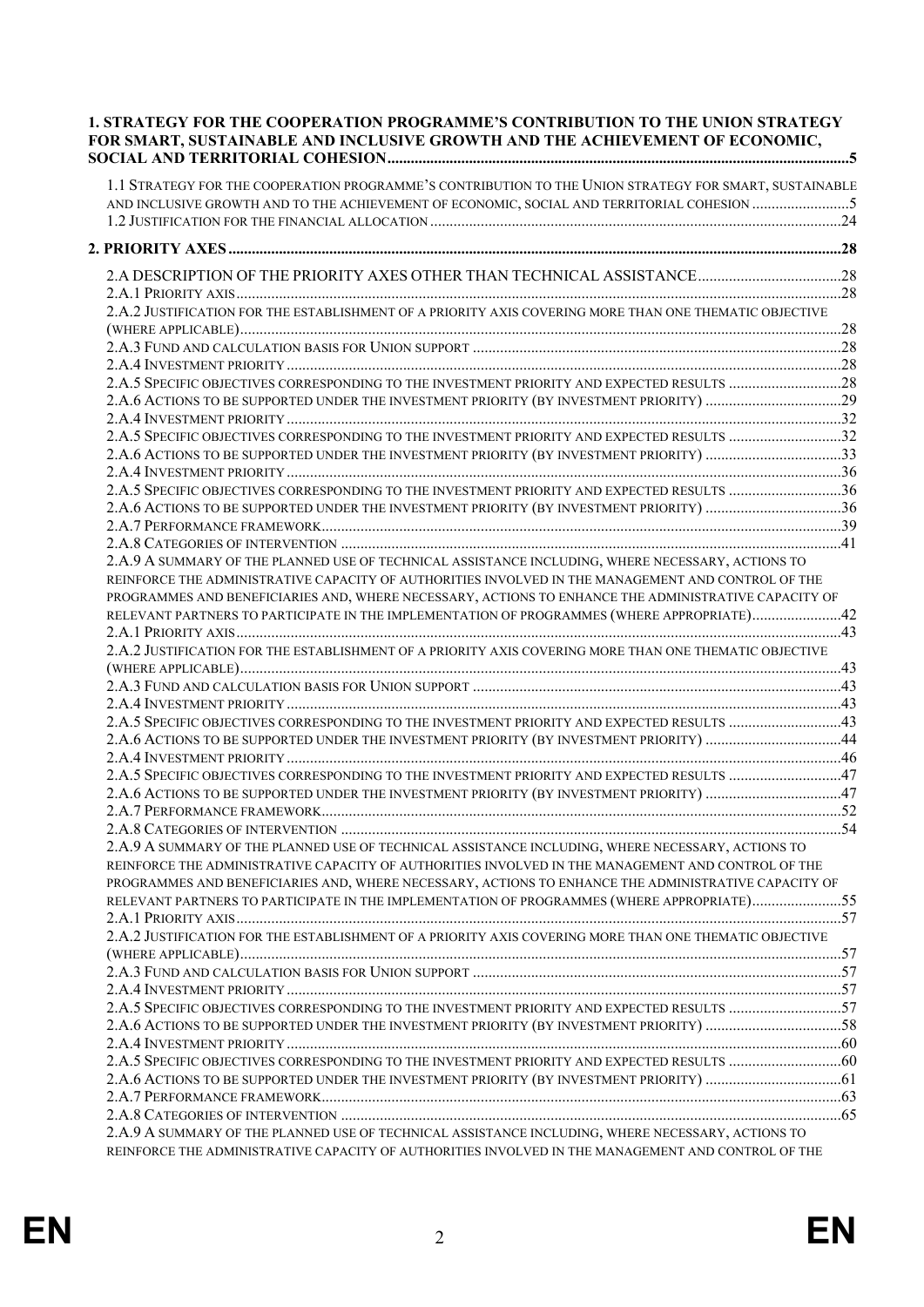| PROGRAMMES AND BENEFICIARIES AND, WHERE NECESSARY, ACTIONS TO ENHANCE THE ADMINISTRATIVE CAPACITY OF        |  |
|-------------------------------------------------------------------------------------------------------------|--|
| RELEVANT PARTNERS TO PARTICIPATE IN THE IMPLEMENTATION OF PROGRAMMES (WHERE APPROPRIATE)66                  |  |
| 2.A.2 JUSTIFICATION FOR THE ESTABLISHMENT OF A PRIORITY AXIS COVERING MORE THAN ONE THEMATIC OBJECTIVE      |  |
|                                                                                                             |  |
|                                                                                                             |  |
|                                                                                                             |  |
| 2.A.5 SPECIFIC OBJECTIVES CORRESPONDING TO THE INVESTMENT PRIORITY AND EXPECTED RESULTS  67                 |  |
|                                                                                                             |  |
|                                                                                                             |  |
| 2.A.9 A SUMMARY OF THE PLANNED USE OF TECHNICAL ASSISTANCE INCLUDING, WHERE NECESSARY, ACTIONS TO           |  |
| REINFORCE THE ADMINISTRATIVE CAPACITY OF AUTHORITIES INVOLVED IN THE MANAGEMENT AND CONTROL OF THE          |  |
| PROGRAMMES AND BENEFICIARIES AND, WHERE NECESSARY, ACTIONS TO ENHANCE THE ADMINISTRATIVE CAPACITY OF        |  |
| RELEVANT PARTNERS TO PARTICIPATE IN THE IMPLEMENTATION OF PROGRAMMES (WHERE APPROPRIATE)73                  |  |
|                                                                                                             |  |
|                                                                                                             |  |
|                                                                                                             |  |
|                                                                                                             |  |
|                                                                                                             |  |
| 2.B.5 ACTIONS TO BE SUPPORTED AND THEIR EXPECTED CONTRIBUTION TO THE SPECIFIC OBJECTIVES (BY PRIORITY AXIS) |  |
|                                                                                                             |  |
|                                                                                                             |  |
|                                                                                                             |  |
|                                                                                                             |  |
|                                                                                                             |  |
|                                                                                                             |  |
|                                                                                                             |  |
|                                                                                                             |  |
|                                                                                                             |  |
| 4.4 CONTRIBUTION OF PLANNED INTERVENTIONS TOWARDS MACRO-REGIONAL AND SEA BASIN STRATEGIES, SUBJECT TO       |  |
| THE NEEDS OF THE PROGRAMME AREA AS IDENTIFIED BY THE RELEVANT MEMBER STATES AND TAKING INTO ACCOUNT,        |  |
| WHERE APPLICABLE, STRATEGICALLY IMPORTANT PROJECTS IDENTIFIED IN THOSE STRATEGIES (WHERE APPROPRIATE)83     |  |
| (WHERE MEMBER STATES AND REGIONS PARTICIPATE IN MACRO-REGIONAL AND SEA BASIN STRATEGIES)33                  |  |
|                                                                                                             |  |
|                                                                                                             |  |
|                                                                                                             |  |
|                                                                                                             |  |
|                                                                                                             |  |
| 5.4 APPORTIONMENT OF LIABILITIES AMONG PARTICIPATING MEMBER STATES IN CASE OF FINANCIAL CORRECTIONS         |  |
|                                                                                                             |  |
|                                                                                                             |  |
|                                                                                                             |  |
|                                                                                                             |  |
|                                                                                                             |  |
|                                                                                                             |  |
|                                                                                                             |  |
|                                                                                                             |  |
|                                                                                                             |  |
|                                                                                                             |  |
|                                                                                                             |  |
|                                                                                                             |  |
| 9.3 RELEVANT PARTNERS INVOLVED IN THE PREPARATION OF THE COOPERATION PROGRAMME 101                          |  |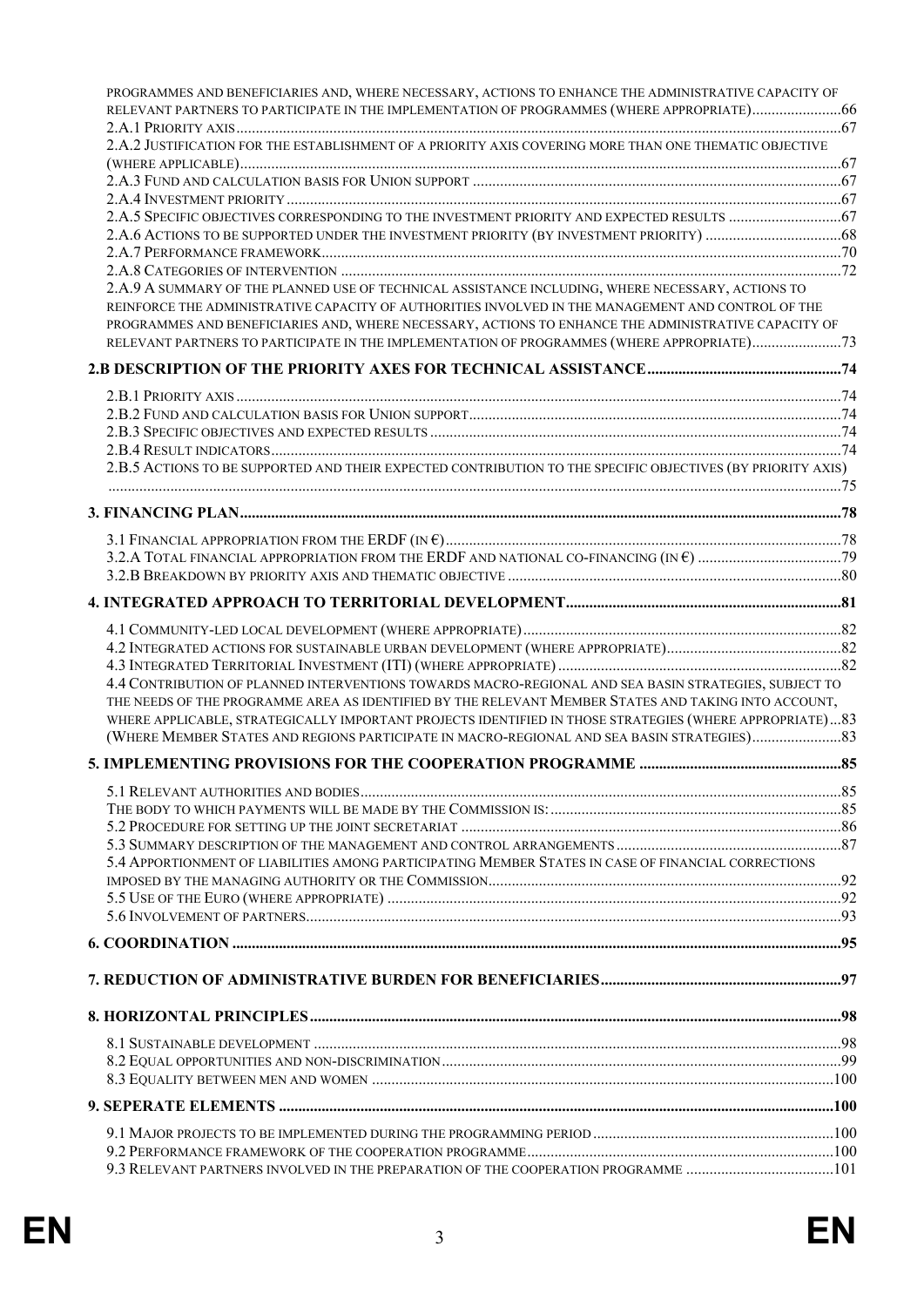9.4 A[PPLICABLE PROGRAMME IMPLEMENTATION CONDITIONS GOVERNING THE FINANCIAL MANAGEMENT](#page-100-1), PROGRAMMING, MONITORING, [EVALUATION AND CONTROL OF THE PARTICIPATION OF THIRD COUNTRIES IN TRANSNATIONAL AND](#page-100-1)  [INTERREGIONAL PROGRAMMES THROUGH A CONTRIBUTION OF](#page-100-1) ENI AND IPA RESOURCES ...............................................101 **[DOCUMENTS......................................................................................................................................................................102](#page-101-0)** SUBMITTED ANNEXES BY THE C[OMMISSION IMPLEMENTING REGULATION LAYING DOWN THE MODEL OF THE PROGRAMME](#page-101-1) [...........................................................................................................................................................................................102](#page-101-1)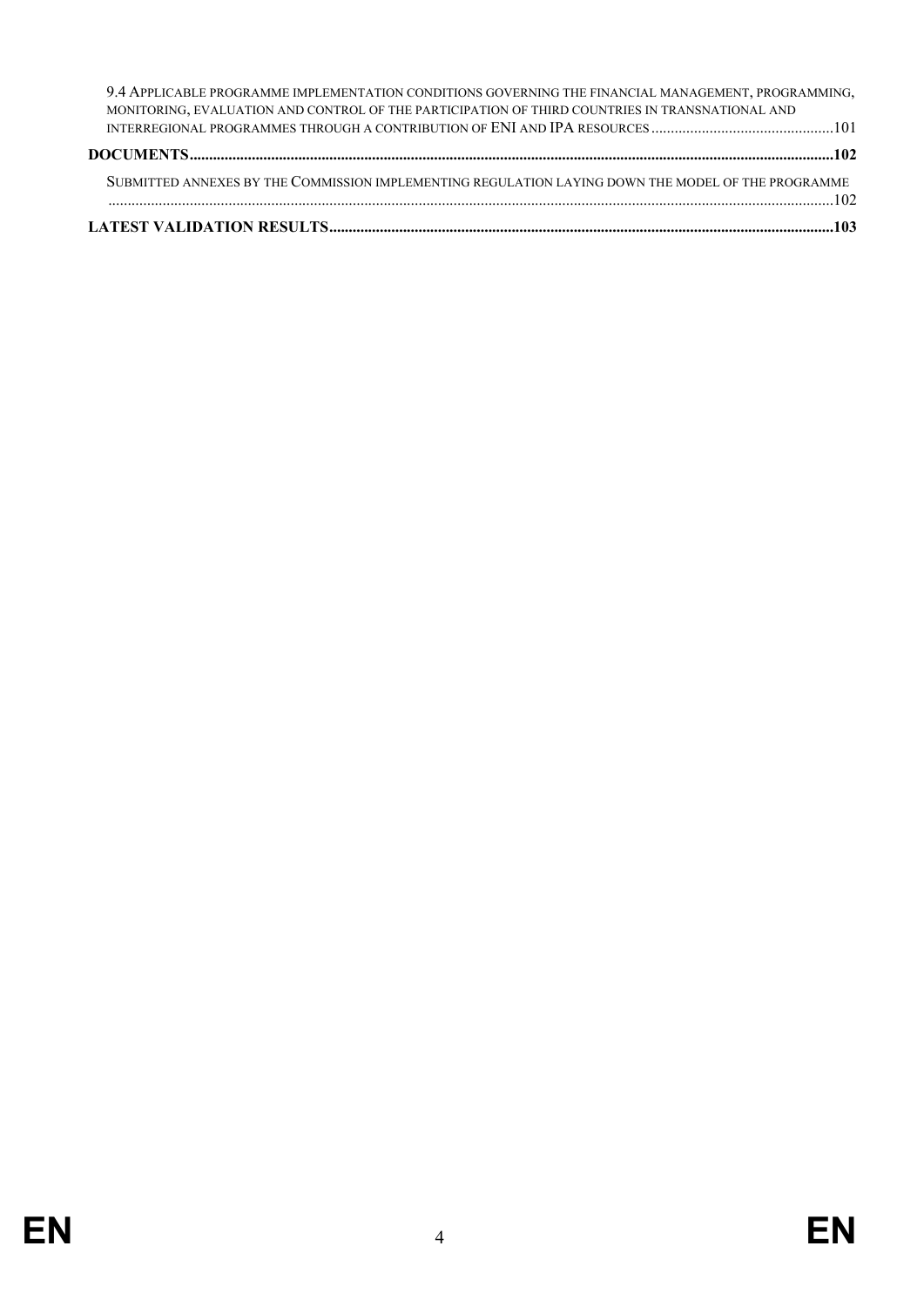#### <span id="page-4-0"></span>**1. STRATEGY FOR THE COOPERATION PROGRAMME'S CONTRIBUTION TO THE UNION STRATEGY FOR SMART, SUSTAINABLE AND INCLUSIVE GROWTH AND THE ACHIEVEMENT OF ECONOMIC, SOCIAL AND TERRITORIAL COHESION**

<span id="page-4-1"></span>**1.1 Strategy for the cooperation programme's contribution to the Union strategy for smart, sustainable and inclusive growth and to the achievement of economic, social and territorial cohesion**

1.1.1 Description of the cooperation programme's strategy for contributing to the delivery of the Union strategy for smart, sustainable and inclusive growth and for achieving economic, social and territorial cohesion.

The Programme was prepared by Latvia and Lithuania jointly. The Ministry of Environmental Protection and Regional Development of the Republic of Latvia and the Ministry of Interior of the Republic of Lithuania, following the principle of partnership, established a JPC for developing and preparing the Programme.

Latvia and Lithuania built a robust cooperation relationship during the implementation of the 2007–2013 Programme. The implementation of the Programme will lead this cooperation into a new level by providing key contributions to Europe 2020 and the achievement of economic, social and territorial cohesion, with a focus on support fields that match the development needs and interests of Programme regions.

The Programme objective is to contribute to the sustainable and cohesive socio-economic development of the Programme regions by helping to make them more competitive and attractive for living, working and visiting.

#### **Programme area: gographical coverage and population**

The Programme area includes the following NUTS III regions:

Latvia: Kurzeme, Zemgale, Latgale;

Lithuania: Klaipėda, Telšiai, Šiauliai, Panevėžys, Utena and Kaunas counties.

The territory of the Programme covers Latvian and Lithuanian border regions, as well as Kaunas County, which has significant cooperation experience from implementing 2007– 2013 Programme's projects.

Please see a map of the Programme area in Annex 1 (Figure 1).

The Programme area includes Southern Latvia and Northern Lithuania. It covers a territory that extends from the Baltic Sea in the West to the external border of the EU with Russia and Belarus in the East. The eligible area covered by the Programme is 80 160 square kilometres, of which 38 890 square kilometres are in the territory of Latvia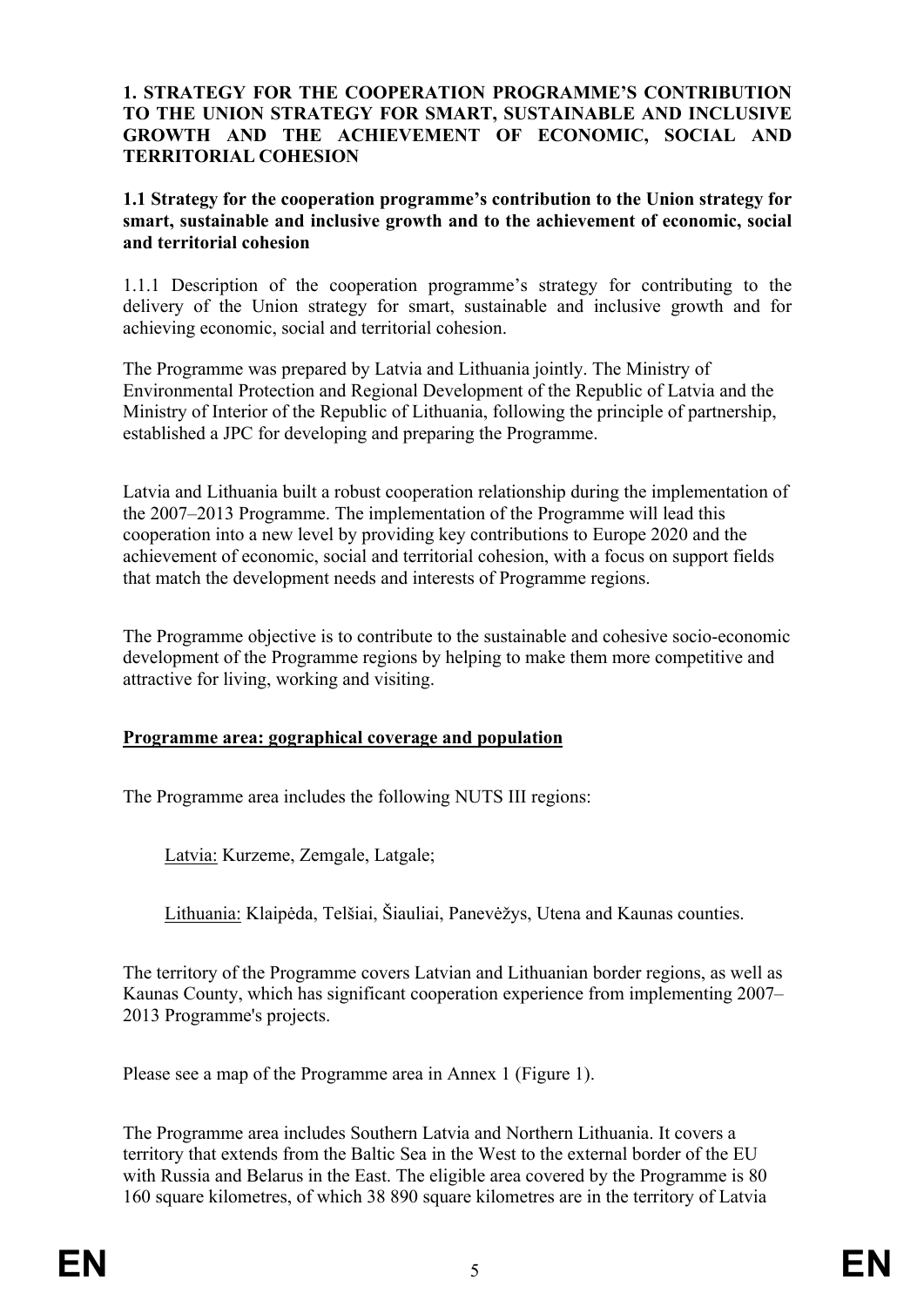and 41 270 square kilometres are in Lithuania. It includes a 588 km land border between the two countries. The territory covered is predominantly rural. It includes forests and a significant part of the Baltic Sea coastline. The region also contains important strategic transport routes (Via Baltica and Via Hansaetica), the ports of Liepāja, Ventspils and Klaipėda, as well as a number of smaller ports.

The total population of the Programme area is 2.6 million inhabitants (comprising approximately 800 000 people in Latvia and 1.8 million people in Lithuania [2012]). An overall decrease of approximately 400 000 people is estimated to have occurred in the Programme area since 2007. Depopulation trends from 2009 to 2012 were similar in both Latvia and Lithuania – in the Programme area the population decreased by 7.4% in Latvia and 7.2% in Lithuania respectively.

Population density in the Programme area is relatively low. The average population density in the Programme area is 32 inhabitants per square kilometre.

The area contains the following larger urban settlements. In Latvia: Ventspils, Liepāja, Jēkabpils, Jelgava, Rēzekne and Daugavpils. In Lithuania: Klaipėda, Panevėžys, Šiauliai, Telšiai, Utena and Kaunas. Regional differences in the population density of the Programme area depend mainly on whether a region has a large settlement or regional centre in the territory. Latvian regions are quite similar, as density varies only from 20 to 23 inhabitants per square kilometre. Bigger differences are found in Lithuania, where densities range from 21 inhabitants per square kilometre in Utena County to 42 inhabitants per square kilometre in Klaipėda County and 73 inhabitants per square kilometre in Kaunas County. Direct correlations exist between population density and the socio-economic development of the region (i.e. the greater the population density, the easier it is to ensure access to infrastructure and services and vice versa for lower population densities).

The Programme Strategy (Section 1.1.) is divided into thematic subtopics. These provide brief overviews of the current socio-economic situation in the Programme area. An analysis of the socio-economic situation was carried out taking into account the potential scope of the Programme, the possible impact of cross border cooperation, as well as common needs and problems. Therefore, challenges and opportunities to be tackled by the Programme are included for each subtopic. This is also the basis for the choice of TOs, which are described as Priority Axes in Section 2.

# **Employment and labour mobility**

Latvia and Lithuania experienced a severe economic crisis in 2008 and 2009. Over recent years, both countries have been recovering and are considered to be among the most rapidly growing economies in the EU. Yet, a considerable share of the economic growth is concentrated in the capital cities and large urban areas. In Latvia, the Riga region alone produced about half of the national GDP (52.2% in 2012), while all Programme regions together produced less than one third of the national GDP (26.9%). In Lithuania, though much of the economy was concentrated in the capital city Vilnius (38.5% of the national GDP in 2012), Programme regions produced more than half of the national GDP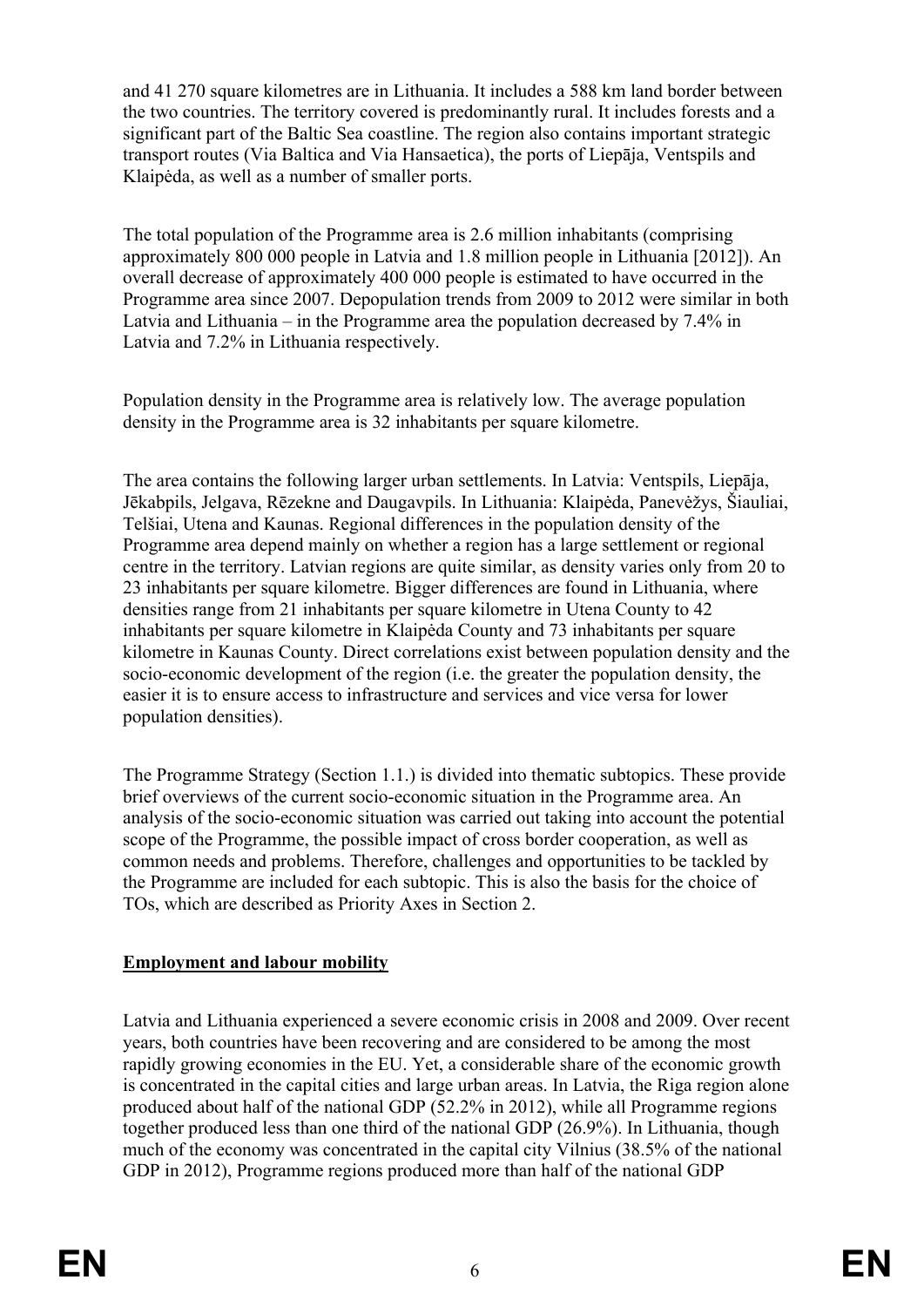(52.8%). At the same time, statistics show that the share of the national GDP produced in the regions compared to the capital city Vilnius has been shrinking over recent years.

The trend shows that inhabitants tend to move from less developed areas to more developed ones, including to foreign countries, thus reducing the development opportunities of the least developed areas even more, as they lose both human capital and tax revenue. Therefore, the disparities between Programme regions and capital cities, as well as between Programme large urban areas and rural territories, are increasing. It creates an unequal quality of life and fewer development opportunities for the population of different regions, especially for ones located in the close vicinity of the Latvia and Lithuania border.

# *Employment*

Since 2010, the employment rate in general has increased throughout the Programme area (Annex 1, Table 2), but in most of the Programme area (Zemgale and Latgale regions, Panevėžys, Telšiai, Utena and Šiauliai counties) it has remained lower than national averages. Positive employment trends are characteristic for Klaipėda and Kaunas Counties and the Kurzeme region, where employment rate was higher than the national average. However, with general positive tendencies, there remained several vulnerable groups with a higher risk for unemployment (persons with a low education level and qualification, seniors, disabled persons and youth).

Furthermore, from 2010 to 2012 there was a positive trend of an almost 20% increase in newly registered enterprises in the Programme area (20% increase in Latvian regions and 17% increase in Lithuanian regions). However, these rates in the Programme area were lower than those at the national levels (e.g. average increase in Latvia was 26% and in Lithuania 28%).

In regard to the above mentioned, the Programme has considered several aspects which could facilitate employment in border regions:

# *Facilitation of entrepreneurship*

Taking into account the regional socio-economic development challenges mentioned above, it is necessary to facilitate the start-up of entrepreneurship and self-employment in the Programme area. According to the conclusions of the Programme's 2007–2013 Thematic Capitalization Report: Improvement of Labour Mobility and Employment (2014) cross border cooperation could contribute to the diversification of local economies by facilitating entrepreneurship in the following fields (for which support from national and other EU funds is limited or not available), but not limited to:

- Promotion of high value added production (including niche products) in the traditional fields of the regions;
- Promotion of creative industries;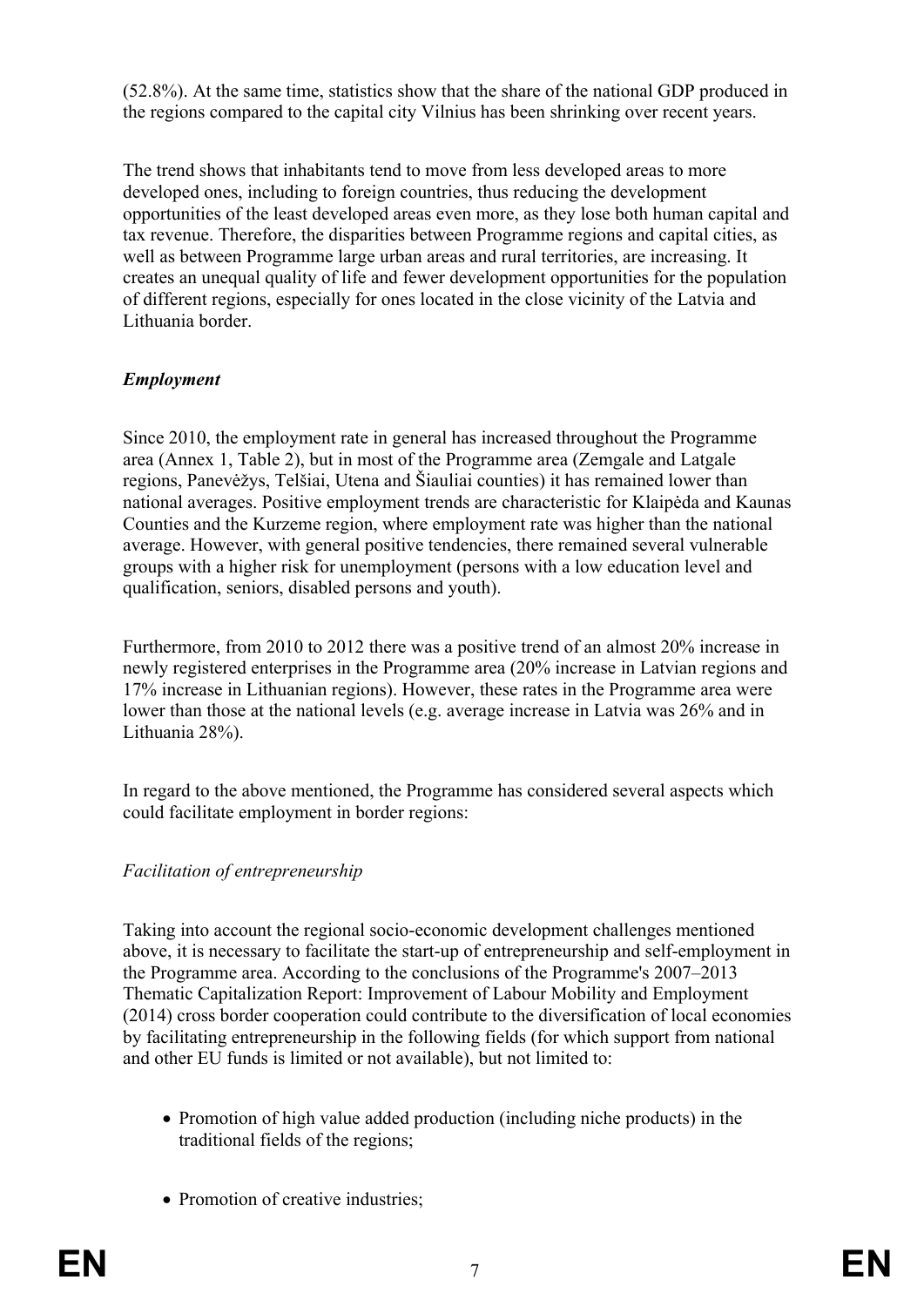Developing entrepreneurship and new business models in the existing specialisation areas of the regions.

Entrepreneurial initiatives and capacities are rather low in most of the border regions. Therefore, it is necessary to cooperate in the facilitation of the skills and knowledge needed to initiate entrepreneurship and provide indirect cross border business support. To achieve that, the quality and accessibility of public business support services have to be improved.

One way forward would be to increase cooperation between various business support institutions (business information centres, business consultants in municipalities, business incubators, creative industries incubators in Lithuania and newly established entrepreneurship centres, as well as business incubators and responsible personnel at local municipalities in Latvia) along and across the border. Additionally, it is necessary to improve cooperation among different business support system stakeholders throughout the border regions: educational institutions, local, regional, national policy makers, business support organisations, and business representatives.

The need for the Programme cross border intervention is also supported by the fact that business support systems are different, while approaches and available tools to facilitate entrepreneurship also vary. Therefore, networking and the exchange of experience would allow locally based solutions to be defined and new business support services to be developed. At the same time, a strategic and integrated approach would be facilitated.

Moreover, considerable attention should be devoted to the development of an entrepreneurial attitude in the local communities from the early school years by adding entrepreneurial or business content to curricula, strengthening the role of municipalities as the coordinator of all business facilitation initiatives in the border regions.

Given the above, the Programme intervention would be very valuable, as it would improve the business support services in the regions and areas where it is not possible from other funding sources. Another Programme contribution of great importance would be the exchange of experience, allowing the development of locally based business support solutions that would efficiently promote entrepreneurship in the regions.

#### *Reduction of skill mismatch*

Programme regions face ongoing structural change in the economy related to the consequences of the global economic crisis – increasing exports and growing the service sector, while decreasing the agriculture and manufacturing sectors. Taking into account economic restructuring and global demographic challenges, such as a decrease in the number of economically active inhabitants, the brain-drain of the young, qualified labour force from the border regions and the significant rate of long-term unemployment, there is a clear need to facilitate a balance between labour market demand and supply, as well as overcoming an existing skill mismatch.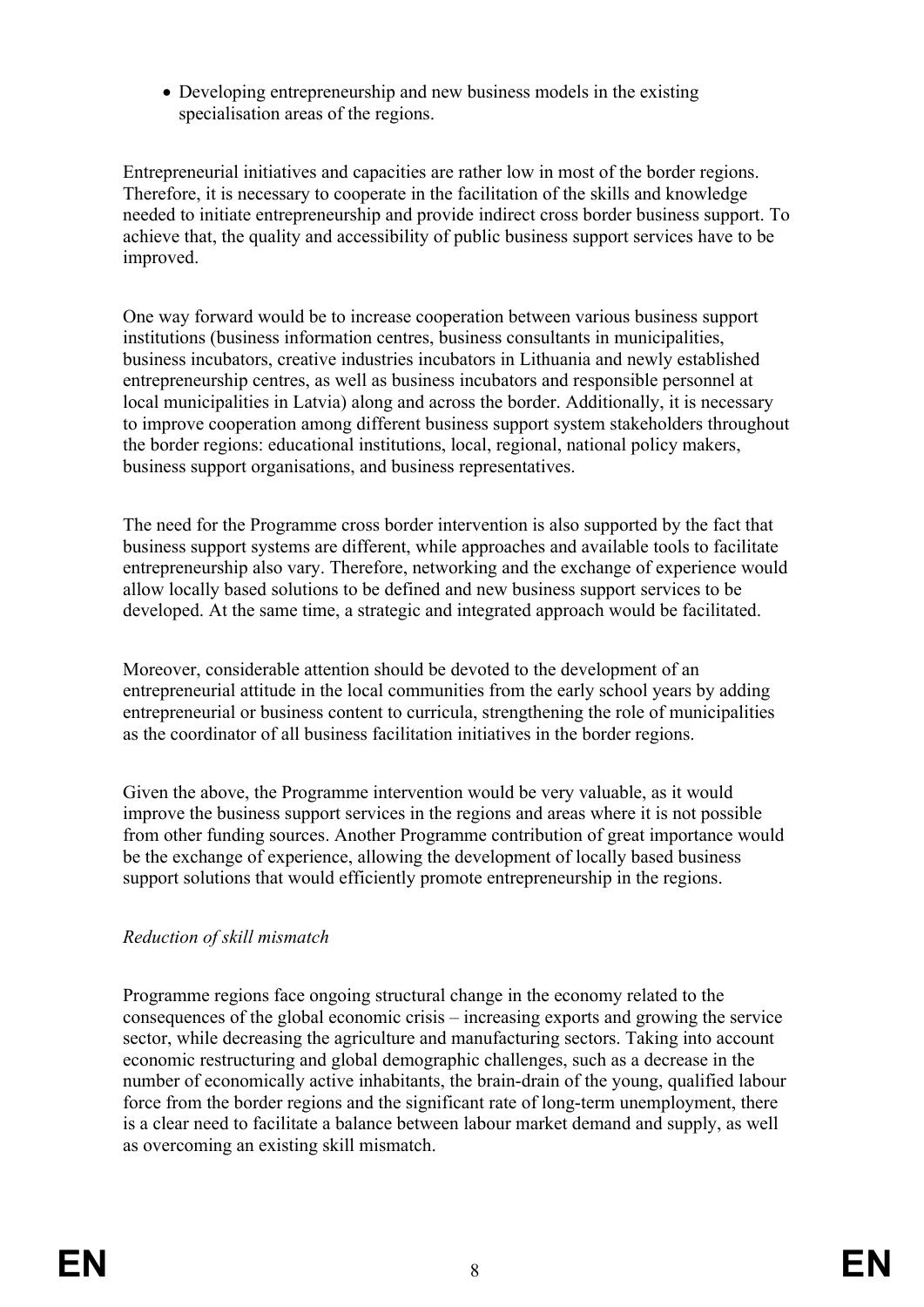The report on Medium and Long-term Labour Market Forecasts (2014) highlights the evident mismatch between the formal education supply and labour market demand: an excess of specialists in the humanitarian and social science and a shortage of specialists in life sciences and physical sciences. There is a lack of ICT, engineering, wood and metal processing, as well as bio-technologies specialists in both countries.

Modifications in curricula do not provide immediate positive changes to the labour market. Therefore, it is important to improve the quality and accessibility of vocational education and life-long learning possibilities, which are not used to their full extent in the Programme area. Training programmes lack focus on real-time labour market needs, working with new technologies, systems and tools.

Cooperation between businesses and vocational education institutions, lifelong learning centres and educational institutions is important to improve their services and training programmes. Moreover, for educational institutions to offer most up to date curricula it is required that also appropriate infrastructure and equipment is at their disposal. Thus in order to ensure the maximum benefit to the target group, curricula improvements should be complemented by relevant infrastructure works and equipment upgrade.

All above mentioned measures targeted to reduce the skill mismatch would facilitate the functional flexibility of the workforce – higher readiness to improve/change qualification, easier adaptation to requirements of employers, improving their status in the labour market and at the same time improving employment.

# *Facilitation of geographical mobility of the labour force*

One of the solutions for increasing employment and competitiveness in the border regions might be the facilitation of geographical labour mobility, which would encourage a match of labour demand and supply. The principle of the free movement of people is one of the core principles of the EU (Europe 2020, the European Employment Strategy) and the Baltic Sea Region (Horizontal Action "Neighbours").

Improved and efficient labour mobility in the Programme regions would allow employees better access to more job opportunities, thus reducing the risk of unemployment. Efficient labour mobility would also bring benefits for employers, facilitating access to a more extensive workforce with a wider range of skills, knowledge and competences.

The potential benefits from labour mobility are not widely used in the Programme area. Therefore, it is very important to promote labour mobility solutions and apply coordinated tools and approaches. There is a clear need to improve the quality and accessibility of information regarding available job vacancies and legal issues, as well as exploring the most efficient ways to solve language obstacles while providing relevant information and services online. In order to achieve this, networking and experience exchange between relevant stakeholders and responsible institutions (for example, state employment agencies, local municipalities, enterprises etc.) is important.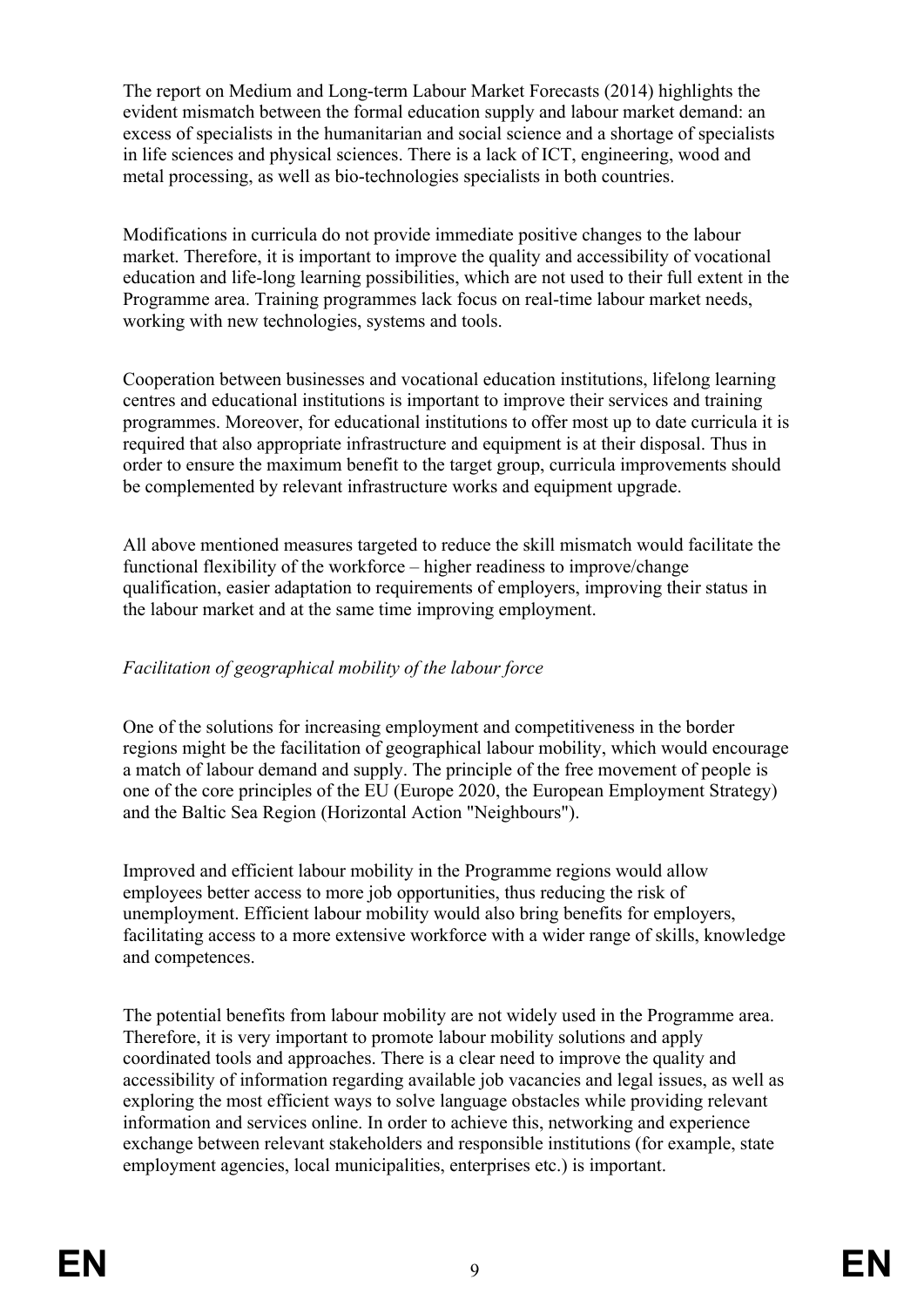## *Elimination of infrastructure limitations*

The low quality of road infrastructure is a considerable impediment to sustainable regional development, including geographical labour mobility. It has been discussed in different polls, research works and planning documents. For example, the Latvian Competitiveness Report 2011 identified that investments in road infrastructure would significantly improve national economic competitiveness in the medium term and would reduce the interpersonal and regional inequality of income, taking into consideration that growth centres outside Riga will have better access to goods, services, and human capital.

There are four main border roads along the 588 km border between Lithuania and Latvia which ensure transport links between key economic centres across border (please see map in the Annex No 2, marked in blue colour):

- Liepāja–Klaipėda;
- Jelgava–Šiauliai;
- Bauska–Panevėžys:
- Daugavpils–Utena.

While transportation flow across border is ensured, the location of all aforementioned four roads does not ensure connection between Programme regions thus hindering their development.

Considering the aforementioned and also the fact that resources to ensure good quality road infrastructure in the whole border area are limited, the analysis was made and road sections were identified, where by improving road infrastructure most potential benefits to economic activity and employment will be created. Thus reconstruction of the following road sections is foreseen in the Programme (please see map in the Annex no 2, marked in red colour Annex No 2):

- Latvian road Bauska–Bērzi–Lithuanian border and Lithuanian road Žeimelis– Vileišiai–Latvian border (Road section No 1);
- Latvian road Jēkabpils–Nereta–Lithuanian border and Lithuanian road Pandėlys– Suvainiškis–Latvian border (Road section No 2);
- Latvian road Ezere–Embute–Grobiņa–Lithuanian border and Lithuanian road Mažeikiai–Latvian border (Road section No 3).

As a result around 174 000 working age inhabitants living in the vicinity of aforementioned road sections will benefit from their reconstruction and movement of goods, labour force, inhabitants and visitors will be improved between the following regional development centres:

- Saldus (LV), Liepāja (LV) and Mažeikiai (LT);
- Bauska (LV) and Pasvalys (LT), Pakruojis (LT), Joniškis (LT);
- Jēkabpils (LV), Krustpils (LV) and Rokiškis (LT), Kupiškis (LT).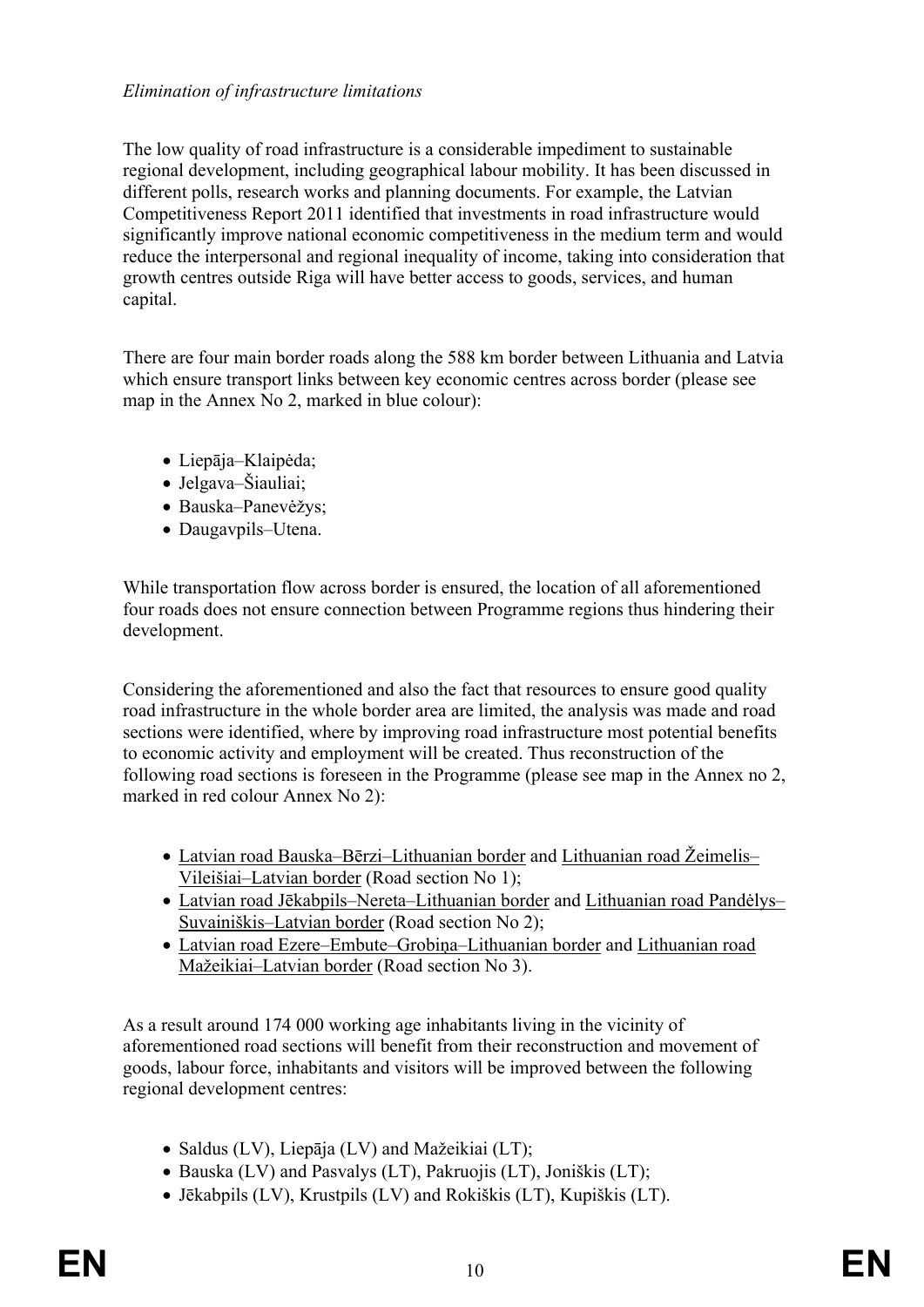Largest enterprises operating in the field of livestock auction, logging, cattle breeding, dairy, woodworking, etc. and biggest producing farms located in the vicinity of road sections will benefit from reconstruction, however, majority of the beneficiaries will be micro and small enterprises and farms in both countries. The reconstruction of the above mentioned road sections will have a positive effect on:

- Labour mobility and education accessibility;
- Wider access to the markets and subsequently new business opportunities;
- Accessibility of the regions by reducing travelling time and increasing the potential to travel;
- Traffic safety.

The facilitation of employment in the Programme area will be approached by various means: facilitation of entrepreneurship, reduction of skills mismatch, facilitation of geographical labour mobility and the elimination of infrastructure limitations. These means are complementary in character and therefore are expected to bring the maximum positive effect to the sustainable increase of employment in the Programme area.

In conclusion, it has to be noted that although there are some measures available for the promotion of entrepreneurship at national levels, the Programme intervention is targeted on specific fields which are not covered by other EU or national funds. Moreover, the transferring and application of best practices from one country to another and improving the cooperation of relevant stakeholders will complement each other, while creating significant valuable synergies with other support sources available in the Programme area.

# **Natural and cultural resources, environment**

# *Cultural and natural heritage*

The Programme area has a very rich natural and cultural (tangible and intangible) heritage. It comprises several Natura 2000 protected areas. There are several sites of the RAMSAR Convention on Wetlands of International Importance (Pape Wetland Complex, Lubana Wetland Complex, Kamanos bog). In addition, there are internationally recognized natural and cultural heritage sites by UNESCO: the Curonian Spit in Lithuania and the Strūve geodesic circle in Latvia. Among the examples of the intangible cultural heritage, one can mention the Song and Dance celebration tradition both in Latvia and Lithuania, the Suiti cultural space in Latvia, cross-crafting, a unique branch of Lithuanian folk art and symbolism of the crosses, and sutartinės – Lithuanian polyphonic songs inscribed on the UNESCO List of Masterpieces of the Oral and Intangible Heritage of Humanity.

As may be concluded from the tourist surveys conducted by the Latvian Tourism Development Agency (Guidelines LV), foreign tourists who visit the Baltic States are attracted by an authentic cultural heritage, untouched nature and an unpolluted environment. Taking into account the aforementioned, as well as the increasing internal tourist flows and need for sustainable and balanced preservation, the development of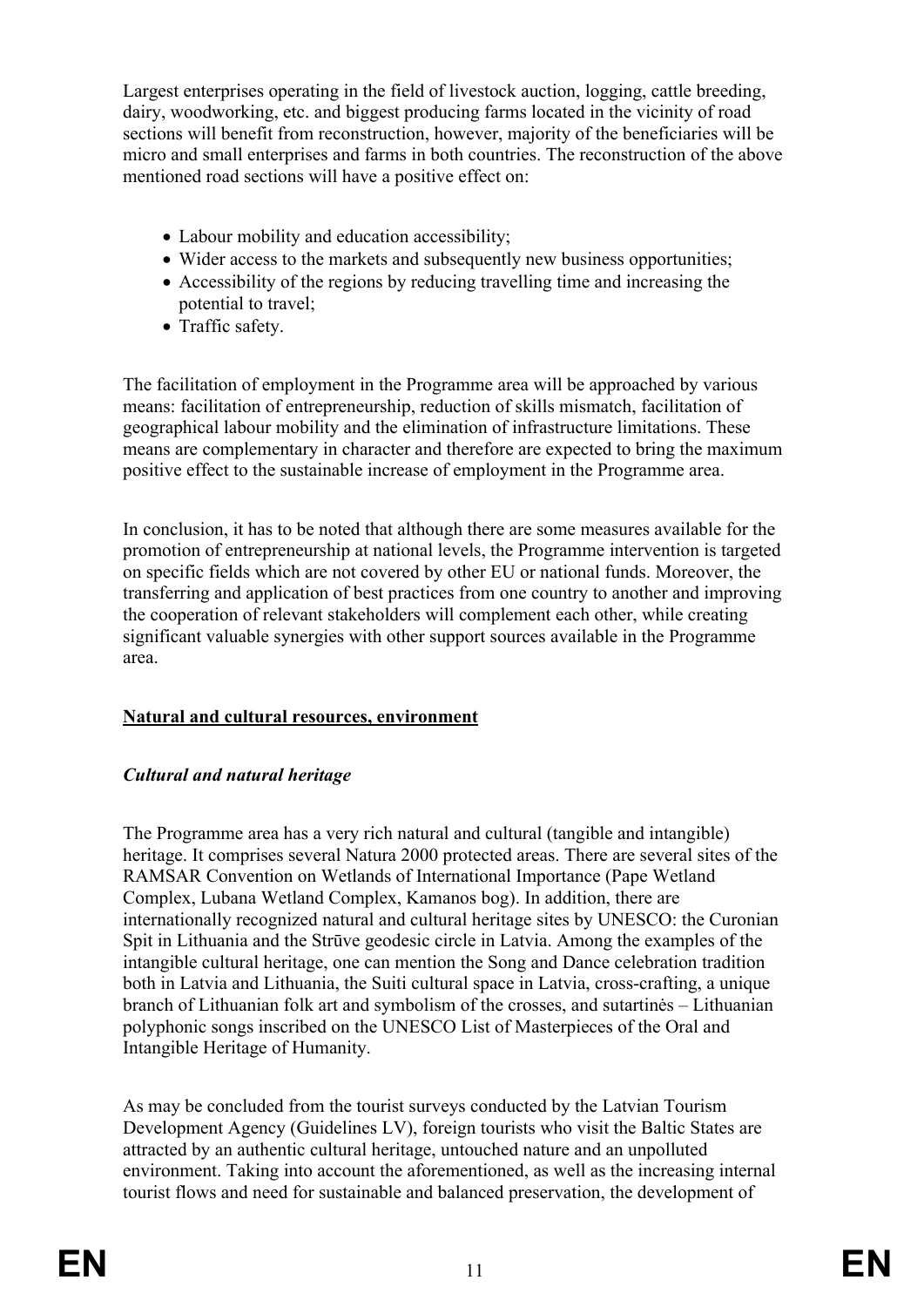natural and cultural resources could considerably contribute to sustainable and smart growth, especially bearing in mind the multiplier effect of tourism. This occurs when the growth of the number of visitors encourages the growth of hotel, catering, transport, health, entertainment, trade and other services.

Tourism plays an important role in the economic development of both countries – in 2012 the total contribution of travel and tourism to GDP in Latvia was 2.8% (WTTC LV: 2013) and in Lithuania it was 1.8% (WTTC LT: 2013). Yet, communities do not fully comprehend the meaning, principles and types of protection of objects of natural and cultural heritage. Public awareness of environmental protection and public activity is quite low, while inhabitants' cultural and recreational needs are not sufficiently satisfied. Therefore, the potential of cultural and natural heritage is not used to the full extent for sustainable economic growth, social, cultural and recreational societal needs.

The Programme's aim is to ensure consistent, balanced, sustainable preservation and the development of cultural and natural heritage. 2007–2013 Programme proved that in many cases the most efficient results can be ensured if a cross border approach is applied. To diversify the regional economy through the development of natural and cultural resources and to make the border regions attractive for both visitors and local inhabitants, the Programme needs to intervene in the following fields, which require improvements:

# *Infrastructure*

In the Programme area there are many cultural and natural sites. Considering the limited financial resources available, it is important to pay attention to the determination of objects and common routes of the highest potential where cross border intervention is most beneficial.

A high degree of attention should be paid to the buildings, objects and sites that need to be preserved and could have the potential to attract more visitors to the border region. Infrastructure works (for example, establishment of fencing, fortification of slopes and stairs in order to minimize soil erosion; creation of comfortable resting places in order to minimize nature pollution; placement of informative signs to optimize visitors flow and redirect it to less vulnerable territories; creation of access roads and car parking places for visitors in order to ensure access to the territory) in these objects and their surrounding area can be related to small scale sustainable preservation, (re)construction and other improvements.

#### *Services*

The attractiveness of natural and cultural heritage is hindered by a lack of up to date and satisfactory services that are well-considered and adapted for attendants of the objects and users of infrastructure.

Therefore when preserving and promoting natural and cultural heritage, considerable attention should be paid to the development of new services, as well as the improvement in the quality and attractiveness of the existing services.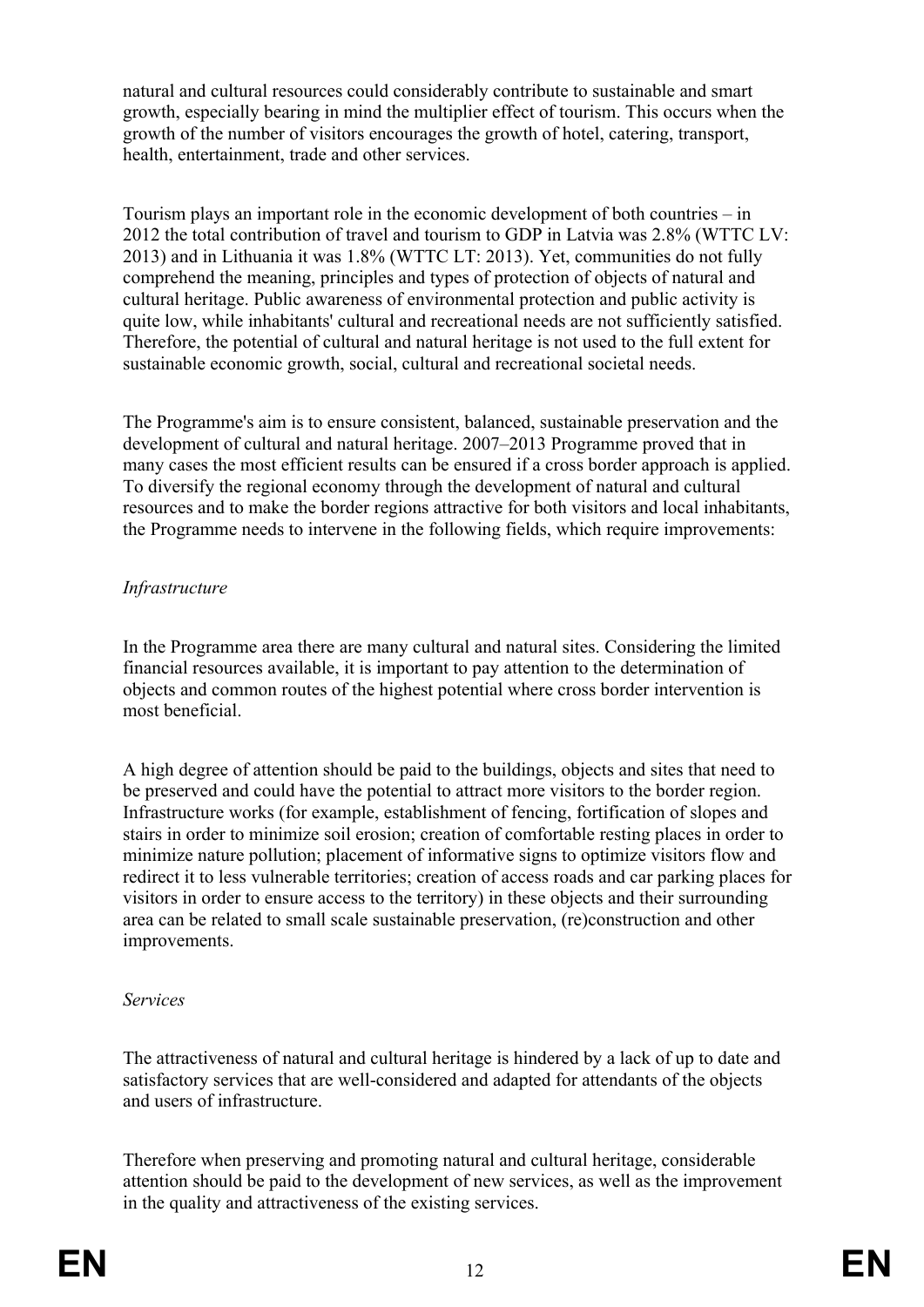It is necessary to find new and/or innovative and sustainable ways to preserve and at the same time adapt natural and cultural heritage objects to the modern needs and interests of visitors and local inhabitants. Attractive information provision, organisation of promotional events and offer of various activities (educational programmes, workshops etc.) would attract visitors and improve awareness of natural and cultural heritage objects and related intangible cultural values.

In order to diminish the impact of tourism seasonality new services for the low tourism season could be developed and promoted.

#### *Raising awareness*

There is a need to increase the awareness of local inhabitants and visitors about the sustainable preservation and promotion of cultural and natural heritage objects. The main focus should be on environmental protection, encouragement of cultural heritage revitalisation, establishment of the social and cultural identity at the local level, and maintaining the authenticity of the historic environment and its knowledge and traditions.

### *Cooperation*

A more strategic, better coordinated approach to the preservation and promotion of natural and cultural resources is necessary in the Programme area in order to minimize the lack of actual information and implementation of separate, overlapping or sometimes even opposite activities by different levels of participants dealing with preservation and development of cultural and natural heritage objects. Therefore, cooperation among different levels of participants involved in planning, development, implementation and control of preservation and development of cultural and natural heritage objects shall be promoted to plan and implement activities in a complementary way by covering as large territory as possible and at the same time ensuring that the human, financial and time resources are used more efficiently.

Additionally, the benefits of clustering in sustainable preservation and the development of natural and cultural heritage shall be promoted, e.g. identification and promotion of common routes, regions etc. across the border shall be facilitated.

# *Accessibility*

It is important to ensure that natural and cultural objects are marked by information signs, stands and road marks, while high quality, attractive and user friendly information in relevant languages is available through websites, mobile applications, social media and other channels in order to maintain good promotion and accessibility. Moreover, cooperation and coordination between different actors/clusters regarding available information is extremely important in order to avoid overlaps and provide for an efficient use of resources.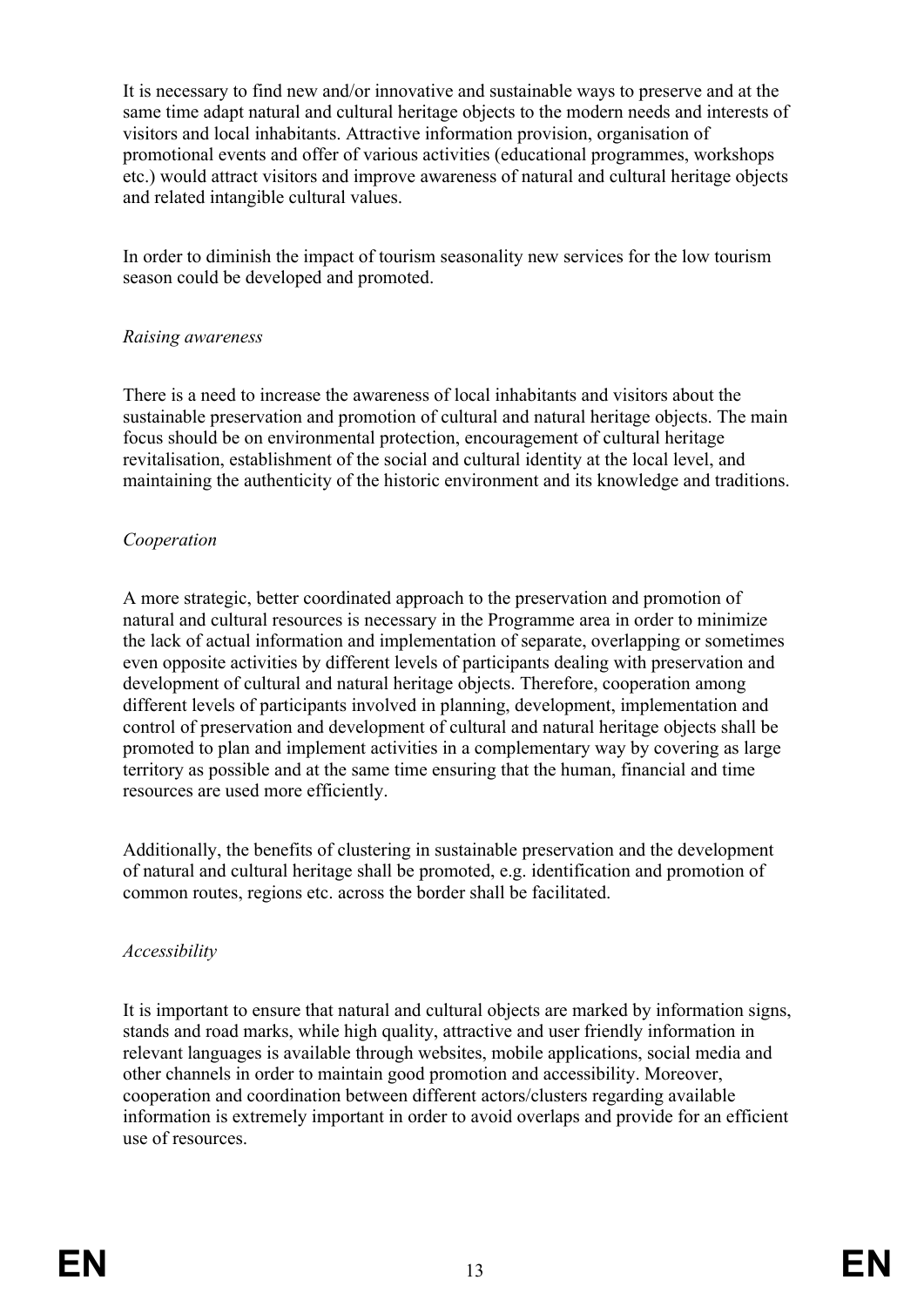In addition to the aforementioned, there is a need for facilitating a good balance between the preservation of cultural heritage and the sustainable long-term socio-economic development of these regions in order to strengthen their attractiveness and competitiveness. The emphasis should be put on balancing usage interests and capitalising on the potential of natural and cultural objects for economic, social, and cultural activities.

Based on an analysis of tourism planning documents from 2014–2020 and objects of natural and cultural heritage, it may be concluded that cultural tourism and green/ecotourism have the most potential in the Programme area:

• Cultural tourism

The further promotion of investments in cultural tourism (visiting various cultural heritage objects located in the Programme area (castles, churches, monasteries, old towns, museums, art galleries, and other heritage buildings), participating in the events, getting acquainted to the traditions, crafts etc.) would be very important for developing the Programme area as a tourism destination less influenced by seasonality.

• Green/ecotourism

As one of the greatest tourism assets in both Latvia and Lithuania is nature, there is a need to preserve and manage it in sustainable way. It is important to reveal nature objects in a way that people do not harm them, but at the same time are mindful of their existence and unique origin. There is an unused potential in the field of green/ecotourism, which could bring new possibilities to the Programme area municipalities and their inhabitants.

# *Joint environmental resources*

The main challenges and opportunities addressed by the Programme are:

# *Coordination of actions aimed at sustainable natural resources management*

Since ecosystems in the Programme area are closely interrelated and/or partly common, there is an urgent need to focus on integrated environmental management approaches and tools, as well as on the ecological restoration of degraded ecosystems. Efficient resource management should be considered as a guiding principle. In order to facilitate its application, innovative methods should be developed and introduced both by public and private sectors as justified by the outcomes of the 2007–2013 Programme projects Live Venta (2012), Protected areas (2014) and other ventures such as the results of the Thematic Capitalisation Report of Latvia–Lithuania Programme: Sustainable and Clean Environment through Cooperation (2014).

*Raising Awareness*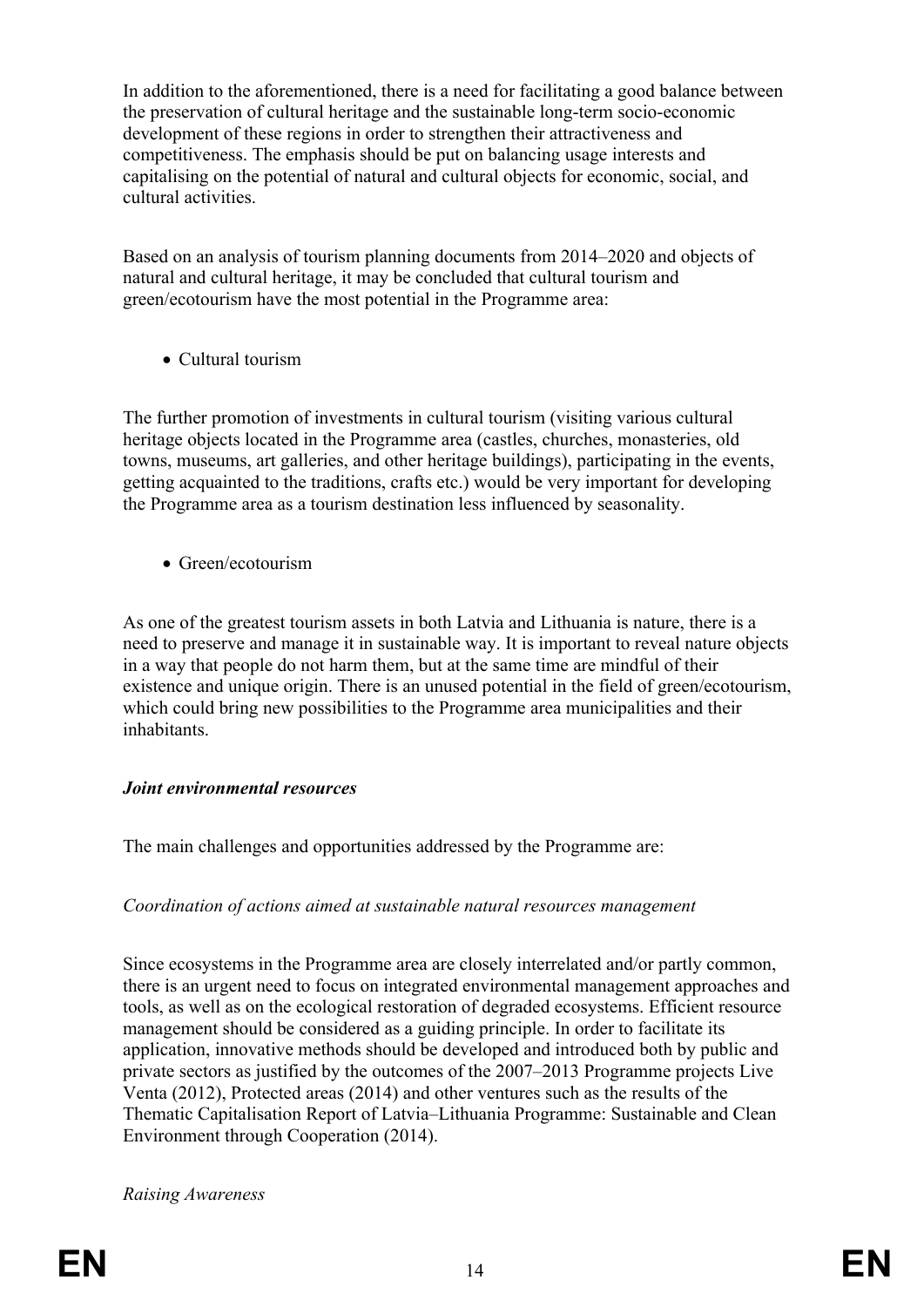Considerable attention should be paid to raising awareness of environmental matters. This should be promoted at all levels – at schools, local communities and public administration institutions, in order to consider such important environmental matters as energy saving, efficient use of natural resources, minimizing negative human impact on nature, climate change mitigation and adaptation, development and promotion of green infrastructure, environmentally friendly agriculture etc.

#### *Improvement of the infrastructure, reducing human impact, and fostering sustainable use of natural resources*

Investments in infrastructure, equipment and works might be necessary to facilitate efficient management of natural resources and reduce human impact. It could be related to, but not limited to, the monitoring and quality assurance of natural resources, landscaping activities of nature objects to improve access and allow exploration without environmental harm, etc. In order to ensure sustainability and the responsible use of natural resources, it is of great importance to involve local communities in joint exploration, planning, cleaning and other related activities.

#### *Improving municipal environments*

After the major changes caused by the transition from a socialistic to market economy, many previously used infrastructure objects were abandoned and together with adjacent territories turned into brownfields (Brownfields Manual, 2010). In the context of the Programme a brownfield is a place or a part of the city, which has so far been used, covered with buildings or planned for business activities, but now the business activities and employment are not at a satisfactory level. Territories or objects within these territories are wholly or partially abandoned or neglected, or often – contaminated. Brownfields may have real or perceived contamination problems, negatively affecting their directly adjacent, as well as neighbouring areas.

The significance of this issue is also supported by statistical data on households that have reported environmental concerns. In five Programme regions (Kurzeme and Zemgale in Latvia; Klaipėda, Telšiai and Kaunas in Lithuania) the registered percentage of households facing environmental problems (i.e. pollution and other environmental degradation) is higher than national averages.

In Latvia, while the overall percentage of households facing pollution, grime and other environmental degradation decreased from 28.7% in 2010 to 21.6% in 2012, the regions with more developed manufacturing and industry (Ventspils and Liepāja in Kurzeme, Dobele and Jelgava in Zemgale) registered a ratio above the national average (Kurzeme –  $27.5\%$ , Zemgale –  $25.4\%$ ).

In Lithuania, the overall percentage of households facing environmental problems (i.e. pollution and other environmental degradation) increased from 12.1% in 2010 to 14.6% in 2012. Moreover, in the regions with more developed manufacturing and industry the ratio (Klaipėda County with 26.7%, Telšiai County with 16.6% and Kaunas County with 17.9%) is above the national average (Deprivation LV CSB, LT STAT, 2012).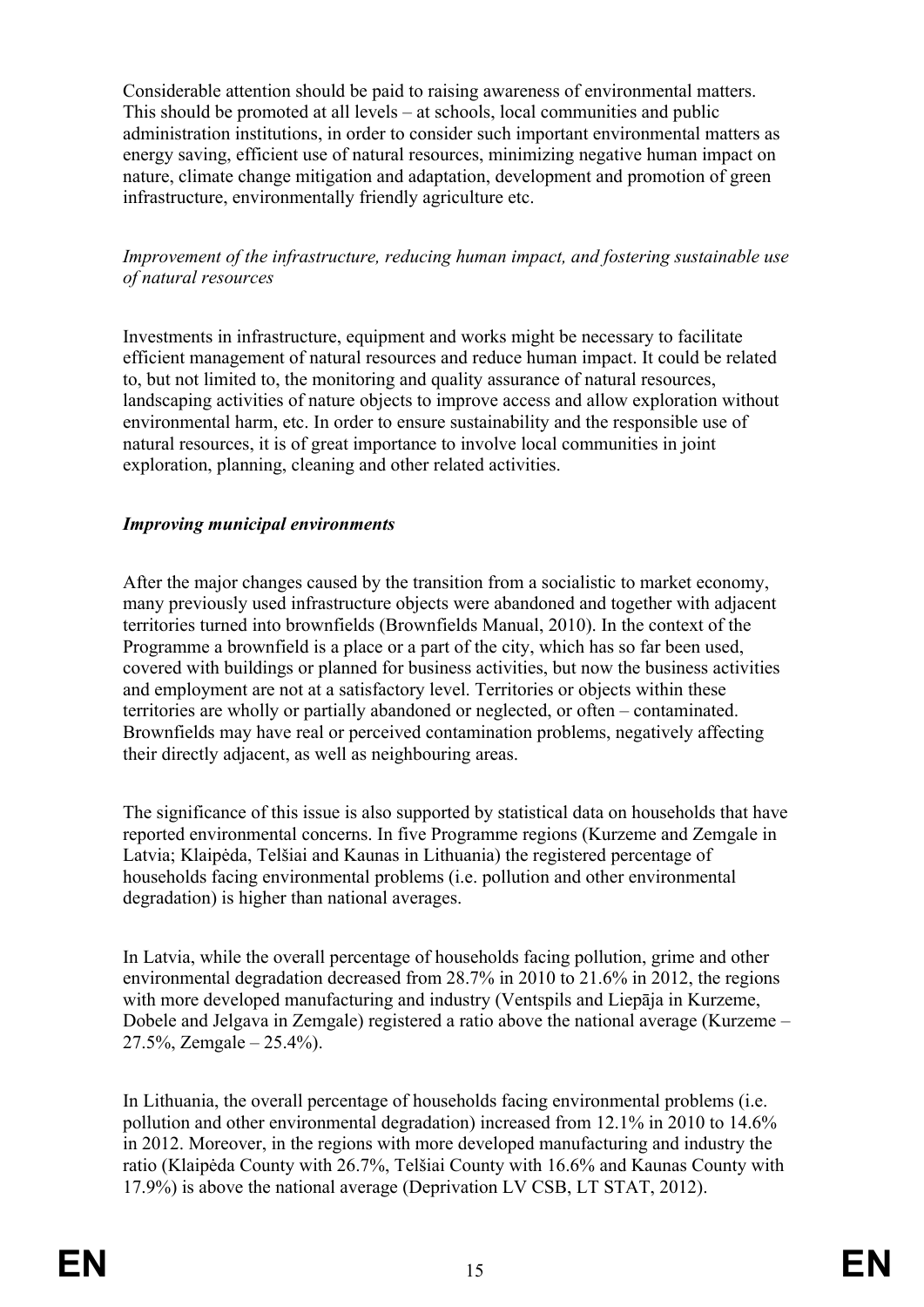During the last decade issue of brownfields and their revitalisation options has been raised in society and among responsible institutions. Revitalisation of brownfields is a complicated process requiring specific knowledge and skills (sectoral and managerial) and strong cooperation between the participants involved. In Latvia and Lithuania the revitalisation of brownfields has been undertaken by using different financial resources, however cross border cooperation and experience exchange across the border and also with other EU countries which have relevant experience in carrying out brownfield revitalisation and dealing with different types of brownfields is necessary. Experience exchange would allow to identify and take the best and most cost efficient practices which could be used for defining, planning, coordinating, and implementing brownfield revitalisation activities further. The knowledge transfer processes will concentrate on the sustainable development of problematic areas by involving all relevant stakeholders, raising awareness and pilot initiatives for establishing sustainable infrastructure.

Furthermore, decontaminating the soil of brownfields will result in cleaner groundwater and joint/inter-related water basins.

# **Social inclusion and combating poverty**

### *Social services and social inclusion*

Social inclusion can be defined as the provision of certain rights, such as employment, adequate housing, health care, educational training, social and public services etc., to all individuals and groups in society. Persons who face social exclusion problems can come from different parts of the community. In order to promote social inclusion it is important to provide the possibility for all members of the community to participate in economic, social, political and cultural life as well.

Social inclusion and the availability of social services to all groups of society became more crucial during the recent economic crisis. While the Latvian and Lithuanian economies are recovering from the global economic crisis, poverty and social exclusion still affect a significant proportion of the population in the Programme area.

According to Eurostat 36.2% (2012) of Latvia's inhabitants and 32.5% of Lithuania's inhabitants live at risk of poverty or social exclusion (the EU average is 24.7 %). In comparison with previous years, this number is slowly decreasing, but significant improvements are still needed.

Preventing social exclusion is one of the priorities indicated in the Latvian and Lithuanian medium-term development documents. It is also considered a common challenge by regional development plans targeted to enhance the quality of life through improved social services. These plans support a wide range of social inclusion measures, including the improvement of infrastructure.

The Latvian government has stated that during the programming period 2014–2020 it is important to raise the professionalism and efficiency of social services by improving staff knowledge and experience in social service fields. All services and infrastructure should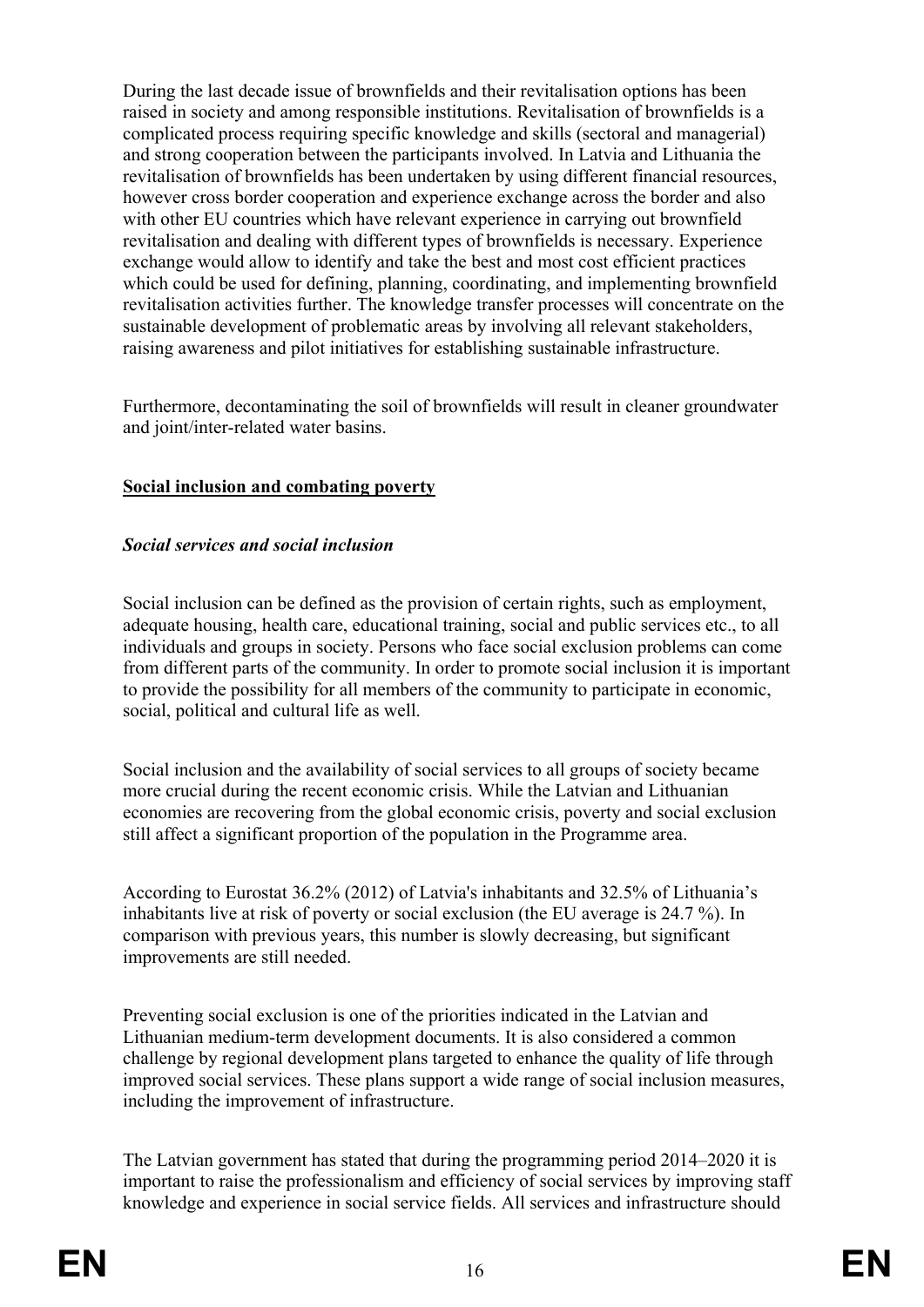be made more accessible and suitable for the main beneficiaries – people. In order to enhance the efficiency of social services, mutual cooperation between different field organisations providing similar services should be strengthened (for example, NGOs and employment agencies are both helping people to deal with employment issues; social service offices and NGOs are providing social services for specific community groups). At this moment all these players are acting individually, but mutual cooperation would bring sufficient improvement in social inclusion field).

These problems exist similarly defined in Lithuania, as well as supporting actions for social inclusion are the same as in Latvia – to invest in infrastructure, to improve quality of social services, to train social services providers, improve accessibility of services etc.

Cross border cooperation in the social inclusion field between Latvia and Lithuania may be considered as unused potential due to several reasons. Firstly, there is a need to integrate and design social services in a complementary manner across the border to ensure their better accessibility and efficiency to target groups. Secondly, there are different approaches applied and the best practices are accumulated in each country because the social service systems are different. Therefore exchange of experience and, other capacity building activities would facilitate identification/joint development, and while the dissemination of new solutions will improve social inclusion in the Programme area.

# *Regeneration of deprived urban and rural communities and territories*

In the context of the Programme, deprived communities are communities living in territories (according to the national administrative division) with low development indicators. Communities from territories which are not considered deprived will be able to participate with well-founded justification only in exceptional cases, in order to ensure cooperation with the project partners across the border. A more precise definition of communities and territories which can apply for Programme funding will be included in the Programme Manual.

Deprived communities experience intensive depopulation, lack of employment possibilities, skills, knowledge, deficient infrastructure and services.

The cross border cooperation will encourage the exchange of experience and knowledge among communities across border, their leaders and local municipalities in deprived areas, thus facilitating the inclusion of deprived communities' members into society.

# **Public services**

Taking into account the short distances between the main regional development centres in the Programme area, (Klaipėda to Liepāja – 97 km; Jelgava to Šiauliai – 87 km; Daugavpils to Utena – 78 km; etc.) immediate and effective coordination of actions aimed at combating cross border crime, as well as ensuring safety and security of civil society, etc., is necessary. To achieve that, relevant information and management systems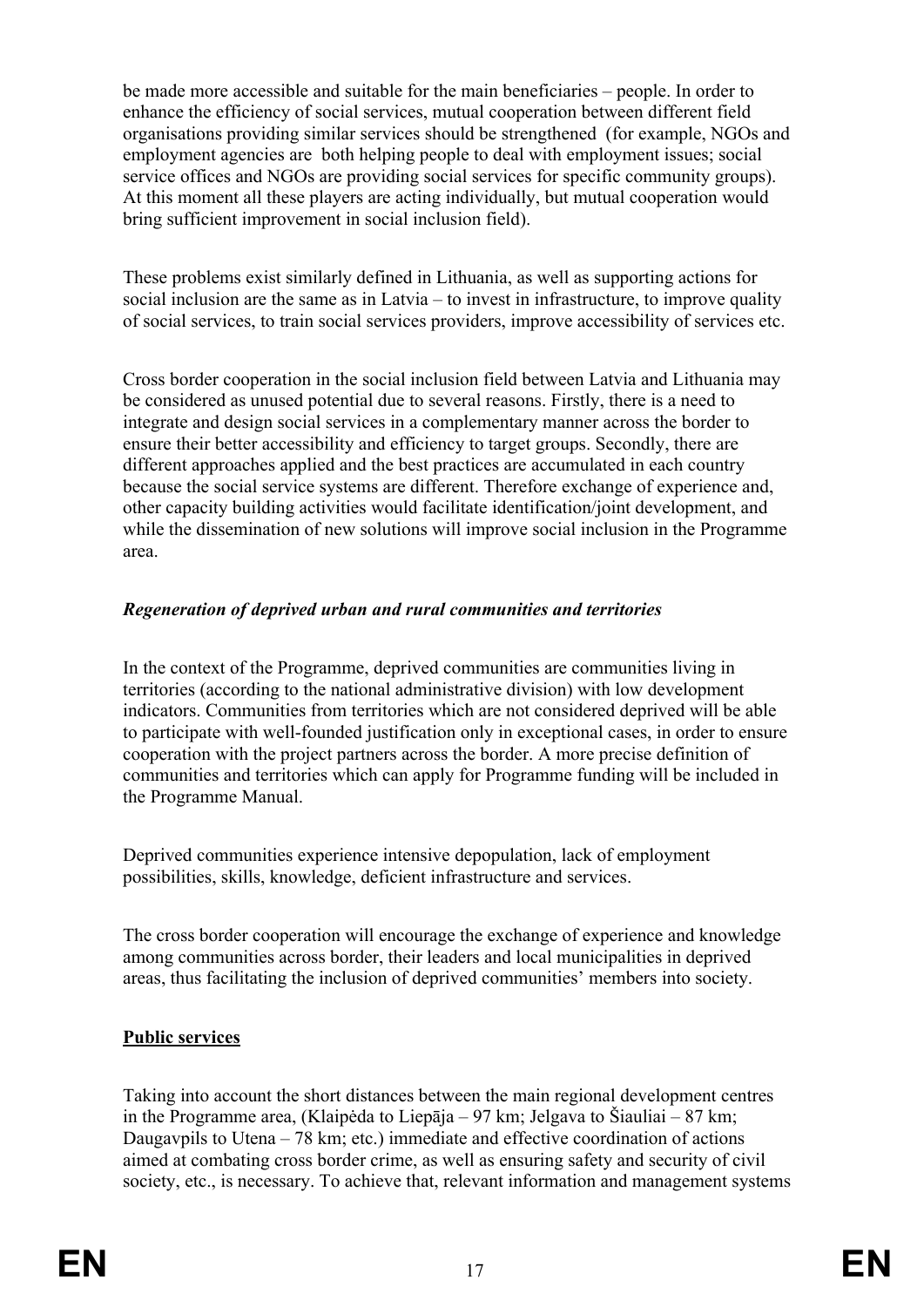shall be integrated and cross border networks of involved organisations and institutions established.

In 2006, the Latvian and Lithuanian governments signed an Agreement between the Government of the Republic of Lithuania and the Government of the Republic of Latvia on Cooperation in Combating Organised Crime and other Offences and on Joint Actions in Border Regions. This established a legal framework for cooperation actions focused on protecting and ensuring civil security.

Cross border crime has become an increasing concern for the EU, and the Programme area is not an exception. Taking into account that necessary legal preconditions have been established, the Programme aims to support actions to prevent and deal with cross border crime and improve civil safety in the Programme area. Cross border cooperation would facilitate improved harmonisation of systems for ensuring public safety as well as the implementation of joint activities for combating crime more effectively. Strong cooperation between responsible institutions is required due to their different legal and practical aspects.

Regions are much more adversely affected than capital cities by depopulation, poor infrastructure, and low population density. Hence, the effectiveness and accessibility to regional public services remains of the utmost importance. Subsequently, regional development plans highlight the benefits of improving the efficiency of local public services. Cross border cooperation for public services makes synergies in legal and administrative cooperation possible, as well as allowing capitalisation on positive experiences through the mentoring and transferring of good practices. The added value of cross border cooperation is visible in various fields such as risk prevention, improvement of municipalities' services, and other ventures. In addition to legal and administrative cooperation, the involvement of society in the decision-making processes is a valuable tool to increase the efficiency and transparency of public services.

Some challenges to be tackled by the public administrations are described in previous sections; however, there is a potential to increase the capacity and quality of services provided by Latvian and Lithuanian national, regional, and local institutions. The Programme area shows potential for e-government in both countries (Latvia – 48%, Lithuania – 35%, EU average is 43% (E-Government, 2012)). Evidence from the 2007– 2013 Programme indicates useful potential for e-government cooperation projects in various public sector fields that can be built on and strengthened.

Experience from the 2007–2013 Programme also shows that cross border cooperation on public administration projects in the field of public services provide opportunities for effective (including financially feasible) problem solving that would be a challenging task if done separately by each region or partner. Cooperation between administrations continues either in the same area, or is progressing by implementing joint projects in other areas. This continuity reinforces the durability and strength of such cooperation.

### **Strategy of the Programme to address the needs in the regions and contribution to Europe 2020**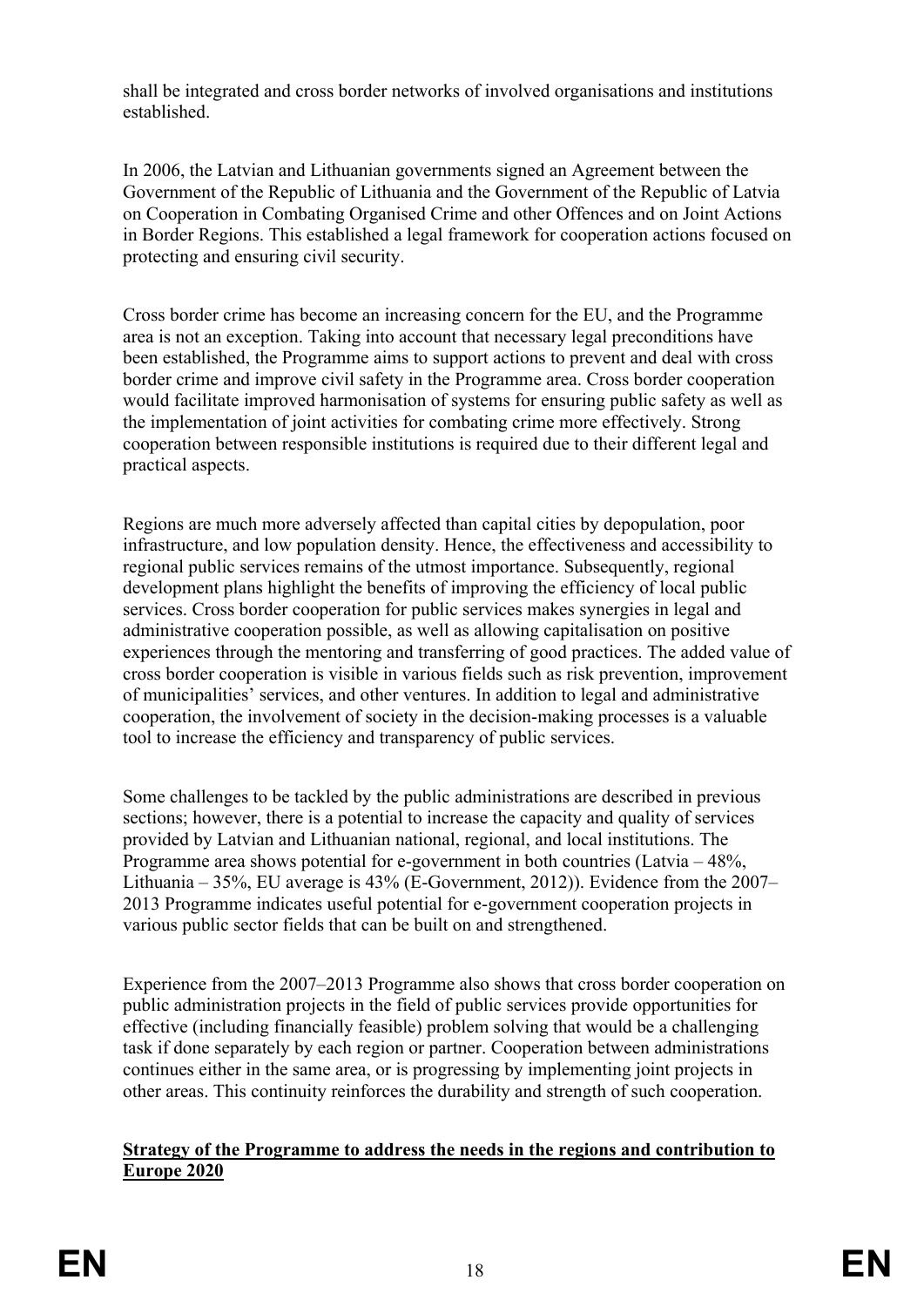Multi-level programming tasks were carried out to ensure a justified basis for the selection of the Programme's priorities. This included:

- Analysis of national and regional statistical data in order to identify main problems and challenges and quantify the needs of the Programme area;
- Research on the existing cooperation experience by performing quantitative and qualitative evaluation of projects from the 2007–2013 Programme;
- Analysis of the medium and long-term development documents of the Member States and Programme regions and defining the Programme priorities;
- Cooperation with stakeholders in regional seminars and public consultations;
- Development of a justified intervention logic for the Programme;
- Aligning priorities with the European Commission Services' agreed position on the development of the Partnership Agreements and programmes in Latvia and Lithuania.

Analyses and other actions taken to facilitate the programming process were carried out to ensure that objectives and targets are aligned to the regional and national strategies, which in turn are contributing to the medium-term development documents that lead to the achievement of the Europe 2020 targets.

The Member States decided that the Programme will contribute towards four TOs. The TOs have been translated into the Programme priorities. This selection is based on the Programme area's characteristics and the identified needs and challenges that may potentially be solved via cross border cooperation. Each of the selected TOs contributes to the achievement of the Programme objective.

Details regarding contributions to the Europe 2020 are described in Section 4 of this document and a review of key TO contributions is noted in Annex 1 (Table 1 – overview of specific objectives of the Programme).

1.1.1bis Description of the expected impact of the operational programme on fostering crisis repair in the context of the COVID-19 pandemic and its social consequences and preparing a green, digital and resilient recovery of the economy.

1.1.2 Justification for the choice of thematic objectives and corresponding investment priorities, having regard to the Common Strategic Framework, based on an analysis of the needs within the programme area as a whole and the strategy chosen in response to such needs, addressing, where appropriate, missing links in cross-border infrastructure, taking into account the results of the ex-ante evaluation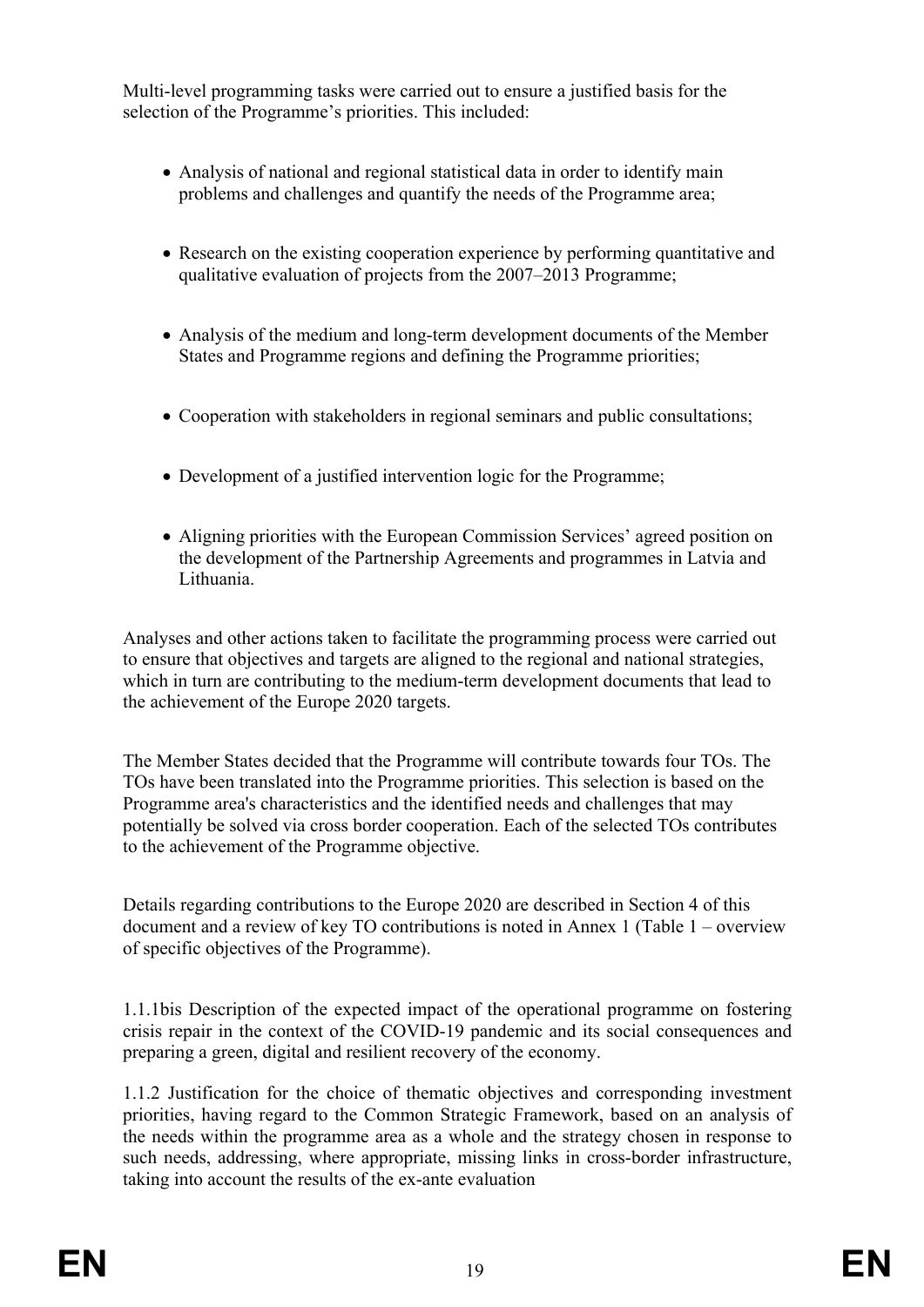Justification setting out the expected impact of the operational programme on fostering crisis repair in the context of the COVID-19 pandemic and its social consequences and preparing a green, digital and resilient recovery of the economy.

| <b>Selected thematic</b><br>objective                                                        | <b>Selected investment priority</b>                                                                                                                                   | Justification for selection/Impact on fostering<br>crisis repair                                                                                                                                                                                                                                                                                                                                                                                                                                                                                                                                                                                                                                                                                                                                                             |
|----------------------------------------------------------------------------------------------|-----------------------------------------------------------------------------------------------------------------------------------------------------------------------|------------------------------------------------------------------------------------------------------------------------------------------------------------------------------------------------------------------------------------------------------------------------------------------------------------------------------------------------------------------------------------------------------------------------------------------------------------------------------------------------------------------------------------------------------------------------------------------------------------------------------------------------------------------------------------------------------------------------------------------------------------------------------------------------------------------------------|
| 06 - Preserving and<br>protecting the                                                        | 6c<br>Conserving,<br>protecting,<br>promoting and developing natural                                                                                                  | Extract from the section "Natural"                                                                                                                                                                                                                                                                                                                                                                                                                                                                                                                                                                                                                                                                                                                                                                                           |
| environment and                                                                              | and cultural heritage                                                                                                                                                 | and cultural resources,                                                                                                                                                                                                                                                                                                                                                                                                                                                                                                                                                                                                                                                                                                                                                                                                      |
| promoting resource<br>efficiency                                                             |                                                                                                                                                                       | environment" of the Programme:                                                                                                                                                                                                                                                                                                                                                                                                                                                                                                                                                                                                                                                                                                                                                                                               |
|                                                                                              |                                                                                                                                                                       | 1. strong potential of cultural<br>and natural heritage to be<br>used for tourism and<br>recreational purposes;<br>2. necessity to capitalise on<br>advantages of the region for<br>local inhabitants and visitors;<br>3. need for coordination and<br>cooperation of actions in<br>order to manage natural and<br>cultural resources in regions<br>in more efficient, more<br>sustainable and environment-<br>friendly ways, ensure<br>durability;<br>4. need to improve quality and<br>diversify services related to<br>culture and nature heritage;<br>5. necessity to raise awareness<br>about sustainable use of<br>natural resources;<br>6. contribution to the Europe<br>2020 'Sustainable growth'<br>target;<br>7. contribution to the EUSBSR,<br><b>Priority Areas</b><br>'Bioeconomy', 'Tourism'<br>and 'Culture'. |
| 06 - Preserving and<br>protecting the<br>environment and<br>promoting resource<br>efficiency | Protecting<br>and restoring<br>6d -<br>biodiversity and soil and promoting<br>ecosystem<br>services,<br>including<br>through Natura 2000, and green<br>infrastructure | Extract from the section "Natural<br>and cultural resources,<br>environment" of the Programme:<br>1. need to support the<br>authorities to deal with<br>regional and local                                                                                                                                                                                                                                                                                                                                                                                                                                                                                                                                                                                                                                                   |
|                                                                                              |                                                                                                                                                                       | environment problems;                                                                                                                                                                                                                                                                                                                                                                                                                                                                                                                                                                                                                                                                                                                                                                                                        |
|                                                                                              |                                                                                                                                                                       | 2. need to decrease the number                                                                                                                                                                                                                                                                                                                                                                                                                                                                                                                                                                                                                                                                                                                                                                                               |
|                                                                                              |                                                                                                                                                                       | of persons living in                                                                                                                                                                                                                                                                                                                                                                                                                                                                                                                                                                                                                                                                                                                                                                                                         |
|                                                                                              |                                                                                                                                                                       | households facing                                                                                                                                                                                                                                                                                                                                                                                                                                                                                                                                                                                                                                                                                                                                                                                                            |

**Table 1: Justification for the selection of thematic objectives and investment priorities**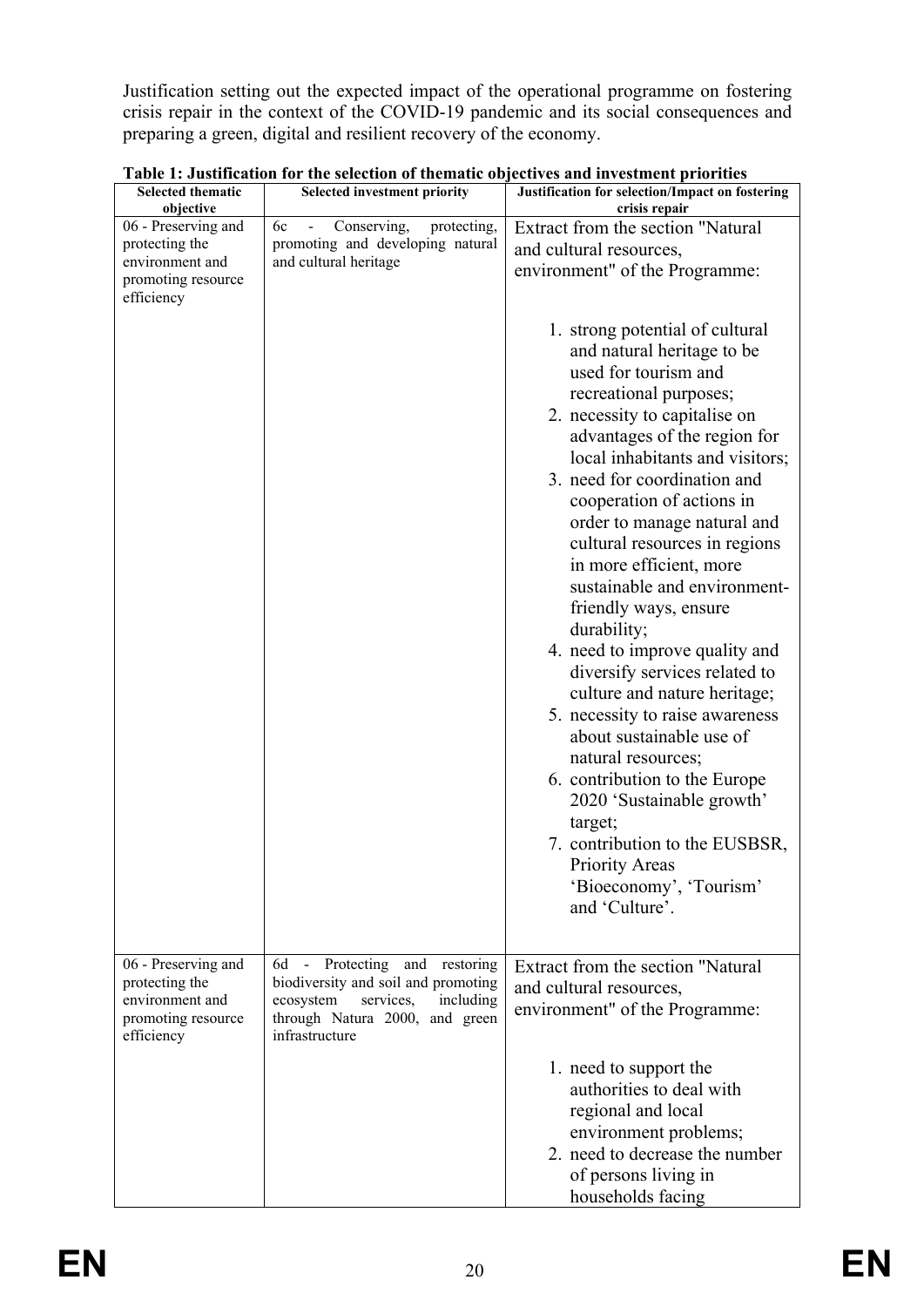| <b>Selected thematic</b><br>objective | <b>Selected investment priority</b>                                          | Justification for selection/Impact on fostering<br>crisis repair |
|---------------------------------------|------------------------------------------------------------------------------|------------------------------------------------------------------|
|                                       |                                                                              | environmental problems;                                          |
|                                       |                                                                              | 3. necessity to raise awareness                                  |
|                                       |                                                                              | of the sustainable use of                                        |
|                                       |                                                                              | natural resources;                                               |
|                                       |                                                                              | 4. contribution to the Europe                                    |
|                                       |                                                                              | 2020 'Sustainable growth'                                        |
|                                       |                                                                              | target;<br>5. contribution to the EUSBSR,                        |
|                                       |                                                                              | Priority Areas 'Bio',                                            |
|                                       |                                                                              | 'Tourism' and 'Culture'.                                         |
|                                       |                                                                              |                                                                  |
| 06 - Preserving and                   | 6e - Taking action to improve the                                            | Extract from the section "Natural                                |
| protecting the<br>environment and     | urban environment, to revitalise<br>cities,<br>regenerate<br>and             | and cultural resources,                                          |
| promoting resource<br>efficiency      | decontaminate<br>brownfield<br>sites<br>(including)<br>conversion<br>areas), | environment" of the Programme:                                   |
|                                       | reduce air pollution and promote<br>noise-reduction measures                 | 1. need to support the                                           |
|                                       |                                                                              | authorities to deal with                                         |
|                                       |                                                                              | regional and local                                               |
|                                       |                                                                              | environment problems;                                            |
|                                       |                                                                              | 2. need to decrease the number                                   |
|                                       |                                                                              | of persons living in<br>households facing                        |
|                                       |                                                                              | environmental problems;                                          |
|                                       |                                                                              | 3. contribution to the Europe                                    |
|                                       |                                                                              | 2020 'Sustainable growth'                                        |
|                                       |                                                                              | target;                                                          |
|                                       |                                                                              | 4. contribution to the EUSBSR,                                   |
|                                       |                                                                              | Priority Areas 'Bio',<br>'Tourism' and 'Culture'.                |
|                                       |                                                                              |                                                                  |
| 08 - Promoting                        | 8a - Supporting the development of                                           | Extract from the                                                 |
| sustainable and<br>quality employment | business incubators and investment<br>for<br>self-employment,<br>support     | section "Employment and labour                                   |
| and supporting                        | business<br>micro-enterprises<br>and                                         | mobility" of the Programme:                                      |
| labour mobility                       | creation                                                                     |                                                                  |
|                                       |                                                                              | 1. lack of indirect business                                     |
|                                       |                                                                              | support and business                                             |
|                                       |                                                                              | infrastructure in the regions;                                   |
|                                       |                                                                              | 2. slow growth of business<br>creation in regions;               |
|                                       |                                                                              | 3. business creation and                                         |
|                                       |                                                                              | competitiveness of regions is                                    |
|                                       |                                                                              | a strong priority for both                                       |
|                                       |                                                                              | Member States;                                                   |
|                                       |                                                                              | 4. necessity to reduce                                           |
|                                       |                                                                              | unemployment;<br>5. contribution to the Europe                   |
|                                       |                                                                              | 2020 'Inclusive growth'                                          |
|                                       |                                                                              | target;                                                          |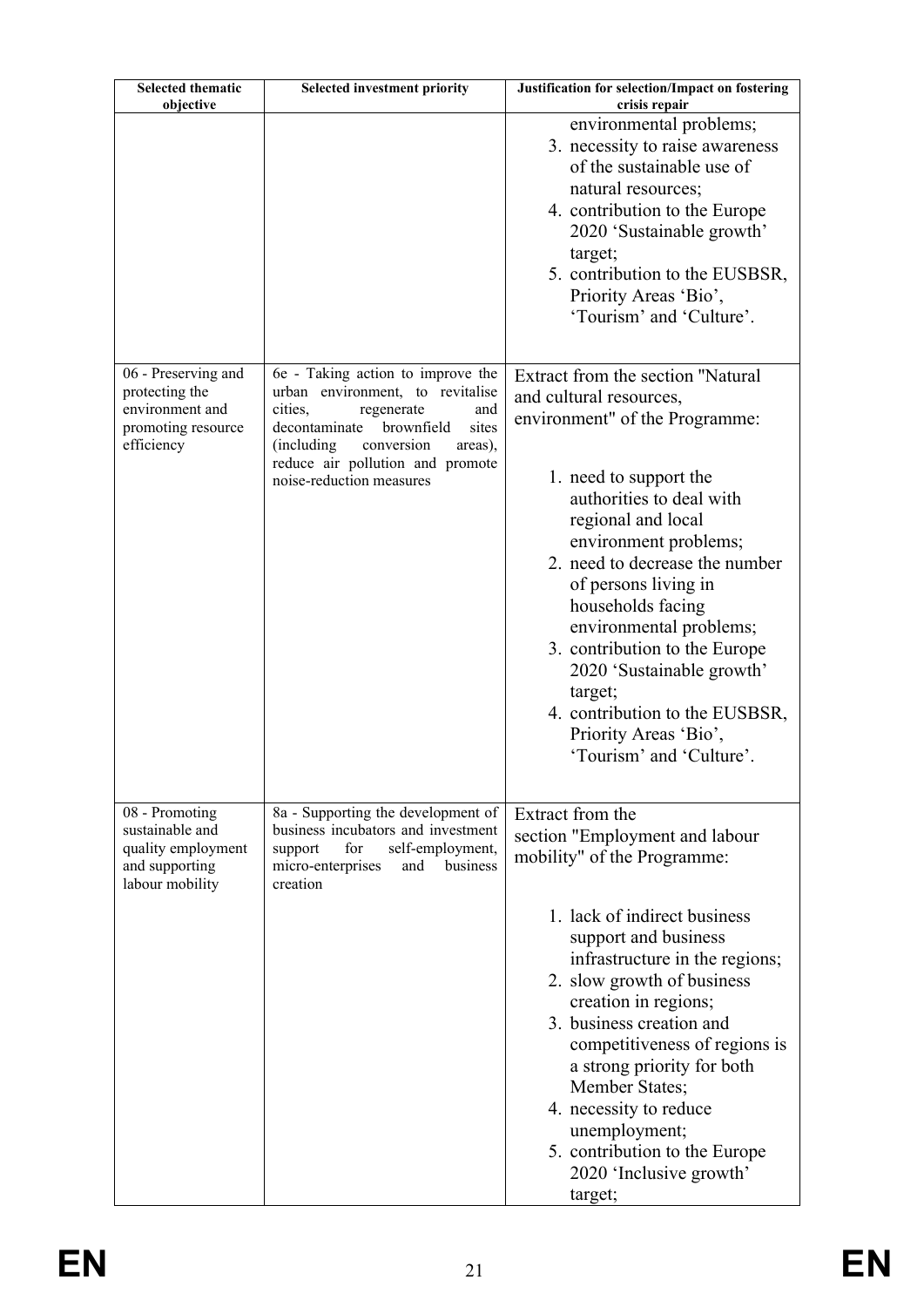| <b>Selected thematic</b><br>objective                                                        | Selected investment priority                                                                                                                                                                                                                                                                                                                                                                | Justification for selection/Impact on fostering<br>crisis repair                                                                                                                                                                                                                                                                                                                                                                                                                                                                                                                                                                                                                                              |
|----------------------------------------------------------------------------------------------|---------------------------------------------------------------------------------------------------------------------------------------------------------------------------------------------------------------------------------------------------------------------------------------------------------------------------------------------------------------------------------------------|---------------------------------------------------------------------------------------------------------------------------------------------------------------------------------------------------------------------------------------------------------------------------------------------------------------------------------------------------------------------------------------------------------------------------------------------------------------------------------------------------------------------------------------------------------------------------------------------------------------------------------------------------------------------------------------------------------------|
|                                                                                              |                                                                                                                                                                                                                                                                                                                                                                                             | 6. contribution to the EUSBSR,<br>Priority Areas 'Transport'<br>and 'Education'.                                                                                                                                                                                                                                                                                                                                                                                                                                                                                                                                                                                                                              |
| 08 - Promoting<br>sustainable and<br>quality employment<br>and supporting<br>labour mobility | 8e - Integrating cross-border labour<br>including<br>markets,<br>cross-border<br>mobility, joint local employment<br>information<br>initiatives,<br>and<br>advisory services and joint training<br>$(ETC-CB)$                                                                                                                                                                               | Extract from the<br>section "Employment and labour<br>mobility" of the Programme:<br>1. lack of indirect business<br>support and business<br>infrastructure in the regions;<br>2. business creation and<br>competitiveness of regions is<br>a strong priority for both<br>Member States;<br>3. need to decrease mismatches<br>between professional skills<br>and labour market needs;<br>4. need to improve road<br>sections that contribute to<br>cross-border mobility;<br>5. contribution to the Europe<br>2020 'Inclusive growth'<br>target;<br>6. contribution to the Europe<br>2020 'Sustainable growth'<br>target;<br>7. contribution to the EUSBSR,<br>Priority Areas 'Transport'<br>and 'Education'. |
| 09 - Promoting<br>social inclusion,<br>combating poverty<br>and any<br>discrimination        | 9a - Investing in health and social<br>infrastructure which contributes to<br>regional<br>national,<br>and<br>local<br>development, reducing inequalities<br>in terms of health status, promoting<br>social inclusion through improved<br>social, cultural<br>access to<br>and<br>recreational<br>and<br>the<br>services<br>transition from institutional<br>to<br>community-based services | Extract from the section "Social<br>inclusion and combating poverty" of<br>the Programme:<br>1. social exclusion and poverty<br>risk is significant in the<br>Programme regions;<br>2. high long-term<br>unemployment rate creates<br>social pressure;<br>3. poor socio-economic<br>conditions in rural and urban<br>communities cause<br>deprivation in the regions;<br>4. need to improve social<br>services and infrastructure;<br>5. the potential of socially                                                                                                                                                                                                                                            |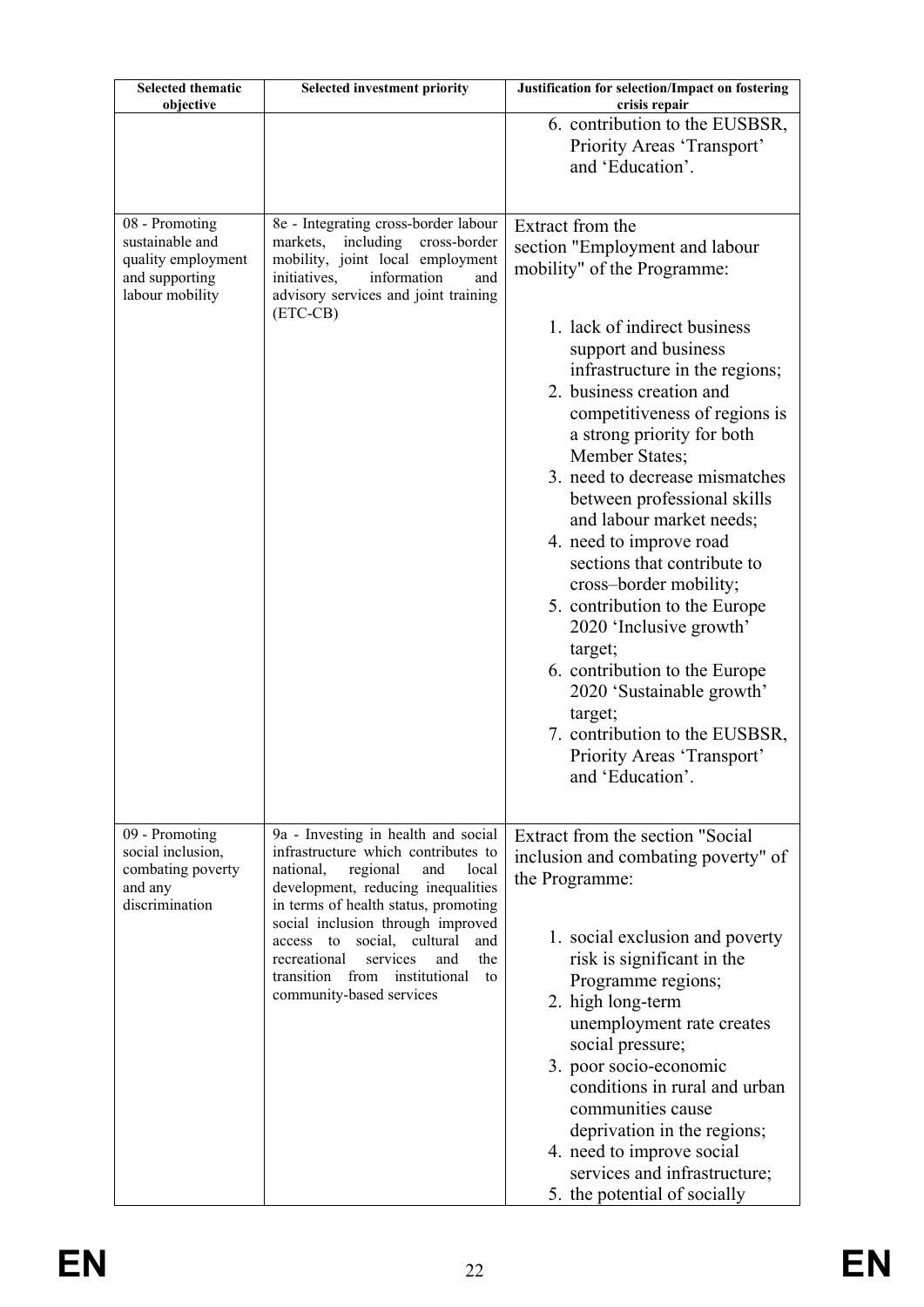| <b>Selected thematic</b><br>objective                                                                                              | <b>Selected investment priority</b>                                                                                                   | Justification for selection/Impact on fostering<br>crisis repair                                                                                                                                                                                                                                                                                                                                                                                                                                                                                                                    |
|------------------------------------------------------------------------------------------------------------------------------------|---------------------------------------------------------------------------------------------------------------------------------------|-------------------------------------------------------------------------------------------------------------------------------------------------------------------------------------------------------------------------------------------------------------------------------------------------------------------------------------------------------------------------------------------------------------------------------------------------------------------------------------------------------------------------------------------------------------------------------------|
|                                                                                                                                    |                                                                                                                                       | excluded groups is not<br>adequately explored nor<br>used;<br>6. contribution to the Europe<br>2020 'Inclusive growth'<br>target;<br>7. contribution to the Europe<br>2020 'Sustainable growth'<br>target.                                                                                                                                                                                                                                                                                                                                                                          |
| 09 - Promoting<br>social inclusion,<br>combating poverty<br>and any<br>discrimination                                              | 9b - Providing support for physical,<br>economic and social regeneration<br>of deprived communities in urban<br>and rural areas       | Extract from the section "Social<br>inclusion and combating poverty" of<br>the Programme:                                                                                                                                                                                                                                                                                                                                                                                                                                                                                           |
|                                                                                                                                    |                                                                                                                                       | 1. social exclusion and poverty<br>risk is significant in the<br>Programme regions;<br>2. high long-term<br>unemployment rate creates<br>social pressure;<br>3. poor socio-economic<br>conditions in rural and urban<br>communities cause<br>deprivation in the regions;<br>4. need to improve social<br>services and infrastructure;<br>5. the potential of socially<br>excluded groups is not<br>adequately explored nor<br>used;<br>6. contribution to the Europe<br>2020 'Inclusive growth'<br>target;<br>7. contribution to the Europe<br>2020 'Sustainable growth'<br>target. |
| 11 - Enhancing<br>institutional capacity<br>of public authorities<br>and stakeholders and<br>an efficient public<br>administration | Promoting<br>11b<br>legal<br>and<br>administrative<br>cooperation<br>and<br>cooperation between citizens and<br>institutions (ETC-CB) | Extract from the section "Public"<br>services" of the Programme:<br>1. cross-border cooperation is<br>required to combat cross-<br>border crime and civil<br>protection issues;<br>2. close proximity of regions is<br>a potential for joint services<br>and administrative<br>cooperation;                                                                                                                                                                                                                                                                                         |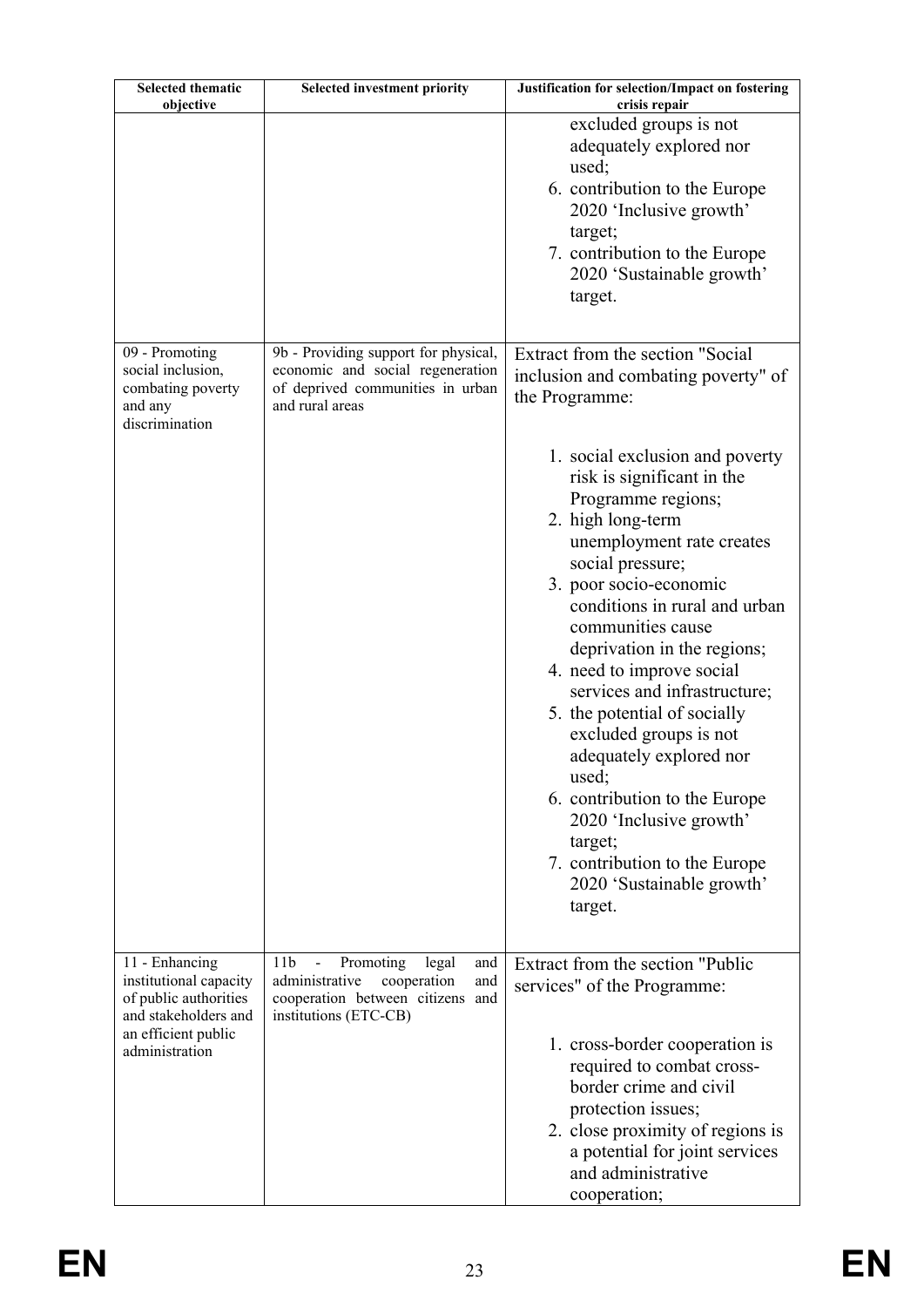| <b>Selected thematic</b><br>objective | <b>Selected investment priority</b> | Justification for selection/Impact on fostering<br>crisis repair |
|---------------------------------------|-------------------------------------|------------------------------------------------------------------|
|                                       |                                     | 3. a legal framework for cross-                                  |
|                                       |                                     | border cooperation is in                                         |
|                                       |                                     | place, thus the Programme                                        |
|                                       |                                     | can focus on cooperation                                         |
|                                       |                                     | activities;                                                      |
|                                       |                                     | 4. contribution to the Europe                                    |
|                                       |                                     | 2020 'Inclusive growth'                                          |
|                                       |                                     | target;                                                          |
|                                       |                                     | 5. contribution to the Europe                                    |
|                                       |                                     | 2020 'Sustainable growth'                                        |
|                                       |                                     | target;                                                          |
|                                       |                                     | 6. contribution to the EUSBSR,                                   |
|                                       |                                     | horizontal action                                                |
|                                       |                                     | 'Neighbours'.                                                    |
|                                       |                                     |                                                                  |
|                                       |                                     |                                                                  |

### <span id="page-23-0"></span>**1.2 Justification for the financial allocation**

Justification for the financial allocation (i.e. Union support) to each thematic objective and, where appropriate, investment priority, in accordance with the thematic concentration requirements, taking into account the ex-ante evaluation.

Justification for the financial allocation of the REACT-EU additional resources to the ERDF, the ESF or the FEAD and how these resources target the geographic areas where they are most needed, taking into account the different regional needs and development levels in order to ensure that focus is maintained on less developed regions, in accordance with the objectives of economic, social and territorial cohesion set out in Article 174 TFEU.

The Programme is co-financed by the ERDF. Originally the total ERDF support to the Programme was 54 966 201,00 EUR, 6% of which (3 297 972,00 EUR) were allocated for TA purposes. After allocation of additional ERDF in the amount EUR 14 654 871,00 from the Latvia-Russia and Lithuania-Russia European neighbourhood Instrument (ENI) Cross Border Cooperation programmes 2014-2020, the total ERDF support to the Programme increased to 69 621 072,00 EUR, however keeping the same ERDF amount for  $TA - 3$  297 972 EUR (5% from the total ERDF).

The financial allocation to the Programme priority axes was designed to effectively achieve the Programme results using the available resources.

The rationale for the financial commitment to each priority axis include: expected results to be achieved; planned types of actions under each priority axis, as well as types of investments to be made. The implementation, financial performance, experience from the 2007–2013 Programme, as well as data of implementation of current Programme (results from the 1st and the 2nd Call for Proposals) was taken into account.

37% of the total ERDF support (excluding TA) shall be allocated to Priority Axis 1. In total, three specific objectives are defined and should be achieved under this Priority Axis (increasing the number of visitors to the Programme area through improving and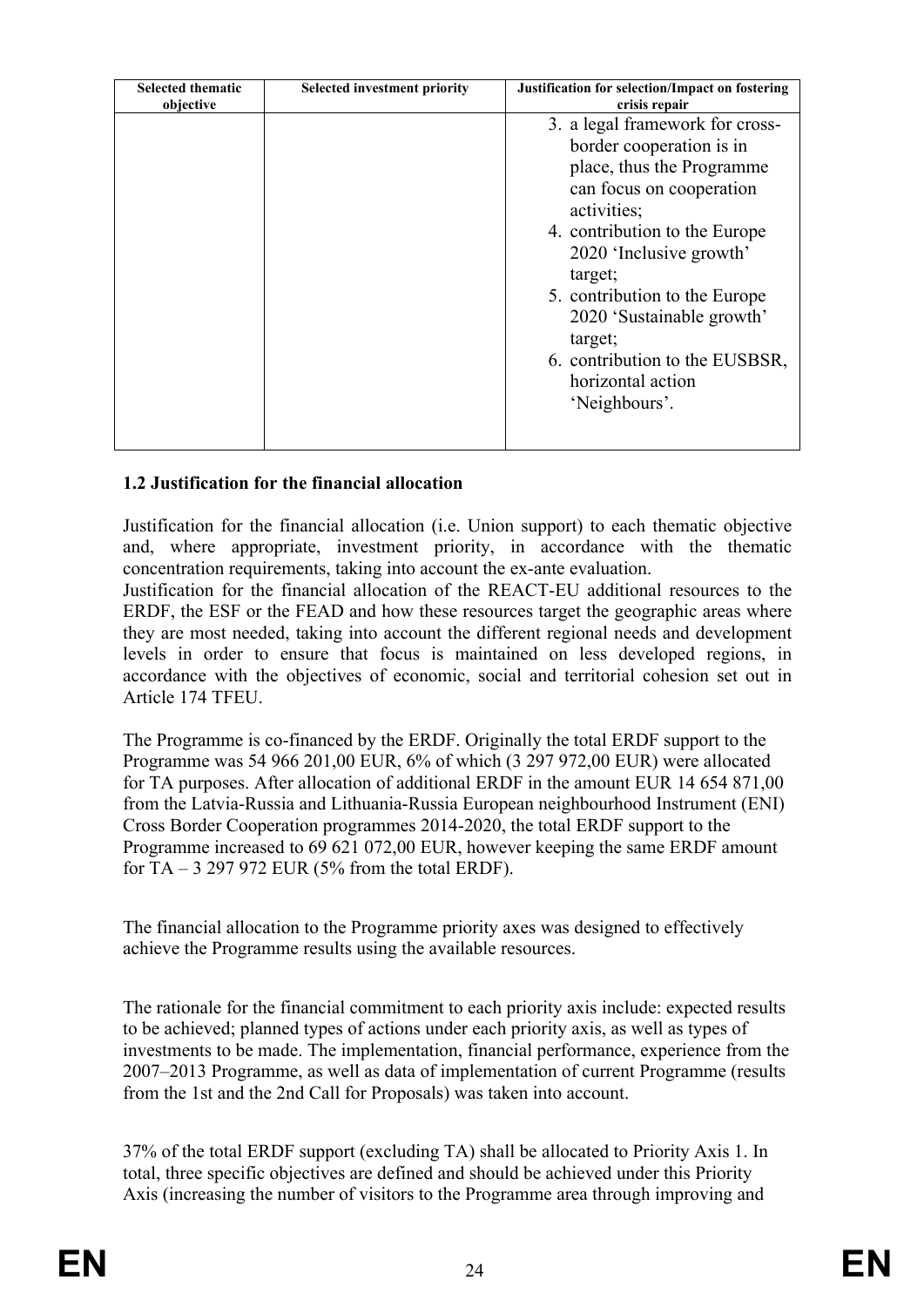developing cultural and natural heritage objects, services and products; increasing the integration and efficiency of environmental resource management; regenerating public areas with environmental problems). Investments in infrastructure are foreseen under Priority Axis 1.

27% of the total ERDF support (excluding TA) shall be allocated to Priority Axis 2. In total, two specific objectives are defined under this Priority Axis (creating employment opportunities through entrepreneurship support; increasing job opportunities by improving mobility and workforce skills). The Programme has earmarked 9 000 000 EUR for the improvement of cross border road infrastructure and has selected three cross border road sections. Planned investments will improve labour mobility and access to services, as well as connect regional towns where main services and employment opportunities are available. Investments in infrastructure are foreseen under Priority Axis 2.

21% of the total ERDF support (excluding TA) shall be allocated to Priority Axis 3. Two specific objectives are defined under this Priority Axis: improving the accessibility and efficiency of social services; improving the living conditions in deprived communities and territories. Investments in infrastructure are foreseen under Priority Axis 3.

15% of the total ERDF support (excluding TA) shall be allocated to Priority Axis 4. One specific objective will be implemented under this Priority Axis aimed at improving the efficiency of public services by strengthening capacities and cooperation between institutions. Investments in infrastructure are foreseen under Priority Axis 4.

The Ex-ante evaluation report states that the financial allocations are well justified, reasonable and logical, acknowledging that there is a financially feasible balance between the priority axes, results and planned allocation of the EU support. The Ex-ante evaluation report states that the financial allocations are well justified, reasonable and logical, acknowledging that there is a financially feasible balance between the priority axes, results and planned allocation of the EU support. Based on stipulations set out in Article 4.8 of the Regulation (EU) 1299/2013 of the European Parliament and of the Council of 17 December, 2013 on specific provisions for the support from the European Regional Development Fund to the European territorial cooperation goal, to the Programme additionally allocated ERDF in the amount of EUR 14 654 871,00, as well as reallocation of EUR 455 779,00 from Priority Axis 2 to Priority Axis 1 and EUR 2 522 168,00 from Priority Axis 4 to Priority Axis 1 is distributed based on existing demand from Programme regions which identifies fields where persistent and continuous necessity for cross border cooperation support is still needed.

Aforementioned reallocation of EUR 455 779,00 from Priority Axis 2 to Priority Axis 1 is done due to the fact that within Priority Axis 2 there was no more funding absorption potential, despite promotional activities performed by the Managing Authority/Joint Secretariat during the application phases within both Calls for Proposals. Also, Programme regions did not indicate this field as requiring further support. Reallocation of EUR 2 522 168,00 from Priority Axis 4 to Priority Axis 1 is done to ensure availability of funds needed for implementation of results of third Call for Proposals and to meet actual needs and demand from regions thus contributing to the Programme's territorial development in a more targeted way.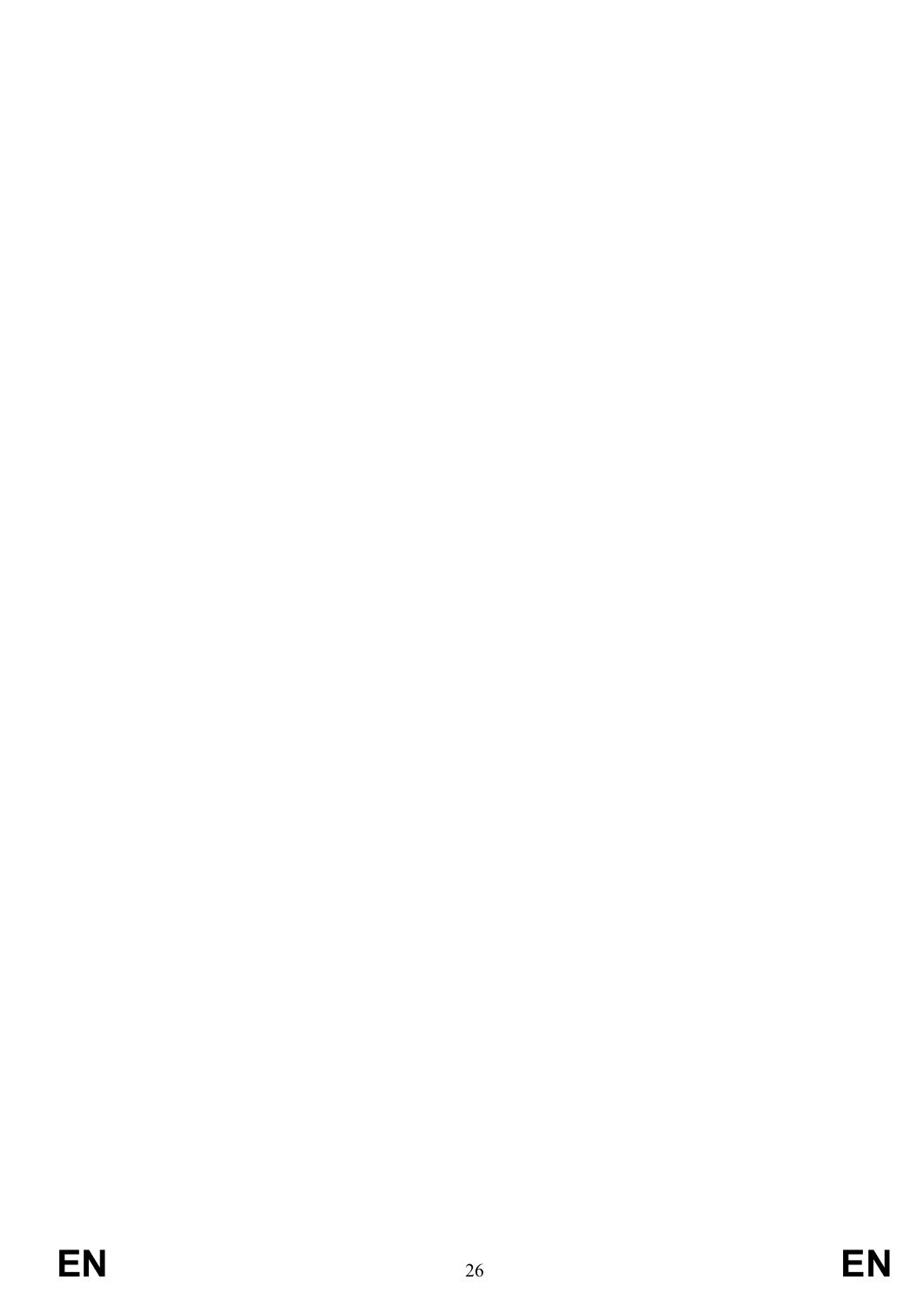| <b>Priority</b> | <b>ERDF</b>          |                             | Proportion (%) of the total Union |                | Thematic objective / Investment priority / Specific objective                                                                                                                                                         | <b>Result indicators</b> |
|-----------------|----------------------|-----------------------------|-----------------------------------|----------------|-----------------------------------------------------------------------------------------------------------------------------------------------------------------------------------------------------------------------|--------------------------|
| axis            | support $(\epsilon)$ | support for the cooperation |                                   |                |                                                                                                                                                                                                                       | corresponding to         |
|                 |                      |                             | programme (by Fund)               |                |                                                                                                                                                                                                                       | the specific objective   |
|                 |                      | <b>ERDF</b>                 | ENI                               | <b>IPA</b>     |                                                                                                                                                                                                                       |                          |
|                 |                      |                             | <i>(where)</i>                    | <i>(where)</i> |                                                                                                                                                                                                                       |                          |
|                 |                      |                             | applicable)                       | applicable)    |                                                                                                                                                                                                                       |                          |
|                 | 24,569,256.00        | 35.29%                      | $0.00\%$                          | $0.00\%$       | $\bullet$ 06 - Preserving and protecting the environment and promoting resource efficiency                                                                                                                            | [1.1.1, 1.2.1, 1.3.1]    |
|                 |                      |                             |                                   |                | ▼ 6c - Conserving, protecting, promoting and developing natural and cultural heritage<br>$\bullet$ 1.1 - To increase number of visitors to the Programme area through improving and developing cultural and natural   |                          |
|                 |                      |                             |                                   |                | heritage objects, services and products                                                                                                                                                                               |                          |
|                 |                      |                             |                                   |                | ▼ 6d - Protecting and restoring biodiversity and soil and promoting ecosystem services, including through Natura 2000, and                                                                                            |                          |
|                 |                      |                             |                                   |                | green infrastructure                                                                                                                                                                                                  |                          |
|                 |                      |                             |                                   |                | $\bullet$ 1.2 - To increase integration and efficiency of environmental resource management                                                                                                                           |                          |
|                 |                      |                             |                                   |                | ▼ 6e - Taking action to improve the urban environment, to revitalise cities, regenerate and decontaminate brownfield sites                                                                                            |                          |
|                 |                      |                             |                                   |                | (including conversion areas), reduce air pollution and promote noise-reduction measures                                                                                                                               |                          |
|                 |                      |                             |                                   |                | $\blacktriangleright$ 1.3 - To regenerate public areas with environmental problems                                                                                                                                    |                          |
| 2.              | 17,628,101.00        | 25.32%                      | $0.00\%$                          | $0.00\%$       | $\blacktriangleright$ 08 - Promoting sustainable and quality employment and supporting labour mobility                                                                                                                | [2.1.1, 2.2.3, 2.2.4]    |
|                 |                      |                             |                                   |                | • 8a - Supporting the development of business incubators and investment support for self-employment, micro-enterprises and                                                                                            |                          |
|                 |                      |                             |                                   |                | business creation                                                                                                                                                                                                     |                          |
|                 |                      |                             |                                   |                | $\blacktriangleright$ 2.1 - To create employment opportunities through entrepreneurship support                                                                                                                       |                          |
|                 |                      |                             |                                   |                | • 8e - Integrating cross-border labour markets, including cross-border mobility, joint local employment initiatives,                                                                                                  |                          |
|                 |                      |                             |                                   |                | information and advisory services and joint training (ETC-CB)                                                                                                                                                         |                          |
|                 |                      |                             |                                   |                | $\blacktriangleright$ 2.2 - To increase job opportunities by improving mobility and workforce skills                                                                                                                  |                          |
| 3.              | 14,000,074.00        | 20.11%                      | $0.00\%$                          | $0.00\%$       | $\blacktriangleright$ 09 - Promoting social inclusion, combating poverty and any discrimination                                                                                                                       | [3.1.1, 3.2.1]           |
|                 |                      |                             |                                   |                | ▼ 9a - Investing in health and social infrastructure which contributes to national, regional and local development, reducing                                                                                          |                          |
|                 |                      |                             |                                   |                | inequalities in terms of health status, promoting social inclusion through improved access to social, cultural and recreational                                                                                       |                          |
|                 |                      |                             |                                   |                | services and the transition from institutional to community-based services                                                                                                                                            |                          |
|                 |                      |                             |                                   |                | $\bullet$ 3.1 - To improve accessibility and efficiency of social services                                                                                                                                            |                          |
|                 |                      |                             |                                   |                | • 9b - Providing support for physical, economic and social regeneration of deprived communities in urban and rural areas                                                                                              |                          |
|                 | 10,125,669.00        | 14.54%                      | $0.00\%$                          |                | $\bullet$ 3.2 - To improve living conditions in deprived communities and territories<br>$\bullet$ 11 - Enhancing institutional capacity of public authorities and stakeholders and an efficient public administration |                          |
| 4.              |                      |                             |                                   | $0.00\%$       | • 11b - Promoting legal and administrative cooperation and cooperation between citizens and institutions (ETC-CB)                                                                                                     | [4.1.1]                  |
|                 |                      |                             |                                   |                | $\blacktriangleright$ 4.1 - To improve efficiency of public services by strengthening capacities and cooperation between institutions                                                                                 |                          |
| TA              | 3,297,972.00         | 4.74%                       | $0.00\%$                          | $0.00\%$       | TA - Technical assistance                                                                                                                                                                                             |                          |
|                 |                      |                             |                                   |                |                                                                                                                                                                                                                       |                          |

#### **Table 2: Overview of the investment strategy of the cooperation programme**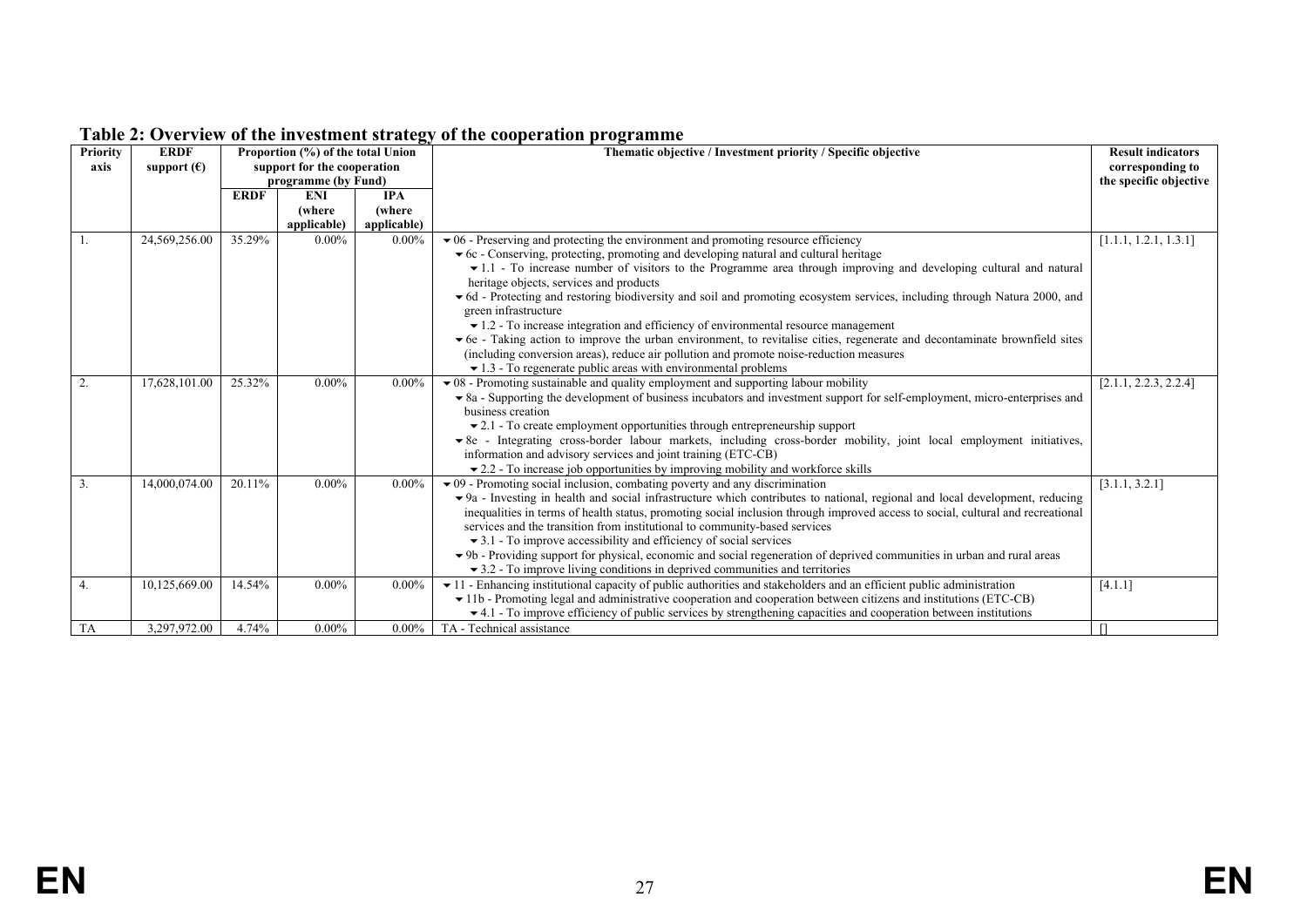### **2. PRIORITY AXES**

# **2.A DESCRIPTION OF THE PRIORITY AXES OTHER THAN TECHNICAL ASSISTANCE**

#### **2.A.1 Priority axis**

| m<br>: priority axis<br>τn      |                                                                                              |
|---------------------------------|----------------------------------------------------------------------------------------------|
| Title of the<br>e priority axis | * thro.<br>nvironment<br>cooperation<br>able<br>clean<br>anc,<br>$\mathbf{m}$<br>Sus.<br>. . |

 $\Box$  The entire priority axis will be implemented solely through financial instruments

 $\Box$  The entire priority axis will be implemented solely through financial instruments set up at Union level

 $\Box$  The entire priority axis will be implemented through community-led local development

 $\Box$  The entire priority axis is dedicated to fostering crisis repair under REACT-EU

#### **2.A.2 Justification for the establishment of a priority axis covering more than one thematic objective** (where applicable) Not applicable.

#### <span id="page-27-1"></span><span id="page-27-0"></span>**2.A.3 Fund and calculation basis for Union support**

| Fund        | - -<br>--<br>isis (total<br>e expenditure or eligible public expenditure<br>ation basis<br>eligible<br>alc |
|-------------|------------------------------------------------------------------------------------------------------------|
| <b>ERDF</b> | --<br>' ota.                                                                                               |

#### <span id="page-27-2"></span>**2.A.4 Investment priority**

| <b>ID</b><br>⊸tme∽<br>10r11<br>01       | v                                                                                               |
|-----------------------------------------|-------------------------------------------------------------------------------------------------|
| Title<br>.stment<br>mv<br>** priority = | heritag<br>omoting and<br>opins<br>culti<br>onserving_<br>ectin<br>ano<br>natur<br>7 V C I VI I |

#### **2.A.5 Specific objectives corresponding to the investment priority and expected results**

<span id="page-27-6"></span><span id="page-27-5"></span><span id="page-27-4"></span><span id="page-27-3"></span>

| ID of<br>objective<br>cıtıc                | .                                                                                                                                                                                     |
|--------------------------------------------|---------------------------------------------------------------------------------------------------------------------------------------------------------------------------------------|
| Title<br>of the sne. '<br>ecific obiective | : cultur<br>, products<br><b>Progr</b><br>and developing<br>anc<br>mumbe<br>ി<br>. heritag<br>servic.<br>natu<br>ramme area<br>. through<br>'S TO<br>hie,<br>71 n o<br>nprov<br>- ine |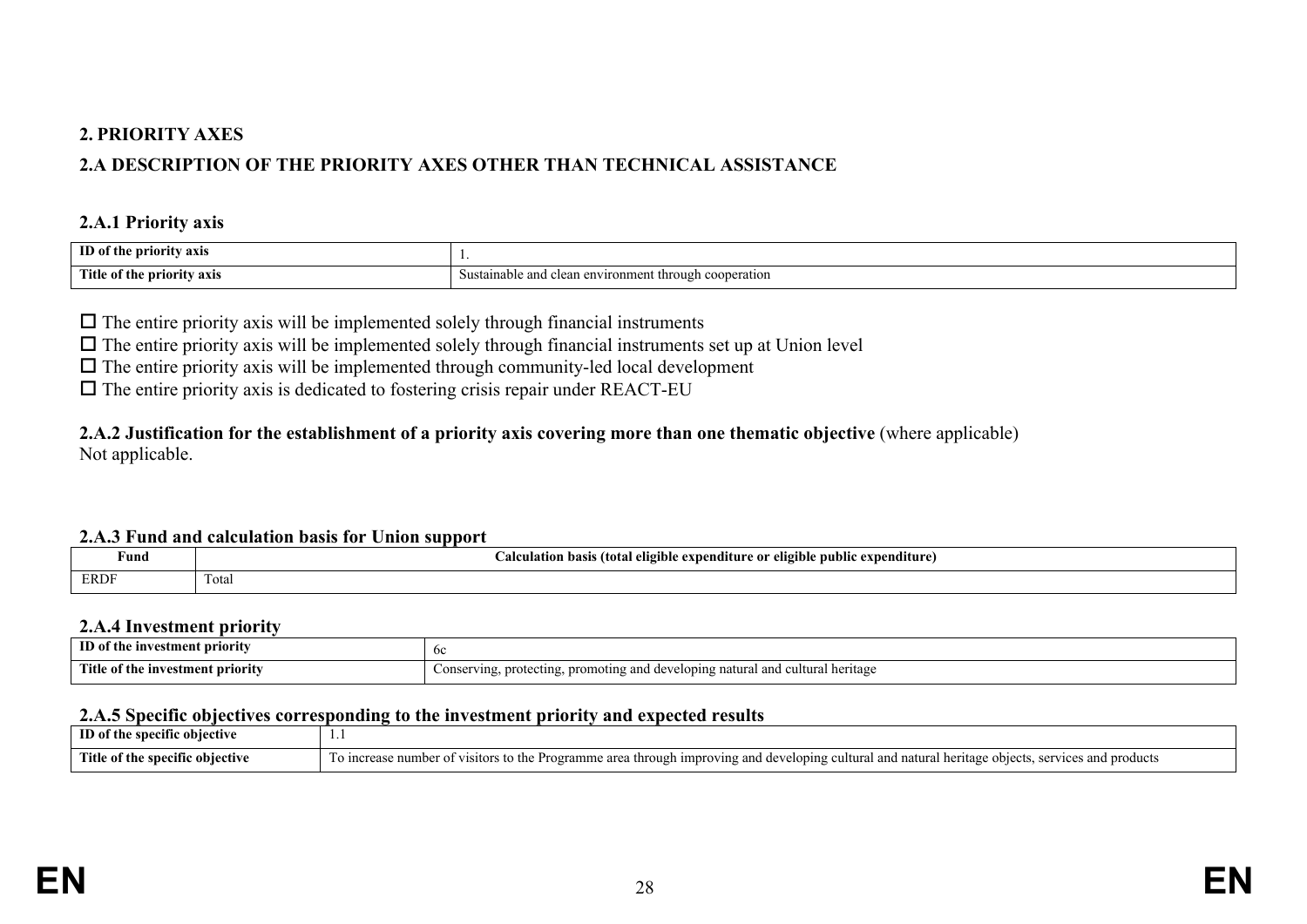| ID of the specific objective                                                | .                                                                                                                                                                                                                                      |
|-----------------------------------------------------------------------------|----------------------------------------------------------------------------------------------------------------------------------------------------------------------------------------------------------------------------------------|
| Title of the specific objective                                             | To increase number of visitors to the Programme area through improving and developing cultural and natural heritage objects, services and products                                                                                     |
| <b>Results that the Member States seek to</b><br>achieve with Union support | It is expected that by approaching the identified problems of sustainable culture and nature tourism in a multi-layered<br>and integrated manner, project activities will help to preserve the existing cultural and natural heritage. |

#### **Table 3: Programme-specific result indicators** (by specific objective)

|    | <b>Specific objective</b>                                                       | services and products   |                       |                      |                     | 1.1 - To increase number of visitors to the Programme area through improving and developing cultural and natural heritage objects, |                               |
|----|---------------------------------------------------------------------------------|-------------------------|-----------------------|----------------------|---------------------|------------------------------------------------------------------------------------------------------------------------------------|-------------------------------|
| ID | Indicator                                                                       | <b>Measurement unit</b> | <b>Baseline value</b> | <b>Baseline vear</b> | Target value (2023) | Source of data                                                                                                                     | <b>Frequency of reporting</b> |
|    | visitors<br>the<br>stays<br>1n<br>Overnight<br>- of<br>number<br>Programme area |                         | 3,085,435.00          | 2013                 | 3.548.250.00        | National statistics bureaus                                                                                                        | 2018, 2021, 2023              |

#### **2.A.6 Actions to be supported under the investment priority** (by investment priority)

#### *2.A.6.1 A description of the type and examples of actions to be supported and their expected contribution to the specific objectives, including, where appropriate, identification of the main target groups, specific territories targeted and types of beneficiariesTTT*

| $\mathbf{11}$ $\mathbf{1}$<br><b>Investment priority</b> | 6c - Conserving, protecting, promoting and developing natural and cultural heritage                                                                                                                                                 |
|----------------------------------------------------------|-------------------------------------------------------------------------------------------------------------------------------------------------------------------------------------------------------------------------------------|
|                                                          | It is planned that the specific objective will be achieved through activities directly targeted at solving problematic aspects of sustainable preservation,                                                                         |
|                                                          | development and promotion of natural and cultural heritage objects:                                                                                                                                                                 |
|                                                          |                                                                                                                                                                                                                                     |
| heritage objects;                                        | • Ensuring sustainable accessibility to natural and cultural heritage objects;<br>• Improvement of infrastructure in places/routes with considerable potential for sustainable preservation and development of natural and cultural |

- Creation/upgrading of attractive/high quality services to reduce seasonality impact by using established networks within the Programme area (especially in the culture sector);
- Improving related knowledge and skills.

<span id="page-28-0"></span>It is believed that projects will give a stronger contribution to the Programme specific objective and result indicator if they are implemented in an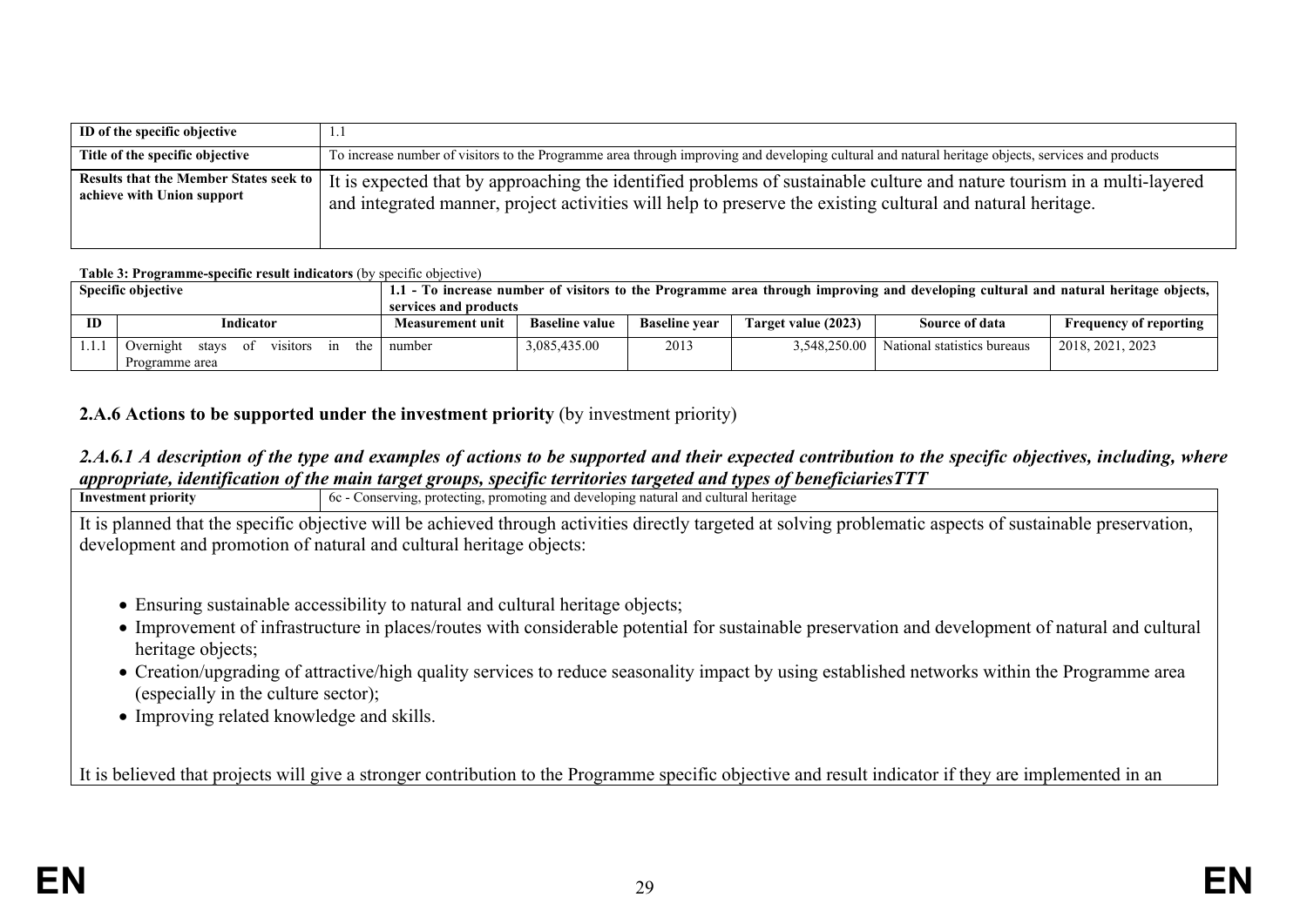| <b>Investment priority</b>                               | 6c - Conserving, protecting, promoting and developing natural and cultural heritage                                                                                                                                                                                                                                                                                                                                                                                                                                                                                                                                                                                                                                                                                                                                                                                                                                                                                                                                                                                                                                                                                                                                                                  |  |  |
|----------------------------------------------------------|------------------------------------------------------------------------------------------------------------------------------------------------------------------------------------------------------------------------------------------------------------------------------------------------------------------------------------------------------------------------------------------------------------------------------------------------------------------------------------------------------------------------------------------------------------------------------------------------------------------------------------------------------------------------------------------------------------------------------------------------------------------------------------------------------------------------------------------------------------------------------------------------------------------------------------------------------------------------------------------------------------------------------------------------------------------------------------------------------------------------------------------------------------------------------------------------------------------------------------------------------|--|--|
|                                                          | integrated manner. For example, infrastructure improvements and equipment upgrades shall be planned and implemented in close relation with the<br>improvement of services, skills and accessibility.                                                                                                                                                                                                                                                                                                                                                                                                                                                                                                                                                                                                                                                                                                                                                                                                                                                                                                                                                                                                                                                 |  |  |
|                                                          | The horizontal principle of sustainable development, with special attention to climate change mitigation/environmental friendly/eco-innovative<br>initiatives and solutions, should be applied by the projects. Emphasis should be put on balancing the usage interests and capitalization of cultural and<br>natural heritage as assets for sustainable long-term regional development.                                                                                                                                                                                                                                                                                                                                                                                                                                                                                                                                                                                                                                                                                                                                                                                                                                                             |  |  |
| number of visitors to the Programme area.                | The Programme anticipates that the above mentioned measures, when applied in an integrated manner, will have positive impact on increasing the                                                                                                                                                                                                                                                                                                                                                                                                                                                                                                                                                                                                                                                                                                                                                                                                                                                                                                                                                                                                                                                                                                       |  |  |
| capacity based on natural and cultural heritage objects. | The anticipated results can be affected by different factors. Hence, the Programme focuses on one specific area of interventions, namely: improving the<br>infrastructure of cultural and natural heritage objects and related services, developing new joint services, products and clusters, as well as building                                                                                                                                                                                                                                                                                                                                                                                                                                                                                                                                                                                                                                                                                                                                                                                                                                                                                                                                   |  |  |
| Indicative list of actions to be supported:              |                                                                                                                                                                                                                                                                                                                                                                                                                                                                                                                                                                                                                                                                                                                                                                                                                                                                                                                                                                                                                                                                                                                                                                                                                                                      |  |  |
|                                                          | • Preservation/sustainable improvements of cultural and natural heritage sites, including the improvement of infrastructure and equipment which<br>are accompanied by newly developed/improved joint services in order to attract more visitors;<br>• Developing of joint/innovative/sustainable services targeted to tackle different problems (for example, the seasonality problem) including<br>tangible and intangible culture heritage objects as a basis for new services (potential of creative industries, culinary heritage, etc.);<br>• Clustering – creation and branding of joint service packages for visitors including the definition and promotion of joint attractions/routes<br>combined with catering, transport and other services (tourism information centres, catering enterprises, museums, etc.);<br>• Joint marketing of cultural and natural heritage objects, routes and products;<br>• Raising awareness among local inhabitants and visitors about the value of natural and cultural heritage and the necessity and applicable means<br>to preserve and develop it in a sustainable manner;<br>• Capacity building of involved actors, enabling improvements in quality and ensuring the diversification of services; |  |  |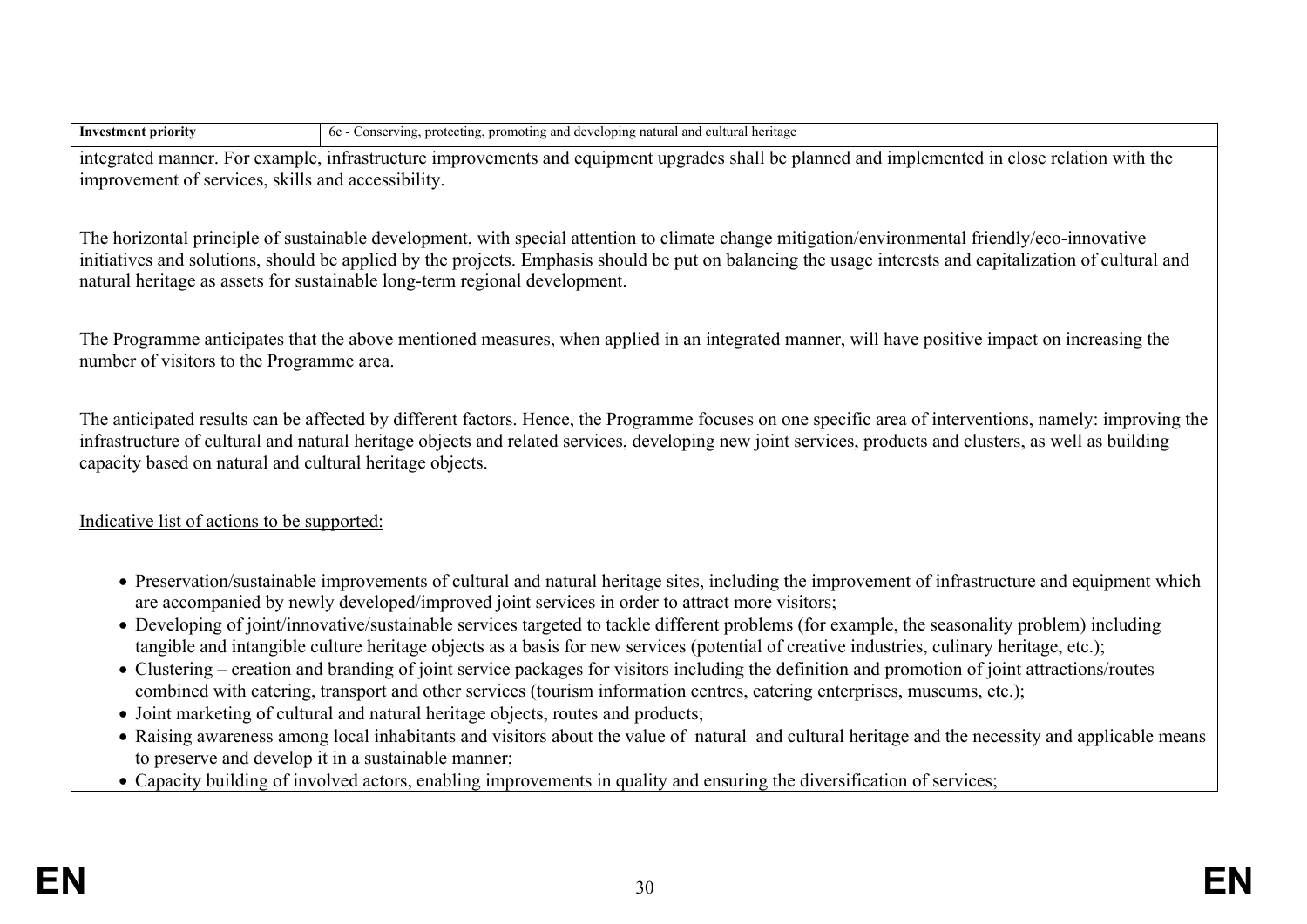| <b>Investment priority</b>                              | 6c - Conserving, protecting, promoting and developing natural and cultural heritage                                                            |
|---------------------------------------------------------|------------------------------------------------------------------------------------------------------------------------------------------------|
| • ICT solutions for joint routes/products/clusters;     |                                                                                                                                                |
|                                                         | • Promotion of sustainable and environmentally friendly products/services.                                                                     |
|                                                         |                                                                                                                                                |
| Target group:                                           |                                                                                                                                                |
|                                                         |                                                                                                                                                |
| protection at national, regional and local levels;      | • Public authorities and public equivalent bodies (as defined in the Section 5.3) responsible for culture and natural resources, environmental |
| • Research/educational institutions;                    |                                                                                                                                                |
|                                                         | • NGOs involved in activities and in the interest of culture and natural resources;                                                            |
| $\bullet$ Enterprises;                                  |                                                                                                                                                |
| • Local inhabitants and visitors.                       |                                                                                                                                                |
|                                                         |                                                                                                                                                |
|                                                         |                                                                                                                                                |
|                                                         |                                                                                                                                                |
|                                                         |                                                                                                                                                |
| 2462 Guiding principles for the selection of operations |                                                                                                                                                |

| 2.71.0.2 Guiding principles for the selection of operations              |                                                                                     |  |
|--------------------------------------------------------------------------|-------------------------------------------------------------------------------------|--|
| Investment priority                                                      | 6c - Conserving, protecting, promoting and developing natural and cultural heritage |  |
| $\beta$ See Section 5.3 for description of project selection principles. |                                                                                     |  |

# *2.A.6.3 Planned use of financial instruments* **(where appropriate)**

| Investment priority     | 1 6c - Conserving, protecting, promoting and developing natural and cultural heritage |
|-------------------------|---------------------------------------------------------------------------------------|
| $\perp$ Not applicable. |                                                                                       |
|                         |                                                                                       |
|                         |                                                                                       |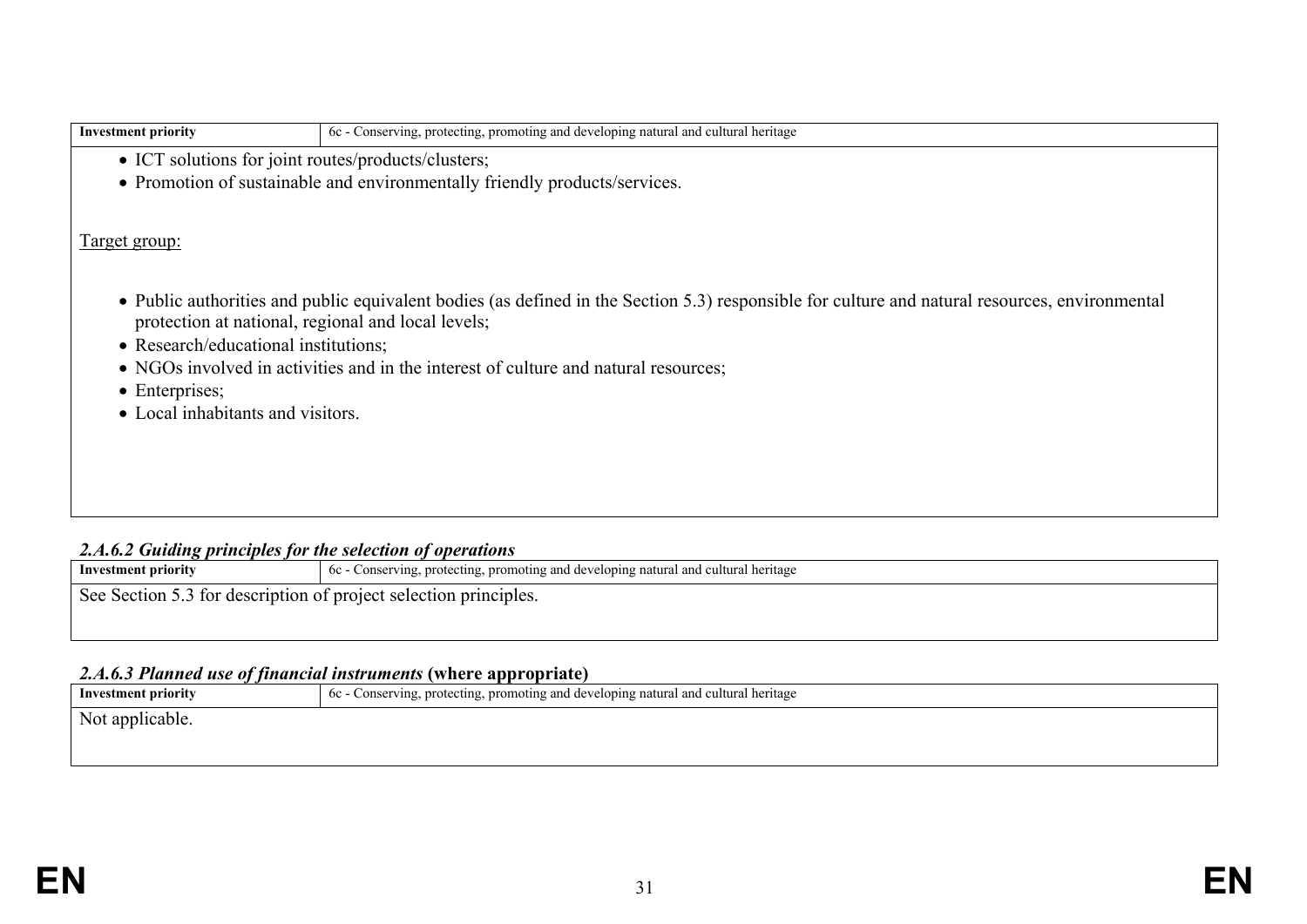#### *2.A.6.4 Planned use of major projects* **(where appropriate)**

| - Investment priority | .1 heritag<br>cultu.<br>lonin.<br>`ctin.<br>promot<br>do<br>ain<br>. |
|-----------------------|----------------------------------------------------------------------|
|                       |                                                                      |

Not applicable.

#### *2.A.6.5 Output indicators* **(by investment priority)**

#### **Table 4: Common and programme-specific output indicators**

| Investment priority |                                                                                                                    | 6c - Conserving, protecting, promoting and developing natural and cultural heritage |              |           |                     |
|---------------------|--------------------------------------------------------------------------------------------------------------------|-------------------------------------------------------------------------------------|--------------|-----------|---------------------|
| ID                  | Indicator                                                                                                          | Measurement                                                                         | Target value | Source of | <b>Frequency of</b> |
|                     |                                                                                                                    | unit                                                                                | (2023)       | data      | reporting           |
| CO <sub>09</sub>    | Sustainable Tourism: Increase in expected number of visits to supported sites of cultural and natural heritage and |                                                                                     | 382,054.00   | Progress  | Anually             |
|                     | attractions                                                                                                        |                                                                                     |              | reports   |                     |

#### **2.A.4 Investment priority**

| ID<br>: priority<br>: investment            | ' 6G                                                                                                                                      |
|---------------------------------------------|-------------------------------------------------------------------------------------------------------------------------------------------|
| - Title<br>of the<br>estment priority<br>nw | 2000<br>Prote<br>astructure<br>throug<br>، cting:<br>nclud<br>.omoting<br>$\sim$ Nature<br>and<br>10A1V<br>ınd<br>an<br>.<br>. se<br>-387 |

#### **2.A.5 Specific objectives corresponding to the investment priority and expected results**

| ID of the specific objective                                                   | 1.2                                                                                                                                                                                                                                                                                                                                                                                                                    |
|--------------------------------------------------------------------------------|------------------------------------------------------------------------------------------------------------------------------------------------------------------------------------------------------------------------------------------------------------------------------------------------------------------------------------------------------------------------------------------------------------------------|
| Title of the specific objective                                                | To increase integration and efficiency of environmental resource management                                                                                                                                                                                                                                                                                                                                            |
| Results that the Member<br>States seek to achieve with<br><b>Union support</b> | The Programme expects that progressive environmental improvements, effective integration of environmental, economic and<br>social considerations in the decision-making process, shared responsibility for the environment and promotion of the principles<br>of ecologically sustainable development will have positive impact on the sustainable management of the environmental<br>resources in the Programme area. |

#### **Table 3: Programme-specific result indicators** (by specific objective)

<span id="page-31-1"></span><span id="page-31-0"></span>

| . .<br>. .<br><b>Ahiastiv</b><br>ertic | gement<br>$-1$<br>ratı<br>etti<br>nto<br>- inte<br>manag<br>ıronn<br>ли<br>0T<br>ша<br>. .<br>. |
|----------------------------------------|-------------------------------------------------------------------------------------------------|
|----------------------------------------|-------------------------------------------------------------------------------------------------|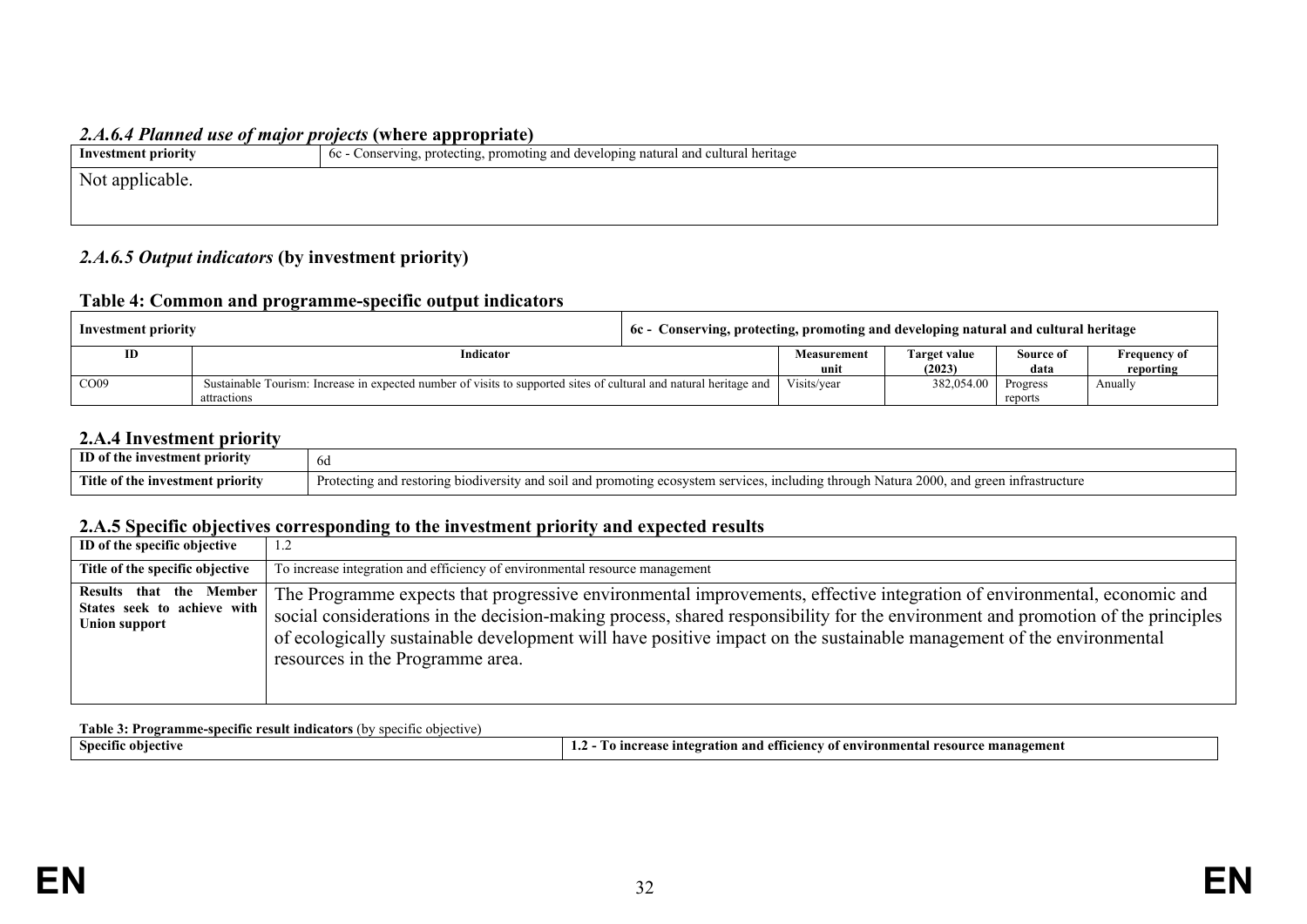| ID       | Indicator                                                                                                       | <b>Measurement</b><br>unit | <b>Baseline</b><br>value | <b>Baseline</b><br>vear | <b>THE</b><br>l'arget value<br>(2023) | Source of<br>data | <b>Frequency of</b><br>reporting |
|----------|-----------------------------------------------------------------------------------------------------------------|----------------------------|--------------------------|-------------------------|---------------------------------------|-------------------|----------------------------------|
| $\cdots$ | Number<br>contributing to<br>environmental<br>resource<br>of organisations<br>101 <sub>ntly</sub><br>management | Numbe <sup>,</sup>         | 177.00                   | 2015                    | 186.00                                | Survey            | 2021.<br>2018.<br>.2023          |

## **2.A.6 Actions to be supported under the investment priority** (by investment priority)

# *2.A.6.1 A description of the type and examples of actions to be supported and their expected contribution to the specific objectives, including, where appropriate, identification of the main target groups, specific territories targeted and types of beneficiariesTTT*<br>Investment priority  $\frac{1}{6}$  6d - Protecting and restoring biodiversity and soil and promoting ecosystem

**International Federal Protecting and restoring biodiversity and soil and promoting ecosystem services, including through Natura 2000, and green infrastructure** 

The Programme area has the potential to become an environmentally attractive region due to exceptional landscapes and biodiversity. Due to its topography, the area is also characterised by high environmental vulnerability strongly influenced by the impacts of human activities and climate change. Natural resources (including water, soil, fauna and flora) are subject to numerous pressures by and contradictions of, different user categories e.g. environmental protection, industrial, agriculture, transport, urbanisation, or tourism organisations. The biodiversity of the seacoast, agroecosystems, surface waters, natural forest ecosystems and fragments of ecosystems surviving in urban areas are the most at risk. The complexity of these challenges requires an integrated approach based on sustainable long-term strategic vision when linking different policies, sectors and administrative levels. Where possible, green infrastructure solutions shall be promoted, positively contributing to climate change mitigation and adaptation.

It is expected that more active coordination and cooperation starting with planning, continuing with implementation, monitoring, including classification/metrology/sampling and other relevant natural resources management activities will ensure a more integrated and efficient management of natural resources. At the same time, it is important that integration and improved efficiency is also ensured in practice and concrete solutions are defined and applied.

<span id="page-32-0"></span>Cooperation between both countries will allow for improvement in the capacities of the involved actors. In the Programme context, improving capacities is understood primarily as improving institutional frameworks, as well as developing human resources and strengthening the managerial systems of institutions dealing with environmental related matters.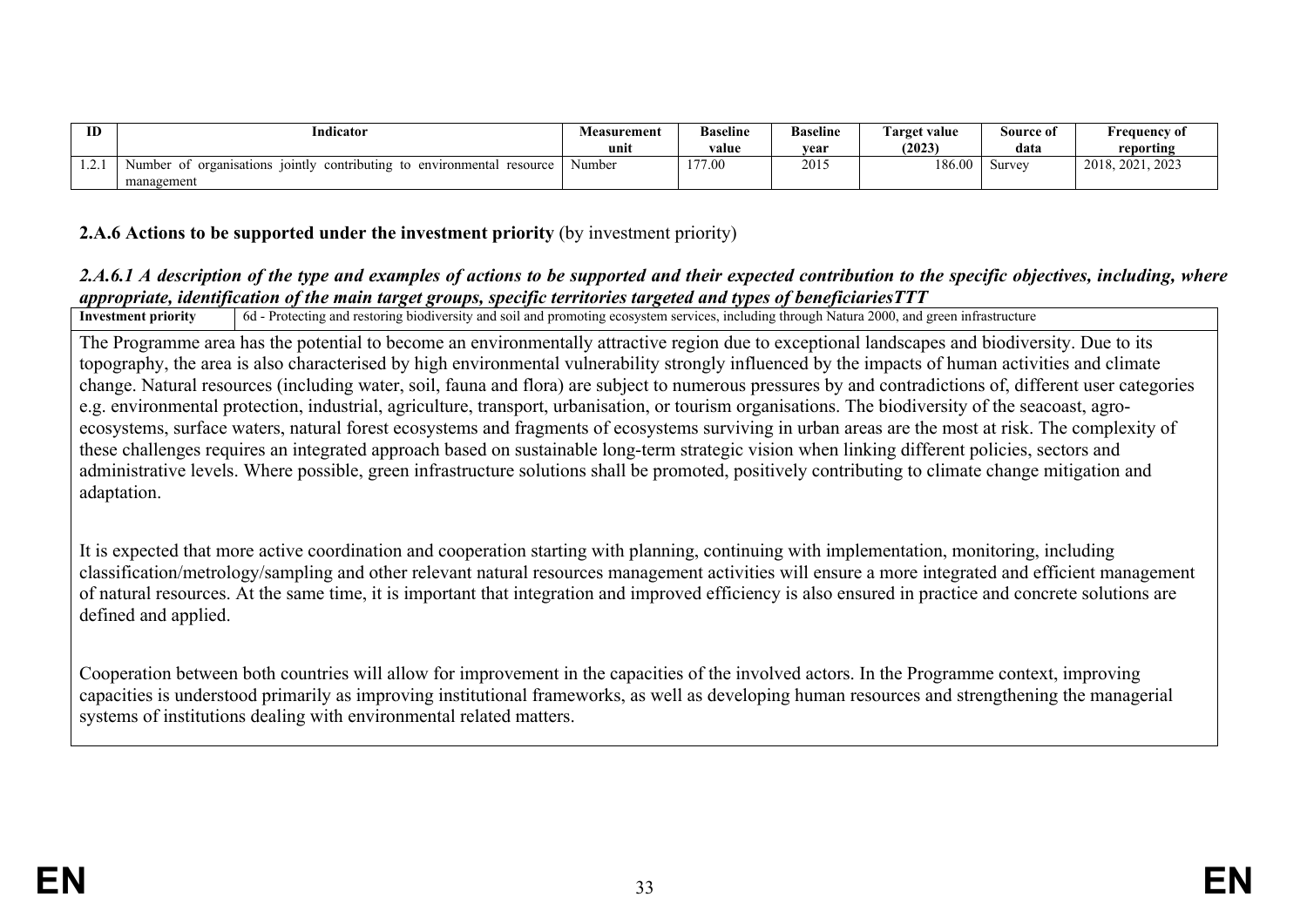|  | Investment priority   6d - Protecting and restoring biodiversity and soil and promoting ecosystem services, including through Natura 2000, and green infrastructure |
|--|---------------------------------------------------------------------------------------------------------------------------------------------------------------------|
|--|---------------------------------------------------------------------------------------------------------------------------------------------------------------------|

Joint management includes the following objects:

- Wide range of natural object types (river basins, lakes, wetlands, coastal areas, etc.);
- Protected areas (improvements of the biodiversity situation, flora and fauna conditions, etc.);
- Risk management (floods, fire, chemicals spills, etc.).

The Programme will also support protecting biodiversity for maintaining healthy ecosystems, ensuring sustainable development and reducing vulnerability to climate change. The Programme will help beneficiaries increase their capacity to better manage and monitor Natura 2000 protected areas and protect native ecosystems. Actions related to Natura 2000 sites will be in line with the priority action framework for Natura 2000 areas.

The EUSBSR and its Action Plan had an important role in the process of identifying the needs for cooperation in the Programme. The specific objectives under IP 2 are closely linked to the EUSBSR priority areas "Agri", "Hazards" and "Nutri". Moreover, in line with its integrated approach, the Programme contributes to the aims of the horizontal actions in the EUSBSR.

Target group:

- Public authorities and public equivalent bodies (as defined in the Section 5.3) responsible for environmental management and protection at national, regional and local levels;
- Research/educational institutions;
- NGOs related to environmental protection and management;
- Local inhabitants and visitors.

Indicative list of actions to be supported: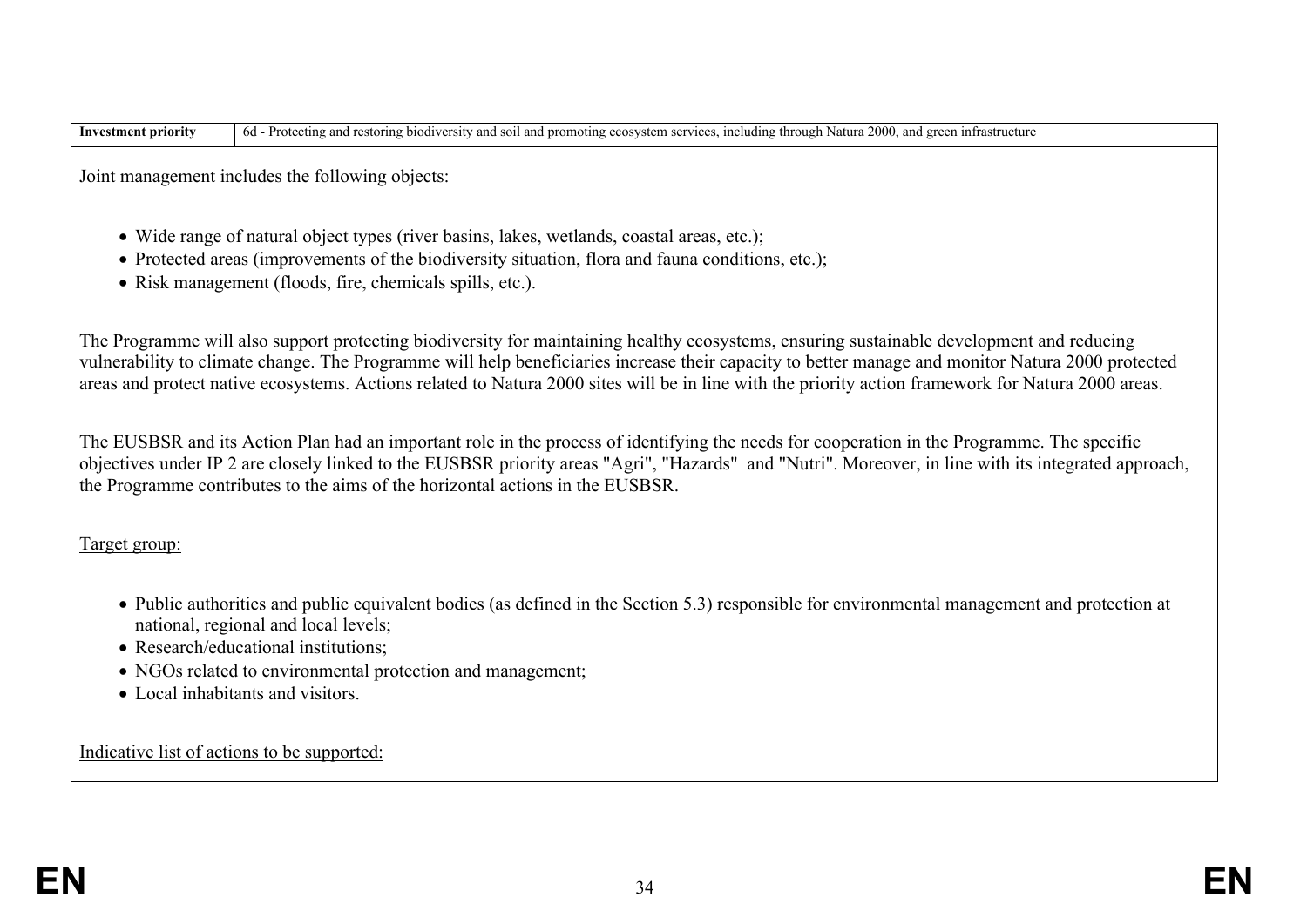| • Joint environmental resource management activities, including those aimed at coordination/unification of methodologies and approaches<br>through the exchange of practices, trainings, seminars and other actions;<br>• Improvement of nature infrastructure and equipment; |
|-------------------------------------------------------------------------------------------------------------------------------------------------------------------------------------------------------------------------------------------------------------------------------|
| • Educational and awareness raising activities;                                                                                                                                                                                                                               |
| • Joint environmental risk (flood, pollution, etc.) management actions and related equipment and infrastructure.                                                                                                                                                              |
|                                                                                                                                                                                                                                                                               |
|                                                                                                                                                                                                                                                                               |
|                                                                                                                                                                                                                                                                               |
|                                                                                                                                                                                                                                                                               |

**Investment priority** 6d - Protecting and restoring biodiversity and soil and promoting ecosystem services, including through Natura 2000, and green infrastructure

# **2.A.6.2 Guiding principles for the selection of operations**<br>Investment priority  $\begin{bmatrix} 6d \end{bmatrix}$  - Protecting and restoring biodiversity and soi

**Intervelopment priority** 6d - Protecting and restoring biodiversity and soil and promoting ecosystem services, including through Natura 2000, and green infrastructure See Section 5.3 for description of project selection principles.

# **2.A.6.3 Planned use of financial instruments (where appropriate)**<br>Investment priority  $\begin{bmatrix} 6d \end{bmatrix}$  - Protecting and restoring biodiversity and soil and promotic

**Investment priority** 6d - Protecting and restoring biodiversity and soil and promoting ecosystem services, including through Natura 2000, and green infrastructure Not applicable.

#### *2.A.6.4 Planned use of major projects* **(where appropriate)**

| Investment priority | 6.4 6 of - Protecting and restoring biodiversity and soil and promoting ecosystem services, including through Natura 2000, and green infrastructure |  |  |  |  |
|---------------------|-----------------------------------------------------------------------------------------------------------------------------------------------------|--|--|--|--|
| Not applicable.     |                                                                                                                                                     |  |  |  |  |

#### *2.A.6.5 Output indicators* **(by investment priority)**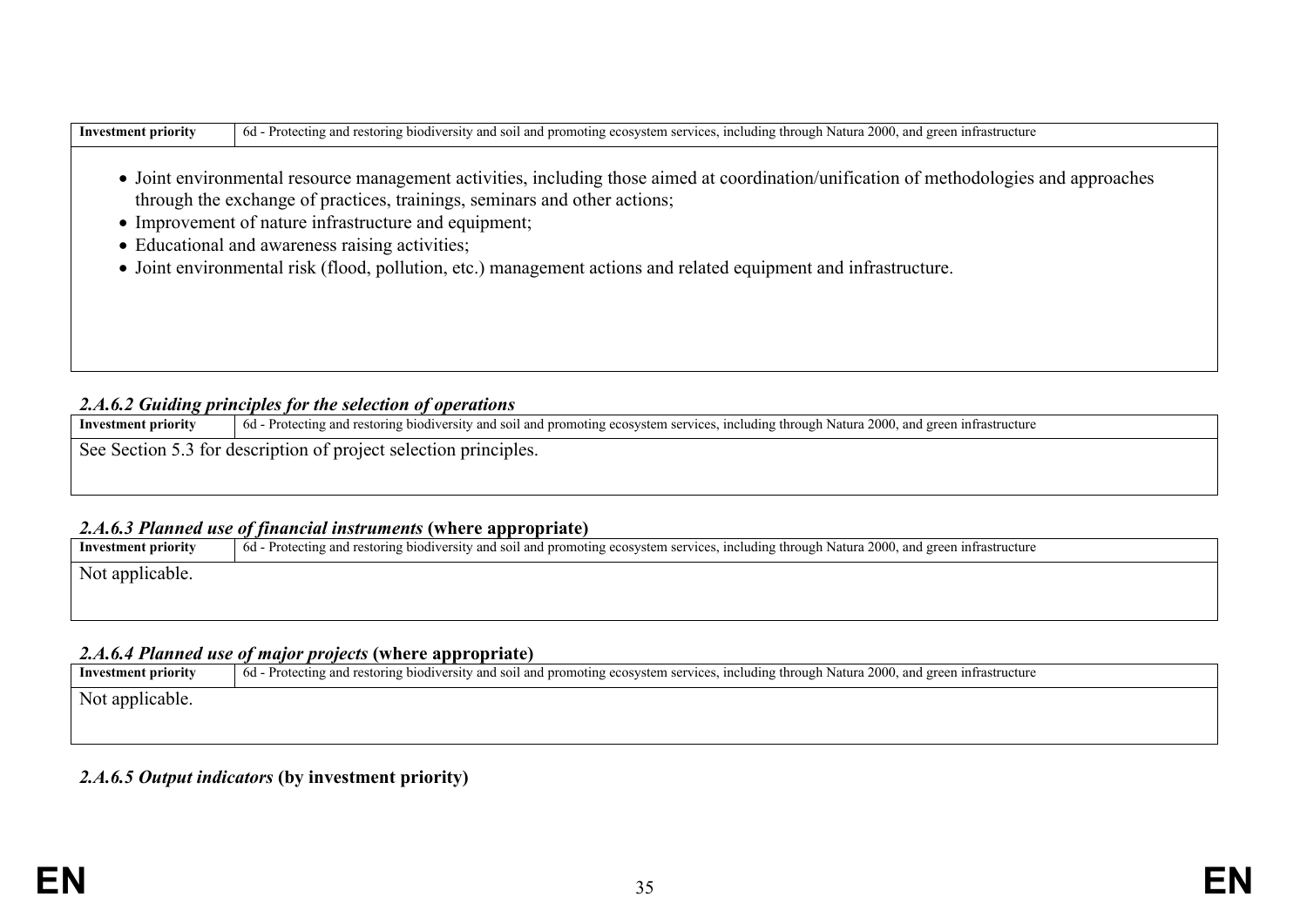#### **Table 4: Common and programme-specific output indicators**

| Investment priority |                                   | 6d - Protecting and restoring biodiversity and soil and promoting ecosystem services, including through Natura 2000, and green<br>infrastructure |                         |                     |                        |                               |  |  |
|---------------------|-----------------------------------|--------------------------------------------------------------------------------------------------------------------------------------------------|-------------------------|---------------------|------------------------|-------------------------------|--|--|
| ID                  | Indicator                         |                                                                                                                                                  | <b>Measurement unit</b> | Target value (2023) | Source of data         | <b>Frequency of reporting</b> |  |  |
| 1.4.4               | Number of organisations supported |                                                                                                                                                  | Number                  |                     | 98.00 Progress reports | Anually                       |  |  |

#### **2.A.4 Investment priority**

| ID<br>the<br>nt<br>priority | investment | ₩                                                                                                                                                                          |
|-----------------------------|------------|----------------------------------------------------------------------------------------------------------------------------------------------------------------------------|
| Title<br>the<br>- of        | investment | Taking action to improve the urban environment, to revitalise cities, regenerate and decontaminate brownfield sites (including conversion areas), reduce air pollution and |
| priority                    |            | promote noise-reduction measures                                                                                                                                           |

### **2.A.5 Specific objectives corresponding to the investment priority and expected results**

| ID of the specific objective    | 1.3                                                                                                                                                                                                                                                                                                                                                            |
|---------------------------------|----------------------------------------------------------------------------------------------------------------------------------------------------------------------------------------------------------------------------------------------------------------------------------------------------------------------------------------------------------------|
| Title of the specific objective | To regenerate public areas with environmental problems                                                                                                                                                                                                                                                                                                         |
| Results that the Member         | The Programme expects that a cross border approach will help identify the best practices for the planning and implementation<br>States seek to achieve with of sustainable brownfields revitalisation activities. It will result in an improved sustainable municipal environment for<br>inhabitants and visitors as well as support for economic development. |

#### **Table 3: Programme-specific result indicators** (by specific objective)

|    | <b>Specific objective</b>                                                  | 1.3 - To regenerate public areas with environmental problems |            |                 |               |            |                  |
|----|----------------------------------------------------------------------------|--------------------------------------------------------------|------------|-----------------|---------------|------------|------------------|
| ID | Indicator                                                                  | Measurement                                                  | Baseline   | <b>Baseline</b> | l'arget value | Source of  | Frequency of     |
|    |                                                                            | unit                                                         | value      | vear            | (2023)        | data       | reporting        |
|    | Number of households not facing pollution,<br>erime and other<br>municipal | number                                                       | 855,069.00 | 2013            | 861.054.00    | National   | 2018, 2021, 2023 |
|    | environmental problems                                                     |                                                              |            |                 |               | statistics |                  |

#### <span id="page-35-2"></span><span id="page-35-1"></span><span id="page-35-0"></span>**2.A.6 Actions to be supported under the investment priority** (by investment priority)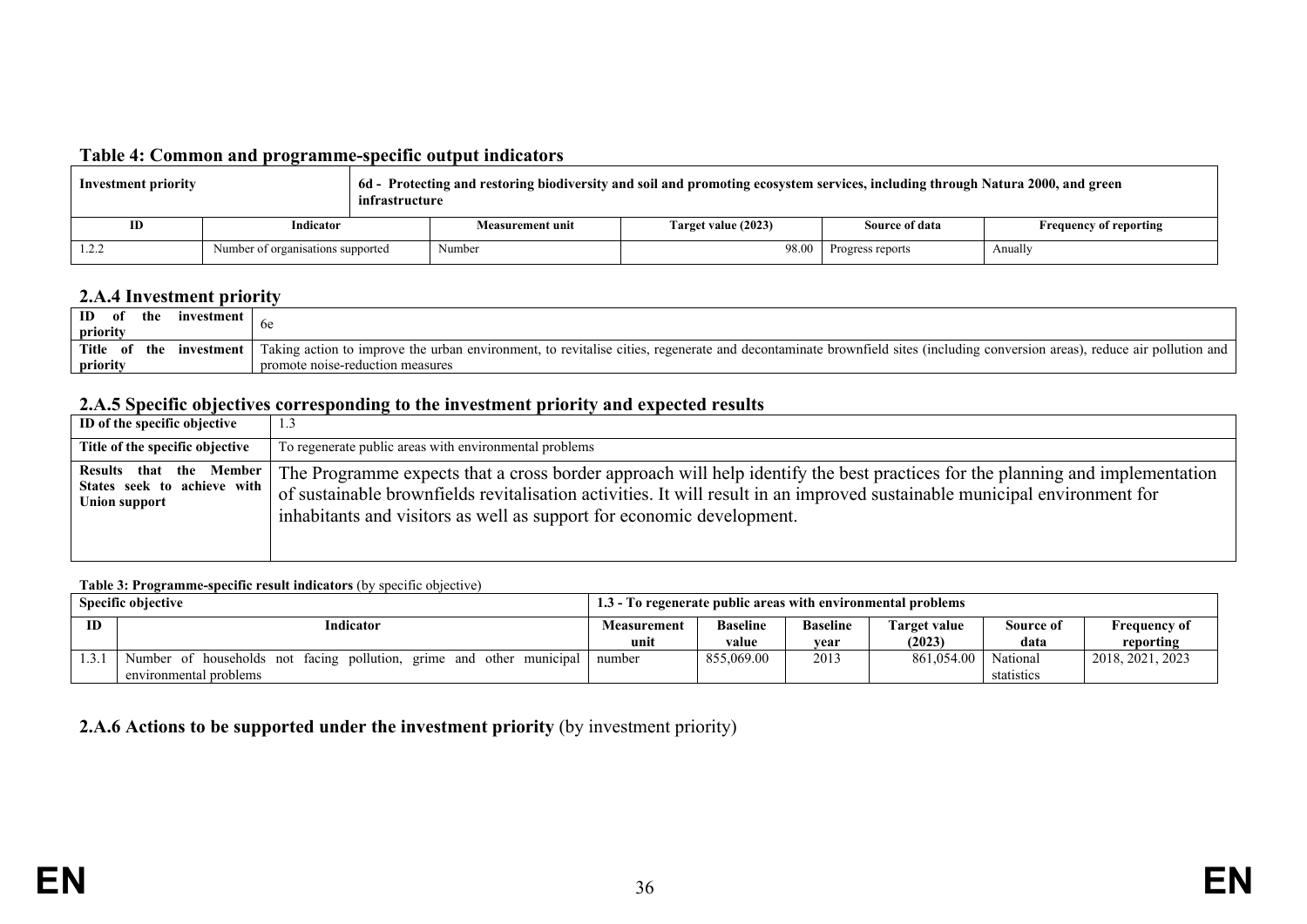## *2.A.6.1 A description of the type and examples of actions to be supported and their expected contribution to the specific objectives, including, where appropriate, identification of the main target groups, specific territories targeted and types of beneficiariesTTT*

| appropriate, taentification of the main target groups, specific territories targeted and types of beneficiaries I I I                                                                           |  |
|-------------------------------------------------------------------------------------------------------------------------------------------------------------------------------------------------|--|
| 6e - Taking action to improve the urban environment, to revitalise cities, regenerate and decontaminate brownfield sites (including conversion areas), reduce air pollution and<br>Investment   |  |
| promote noise-reduction measures<br>priority<br>The presence of brownfields with degraded public infrastructure in urban/municipal territories hinders the economic potential and well-being of |  |
| inhabitants in the border regions. The Programme recognises the necessity to minimise this problem.                                                                                             |  |
| In order to ensure sustainable and resource-efficient revitalisation of municipality-owned brownfields, it is of great importance to involve all relevant                                       |  |
| stakeholders and foster cooperation among them, allowing the best practices to be created/identified and put into practice. It is expected that this will                                       |  |
| result in a range of economic, social and environmental benefits to local communities, including the restoration of environmental quality, elimination                                          |  |
| of health threats, creation of employment opportunities and an improvement of the quality of citizens' lives.                                                                                   |  |
|                                                                                                                                                                                                 |  |
| Target group:                                                                                                                                                                                   |  |
|                                                                                                                                                                                                 |  |
| • Public authorities and public equivalent bodies (as defined in Section 5.3), responsible for spatial planning, environment protection and other                                               |  |
| relevant fields;                                                                                                                                                                                |  |
| $\bullet$ Enterprises;<br>• Local inhabitants and visitors.                                                                                                                                     |  |
|                                                                                                                                                                                                 |  |
| Anticipated results can be affected by different factors. Hence, the Programme focuses on one specific area of intervention, namely: revitalisation of                                          |  |
| brownfield sites by improving urban/municipal territories and providing a range of economic, social and environmental benefits to local communities                                             |  |
| for future development.                                                                                                                                                                         |  |
|                                                                                                                                                                                                 |  |
| Indicative list of actions to be supported:                                                                                                                                                     |  |
|                                                                                                                                                                                                 |  |

Experience exchange activities, cross border and also with other EU countries, in municipal planning to identify sustainable and resource-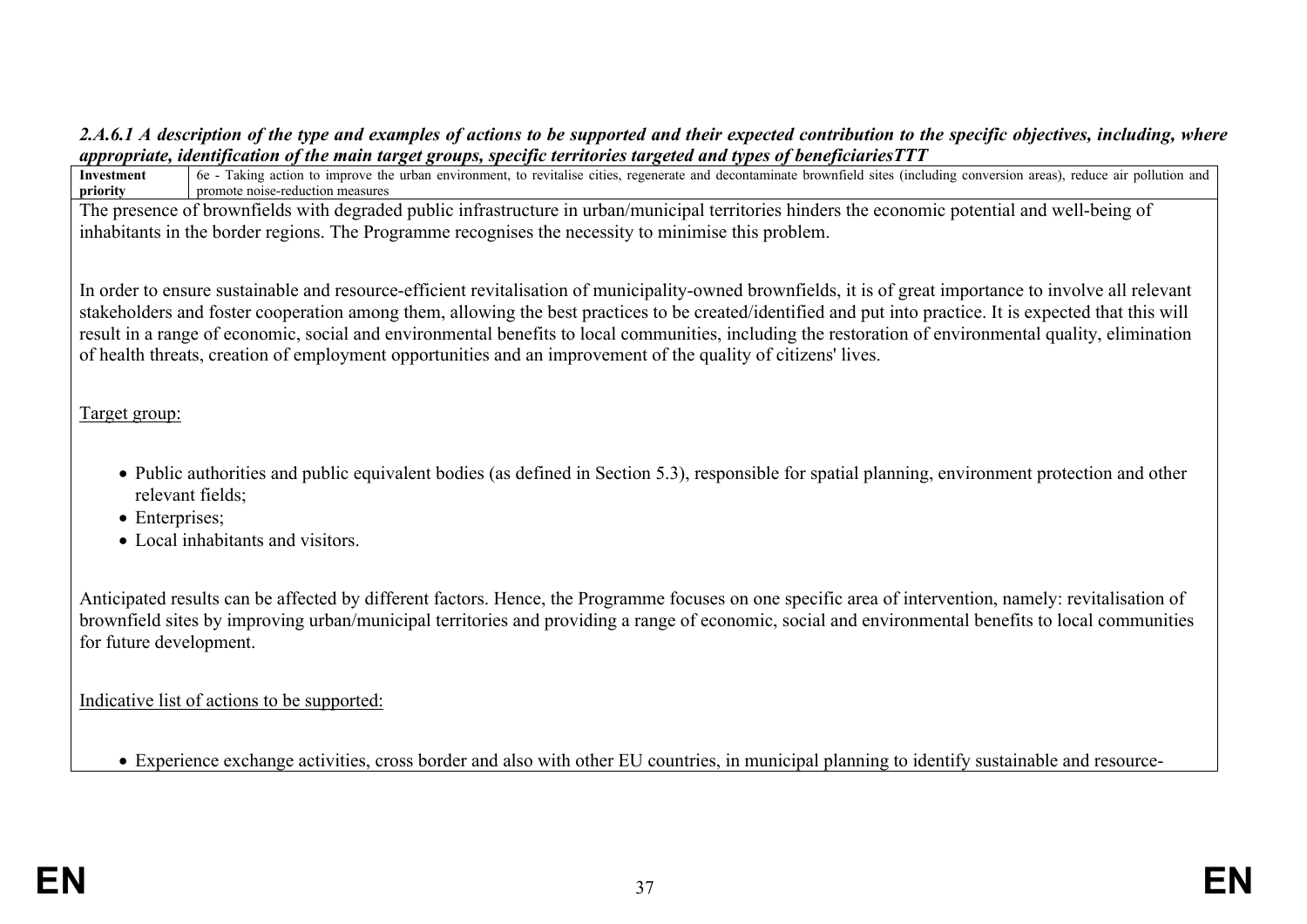| Investment                                                    | 6e - Taking action to improve the urban environment, to revitalise cities, regenerate and decontaminate brownfield sites (including conversion areas), reduce air pollution and |  |  |  |
|---------------------------------------------------------------|---------------------------------------------------------------------------------------------------------------------------------------------------------------------------------|--|--|--|
| priority                                                      | promote noise-reduction measures                                                                                                                                                |  |  |  |
|                                                               | efficient approaches to brownfields revitalization;                                                                                                                             |  |  |  |
| • Concepts and primary designs for brownfield revitalisation; |                                                                                                                                                                                 |  |  |  |
|                                                               | • Pilot investments in municipal brownfield sites, including the deconstruction of derelict buildings, cleaning territory and improving public                                  |  |  |  |
|                                                               | infrastructure;                                                                                                                                                                 |  |  |  |

• Dissemination of good practices.

# *2.A.6.2 Guiding principles for the selection of operations*

| Investment | 6e - Taking action to improve the urban environment, to revitalise cities, regenerate and decontaminate brownfield sites (including conversion areas), reduce air pollution and |
|------------|---------------------------------------------------------------------------------------------------------------------------------------------------------------------------------|
| priority   | promote noise-reduction measures                                                                                                                                                |
|            | See Section 5.3 for description of project selection principles.                                                                                                                |
|            |                                                                                                                                                                                 |

## *2.A.6.3 Planned use of financial instruments* **(where appropriate)**

| Investment              | 6e - Taking action to improve the urban environment, to revitalise cities, regenerate and decontaminate brownfield sites (including conversion areas), reduce air pollution and |
|-------------------------|---------------------------------------------------------------------------------------------------------------------------------------------------------------------------------|
| priority                | promote noise-reduction measures                                                                                                                                                |
| $\perp$ Not applicable. |                                                                                                                                                                                 |
|                         |                                                                                                                                                                                 |
|                         |                                                                                                                                                                                 |

# *2.A.6.4 Planned use of major projects* **(where appropriate)**

| Investment      | 6e - Taking action to improve the urban environment, to revitalise cities, regenerate and decontaminate brownfield sites (including conversion areas), reduce air pollution and |
|-----------------|---------------------------------------------------------------------------------------------------------------------------------------------------------------------------------|
| priority        | promote noise-reduction measures                                                                                                                                                |
| Not applicable. |                                                                                                                                                                                 |
|                 |                                                                                                                                                                                 |

# *2.A.6.5 Output indicators* **(by investment priority)**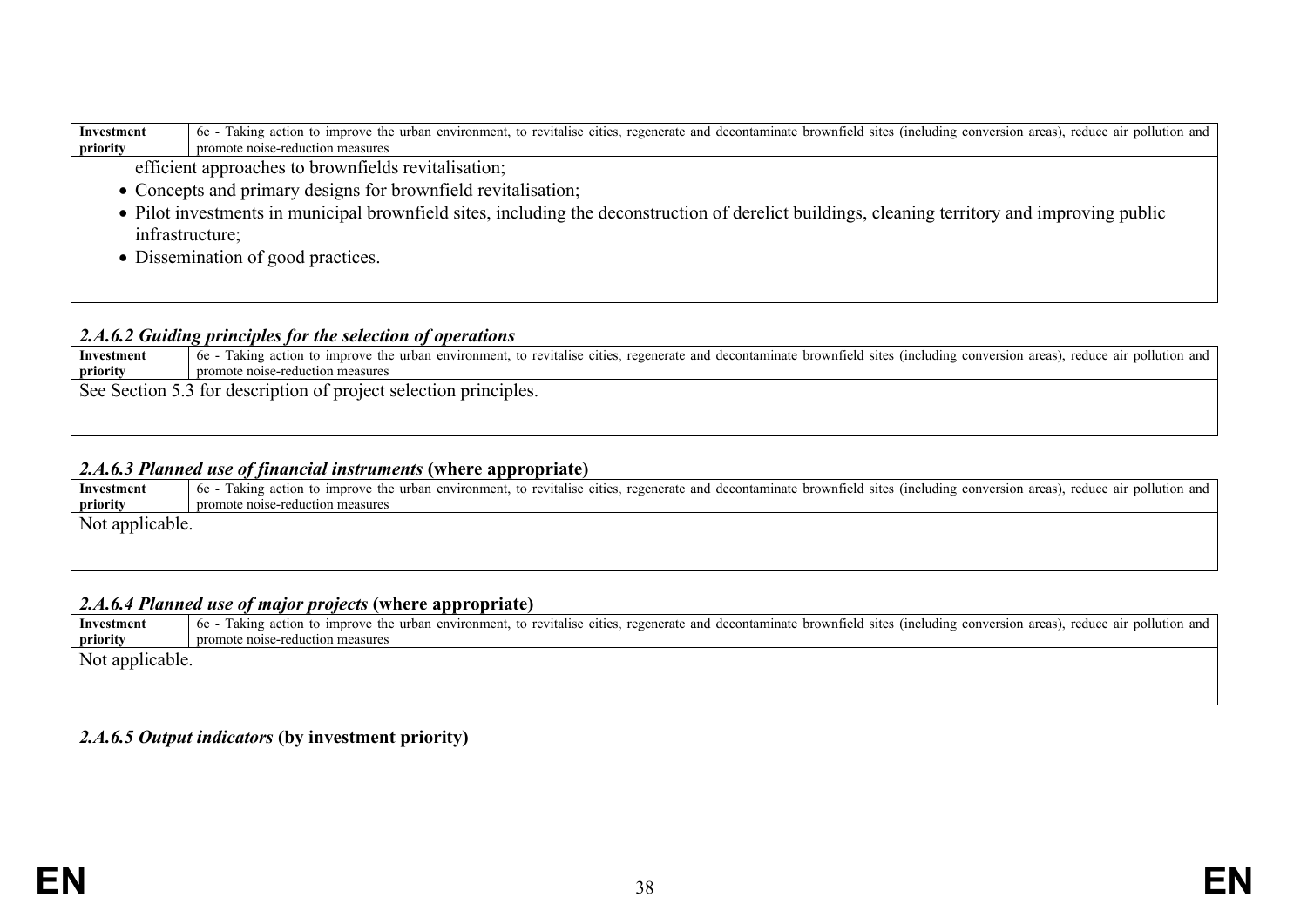#### **Table 4: Common and programme-specific output indicators**

| Investment priority |                                                                     | 6e - Taking action to improve the urban environment, to revitalise cities, regenerate and decontaminate brownfield sites (including conversion<br>areas), reduce air pollution and promote noise-reduction measures |                         |                     |                  |                               |  |
|---------------------|---------------------------------------------------------------------|---------------------------------------------------------------------------------------------------------------------------------------------------------------------------------------------------------------------|-------------------------|---------------------|------------------|-------------------------------|--|
| ID                  | Indicator                                                           |                                                                                                                                                                                                                     | <b>Measurement unit</b> | Target value (2023) | Source of data   | <b>Frequency of reporting</b> |  |
| CO <sub>22</sub>    | Land rehabilitation: Total surface area of rehabilitated   Hectares |                                                                                                                                                                                                                     |                         | 38.71               | Progress reports | Annually                      |  |
|                     | land                                                                |                                                                                                                                                                                                                     |                         |                     |                  |                               |  |

#### **2.A.7 Performance framework**

#### **Table 5: Performance framework of the priority axis**

| <b>Priority axis</b> |                          |                                                                  |                      | 1. - Sustainable and clean environment through cooperation |                              |                               |                                               |                                                                                                                                                                     |
|----------------------|--------------------------|------------------------------------------------------------------|----------------------|------------------------------------------------------------|------------------------------|-------------------------------|-----------------------------------------------|---------------------------------------------------------------------------------------------------------------------------------------------------------------------|
| ID                   | <b>Indicator</b><br>type | <b>Indicator</b><br>implementation step                          | kev<br><sub>or</sub> | <b>Measurement</b><br>unit,<br>where<br>appropriate        | <b>Milestone</b><br>for 2018 | <b>Final target</b><br>(2023) | Source of data                                | Explanation of relevance of indicator, where appropriate                                                                                                            |
| CO <sub>22</sub>     | $\Omega$                 | rehabilitation:<br>Land<br>surface area of rehabilitated<br>land | Total                | <b>Hectares</b>                                            |                              | 38.71                         | Progress<br>reports                           | Target size of output indicator is recalculated taking into account<br>actual costs per indicator from implemented projects in $2014 - 2020$<br>programming period. |
| 1.1.2                |                          | Expenditure                                                      |                      | <b>EUR</b>                                                 | 2,954,207.00                 | 28,905,008.00                 | Monitoring<br>system                          | The milestone for 2018 is 10% (ERDF plus national co-financing) of<br>the final target of the Priority Axis 1.                                                      |
| 1.2.2                | $\Omega$                 | <sub>of</sub><br>Number<br>supported                             | organisations        | Number                                                     |                              | 98.00                         | Progress<br>reports                           | Target size of output indicator is recalculated taking into account<br>actual costs per indicator from implemented projects in $2014 - 2020$<br>programming period. |
| CO <sub>22</sub>     |                          | Approved projects under<br>investment priority 6e                |                      | Number                                                     |                              |                               | MA's decision<br>projects'<br>on<br>financing |                                                                                                                                                                     |
| 1.2.2                |                          | Approved projects under<br>investment priority 6d                |                      | Number                                                     |                              |                               | MA's decision<br>projects'<br>on<br>financing |                                                                                                                                                                     |

# **Additional qualitative information on the establishment of the performance framework**

In accordance with Article 21 of the Regulation (EU) No 1303/2013 the achievement of the milestones of each priority axis will be evaluated by the European Commission in 2019 based on the information and the assessment presented in the annual implementation report submitted in the year 2019.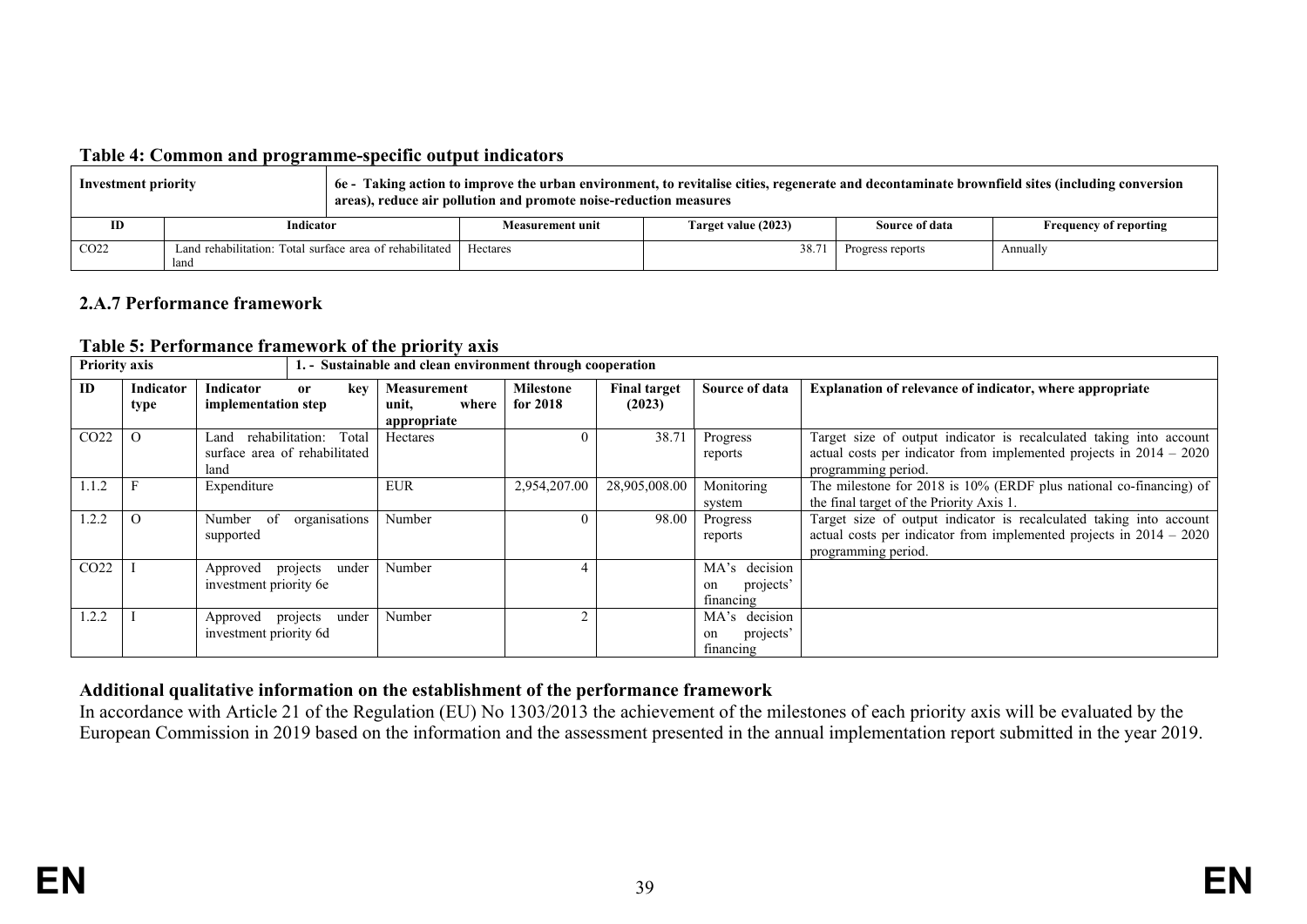Milestones for 2018 have been set for financial indicators which imply the total amount (ERDF and national co-financing) of expenditure incurred by beneficiaries in implementing projects and certified by the MA.

Based on the estimated average project duration it is likely that there might not be fully implemented projects by 31 December 2018, therefore the estimated milestone 2018 target for output indicators is "0". Instead the key implementation steps referring to the number of approved projects under relevant investment priority are determined. The MA's decision on projects' financing will be used as the source of data, thus ensuring that the numbers in 2018 are not forecasts.

The calculation of the performance framework milestones and final targets is based on 2007–2013 Programme (with an exception in the case of output indicator "Total length of reconstructed or upgraded roads"), the expected time frame of the calls for proposals, additionally allocated ERDF funding from the Latvia-Russia and Lithuania-Russia ENI Cross Border Cooperation programmes 2014-2020, as well as reallocation of funds from Priority Axis 4 to Priority Axis 1. When elaborating performance framework during Programme preparation stage, the 1st Call for proposals was planned in the 1st quarter of 2016 and conclusion of subsidy contracts during the 1st quarter of 2017. It is assumed that there might be up to three calls for proposals in order to achieve all result and output indicators, as well as allocate all available financing.

The total number of projects that can be funded by the end of 2023 is indicative, as the number depends on the available financing determined by the size of the partnership and the necessary budget for each project implementation. The interest in the Programme during recent years has risen considerably, which was confirmed by an increased number of project applications and approved projects during the previous calls for proposals. When elaborating performance framework during Programme preparation stage, it was expected that during the 1st call for proposals approximately 40 projects, with an allocation of at least 50% of the total financing might be approved. The milestones for financial indicators were calculated cautiously so that their fulfilment is realistic. Also, pessimistic scenarios of the project implementation were kept in mind when setting milestones – the possible limited absorption of financing due to the results of public procurement, the need for project prolongation because of seasonality, and the unsuccessful public procurement procedures on activities etc. In reality, milestones achieved in 2018 might be even higher. The thematic seminars, an online survey, as well as direct contacts with applicants show that there is both interest and demand for support under each priority axis.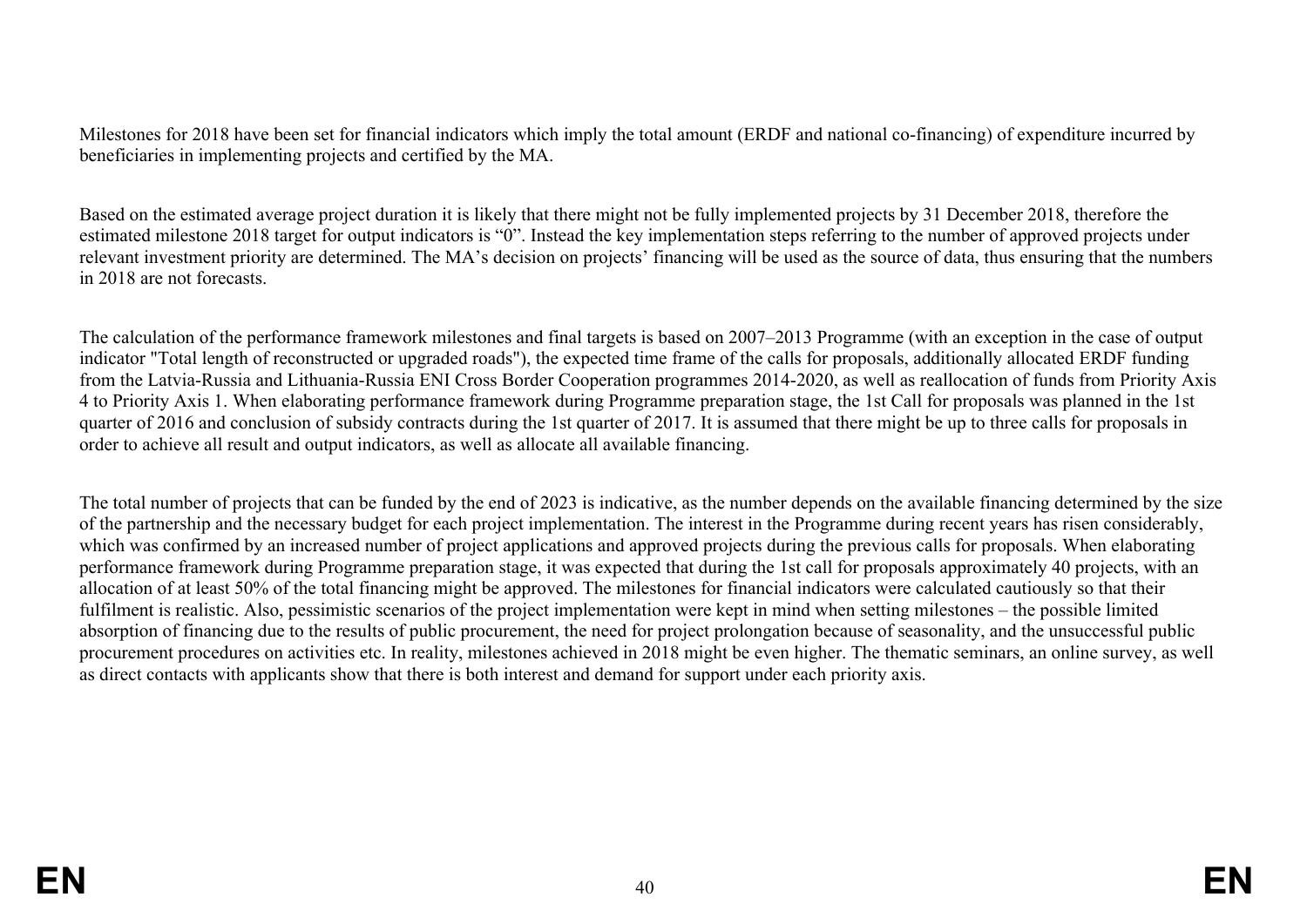## **2.A.8 Categories of intervention**

Categories of intervention corresponding to the content of the priority axis, based on a nomenclature adopted by the Commission, and indicative breakdown of Union support

# **Tables 6-9: Categories of intervention**

### **Table 6: Dimension 1 Intervention field**

| <b>Priority axis</b>                                                                                                   | 1. - Sustainable and clean |              |
|------------------------------------------------------------------------------------------------------------------------|----------------------------|--------------|
|                                                                                                                        | environment                | through      |
|                                                                                                                        | cooperation                |              |
| Code                                                                                                                   | Amount $(\epsilon)$        |              |
| 021. Water management and drinking water conservation (including river basin management, water supply, specific        |                            | 903,991.28   |
| climate change adaptation measures, district and consumer metering, charging systems and leak reduction)               |                            |              |
| 085. Protection and enhancement of biodiversity, nature protection and green infrastructure                            |                            | 1,000,000.00 |
| 086. Protection, restoration and sustainable use of Natura 2000 sites                                                  |                            | 2,700,000.00 |
| 087. Adaptation to climate change measures and prevention and management of climate related risks e.g. erosion, fires, |                            | 2,000,000.00 |
| flooding, storms and drought, including awareness raising, civil protection and disaster management systems and        |                            |              |
| infrastructures                                                                                                        |                            |              |
| 089. Rehabilitation of industrial sites and contaminated land                                                          |                            | 3,088,827.62 |
| 094. Protection, development and promotion of public cultural and heritage assets                                      |                            | 8,388,274.24 |
| 095. Development and promotion of public cultural and heritage services                                                |                            | 6,488,162.86 |

#### **Table 7: Dimension 2 Form of finance**

| <b>Priority axis</b>       | - Sustainable and clean environment through cooperation |
|----------------------------|---------------------------------------------------------|
| `ode                       | \moun!                                                  |
| 01.<br>Non-repayable grant | .00<br>. 569                                            |

#### **Table 8: Dimension 3 Territory type**

| _____<br>$D_{\text{min}}$<br>axıs | environmen<br>cooperation<br>and<br>Sustainable<br>clean<br>roug<br>τn<br>. |
|-----------------------------------|-----------------------------------------------------------------------------|
| bode                              | mour                                                                        |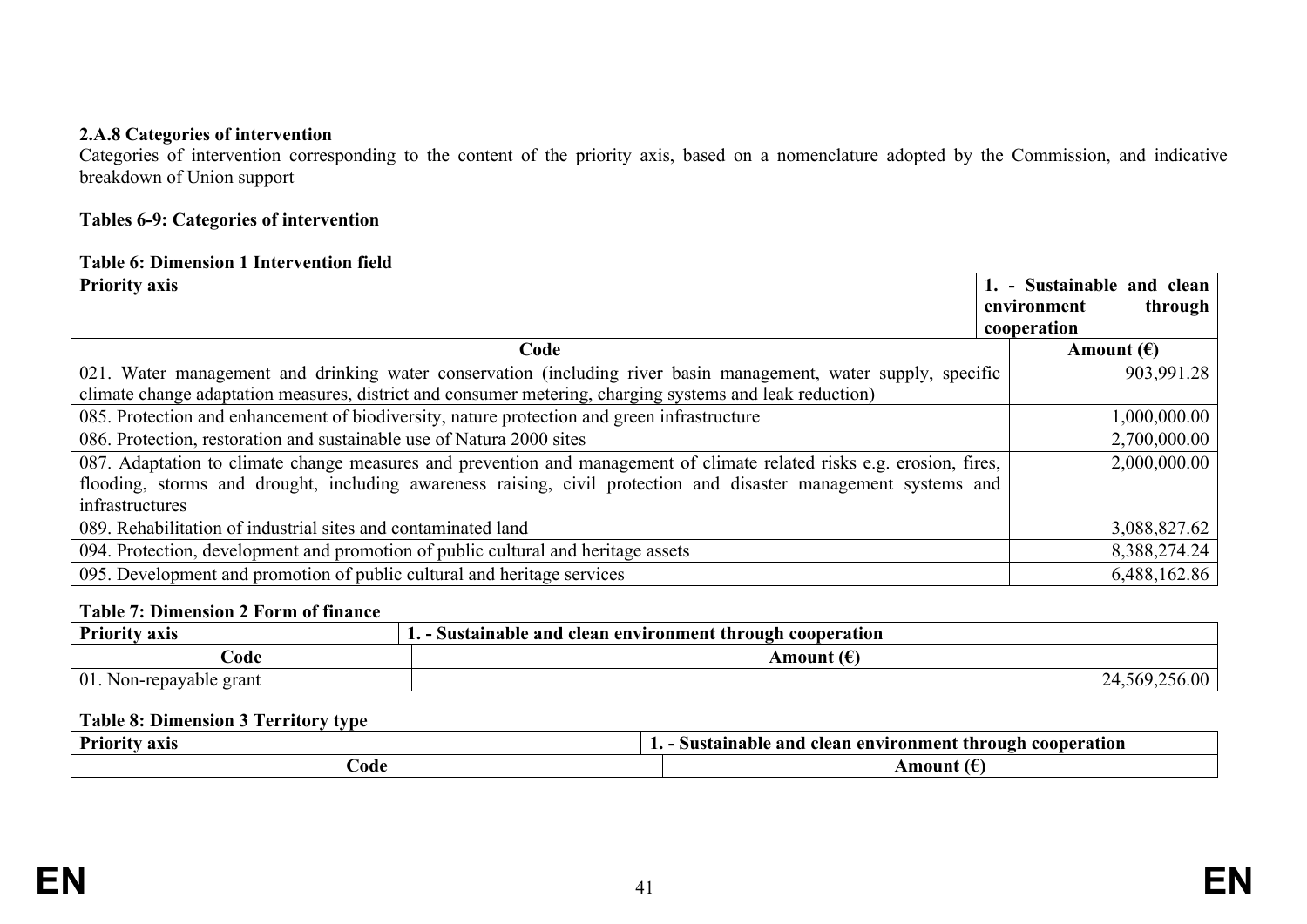| <b>Priority axis</b>                                              | 1. - Sustainable and clean environment through cooperation |
|-------------------------------------------------------------------|------------------------------------------------------------|
| Code                                                              | Amount $(\epsilon)$                                        |
| 01. Large Urban areas (densely populated $>50,000$ population)    | 12,538,981.14                                              |
| 02. Small Urban areas (intermediate density $>$ 5 000 population) | 10,030,274.86                                              |
| 03. Rural areas (thinly populated)                                | 2,000,000.00                                               |

#### **Table 9: Dimension 6 Territorial delivery mechanisms**

| <b>Priority</b><br>axis | Sustainable and clean environment through cooperation |                      |
|-------------------------|-------------------------------------------------------|----------------------|
| `ode                    | Amount                                                |                      |
| 07.<br>Not applicable   |                                                       | $\Omega$<br>าคฯ<br>∼ |

**2.A.9 A summary of the planned use of technical assistance including, where necessary, actions to reinforce the administrative capacity of authorities involved in the management and control of the programmes and beneficiaries and, where necessary, actions to enhance the administrative capacity of relevant partners to participate in the implementation of programmes** (where appropriate)

| <b>Priority axis:</b> | . - Sustainable and clean environment through cooperation |  |
|-----------------------|-----------------------------------------------------------|--|
| Not applicable.       |                                                           |  |
|                       |                                                           |  |
|                       |                                                           |  |

This field is not required in the case of priority axes dedicated to thematic objective "Fostering crisis repair in the context of the COVID-19 pandemic and its social consequences and *preparing a green, digital and resilient recovery of the economy*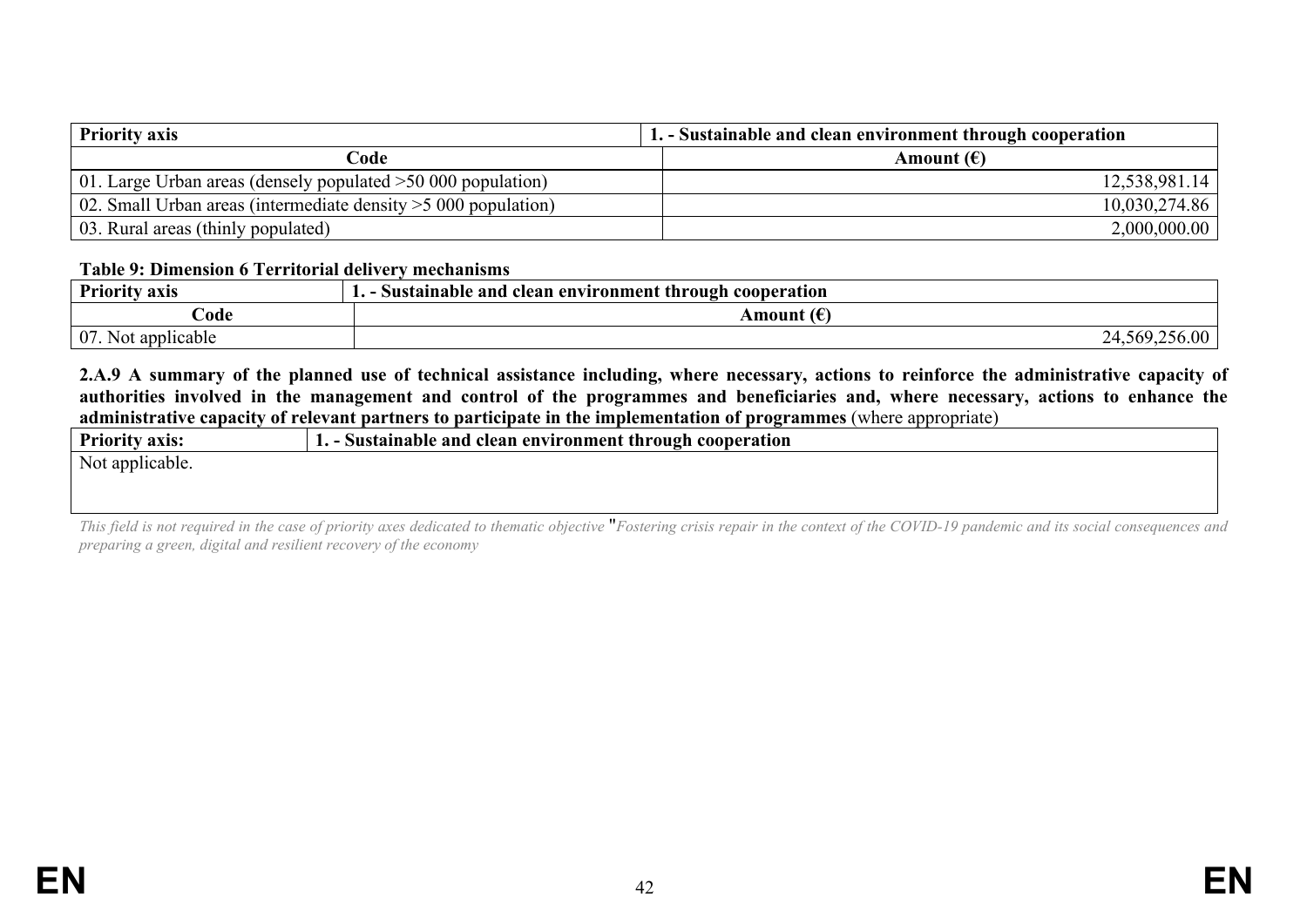# **2.A.1 Priority axis**

| ID of<br>priority axis<br>the      | --                                        |
|------------------------------------|-------------------------------------------|
| -Title<br><b>TOPITY AXIS</b><br>0Ť | ാbility and e.<br>ilovment<br>. nour<br>ັ |

 $\Box$  The entire priority axis will be implemented solely through financial instruments

 $\Box$  The entire priority axis will be implemented solely through financial instruments set up at Union level

 $\Box$  The entire priority axis will be implemented through community-led local development

 $\Box$  The entire priority axis is dedicated to fostering crisis repair under REACT-EU

#### **2.A.2 Justification for the establishment of a priority axis covering more than one thematic objective** (where applicable) Not applicable.

#### **2.A.3 Fund and calculation basis for Union support**

| $\sim$<br>Fund | __<br>ıdıture<br>eligible nublic-<br>expen.<br>enditure<br>t total<br>$\sim$ $\blacksquare$<br>elic<br>evn<br>NB.<br>$\overline{\phantom{a}}$ |  |
|----------------|-----------------------------------------------------------------------------------------------------------------------------------------------|--|
| 98 D.I         | $\sim$<br>Total                                                                                                                               |  |

## **2.A.4 Investment priority**

| m<br>stment nrv<br>°10111<br>1nv<br>TD. | vu                                                                                                                                                           |
|-----------------------------------------|--------------------------------------------------------------------------------------------------------------------------------------------------------------|
| Title of the<br>t priority<br>…stmer    | self-<br>Suppor<br>micro<br>suppor<br>$\gamma$ vmen<br>a investment<br>.em<br>1ne<br>busines<br>ากาเรา<br>creation<br>atıng -<br>pators<br>- for<br>$-0.02C$ |

#### **2.A.5 Specific objectives corresponding to the investment priority and expected results**

| ID of the specific objective                                            | 4.1                                                                                                                                                                                                                                                                                                                                                                                        |
|-------------------------------------------------------------------------|--------------------------------------------------------------------------------------------------------------------------------------------------------------------------------------------------------------------------------------------------------------------------------------------------------------------------------------------------------------------------------------------|
| Title of the specific objective                                         | To create employment opportunities through entrepreneurship support                                                                                                                                                                                                                                                                                                                        |
| Results that the Member<br>States seek to achieve with<br>Union support | The Programme anticipates that the idea of entrepreneurship will be promoted and local inhabitants will become more open and<br>capable of becoming involved in entrepreneurship. It is expected that providing capacity building activities will improve the<br>economic activity in the Programme area and provide new business opportunities (evidenced by an increased number of newly |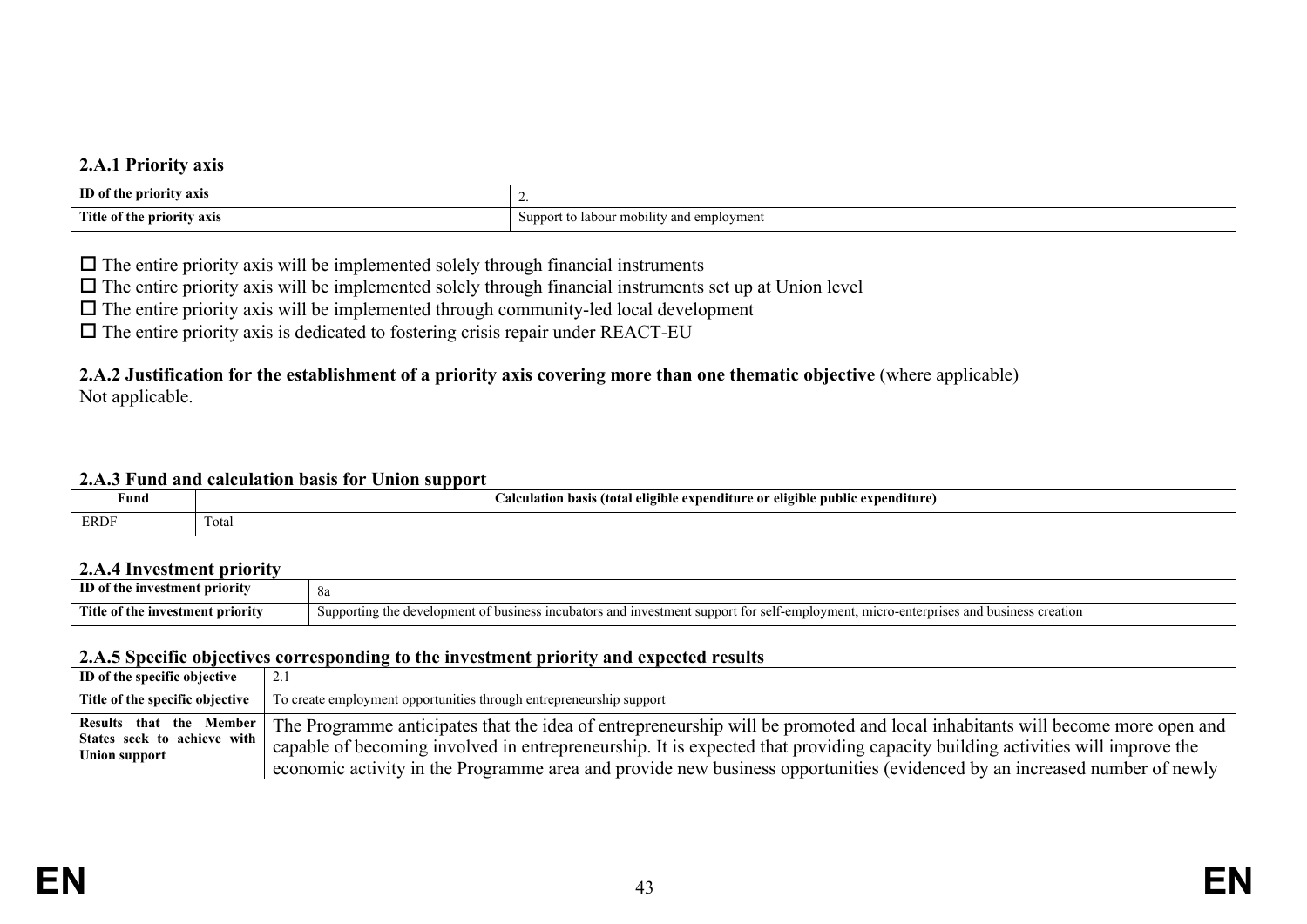| ID of the specific objective    |                                                                     |  |
|---------------------------------|---------------------------------------------------------------------|--|
| Title of the specific objective | To create employment opportunities through entrepreneurship support |  |
|                                 | established businesses) in the regions.                             |  |

#### **Table 3: Programme-specific result indicators** (by specific objective)

| <b>Specific objective</b> |                                                         | To create employment opportunities through entrepreneurship support |                       |                      |                     |                     |                        |
|---------------------------|---------------------------------------------------------|---------------------------------------------------------------------|-----------------------|----------------------|---------------------|---------------------|------------------------|
| ID                        | Indicator                                               | Measurement unit                                                    | <b>Baseline value</b> | <b>Baseline</b> vear | Target value (2023) | Source of data      | Frequency of reporting |
| $-1.1.1$                  | New <sub>1</sub><br>vly established businesses per year | Number                                                              | 6,619.00              | 2012                 | 6,818.00            | National statistics | 2018, 2021, 2023       |

#### **2.A.6 Actions to be supported under the investment priority** (by investment priority)

# *2.A.6.1 A description of the type and examples of actions to be supported and their expected contribution to the specific objectives, including, where appropriate, identification of the main target groups, specific territories targeted and types of beneficiariesTTT*<br>Investment priority 3a - Supporting the development of business incubators and investment support for sel

**Investment priority** 8a - Supporting the development of business incubators and investment support for self-employment, micro-enterprises and business creation

Population density in the Programme regions is substantially lower than in the capital cities of both countries, meaning that access to consumer markets is relatively limited. Hence, infrastructure and the connections necessary for establishing a business are even more important. The Programme is planning to support measures that will encourage and generate the sustainable creation of local employment in traditional fields (for example, (bio- )food, traditional crafts, etc.). At the same time, it is expected that entrepreneurship and new business models in the fields of the knowledge economy will be facilitated, e.g. IT, creative industries and distant professional services.

The Programme shall not provide direct business support, but shall support capacity building activities: the promotion of the potential and benefits of local entrepreneurship and self-employment, consultations, mentoring, training, experience exchange visits and other activities enabling potential local entrepreneurs to start entrepreneurship activities.

When supporting the creation of employment possibilities, the Programme does not encourage the creation of new business support institutions (for example, business incubators) and related new infrastructure, but rather the usage of the existing infrastructure to the maximum.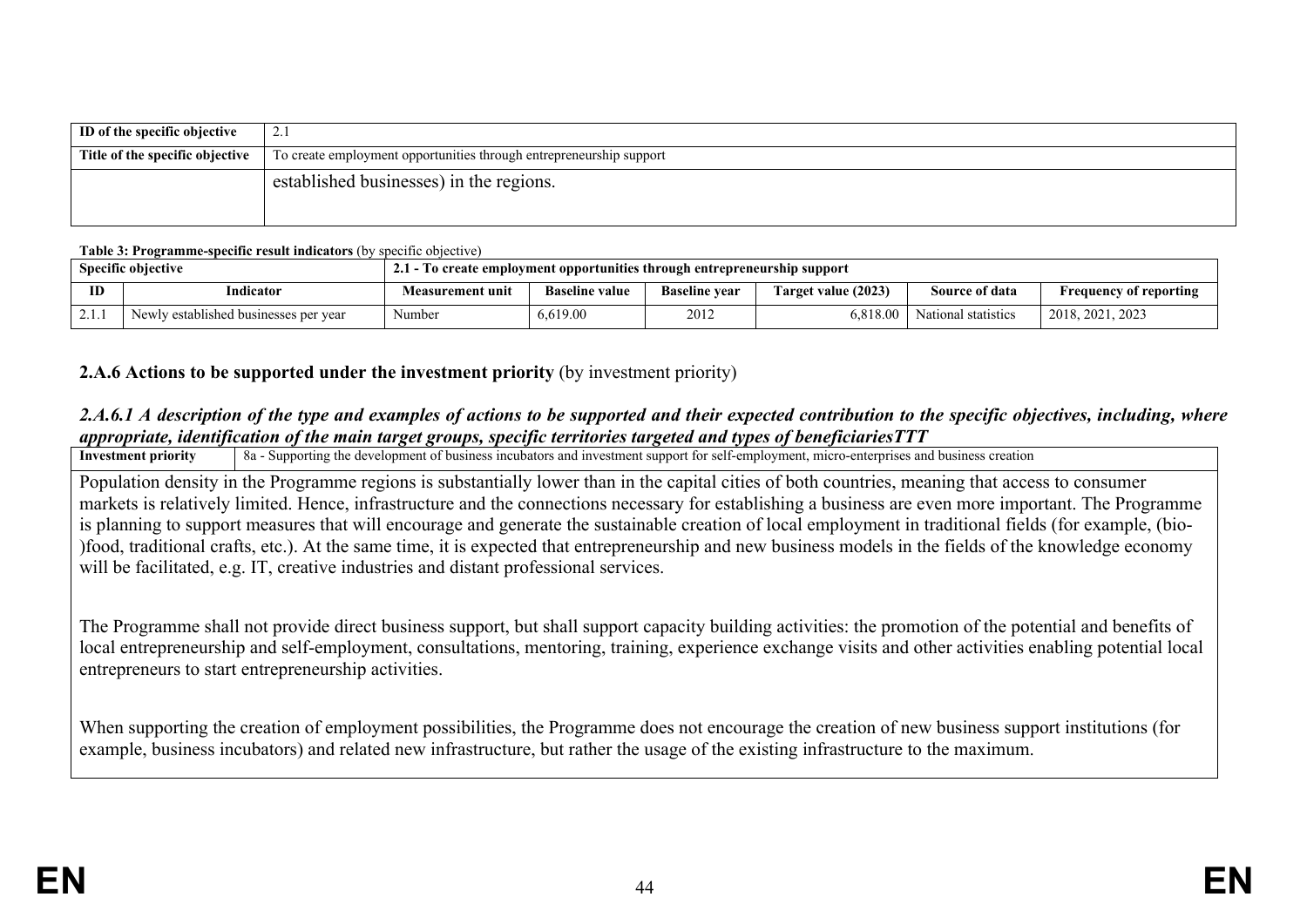| <b>Investment priority</b> | 8a - Supporting the development of business incubators and investment support for self-employment, micro-enterprises and business creation                                                                                                                                                                                                                                                    |
|----------------------------|-----------------------------------------------------------------------------------------------------------------------------------------------------------------------------------------------------------------------------------------------------------------------------------------------------------------------------------------------------------------------------------------------|
| Target group:              |                                                                                                                                                                                                                                                                                                                                                                                               |
| $\bullet$ Enterprises;     | • Public authorities and public equivalent bodies (as defined in Section 5.3), NGOs related to business promotion and labour mobility;<br>• Research/educational institutions;<br>• Local inhabitants and visitors.                                                                                                                                                                           |
|                            | The anticipated results can be affected by different factors. Hence, the Programme focuses on one specific area of intervention, namely: support for<br>employment by improving business support services and infrastructure. The main result relates to the evidence of a stable increase in newly established<br>businesses that ensures the sustainability of the Programme's investments. |
|                            | Indicative list of actions to be supported:                                                                                                                                                                                                                                                                                                                                                   |
| $etc.$ ;                   | • Development of basic municipal infrastructure necessary for business creation and support (utilities, connections for business environment,                                                                                                                                                                                                                                                 |

- Development of business support services with cross border dimension;
- Promotion of innovative ICT solutions and technologies used for improving business support services;
- Joint awareness initiatives on cross border business opportunities;
- Training, coaching and mentoring for potential cross border businesses;
- Networking of entrepreneurs.

# 2.*A.6.2 Guiding principles for the selection of operations*<br>Investment priority 3a - Supporting the development of business incu

**Interviewer 8a - Supporting the development of business incubators and investment support for self-employment, micro-enterprises and business creation**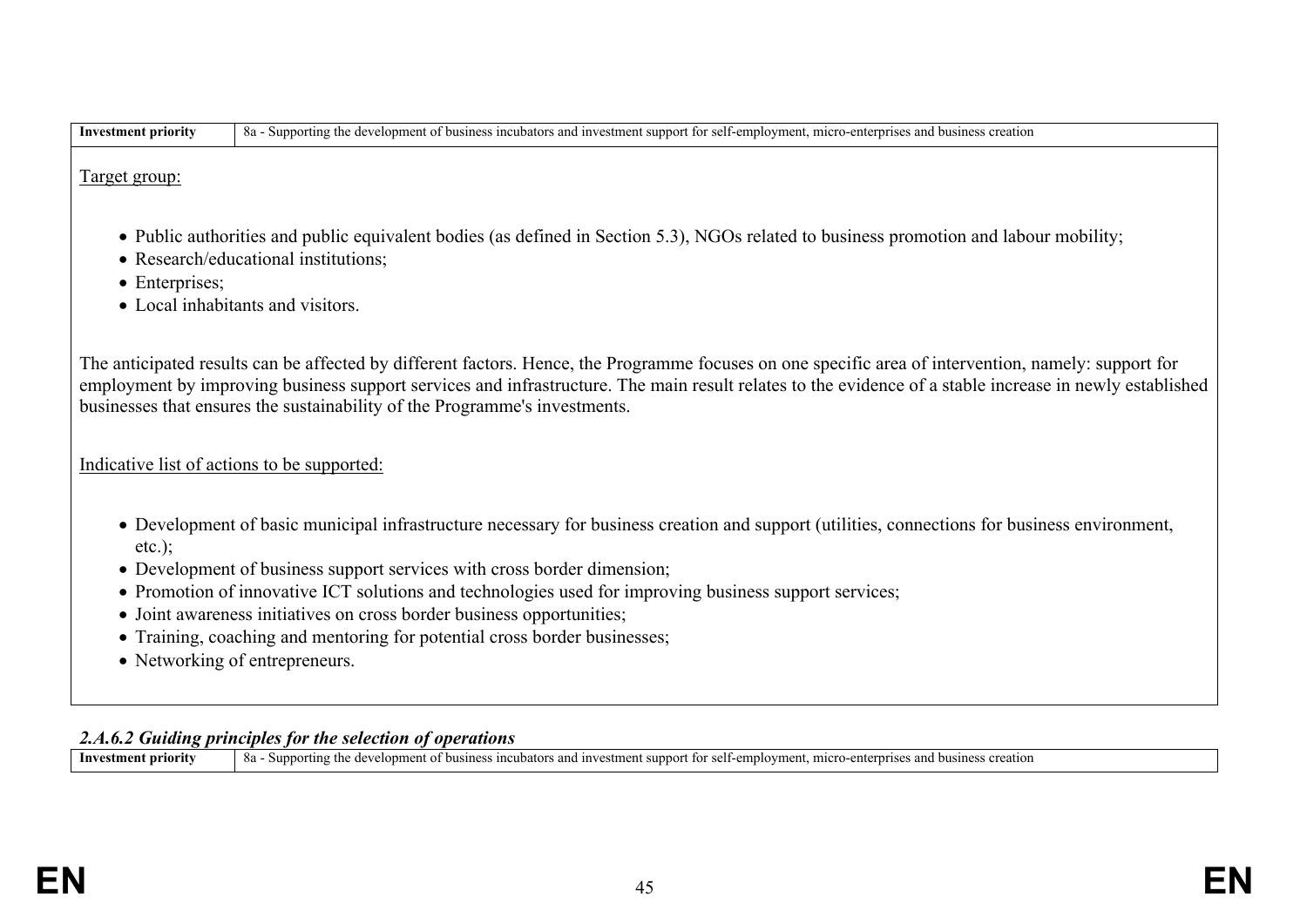| <b>Investment priority</b>                                       | 8 8a - Supporting the development of business incubators and investment support for self-employment, micro-enterprises and business creation |  |  |  |  |
|------------------------------------------------------------------|----------------------------------------------------------------------------------------------------------------------------------------------|--|--|--|--|
| See Section 5.3 for description of project selection principles. |                                                                                                                                              |  |  |  |  |
|                                                                  |                                                                                                                                              |  |  |  |  |

# *2.A.6.3 Planned use of financial instruments* **(where appropriate)**

| Investment priority | 8a - Supporting the development of business incubators and investment support for self-employment, micro-enterprises and business creation |
|---------------------|--------------------------------------------------------------------------------------------------------------------------------------------|
| Not applicable.     |                                                                                                                                            |
|                     |                                                                                                                                            |

#### *2.A.6.4 Planned use of major projects* **(where appropriate)**

| Investment priority | 8a - Supporting the development of business incubators and investment support for self-employment, micro-enterprises and business creation |  |  |  |  |  |
|---------------------|--------------------------------------------------------------------------------------------------------------------------------------------|--|--|--|--|--|
| Not applicable.     |                                                                                                                                            |  |  |  |  |  |
|                     |                                                                                                                                            |  |  |  |  |  |
|                     |                                                                                                                                            |  |  |  |  |  |

# *2.A.6.5 Output indicators* **(by investment priority)**

# **Table 4: Common and programme-specific output indicators**

| <b>Investment priority</b> |                                                                                                      | 8a - Supporting the development of business incubators and investment support for self-employment, micro-<br>enterprises and business creation |                     |                  |                               |  |
|----------------------------|------------------------------------------------------------------------------------------------------|------------------------------------------------------------------------------------------------------------------------------------------------|---------------------|------------------|-------------------------------|--|
| ID                         | Indicator                                                                                            |                                                                                                                                                | Target value (2023) | Source of data   | <b>Frequency of reporting</b> |  |
| 2.1.1                      | Business support services improved/created as result of the cross border cooperation                 | Units                                                                                                                                          | 26.00               | Progress reports | Annually                      |  |
| 2.1.2                      | Improved or created business support infrastructure objects that ensure indirect business<br>support | Units                                                                                                                                          | 15.00               | Progress reports | Annually                      |  |
| CO <sub>01</sub>           | Productive investment: Number of enterprises receiving support                                       | Enterprises                                                                                                                                    | 546.00              | Progress reports | Annually                      |  |
| CO <sub>04</sub>           | Productive investment: Number of enterprises receiving non-financial support                         | Enterprises                                                                                                                                    | 546.00              | Progress reports | Annually                      |  |

## **2.A.4 Investment priority**

**ID of the investment priority** 8e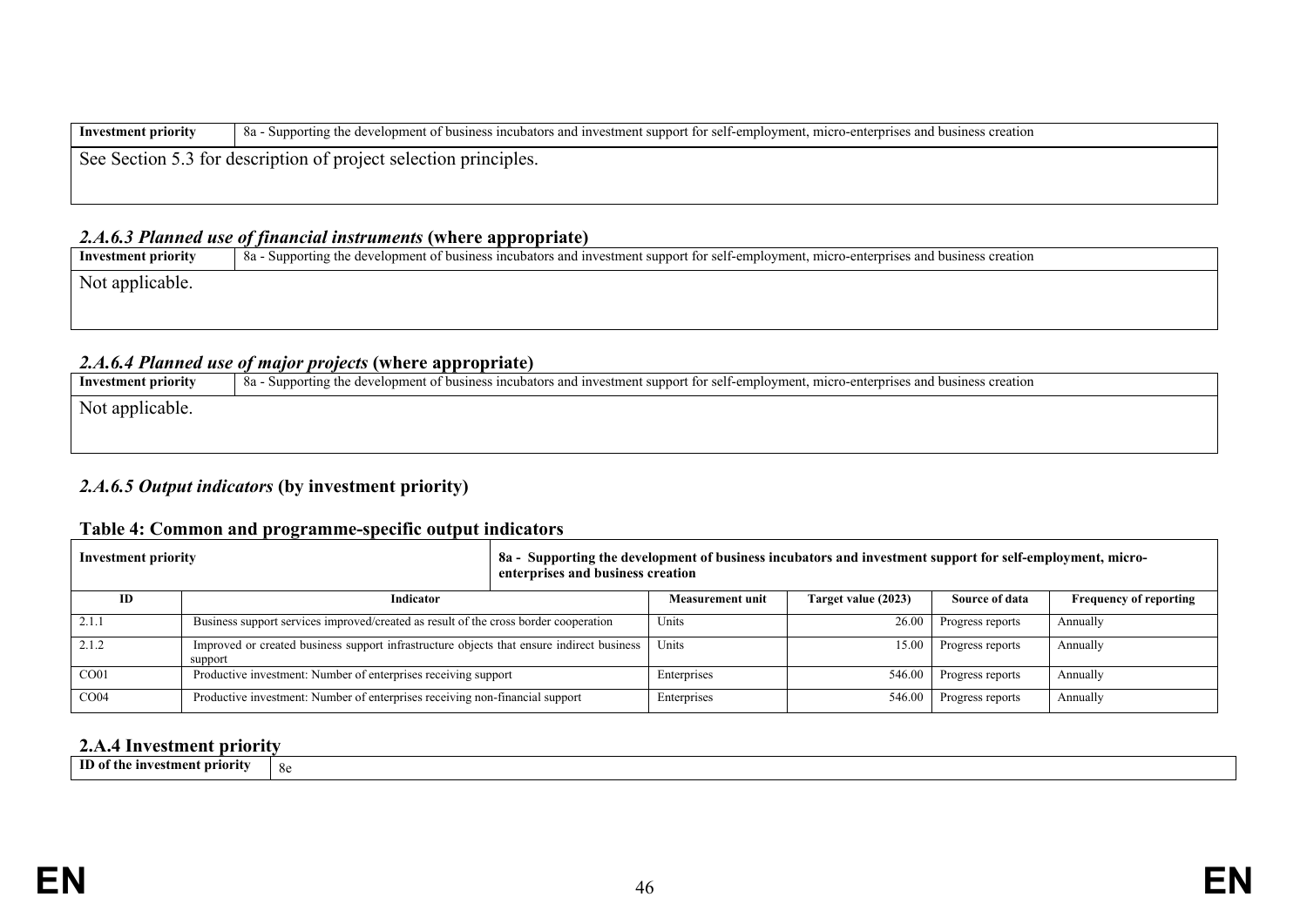| ID of the investment priority |        | 8e                                                                                                                                                                                                                          |
|-------------------------------|--------|-----------------------------------------------------------------------------------------------------------------------------------------------------------------------------------------------------------------------------|
| <b>Title</b><br>the<br>ОĪ     | estmen | .<br>training<br>∵mark⊧.<br>Integrating cross-border<br>labour<br><sup>.</sup> mot<br>meluding cross-c<br>-informa<br>oint local<br>-initiative<br>411tv<br>border<br>employ<br>c <sub>ATU</sub><br>$\alpha$<br>ano<br>1en1 |
| priority                      |        | $\sim$<br>◡                                                                                                                                                                                                                 |

#### **2.A.5 Specific objectives corresponding to the investment priority and expected results**

| ID of the specific objective                                            | 2.2                                                                                                                                                                                                                                                                                                                                          |
|-------------------------------------------------------------------------|----------------------------------------------------------------------------------------------------------------------------------------------------------------------------------------------------------------------------------------------------------------------------------------------------------------------------------------------|
| Title of the specific objective                                         | To increase job opportunities by improving mobility and workforce skills                                                                                                                                                                                                                                                                     |
| Results that the Member<br>States seek to achieve with<br>Union support | The Programme expects that by applying different integrated tools and approaches, labour mobility in the region will be<br>increased through the improved quality and accessibility of relevant information, improved curricula, procedures, the<br>availability of life-long learning and vocational education, removed physical obstacles. |

#### **Table 3: Programme-specific result indicators** (by specific objective)

|           | <b>Specific objective</b>                                  | 2.2 - To increase job opportunities by improving mobility and workforce skills |                 |                 |              |                                             |                     |
|-----------|------------------------------------------------------------|--------------------------------------------------------------------------------|-----------------|-----------------|--------------|---------------------------------------------|---------------------|
| <b>ID</b> | Indicator                                                  | <b>Measurement</b>                                                             | <b>Baseline</b> | <b>Baseline</b> | Target value | Source of data                              | <b>Frequency of</b> |
|           |                                                            | unit                                                                           | value           | vear            | (2023)       |                                             | reporting           |
|           | Number of people receiving upgraded skills matching labour | Persons                                                                        | 34,396.00       | 2013            | 36,116.00    | Survey                                      | 2018, 2021, 2023    |
|           | market needs per year                                      |                                                                                |                 |                 |              |                                             |                     |
| 2.2.4     | Number of commuters per day                                | Persons                                                                        | ,561.00         | 2013            | .717.00      | Based on the information from national road | 2018, 2021, 2023    |
|           |                                                            |                                                                                |                 |                 |              | administrations                             |                     |

## **2.A.6 Actions to be supported under the investment priority** (by investment priority)

*2.A.6.1 A description of the type and examples of actions to be supported and their expected contribution to the specific objectives, including, where appropriate, identification of the main target groups, specific territories targeted and types of beneficiariesTTT*

**Investment priority** 8e - Integrating cross-border labour markets, including cross-border mobility, joint local employment initiatives, information and advisory services and joint training (ETC-CB)

The Programme regions face typical unemployment dynamics, rather high long-term and youth unemployment has been recorded, indicating a mismatch between actual skills and the skills demanded by the labour market.

Facilitation of labour mobility is seen as one of the possible solutions to improve employment and increase the competitiveness of border regions. To achieve this, different integrated approaches need to be applied: the improvement of quality and the availability of information about job vacancies and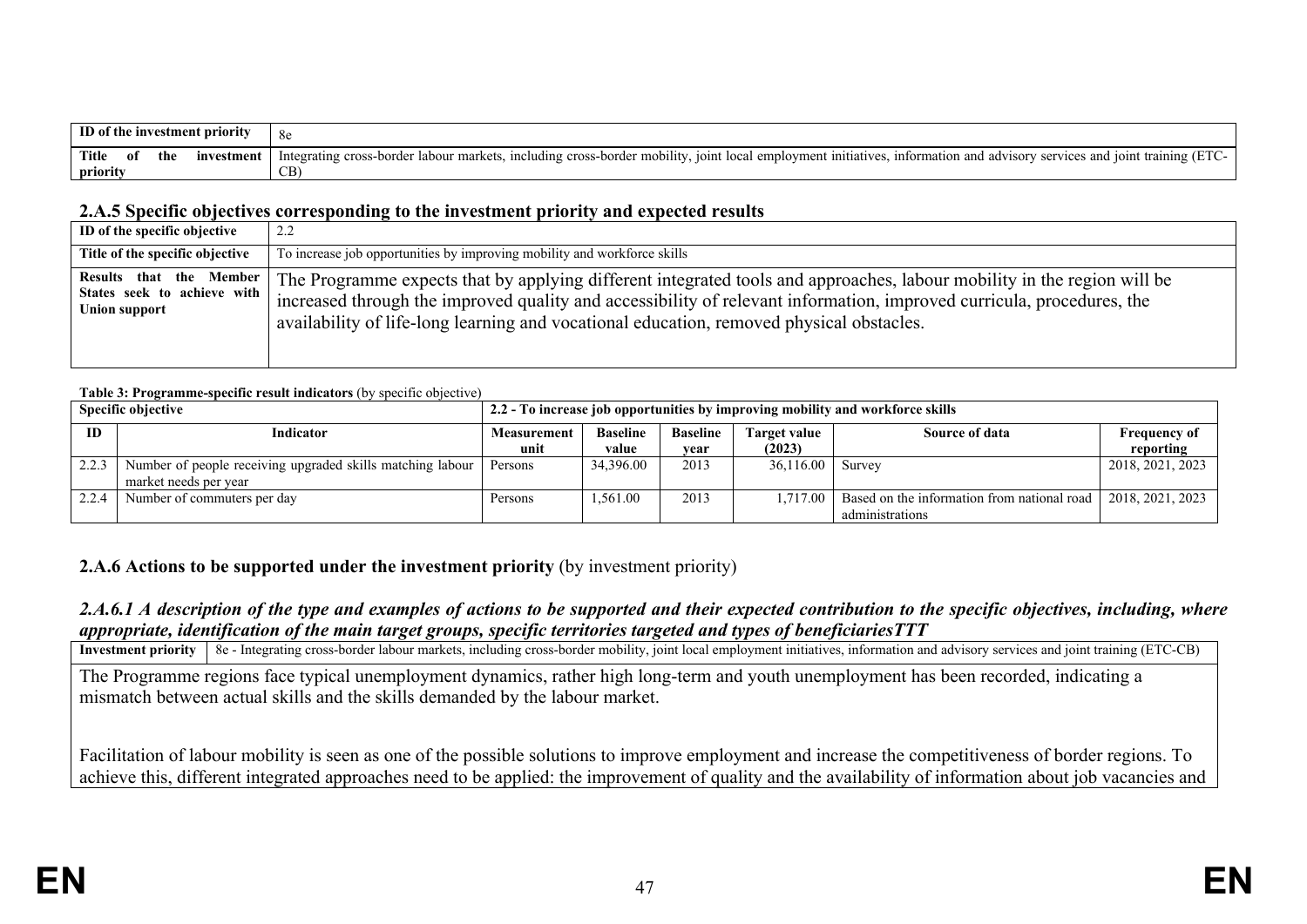Investment priority 8e - Integrating cross-border labour markets, including cross-border mobility, joint local employment initiatives, information and advisory services and joint training (ETC-CB) the promotion of labour mobility solutions; the improvement of curricula, organizational procedures and the availability of life-long learning

professional education to reduce skills mismatch; removing physical obstacles hindering labour mobility (renovation of road sections).

Under this IP, the Programme also focuses on the cooperation between businesses and educational institutions (improvement of training, exchanges, field practices, etc.); and cooperation between educational institutions to improve their services and training programmes, as well as necessary infrastructure.

To connect regional towns, and in order to ensure convenient and safe access to services and workplaces in territorial units where main services and employment opportunities are available, the Programme shall support the improvement of cross border road infrastructure on the following cross border road sections:

Latvia:

- Road classification code: V1028 Bauska–Bērzi–Lithuanian border; 7.44–14.625 km; length 7.185 km;
- Road classification code: P75 Jēkabpils–Nereta–Lithuanian border; 56.09–60.50 km Nereta–Sleķi 0–1.2 km; length 5.61 km;
- Road classification code: P106 Ezere–Embute–Grobiņa–Lithuanian border; 0–14 km; length 14 km.

Lithuania:

- Road classification code: 2912 Žeimelis–Vileišiai–Latvian border: 0–5.1 km; length 5.1 km;
- Road classification code: 3647 Pandėlys–Suvainiškis–Latvian border; 13.3–18.3 km; length 5 km;
- Road classification code: 163 Mažeikiai–Latvian border; 0–9.19 km; length 9.19 km.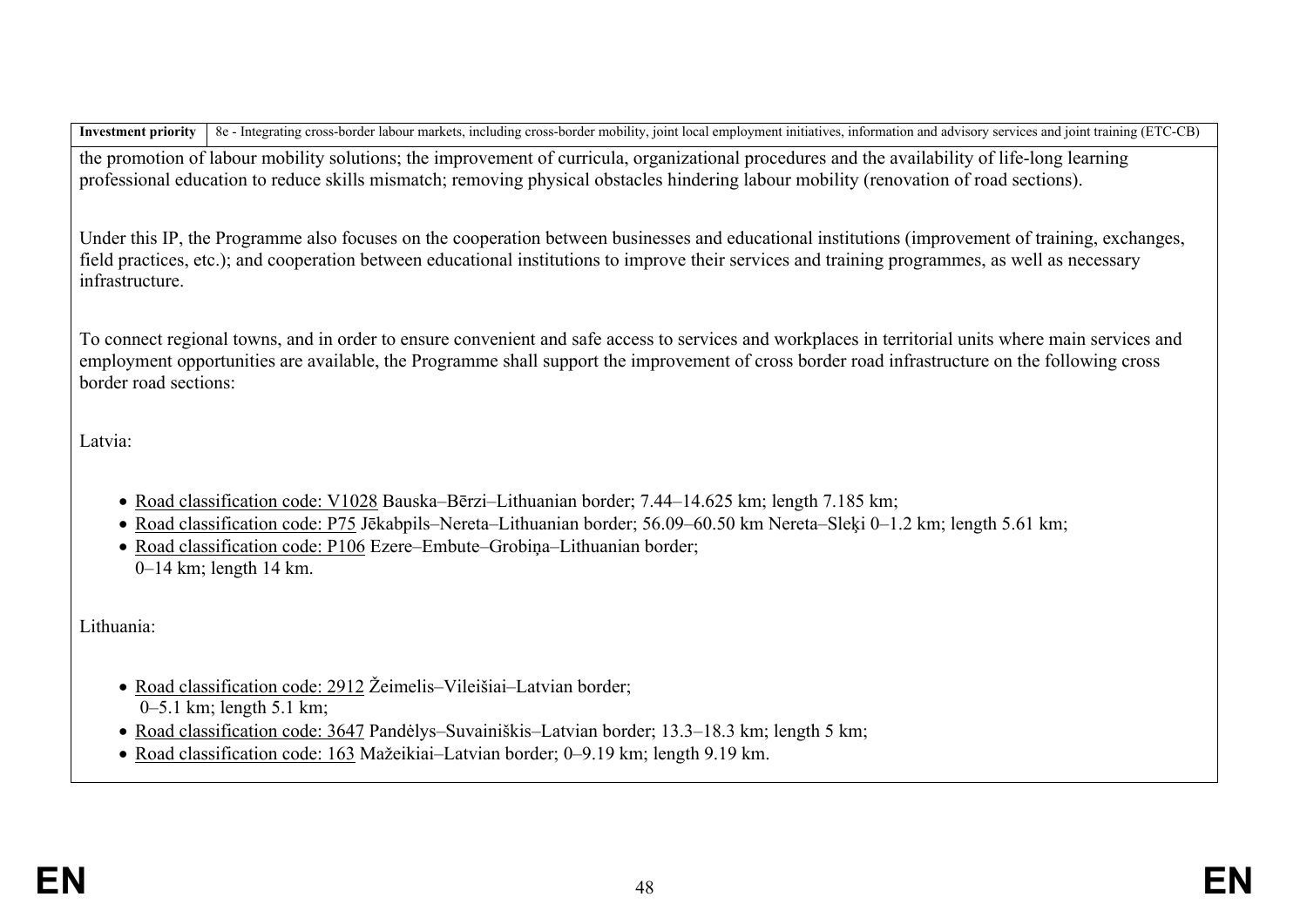| Investment priority   8e - Integrating cross-border labour markets, including cross-border mobility, joint local employment initiatives, information and advisory services and joint training (ETC-CB) |  |
|--------------------------------------------------------------------------------------------------------------------------------------------------------------------------------------------------------|--|
|--------------------------------------------------------------------------------------------------------------------------------------------------------------------------------------------------------|--|

The Programme expects to see an increase of job opportunities due to the upgrading of skills matching labour market needs and the improved road infrastructure and labour mobility.

Target groups:

- Public authorities and public equivalent bodies (as defined in Section 5.3), NGOs related to labour mobility, transport;
- Research/educational/vocational institutions;
- Enterprises;
- Local inhabitants and visitors.

Indicative list of actions to be supported:

- Improvement and creation of educational infrastructure/improvement and the purchase of equipment;
- Mobility and training programmes to increase entrepreneurship;
- Involvement of entrepreneurs and employed persons in life-long learning and other support activities in order to improve their labour market competitiveness;
- Trainings, exchanges, internships and international field practices;
- Cooperation between businesses and educational institutions;
- Job fairs and information exchange about job demands and skill requirements;
- Improvement of cross border road infrastructure.

Territories and beneficiaries: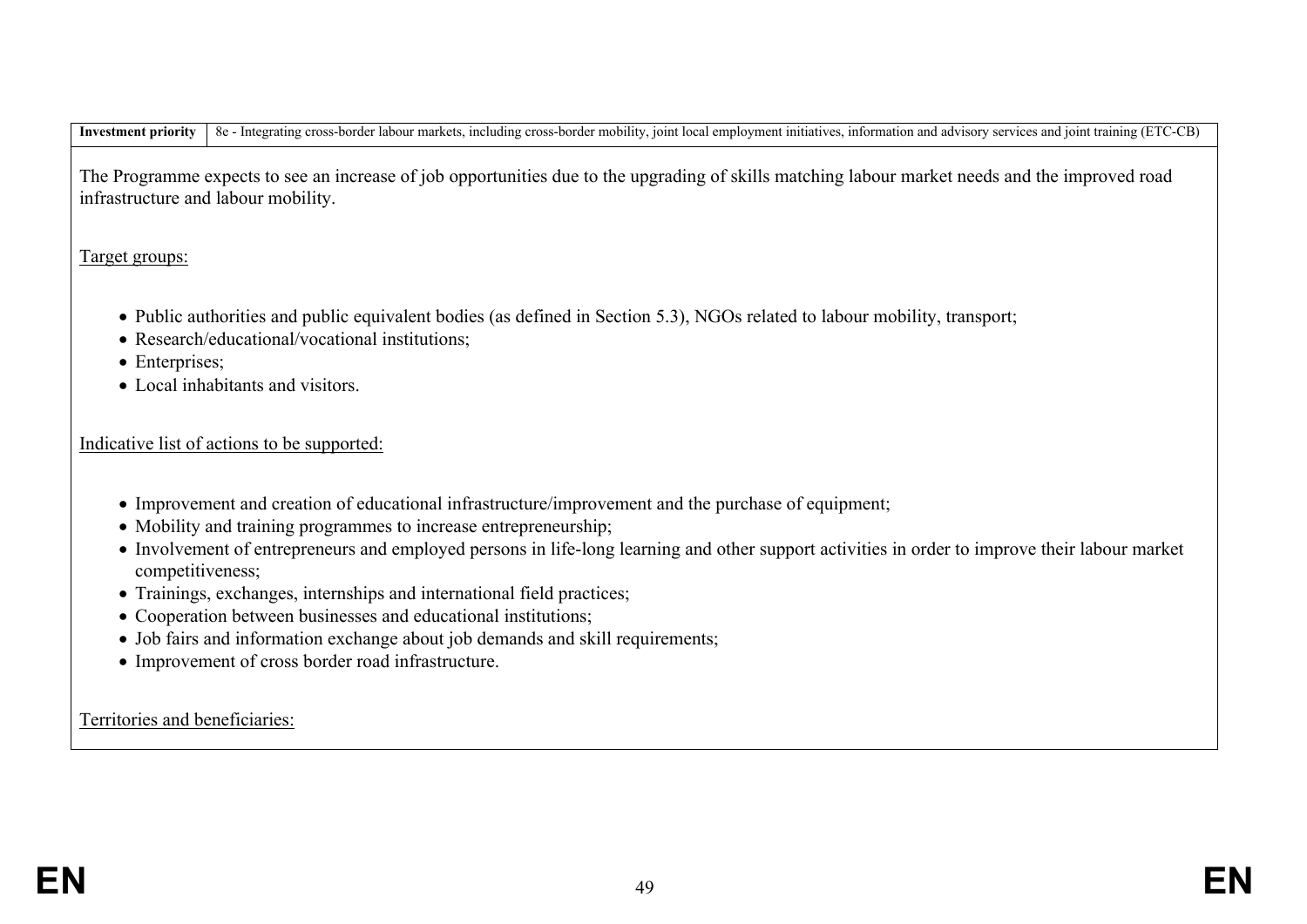| Investment priority   8e - Integrating cross-border labour markets, including cross-border mobility, joint local employment initiatives, information and advisory services and joint training (ETC-CB) |
|--------------------------------------------------------------------------------------------------------------------------------------------------------------------------------------------------------|
|--------------------------------------------------------------------------------------------------------------------------------------------------------------------------------------------------------|

Road sections to be reconstructed in the Programme area can be identified according to the road classification codes.

The Project partners to carry out road reconstructions are:

- Latvia: the Ministry of Transport of the Republic of Latvia (State Joint Stock Company "Latvian State Roads" will act on behalf the Ministry of Transport of the Republic of Latvia and do all reconstruction works of road sections in Latvia);
- Lithuania: State Budgetary Institution "Lithuanian Road Administration under the Ministry of Transport and Communications".

## *2.A.6.2 Guiding principles for the selection of operations*

**Investment priority** 8e - Integrating cross-border labour markets, including cross-border mobility, joint local employment initiatives, information and advisory services and joint training (ETC-CB) Guiding principles for the application and selection of projects under Priority axis 2

A direct award procedure will be applied to road reconstruction projects contributing to the result indicator "Increased number of commuters" and the output indicator "Total length of reconstructed or upgraded roads", as Project partners are obliged to reconstruct the road sections described in the section above. Up to EUR 9 000 000 of the Programme's ERDF funding are earmarked for this purpose.

The selection procedure for the project(s) of direct award shall consist of the following main steps:

- 1. Identifying beneficiaries of the projects by the Member States followed by inviting lead partners to prepare the project application and submit it to the JS;
- 2. Verification of the application by JS/MA in order to verify the project application's correspondence with the assessment criteria, in order to ensure the appropriate quality of the project application;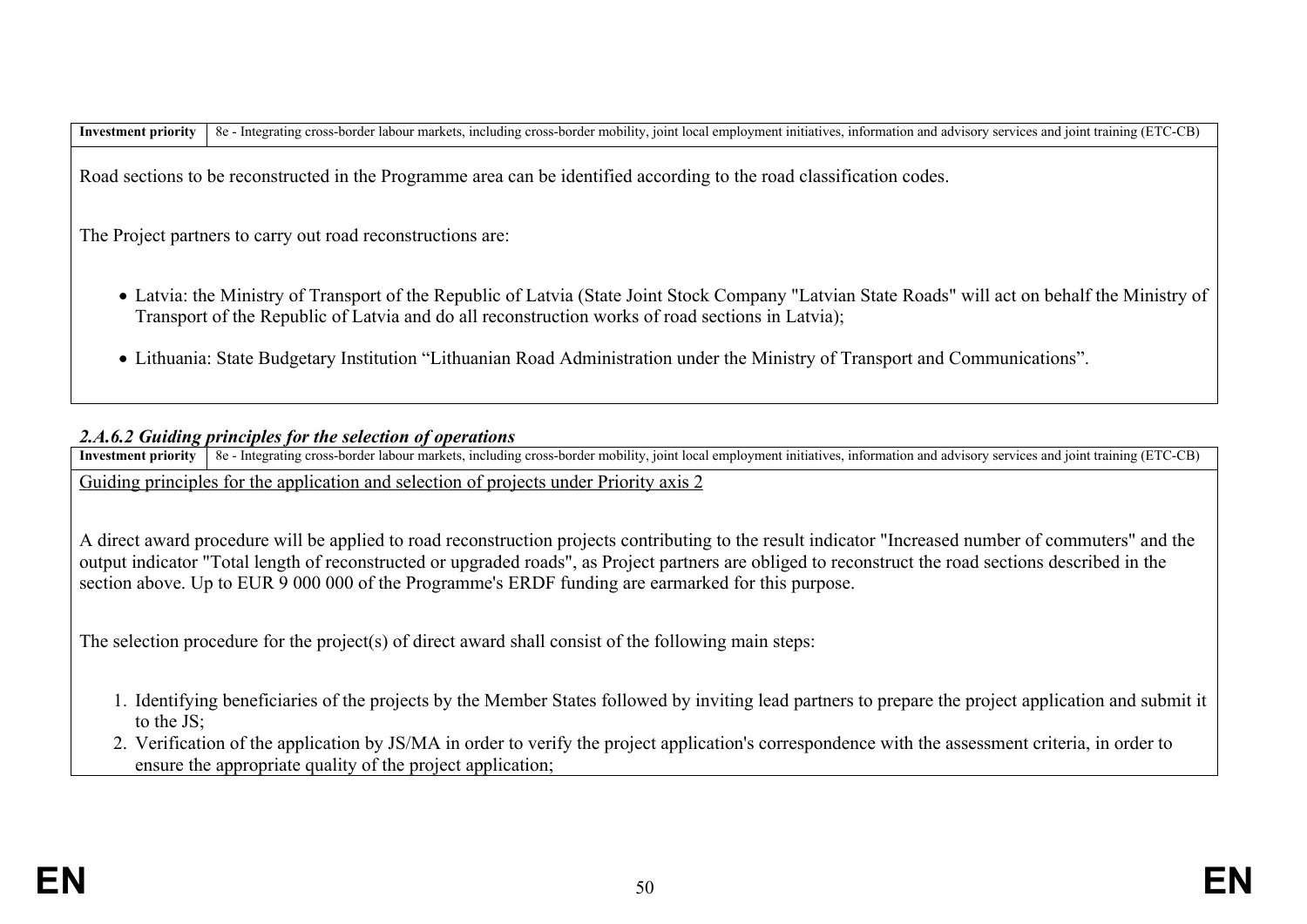| -Investment<br>rıorıt | CB)<br>cross.<br>r mobility<br>$"$ "cluding"<br>101P<br>aining<br>Xρ<br>1nitia<br>101 n<br>$\mathcal{L}$ al employm<br>-inform<br>abour mark<br>- Integra<br>.-norder<br>ition<br>≏r∩s<br>·norde<br>and<br>ano<br>AVISC |
|-----------------------|-------------------------------------------------------------------------------------------------------------------------------------------------------------------------------------------------------------------------|
| ۱nnr<br>$\cdots$      | - MU<br>application<br>project<br>тn<br>nv<br>tne                                                                                                                                                                       |

An open call for proposals will be organised for other projects under this specific objective. Detailed information shall be provided in the Programme Manual. Use of other modes of calls for proposals may be decided by MC.

The following rules will apply to the bodies receiving a direct award:

- If during the implementation of the project, the costs exceed (for example, as a result of the public procurement) the available funding earmarked in the Programme and in the Subsidy Contract, the bodies must cover the costs (exceeding earmarked funding) from sources other than project funding, while implementing the activities in the planned amount;
- If during the implementation of the project, the actual costs are below the available funding earmarked in the Programme, unspent funding will be "returned" to the Programme and committed to projects selected via open calls for proposals under the same TO and IP.

## *2.A.6.3 Planned use of financial instruments* **(where appropriate)**

**Investment priority** 8e - Integrating cross-border labour markets, including cross-border mobility, joint local employment initiatives, information and advisory services and joint training (ETC-CB) Not applicable.

# *2.A.6.4 Planned use of major projects* **(where appropriate)**

| Investment priority | . including cross-bord<br>. training<br>CВ<br>' employment<br>ler mobility, ioint local<br>. mitiativ<br>' labour mar<br>-information<br>anc<br>services and<br>advisory<br>- Integrating cross-border |
|---------------------|--------------------------------------------------------------------------------------------------------------------------------------------------------------------------------------------------------|
| Not applicable.     |                                                                                                                                                                                                        |

# *2.A.6.5 Output indicators* **(by investment priority)**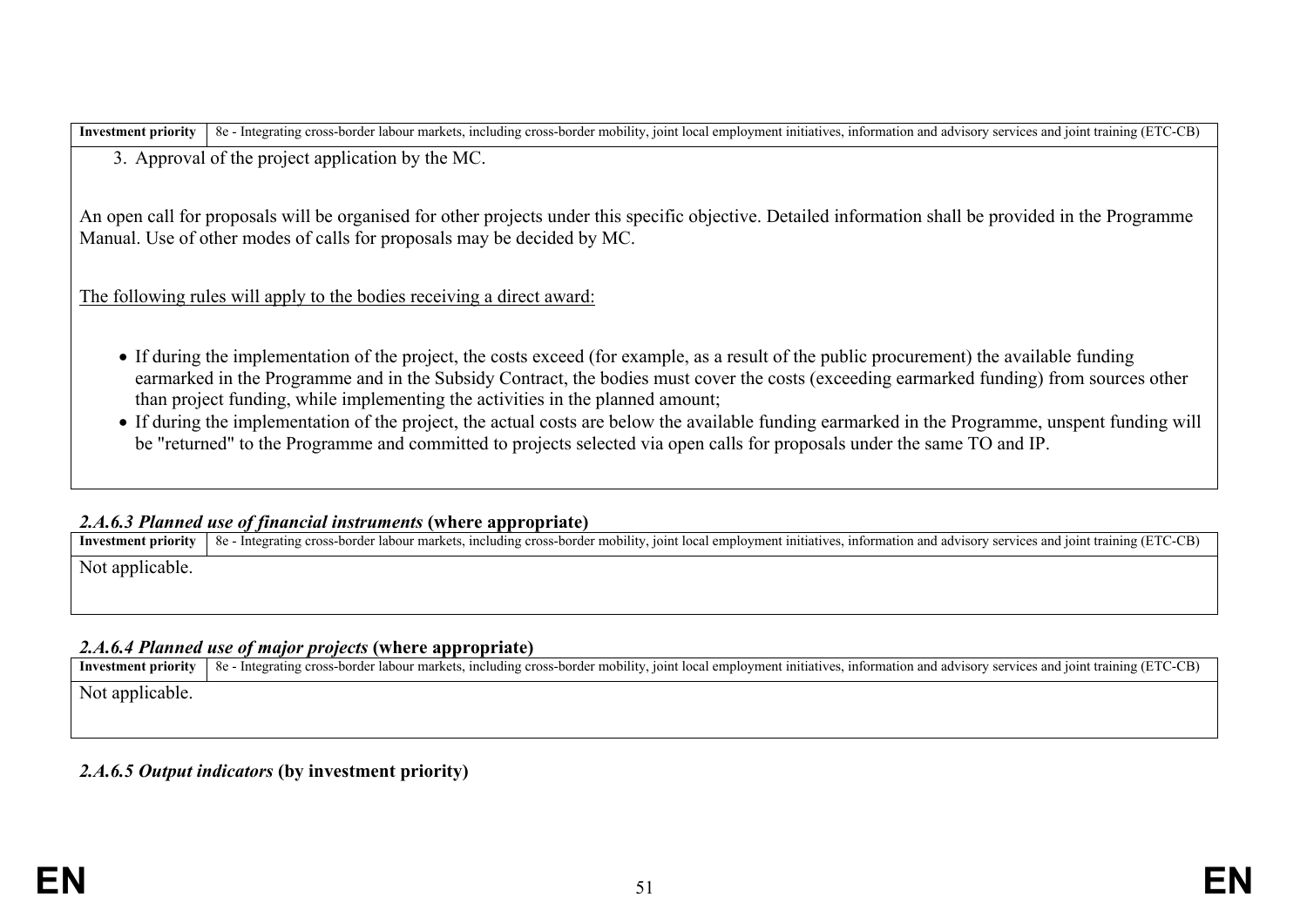# **Table 4: Common and programme-specific output indicators**

| <b>Investment priority</b> | 8e - Integrating cross-border labour markets, including cross-border mobility, joint local employment initiatives,<br>information and advisory services and joint training (ETC-CB) |                         |                     |                  |                               |
|----------------------------|-------------------------------------------------------------------------------------------------------------------------------------------------------------------------------------|-------------------------|---------------------|------------------|-------------------------------|
| ID                         | <b>Indicator</b>                                                                                                                                                                    | <b>Measurement unit</b> | Target value (2023) | Source of data   | <b>Frequency of reporting</b> |
| 2.2.1                      | Created or improved educational and training infrastructure objects planned for joint use                                                                                           | Number                  | 27.00               | Progress reports | Annually                      |
| CO14                       | Roads: Total length of reconstructed or upgraded roads                                                                                                                              | km                      | 46.08               | Progress reports | Annually                      |
| CO44                       | Labour Market and Training: Number of participants in joint local employment initiatives<br>and joint training                                                                      | Persons                 | 2.323.00            | Progress reports | Annually                      |

# **2.A.7 Performance framework**

# **Table 5: Performance framework of the priority axis**

|       | <b>Priority axis</b><br>2. - Support to labour mobility and employment |                                                                                                                                                         |                                                     |                              |                               |                                               |                                                                                                                                                                                 |
|-------|------------------------------------------------------------------------|---------------------------------------------------------------------------------------------------------------------------------------------------------|-----------------------------------------------------|------------------------------|-------------------------------|-----------------------------------------------|---------------------------------------------------------------------------------------------------------------------------------------------------------------------------------|
| ID    | Indicator<br>type                                                      | Indicator or key implementation step                                                                                                                    | <b>Measurement</b><br>where<br>unit,<br>appropriate | <b>Milestone</b><br>for 2018 | <b>Final target</b><br>(2023) | Source of<br>data                             | Explanation of relevance of indicator, where<br>appropriate                                                                                                                     |
| CO14  | $\Omega$                                                               | Roads: Total length of reconstructed or upgraded roads                                                                                                  | km                                                  | 0                            | 46.08                         | Progress<br>reports                           | In total 3 road sections will be reconstructed.<br>Reconstruction is planned within<br>1 project,<br>however, it might change due to the most suitable<br>organisation of work. |
| 2.2.1 | $\Omega$                                                               | training<br>educational<br>improved<br>and<br>Created<br><sub>or</sub><br>infrastructure objects planned for joint use                                  | Number                                              | 0                            | 27.00                         | Progress<br>reports                           | Target size of output indicator is recalculated taking<br>into account actual costs per indicator from<br>implemented projects in $2014 - 2020$ programming<br>period.          |
| 1.1.1 |                                                                        | Expenditure                                                                                                                                             | <b>EUR</b>                                          | 4,255,031.00                 | 20,738,943.00                 | Monitoring<br>system                          | The milestone for 2018 is 21% (ERDF plus national<br>co-financing) of the final target of the Priority axis<br>2.                                                               |
| 2.2.1 |                                                                        | Approved projects under investment priority 8e for<br>creating or improving educational and<br>training<br>infrastructure objects planned for joint use | Number                                              |                              |                               | MA's<br>decision on<br>projects'<br>financing |                                                                                                                                                                                 |
| CO14  |                                                                        | Approved projects under investment priority 8e for<br>roads reconstruction and upgrade                                                                  | Number                                              |                              |                               | MA's<br>decision on<br>projects'<br>financing |                                                                                                                                                                                 |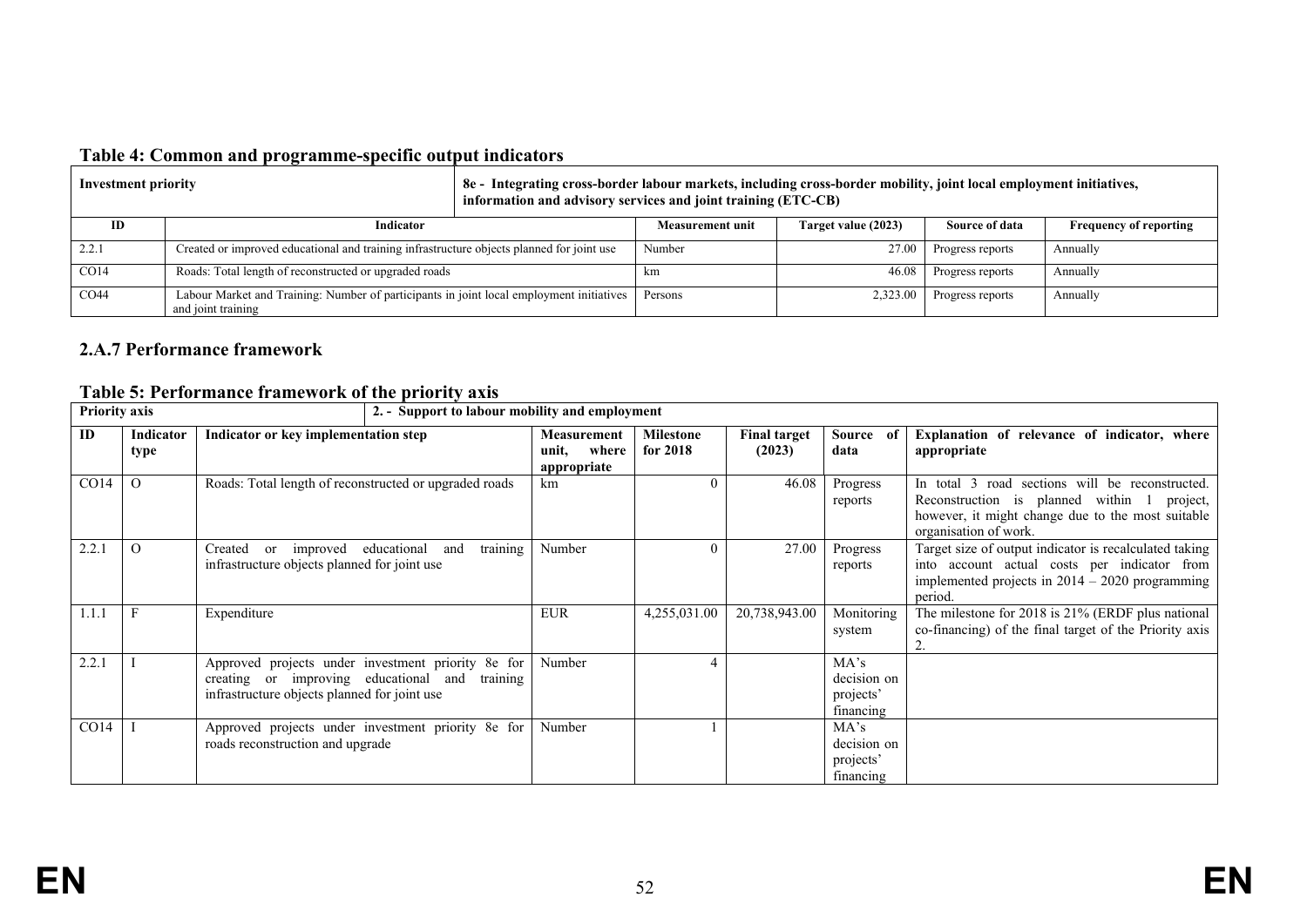# **Additional qualitative information on the establishment of the performance framework**

In accordance with Article 21 of the Regulation (EU) No 1303/2013 the achievement of the milestones of each priority axis will be evaluated by the European Commission in 2019 based on the information and the assessment presented in the annual implementation report submitted in the year 2019.

Milestones for 2018 have been set for financial indicators which imply the total amount (ERDF and national co-financing) of expenditure incurred by beneficiaries in implementing projects and certified by the MA.

Based on the estimated average project duration it is likely that there might not be fully implemented projects by 31 December 2018, therefore the estimated milestone 2018 target for output indicators is "0". Instead the key implementation steps referring to the number of approved projects under relevant investment priority are determined. The MA's decision on projects' financing will be used as the source of data, thus ensuring that the numbers in 2018 are not forecasts.

The calculation of the performance framework milestones and final targets is based on 2007–2013 Programme (with an exception in the case of output indicator "Total length of reconstructed or upgraded roads"), the expected time frame of the calls for proposals, additionally allocated ERDF funding from the Latvia-Russia and Lithuania-Russia ENI Cross Border Cooperation programmes 2014-2020, as well as reallocation of funds from Priority Axis 4 to Priority Axis 1. When elaborating performance framework during Programme preparation stage, the 1st Call for proposals was planned in the 1st quarter of 2016 and conclusion of subsidy contracts during the 1st quarter of 2017. It is assumed that there might be up to three calls for proposals in order to achieve all result and output indicators, as well as allocate all available financing.

The total number of projects that can be funded by the end of 2023 is indicative, as the number depends on the available financing determined by the size of the partnership and the necessary budget for each project implementation. The interest in the Programme during recent years has risen considerably, which was confirmed by an increased number of project applications and approved projects during the previous calls for proposals. When elaborating performance framework during Programme preparation stage, it was expected that during the 1st call for proposals approximately 40 projects, with an allocation of at least 50% of the total financing might be approved. The milestones for financial indicators were calculated cautiously so that their fulfilment is realistic. Also, pessimistic scenarios of the project implementation were kept in mind when setting milestones – the possible limited absorption of financing due to the results of public procurement, the need for project prolongation because of seasonality, and the unsuccessful public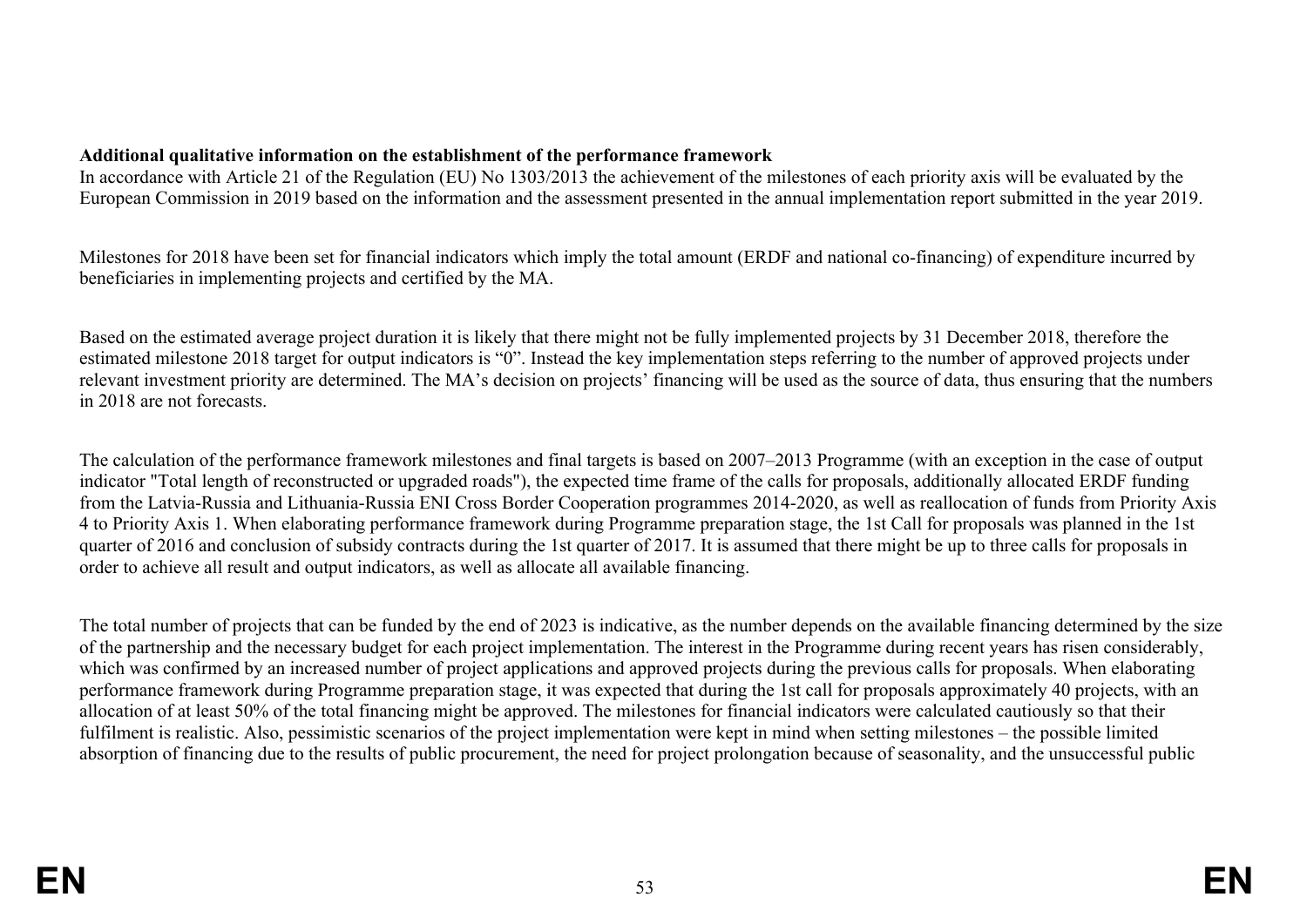procurement procedures on activities etc. In reality, milestones achieved in 2018 might be even higher. The thematic seminars, an online survey, as well as direct contacts with applicants show that there is both interest and demand for support under each priority axis.

#### **2.A.8 Categories of intervention**

Categories of intervention corresponding to the content of the priority axis, based on a nomenclature adopted by the Commission, and indicative breakdown of Union support

#### **Tables 6-9: Categories of intervention**

#### **Table 6: Dimension 1 Intervention field**

| <b>Priority axis</b>                                                                                                                  | 2. - Support to<br>labour mobility |  |
|---------------------------------------------------------------------------------------------------------------------------------------|------------------------------------|--|
|                                                                                                                                       | and<br>employment                  |  |
| Code                                                                                                                                  | Amount $(\epsilon)$                |  |
| 034. Other reconstructed or improved road (motorway, national, regional or local)                                                     | 8,999                              |  |
|                                                                                                                                       | ,889.93                            |  |
| 049. Education infrastructure for tertiary education                                                                                  | 765,2                              |  |
|                                                                                                                                       | 43.42                              |  |
| 050. Education infrastructure for vocational education and training and adult learning                                                | 0.00                               |  |
| 102. Access to employment for job-seekers and inactive people, including the long-term unemployed and people far from the labour      | 1,526                              |  |
| market, also through local employment initiatives and support for labour mobility                                                     | ,713.13                            |  |
| 103. Sustainable integration into the labour market of young people, in particular those not in employment, education or training,    | 1,975                              |  |
| including young people at risk of social exclusion and young people from marginalised communities, including through the              |                                    |  |
| implementation of the Youth Guarantee                                                                                                 |                                    |  |
| 104. Self-employment, entrepreneurship and business creation including innovative micro, small and medium sized enterprises           | 1,706                              |  |
|                                                                                                                                       | ,048.65                            |  |
| 118. Improving the labour market relevance of education and training systems, facilitating the transition from education to work, and | 2,654                              |  |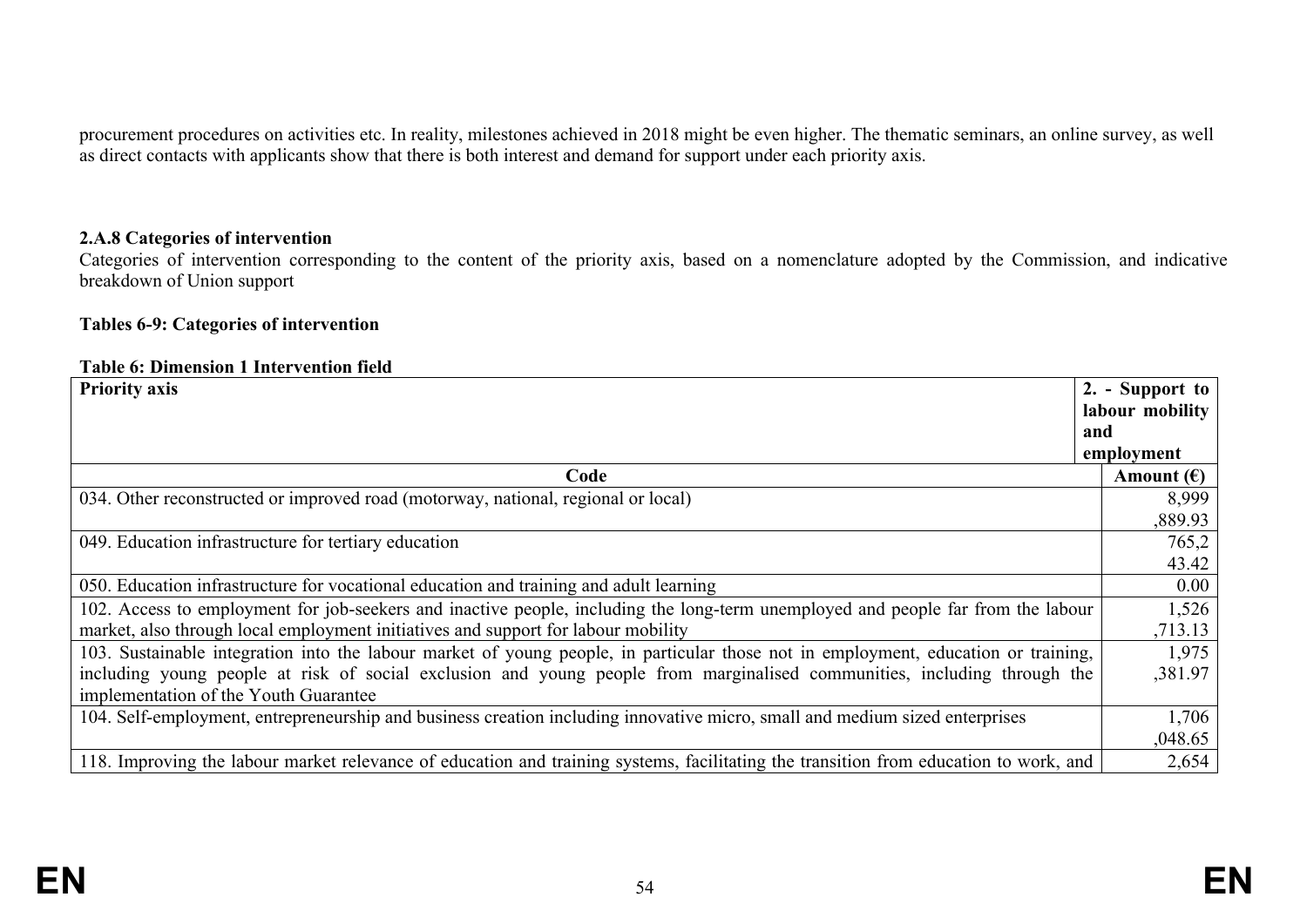| <b>Priority axis</b>                                                                                                              | 2. - Support to $ $ |
|-----------------------------------------------------------------------------------------------------------------------------------|---------------------|
|                                                                                                                                   | labour mobility     |
|                                                                                                                                   | and                 |
|                                                                                                                                   | employment          |
| strengthening vocational education and training systems and their quality, including through mechanisms for skills anticipation,  | .823.90             |
| adaptation of curricula and the establishment and development of work-based learning systems, including dual learning systems and |                     |
| apprenticeship schemes                                                                                                            |                     |

#### **Table 7: Dimension 2 Form of finance**

| <b>Priority</b><br>7 axıs      | $\bullet$ , $\bullet$<br>Support to labour mobility and employment<br>ہ سم |
|--------------------------------|----------------------------------------------------------------------------|
| bode.                          | $\epsilon$<br>Amount                                                       |
| $\mid$ 01. Non-repayable grant | 00.1<br>.020.                                                              |

#### **Table 8: Dimension 3 Territory type**

| <b>Priority axis</b>                                              | 2. - Support to labour mobility and employment |  |  |
|-------------------------------------------------------------------|------------------------------------------------|--|--|
| Code                                                              | Amount $(\epsilon)$                            |  |  |
| 01. Large Urban areas (densely populated $>50,000$ population)    | 6,229,870.00                                   |  |  |
| 02. Small Urban areas (intermediate density $>$ 5 000 population) | 10,398,231.00                                  |  |  |
| 03. Rural areas (thinly populated)                                | 1,000,000.00                                   |  |  |

#### **Table 9: Dimension 6 Territorial delivery mechanisms**

| Priorit<br><i>A</i> axis | $\cdots$<br>) labour mobility and<br>l emplovment<br>support<br>t0<br>≁. |  |
|--------------------------|--------------------------------------------------------------------------|--|
| €ode                     | \mount                                                                   |  |
| 07.<br>applicable<br>Not | .00<br>ı<br>v                                                            |  |

**2.A.9 A summary of the planned use of technical assistance including, where necessary, actions to reinforce the administrative capacity of authorities involved in the management and control of the programmes and beneficiaries and, where necessary, actions to enhance the administrative capacity of relevant partners to participate in the implementation of programmes** (where appropriate)

| $Drionit$<br>' axıs:      | ______<br>$\bullet$ $\bullet$<br>' employment<br><sup>,</sup> mobility<br>and<br>Tabour<br>'Sur<br>∸∙ |
|---------------------------|-------------------------------------------------------------------------------------------------------|
| <b>Not</b><br>applicable. |                                                                                                       |
|                           |                                                                                                       |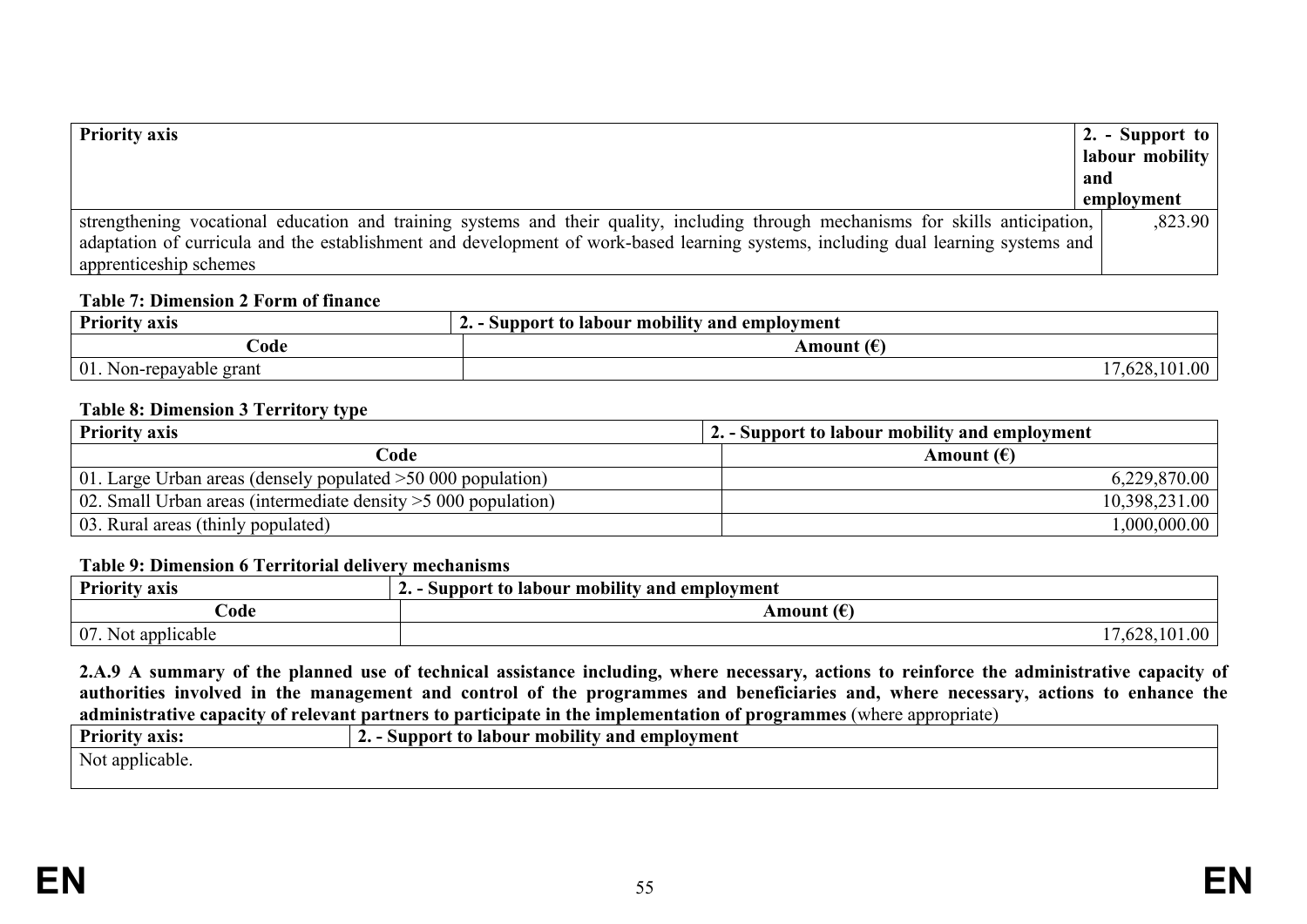| <br>9 V I C<br>-riorit<br>аліз. | $\cdots$<br>employment<br>יידי.<br>and<br>TADOV<br>mophity<br>,,,<br>$\sim$ |
|---------------------------------|-----------------------------------------------------------------------------|
|                                 |                                                                             |

This field is not required in the case of priority axes dedicated to thematic objective "Fostering crisis repair in the context of the COVID-19 pandemic and its social consequences and *preparing a green, digital and resilient recovery of the economy*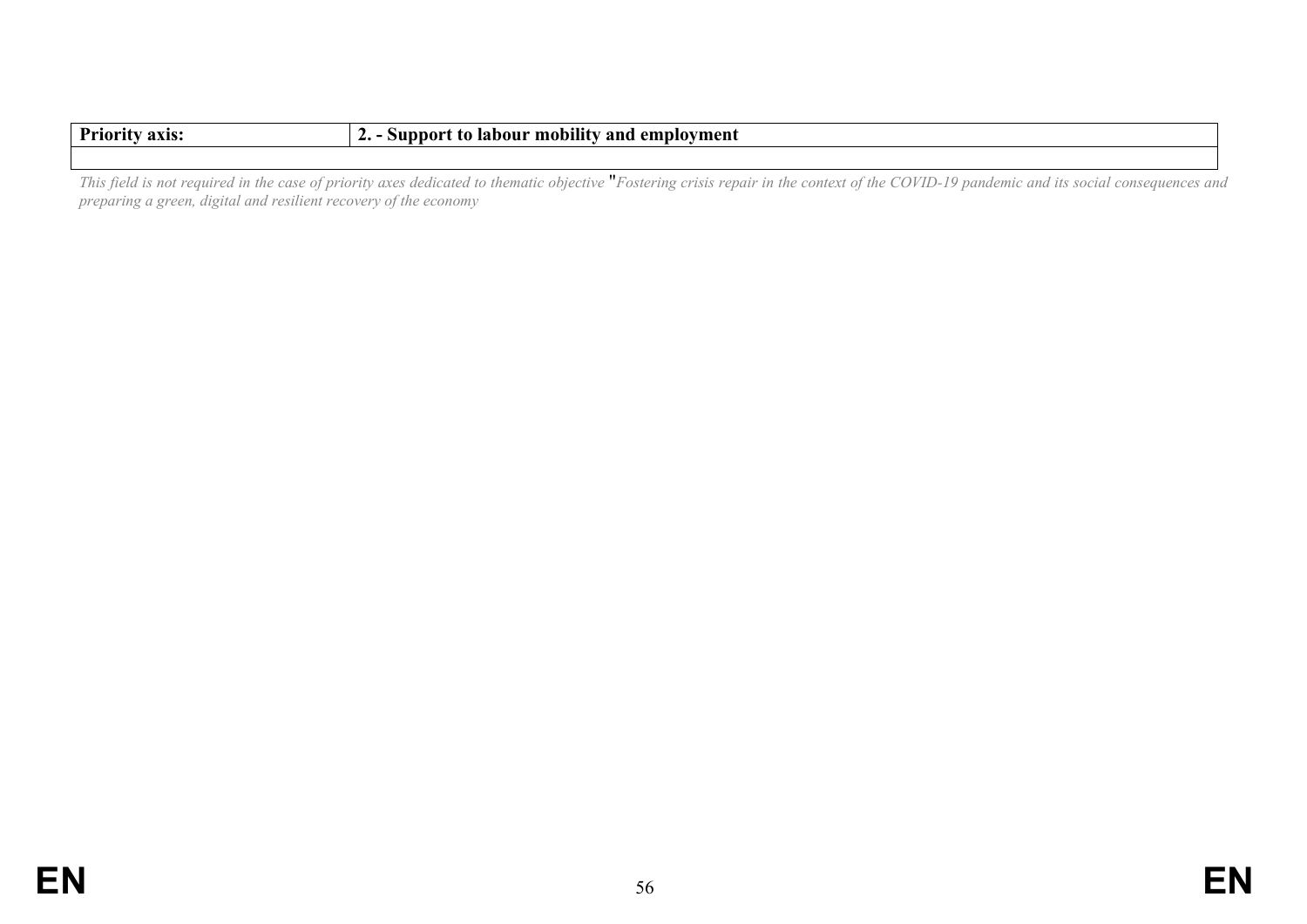# **2.A.1 Priority axis**

| ID of the<br>: priority axis |                                                                                            |
|------------------------------|--------------------------------------------------------------------------------------------|
| Title of the priority axis   | <b>Pevelopmen</b><br>ı of territorial<br>condition<br><b>prec</b><br><b>SO</b><br>nclusion |

 $\Box$  The entire priority axis will be implemented solely through financial instruments

 $\Box$  The entire priority axis will be implemented solely through financial instruments set up at Union level

 $\Box$  The entire priority axis will be implemented through community-led local development

 $\Box$  The entire priority axis is dedicated to fostering crisis repair under REACT-EU

#### **2.A.2 Justification for the establishment of a priority axis covering more than one thematic objective** (where applicable) Not applicable.

#### **2.A.3 Fund and calculation basis for Union support**

| Fund        | --<br>\ditur\<br>: nublic<br>exper<br>Alculation<br>0r<br>eligible<br>enditur<br>evn<br>zınıe<br>тогя<br>- |  |
|-------------|------------------------------------------------------------------------------------------------------------|--|
| <b>EDDI</b> | Fotal                                                                                                      |  |

#### **2.A.4 Investment priority**

| ID of the investment  <br>priority                                                                                                                                         |                                                                                                                                                                                    |
|----------------------------------------------------------------------------------------------------------------------------------------------------------------------------|------------------------------------------------------------------------------------------------------------------------------------------------------------------------------------|
| ' Title                                                                                                                                                                    | the Investing in health and social infrastructure which contributes to national, regional and local development, reducing inequalities in terms of health status, promoting social |
| inclusion through improved access to social, cultural and recreational services and the transition from institutional to community-based services<br>  investment priority |                                                                                                                                                                                    |

#### **2.A.5 Specific objectives corresponding to the investment priority and expected results**

| ID of the specific objective                                                   | 3.1                                                                                                                                                                                                                                                             |
|--------------------------------------------------------------------------------|-----------------------------------------------------------------------------------------------------------------------------------------------------------------------------------------------------------------------------------------------------------------|
| Title of the specific objective                                                | To improve accessibility and efficiency of social services                                                                                                                                                                                                      |
| <b>Results that the Member States</b><br>seek to achieve with Union<br>support | The improved actions will be targeting people at risk of vulnerability with an emphasis on enhancing their social inclusion,<br>increasing their labour market participation and reducing inequalities in terms of educational goals, as well as increasing the |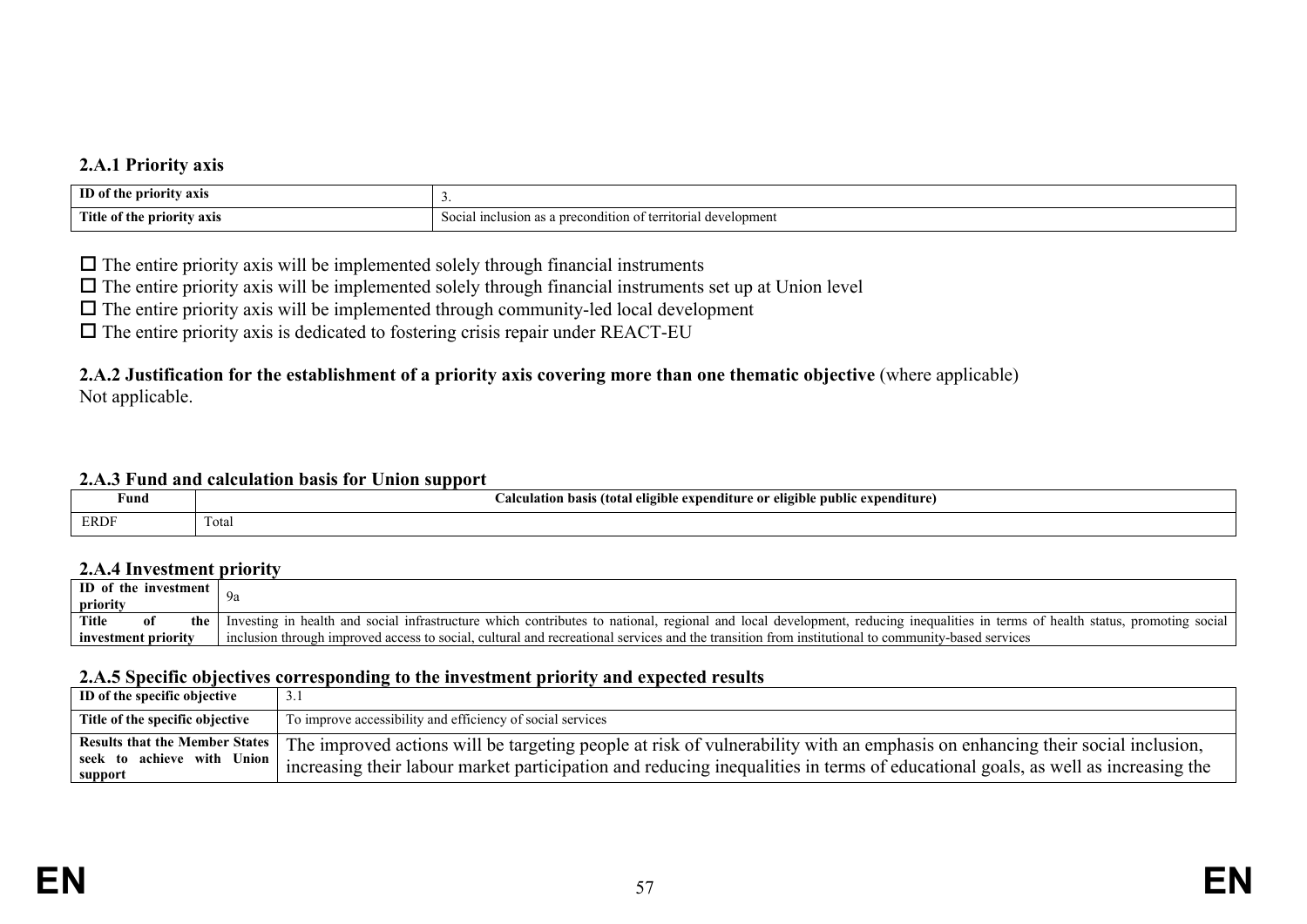| ID of the specific objective    | 3.1                                                        |
|---------------------------------|------------------------------------------------------------|
| Title of the specific objective | To improve accessibility and efficiency of social services |
|                                 | cost-effectiveness and sustainability of social care.      |

#### **Table 3: Programme-specific result indicators** (by specific objective)

|       | <b>Specific objective</b>                                                     | 3.1 - To improve accessibility and efficiency of social services |                 |                 |              |           |                  |
|-------|-------------------------------------------------------------------------------|------------------------------------------------------------------|-----------------|-----------------|--------------|-----------|------------------|
| ID    | Indicator                                                                     | Measurement                                                      | <b>Baseline</b> | <b>Baseline</b> | Target value | Source of | Frequency of     |
|       |                                                                               | unit                                                             | value           | vear            | (2023)       | data      | reporting        |
| 3.I.I | Number of people benefitting from more accessible, efficient social inclusion | Persons                                                          | 2,000.00        | 2013            | 3,000.00     | Survey    | 2018, 2021, 2023 |
|       | measures and social services                                                  |                                                                  |                 |                 |              |           |                  |

#### **2.A.6 Actions to be supported under the investment priority** (by investment priority)

## *2.A.6.1 A description of the type and examples of actions to be supported and their expected contribution to the specific objectives, including, where appropriate, identification of the main target groups, specific territories targeted and types of beneficiariesTTT*

Investment | 9a - Investing in health and social infrastructure which contributes to national, regional and local development, reducing inequalities in terms of health status, promoting social inclusion **priority** through improved access to social, cultural and recreational services and the transition from institutional to community-based services

The Programme aims to promote social inclusion across borders through supporting investment in social services, including the improvement of the quality, cost–effectiveness and sustainability of services; integration of vulnerable groups (a population that has some specific characteristics that create a higher risk of falling into poverty than others living in areas targeted by a project) into society; as well as the establishment of social networks and partnerships between local government and local stakeholders.

The lack of relevant social services and poor infrastructure is a main challenge to the social development of the Programme area. The sustainable development and improvement of social infrastructure and the creation of joint social services could contribute to sustainable economic growth and a general increase of wealth in the Programme area.

Actions financed under IP 1 will focus on reducing the integration obstacles of vulnerable groups, meaning that people in difficulty will get more support and have the same opportunities as others to integrate into society. Targeted actions will be implemented in close cooperation between public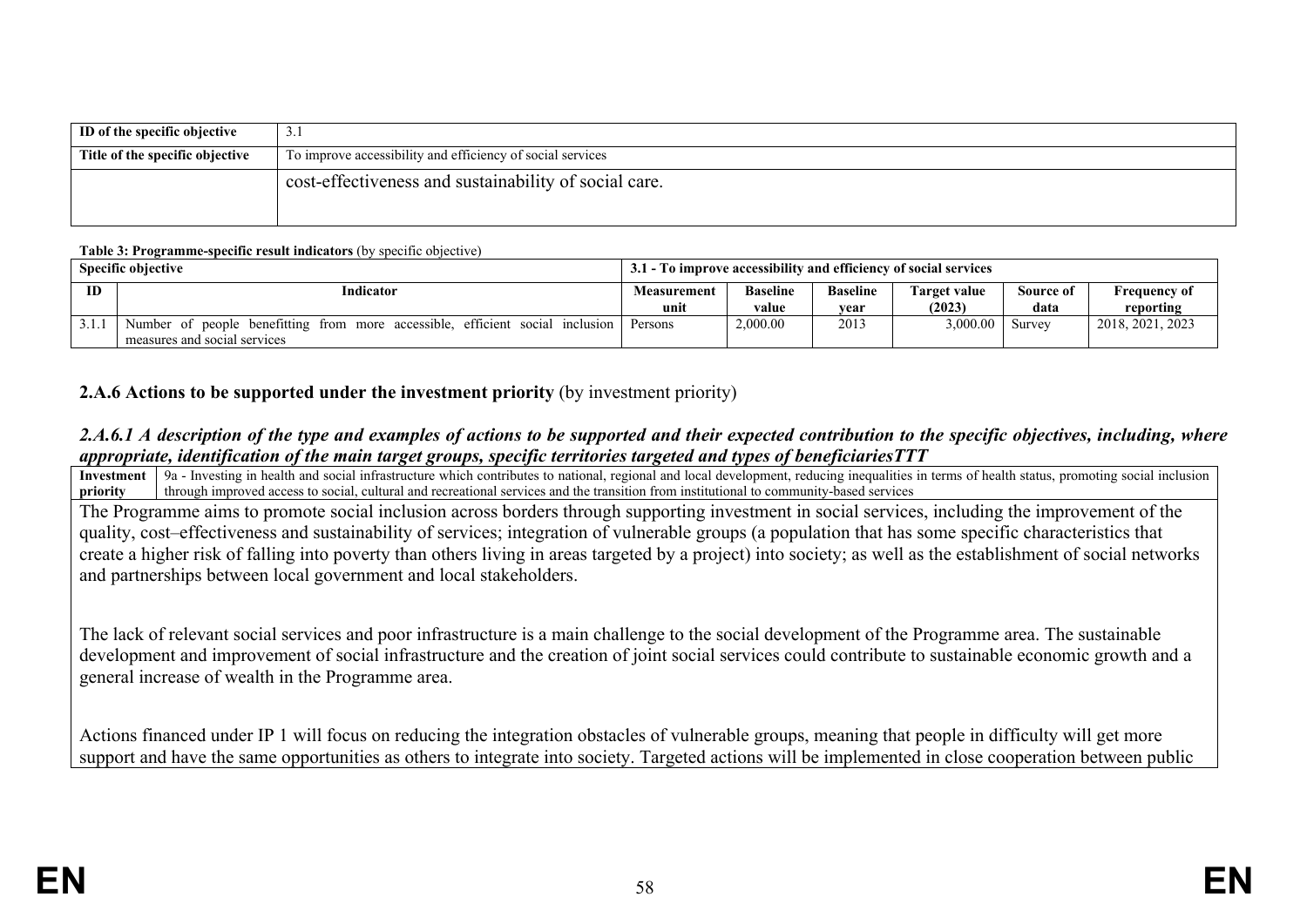**Investment priority** 9a - Investing in health and social infrastructure which contributes to national, regional and local development, reducing inequalities in terms of health status, promoting social inclusion through improved access to social, cultural and recreational services and the transition from institutional to community-based services

authorities, NGOs and bodies at national, regional and local levels throughout the whole Programme cycle.

Indicative list of actions to be supported:

- Identification of the needs and possible solutions which require cross border intervention;
- Networking between social service providers and stakeholders in order to exchange experience and identify good practices in the Programme area;
- Improvement of the infrastructure and equipment necessary for improved and more accessible social services;
- Improvement of the competencies of specialists providing social services;
- Improvement of the quality, diversification of innovative services/ solutions;
- Informative campaigns to raise awareness about available social services for vulnerable groups;
- Integration of people at risk of social exclusion in the labour market/educational activities/social life.

# *2.A.6.2 Guiding principles for the selection of operations*

**Investment priority** 9a - Investing in health and social infrastructure which contributes to national, regional and local development, reducing inequalities in terms of health status, promoting social inclusion through improved access to social, cultural and recreational services and the transition from institutional to community-based services See Section 5.3 for description of project selection principles.

# *2.A.6.3 Planned use of financial instruments* **(where appropriate)**

**Investment priority**  $\sqrt{9a}$  - Investing in health and social infrastructure which contributes to national, regional and local development, reducing inequalities in terms of health status, promoting social inclusion through improved access to social, cultural and recreational services and the transition from institutional to community-based services Not applicable.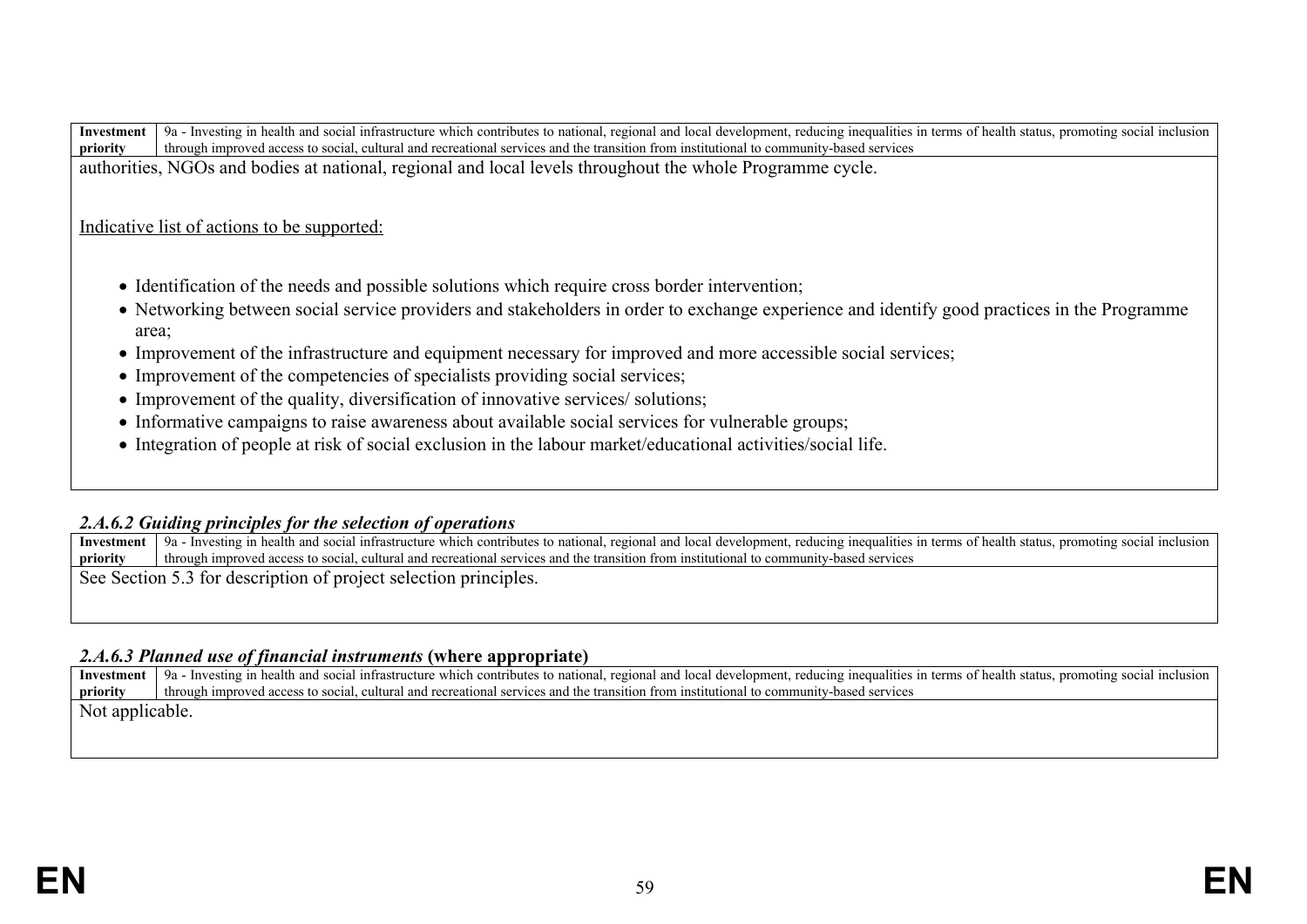#### *2.A.6.4 Planned use of major projects* **(where appropriate)**

| Investment | റം<br>- Investing in health and social infrastructure which contributes to national, regional a<br>l and local development, reducing inequalities in terms of health status, promoting social inclusion |
|------------|---------------------------------------------------------------------------------------------------------------------------------------------------------------------------------------------------------|
| priority   | through improved access to social, cultural<br>I and recreational services and the transition from institutional to community-based services                                                            |
|            |                                                                                                                                                                                                         |

# *2.A.6.5 Output indicators* **(by investment priority)**

# **Table 4: Common and programme-specific output indicators**

| 9a - Investing in health and social infrastructure which contributes to national, regional and local development, reducing inequalities in terms of health<br>Investment priority<br>status, promoting social inclusion through improved access to social, cultural and recreational services and the transition from institutional to community-<br><b>based services</b> |                                                                       |                       |                  |                     |                  |                               |
|----------------------------------------------------------------------------------------------------------------------------------------------------------------------------------------------------------------------------------------------------------------------------------------------------------------------------------------------------------------------------|-----------------------------------------------------------------------|-----------------------|------------------|---------------------|------------------|-------------------------------|
| ID                                                                                                                                                                                                                                                                                                                                                                         | Indicator                                                             |                       | Measurement unit | Target value (2023) | Source of data   | <b>Frequency of reporting</b> |
| 3.1.1                                                                                                                                                                                                                                                                                                                                                                      | Created/improved social services and Units<br>55.00<br>infrastructure |                       | Progress reports | Annually            |                  |                               |
| 3.1.2                                                                                                                                                                                                                                                                                                                                                                      | Created/improved<br>measures                                          | inclusion 1<br>social | <b>Units</b>     | 116.00              | Progress reports | Annually                      |

## **2.A.4 Investment priority**

| ------                                           |                                                                                                                                          |
|--------------------------------------------------|------------------------------------------------------------------------------------------------------------------------------------------|
| <b>ID</b><br>estment priority<br>-INVG           | 9 <sub>b</sub>                                                                                                                           |
| $\sim$<br>Title of the investme<br>ıent prıorıty | Prc<br>areas<br>'enriv<br>nhv:<br>munitie<br>uding suppor<br>econo<br>and socu<br>۳۵ σε<br>$\mathbf{r}$<br>ി വ<br>1 urban-<br>ano<br>ากท |

# **2.A.5 Specific objectives corresponding to the investment priority and expected results**

| ID of the specific objective                                                   | 3.2                                                                                                                                                                                                                                                                                                                                                                       |
|--------------------------------------------------------------------------------|---------------------------------------------------------------------------------------------------------------------------------------------------------------------------------------------------------------------------------------------------------------------------------------------------------------------------------------------------------------------------|
| Title of the specific objective                                                | To improve living conditions in deprived communities and territories                                                                                                                                                                                                                                                                                                      |
| Results that the Member<br>States seek to achieve with<br><b>Union support</b> | The Programme anticipates that support for deprived communities will help reduce the number of people facing deprivation-<br>related problems. Due to the mutual cooperation between social service providers and stakeholders, services become more<br>accessible, adapted to individual needs and people are motivated and prepared to participate in social processes. |

#### **Table 3: Programme-specific result indicators** (by specific objective)

| $\bullet$<br>ommunitie<br>. der<br>conditions<br>. livir<br>.sne<br>m<br>Almnrov<br>etiv.<br>л ге<br>тть.<br>. |
|----------------------------------------------------------------------------------------------------------------|
|----------------------------------------------------------------------------------------------------------------|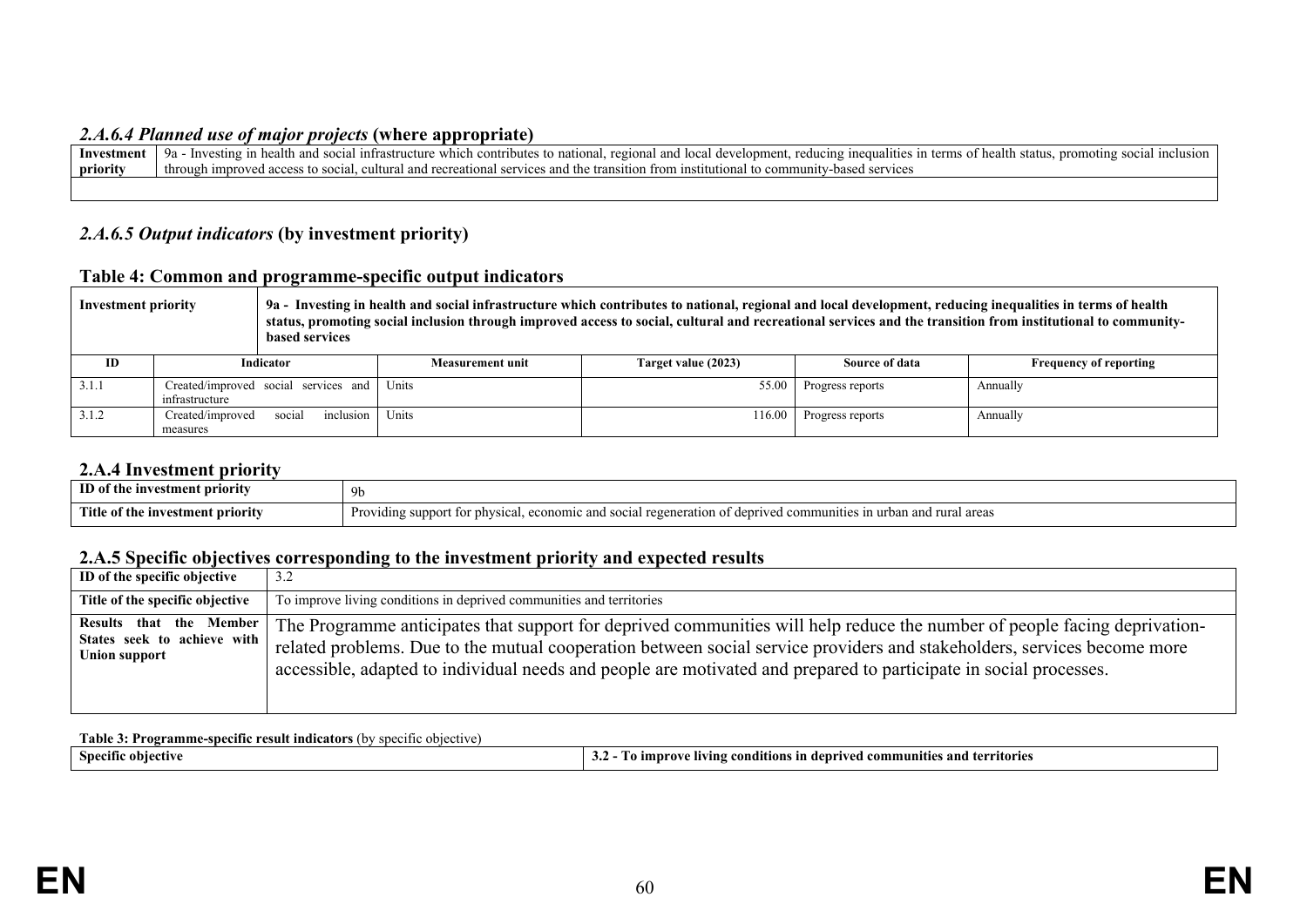| ID | Indicator                                                                                                                | Measurement<br>unit | <b>Baseline</b><br>value | <b>Baseline</b><br>vear | l'arget value<br>(2023) | Source of<br>data      | Frequency of<br>reporting |
|----|--------------------------------------------------------------------------------------------------------------------------|---------------------|--------------------------|-------------------------|-------------------------|------------------------|---------------------------|
| .  | pollution,<br>other<br>households<br>facing<br>grime and<br>not<br>municipal<br>. Number<br>- ot<br>environment problems | Number              | 855,069.00               | 2013                    | 861,054.00              | National<br>statistics | 2018, 2021, 2023          |

# **2.A.6 Actions to be supported under the investment priority** (by investment priority)

# *2.A.6.1 A description of the type and examples of actions to be supported and their expected contribution to the specific objectives, including, where appropriate, identification of the main target groups, specific territories targeted and types of beneficiariesTTT*<br>Investment priority  $\frac{9}{9}$ -Providing support for physical, economic and social regeneration of deprive

**Investment priority** 9b - Providing support for physical, economic and social regeneration of deprived communities in urban and rural areas

The Programme recognises that within its scope, the most efficient way to contribute to the regeneration of deprived communities is by small scale social cooperation projects. The focus is on solving practical local community level problems within diverse social themes. The Programme will support municipalities and other social service providers in creating conditions for deprived communities and their members' inclusion into society. Community members should be motivated to change their life and willing to be socially inclusive.

Social and material deprivation is also measured through housing and living conditions in settlements. Taking into account that the Programme also plans to fund small scale infrastructure projects for deprived communities, it is expected that municipal environmental problems in communities will decrease (and fewer households will report on such problems in the Programme area).

Cross border activities will help local communities exchange experience on the best practices, build up networks in education, culture, healthy lifestyle etc. fields, as well as improve the availability of services. This could improve the interaction of deprived communities with local municipality, as one of the main problems for deprived communities is the lack of accessible services, since municipal centres are often located far from living areas.

Indicative list of actions to be supported:

- Joint mapping and actions for activating deprived communities and solving related problems;
- Networking activities in education, culture, healthy lifestyle and other fields to activate deprived communities;
- Creation/upgrading/equipping social spaces (excluding basic public infrastructure) in the form of small scale infrastructure works for deprived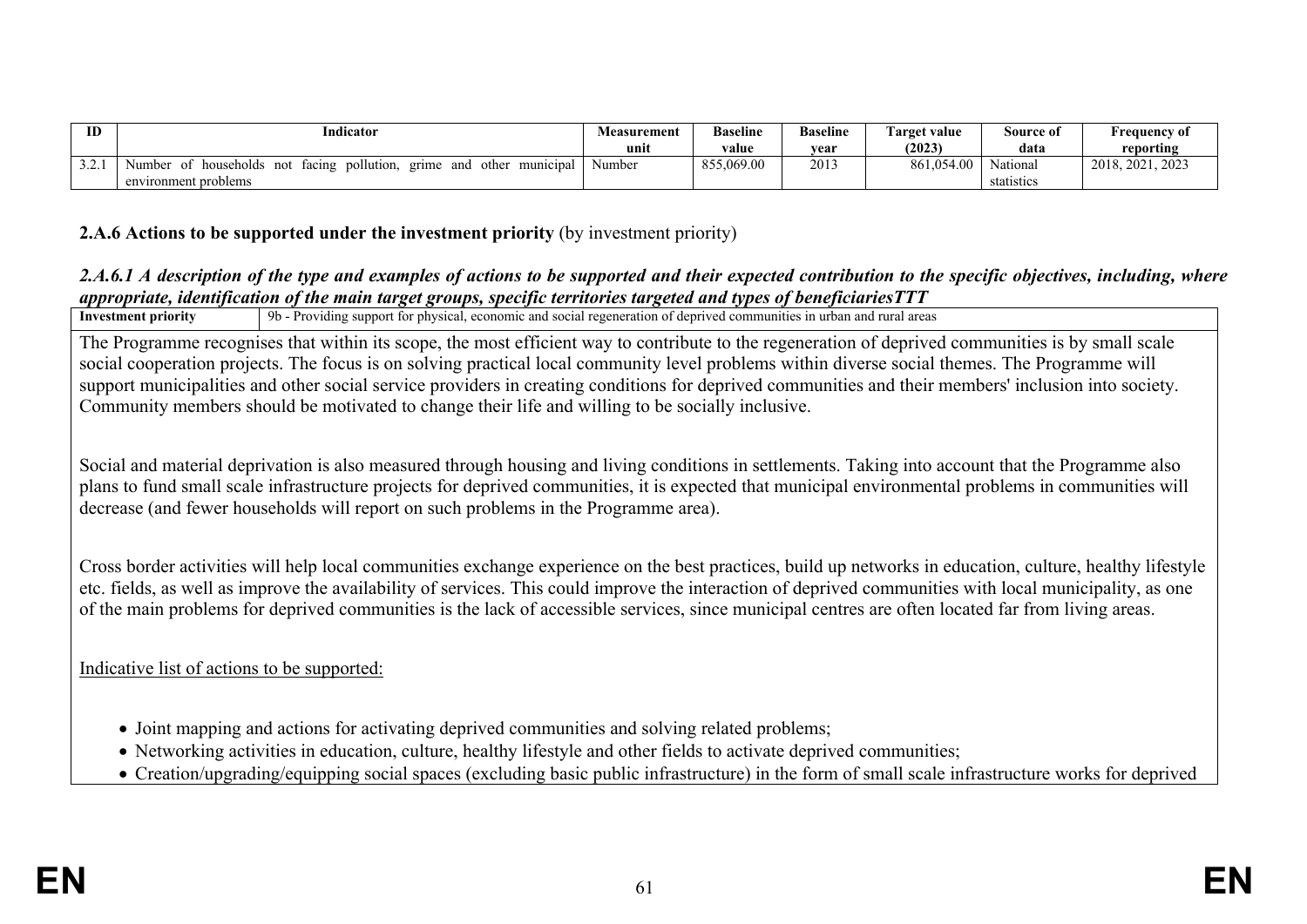| Investment priority          | 9b - Providing support for physical, economic and social regeneration of deprived communities in urban and rural areas |  |  |  |  |
|------------------------------|------------------------------------------------------------------------------------------------------------------------|--|--|--|--|
| communities and territories. |                                                                                                                        |  |  |  |  |
|                              |                                                                                                                        |  |  |  |  |

#### *2.A.6.2 Guiding principles for the selection of operations*

| Investment priority                                              | 9b - Providing support for physical, economic and social regeneration of deprived communities in urban and rural areas |  |  |  |  |
|------------------------------------------------------------------|------------------------------------------------------------------------------------------------------------------------|--|--|--|--|
| See Section 5.3 for description of project selection principles. |                                                                                                                        |  |  |  |  |
|                                                                  |                                                                                                                        |  |  |  |  |

## *2.A.6.3 Planned use of financial instruments* **(where appropriate)**

| Investment priority | 1908 - Providing support for physical, economic and social regeneration of deprived communities in urban and rural areas |  |  |  |
|---------------------|--------------------------------------------------------------------------------------------------------------------------|--|--|--|
| Not applicable.     |                                                                                                                          |  |  |  |
|                     |                                                                                                                          |  |  |  |
|                     |                                                                                                                          |  |  |  |

# *2.A.6.4 Planned use of major projects* **(where appropriate)**

| Investment priority | 190 - Providing support for physical, economic and social regeneration of deprived communities in urban and rural areas |  |  |  |
|---------------------|-------------------------------------------------------------------------------------------------------------------------|--|--|--|
| Not applicable.     |                                                                                                                         |  |  |  |
|                     |                                                                                                                         |  |  |  |
|                     |                                                                                                                         |  |  |  |

# *2.A.6.5 Output indicators* **(by investment priority)**

### **Table 4: Common and programme-specific output indicators**

| Investment priority                                                                 |  | 9b - Providing support for physical, economic and social regeneration of deprived communities in urban and rural<br>areas |                  |                     |                  |                               |
|-------------------------------------------------------------------------------------|--|---------------------------------------------------------------------------------------------------------------------------|------------------|---------------------|------------------|-------------------------------|
| ID<br>Indicator                                                                     |  |                                                                                                                           | Measurement unit | Target value (2023) | Source of data   | <b>Frequency of reporting</b> |
| Number of deprived communities participating in the regeneration activities<br>3.2. |  |                                                                                                                           | Units            | 85.00               | Progress reports | Annually                      |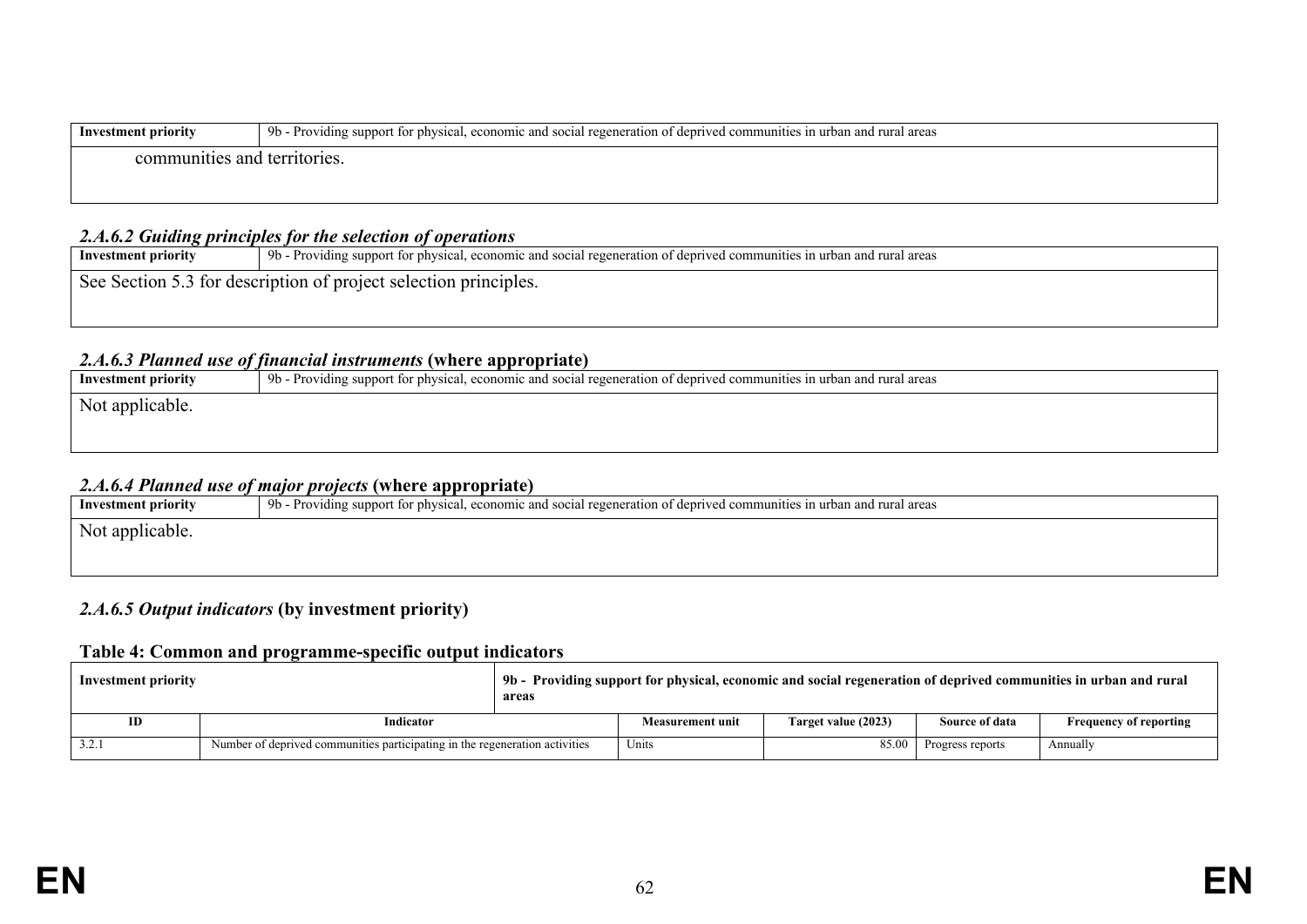# **2.A.7 Performance framework**

|       | <b>Priority axis</b> |                                                                                                                                     | 3. - Social inclusion as a precondition of territorial development |                              |                               |                                               |                                                                                                                                                                                                                                                                                                                               |
|-------|----------------------|-------------------------------------------------------------------------------------------------------------------------------------|--------------------------------------------------------------------|------------------------------|-------------------------------|-----------------------------------------------|-------------------------------------------------------------------------------------------------------------------------------------------------------------------------------------------------------------------------------------------------------------------------------------------------------------------------------|
| ID    | Indicator<br>type    | Indicator<br>kev<br><sub>or</sub><br>implementation step                                                                            | <b>Measurement</b><br>unit.<br>where<br>appropriate                | <b>Milestone</b><br>for 2018 | <b>Final target</b><br>(2023) | Source of<br>data                             | Explanation of relevance of indicator, where appropriate                                                                                                                                                                                                                                                                      |
| 3.1.1 | $\Omega$             | Created/improved<br>social<br>services and infrastructure                                                                           | Units                                                              | $\theta$                     | 55.00                         | Progress<br>reports                           | Target size of output indicator is recalculated taking into account actual costs<br>per indicator from implemented projects in $2014 - 2020$ programming<br>period.It is assumed that 55 social services and infrastructure could be<br>created/improved within projects, involving several partners in each.                 |
| 3.2.1 | $\Omega$             | Number<br>of<br>deprived<br>communities participating in the<br>regeneration activities                                             | Units                                                              | $\theta$                     | 85.00                         | Progress<br>reports                           | Target size of output indicator is recalculated taking into account actual costs<br>per indicator from implemented projects in $2014 - 2020$ programming period.<br>At least 85 communities can be funded in order to improve living conditions<br>in the deprived territories.                                               |
| 3.1.2 | $\Omega$             | Created/improved<br>social<br>inclusion measures                                                                                    | Units                                                              | $\theta$                     | 116.00                        | Progress<br>reports                           | Target size of output indicator is recalculated taking into account actual costs<br>per indicator from implemented projects in $2014 - 2020$ programming period.<br>It is assumed that 116 social inclusion measures could be created/improved<br>within projects, involving several partners in each project implementation. |
| 1.1.1 | $\mathbf{F}$         | Expenditure                                                                                                                         | <b>EUR</b>                                                         | 2,066,730.00                 | 16,470,676.00                 | Monitoring<br>system                          | The milestone for 2018 is 13% (ERDF plus national co-financing) of the final<br>target of the Priority Axis 3.                                                                                                                                                                                                                |
| 3.1.1 |                      | projects<br>under<br>Approved<br>priority<br>9a<br>for<br>investment<br>creating/improving<br>social<br>services and infrastructure | Number                                                             | $\overline{4}$               |                               | MA's<br>decision on<br>projects'<br>financing |                                                                                                                                                                                                                                                                                                                               |
| 3.1.2 |                      | under<br>Approved<br>projects<br>9a<br>for<br>priority<br>investment<br>creating/improving<br>social<br>inclusion measures          | Number                                                             | 6                            |                               | MA's<br>decision on<br>projects'<br>financing |                                                                                                                                                                                                                                                                                                                               |
| 3.2.1 |                      | under<br>Approved<br>projects<br>investment priority 9b                                                                             | Number                                                             | $\mathbf{r}$                 |                               | MA's<br>decision on<br>projects'<br>financing |                                                                                                                                                                                                                                                                                                                               |

# **Additional qualitative information on the establishment of the performance framework**

In accordance with Article 21 of the Regulation (EU) No 1303/2013 the achievement of the milestones of each priority axis will be evaluated by the European Commission in 2019 based on the information and the assessment presented in the annual implementation report submitted in the year 2019.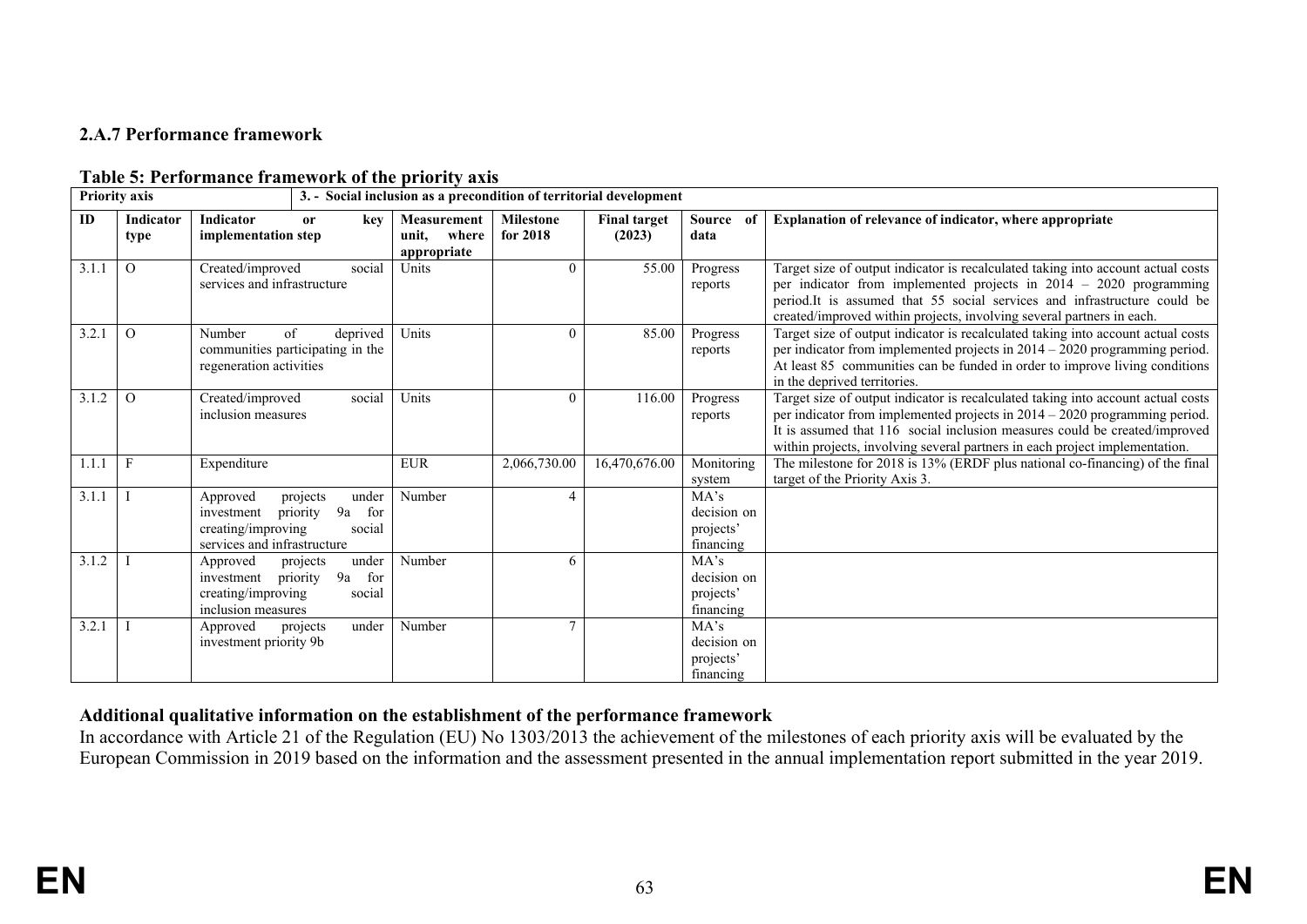Milestones for 2018 have been set for financial indicators which imply the total amount (ERDF and national co-financing) of expenditure incurred by beneficiaries in implementing projects and certified by the MA.

Based on the estimated average project duration it is likely that there might not be fully implemented projects by 31 December 2018, therefore the estimated milestone 2018 target for output indicators is "0". Instead the key implementation steps referring to the number of approved projects under relevant investment priority are determined. The MA's decision on projects' financing will be used as the source of data, thus ensuring that the numbers in 2018 are not forecasts.

The calculation of the performance framework milestones and final targets is based on 2007–2013 Programme (with an exception in the case of output indicator "Total length of reconstructed or upgraded roads"), the expected time frame of the calls for proposals, additionally allocated ERDF funding from the Latvia-Russia and Lithuania-Russia ENI Cross Border Cooperation programmes 2014-2020, as well as reallocation of funds from Priority Axis 4 to Priority Axis 1. When elaborating performance framework during Programme preparation stage, the 1st Call for proposals was planned in the 1st quarter of 2016 and conclusion of subsidy contracts during the 1st quarter of 2017. It is assumed that there might be up to three calls for proposals in order to achieve all result and output indicators, as well as allocate all available financing.

The total number of projects that can be funded by the end of 2023 is indicative, as the number depends on the available financing determined by the size of the partnership and the necessary budget for each project implementation. The interest in the Programme during recent years has risen considerably, which was confirmed by an increased number of project applications and approved projects during the previous calls for proposals. When elaborating performance framework during Programme preparation stage, it was expected that during the 1st call for proposals approximately 40 projects, with an allocation of at least 50% of the total financing might be approved. The milestones for financial indicators were calculated cautiously so that their fulfilment is realistic. Also, pessimistic scenarios of the project implementation were kept in mind when setting milestones – the possible limited absorption of financing due to the results of public procurement, the need for project prolongation because of seasonality, and the unsuccessful public procurement procedures on activities etc. In reality, milestones achieved in 2018 might be even higher. The thematic seminars, an online survey, as well as direct contacts with applicants show that there is both interest and demand for support under each priority axis.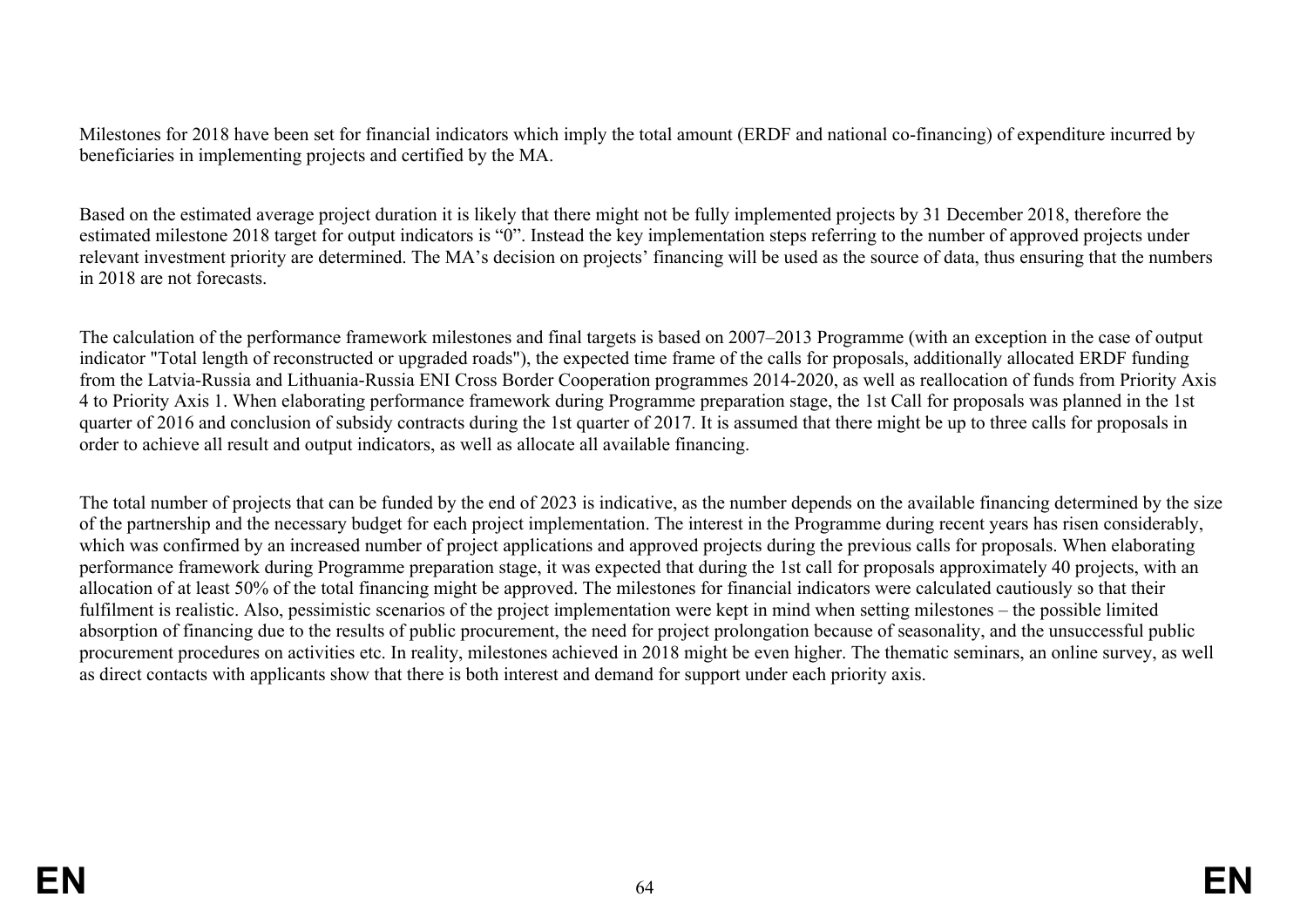# **2.A.8 Categories of intervention**

Categories of intervention corresponding to the content of the priority axis, based on a nomenclature adopted by the Commission, and indicative breakdown of Union support

# **Tables 6-9: Categories of intervention**

## **Table 6: Dimension 1 Intervention field**

| <b>Priority axis</b>                                                                                    | 3. - Social inclusion as a precondition of |
|---------------------------------------------------------------------------------------------------------|--------------------------------------------|
|                                                                                                         | territorial development                    |
| Code                                                                                                    | Amount $(\epsilon)$                        |
| 055. Other social infrastructure contributing to regional and local development                         | 4,693,832.66                               |
| 109. Active inclusion, including with a view to promoting equal opportunities and active participation, | 4,283,202.00                               |
| and improving employability                                                                             |                                            |
| 112. Enhancing access to affordable, sustainable and high-quality services, including health care and   | 5,023,039.34                               |
| social services of general interest                                                                     |                                            |

## **Table 7: Dimension 2 Form of finance**

| <b>Priority axis</b>            | Social inclusion as a precondition of territorial development |
|---------------------------------|---------------------------------------------------------------|
| Code:                           | Amount                                                        |
| $^+$ 01.<br>Non-repayable grant | .00.<br>.000                                                  |

#### **Table 8: Dimension 3 Territory type**

| <b>Priority axis</b>                                              | 3. - Social inclusion as a precondition of territorial development |
|-------------------------------------------------------------------|--------------------------------------------------------------------|
| Code                                                              | Amount $(\epsilon)$                                                |
| 01. Large Urban areas (densely populated $>50,000$ population)    | 7,000,000.00                                                       |
| 02. Small Urban areas (intermediate density $>$ 5 000 population) | 4,900,025.00                                                       |
| 03. Rural areas (thinly populated)                                | 2,100,049.00                                                       |

# **Table 9: Dimension 6 Territorial delivery mechanisms**

| $^{\circ}$ Prion.<br>9 V I (<br><b>AAR</b> | l development<br>territorial<br>$.50 \mathrm{C}$<br>≏ nreconu…<br>AON -<br>. G Q<br>-Inclusion-<br>.<br><b>A</b> 3<br>◡ |
|--------------------------------------------|-------------------------------------------------------------------------------------------------------------------------|
|                                            |                                                                                                                         |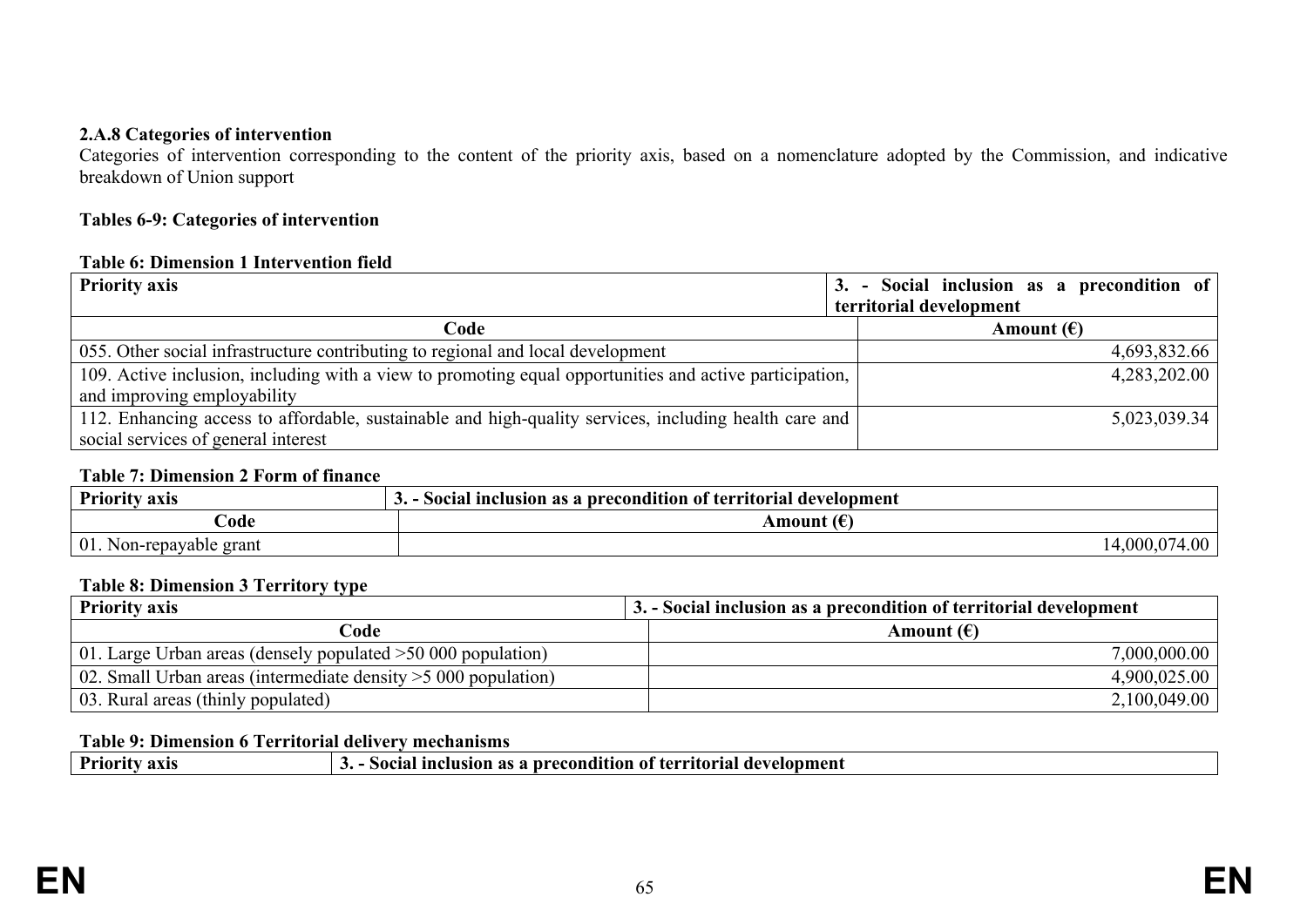| ode                          | ∽<br>\mount                                   |
|------------------------------|-----------------------------------------------|
| 07<br>ำกก<br>licablé<br>Not. | ഹ<br><u>∩∩∩</u><br>$\sim$ UU $\sim$<br>,,,,,, |

**2.A.9 A summary of the planned use of technical assistance including, where necessary, actions to reinforce the administrative capacity of authorities involved in the management and control of the programmes and beneficiaries and, where necessary, actions to enhance the administrative capacity of relevant partners to participate in the implementation of programmes** (where appropriate)

| $\mathbf{r}$<br>axis:<br>Имъо ин | ____<br>i of territorial development<br>ı precondition-<br><b>Inclusion</b><br>50C12<br>-as<br>◡. |
|----------------------------------|---------------------------------------------------------------------------------------------------|
| Not applicable.                  |                                                                                                   |

*This field is not required in the case of priority axes dedicated to thematic objective* "*Fostering crisis repair in the context of the COVID-19 pandemic and its social consequences and preparing a green, digital and resilient recovery of the economy*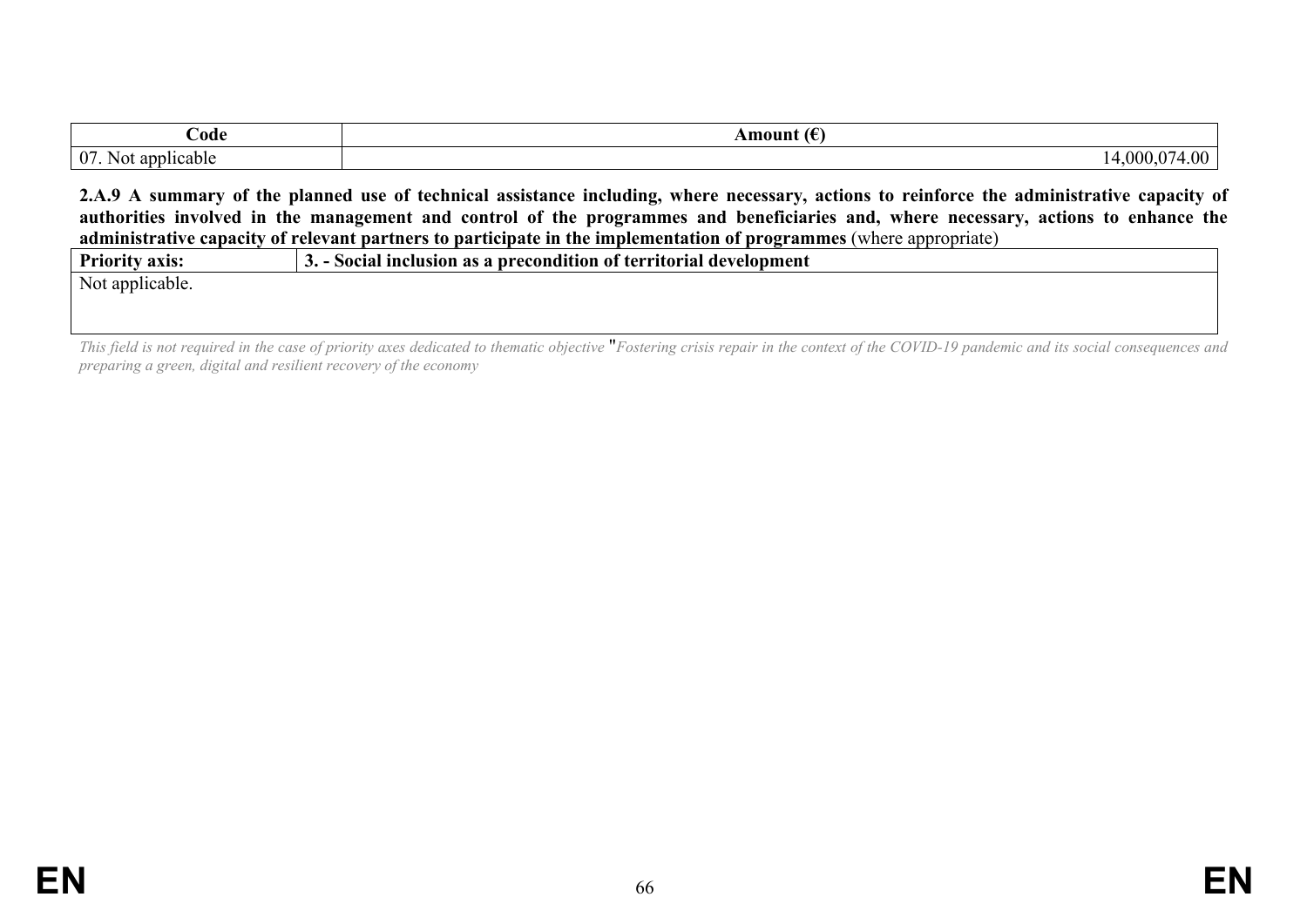# **2.A.1 Priority axis**

| ID<br>nrior<br>axı:                    | .                                                                                                                           |
|----------------------------------------|-----------------------------------------------------------------------------------------------------------------------------|
| and the state<br>™itle<br>axis<br>TOMI | $\sim$ $\sim$ $\sim$<br>admu<br>، quality<br>'istration<br>† livin⊊<br>.<br>and<br>ervice<br>$n_{\rm H}$<br>throug<br>7 O I |

 $\Box$  The entire priority axis will be implemented solely through financial instruments

 $\Box$  The entire priority axis will be implemented solely through financial instruments set up at Union level

 $\Box$  The entire priority axis will be implemented through community-led local development

 $\Box$  The entire priority axis is dedicated to fostering crisis repair under REACT-EU

#### **2.A.2 Justification for the establishment of a priority axis covering more than one thematic objective** (where applicable) Not applicable.

#### **2.A.3 Fund and calculation basis for Union support**

| $\sim$<br>Fund | __<br>--<br>$\bullet$ .<br>e expenditure or eligible public expenditure)<br>alculation basis (total)<br>eligibl |
|----------------|-----------------------------------------------------------------------------------------------------------------|
| <b>PD DI</b>   | $\sim$                                                                                                          |
| ekdf           | lota.                                                                                                           |
|                |                                                                                                                 |

#### **2.A.4 Investment priority**

| ID of the                                      | 110                                                                                                                                          |
|------------------------------------------------|----------------------------------------------------------------------------------------------------------------------------------------------|
| e investment prioritv                          |                                                                                                                                              |
| rane.<br>Fitle<br>e of the investment priority | $.C-B$<br>Promoting<br>eration and cooperation between<br>and administrative <b>v</b><br>≏σα<br>: cooper<br>nstituti<br>s and-<br>citizens a |

#### **2.A.5 Specific objectives corresponding to the investment priority and expected results**

| ID of the specific objective                                      | 4.1                                                                                                       |
|-------------------------------------------------------------------|-----------------------------------------------------------------------------------------------------------|
| Title of the specific objective                                   | To improve efficiency of public services by strengthening capacities and cooperation between institutions |
| Results that the Member States seek to achieve with Union support | Increased efficiency of public services by introducing new cross border cooperation solutions.            |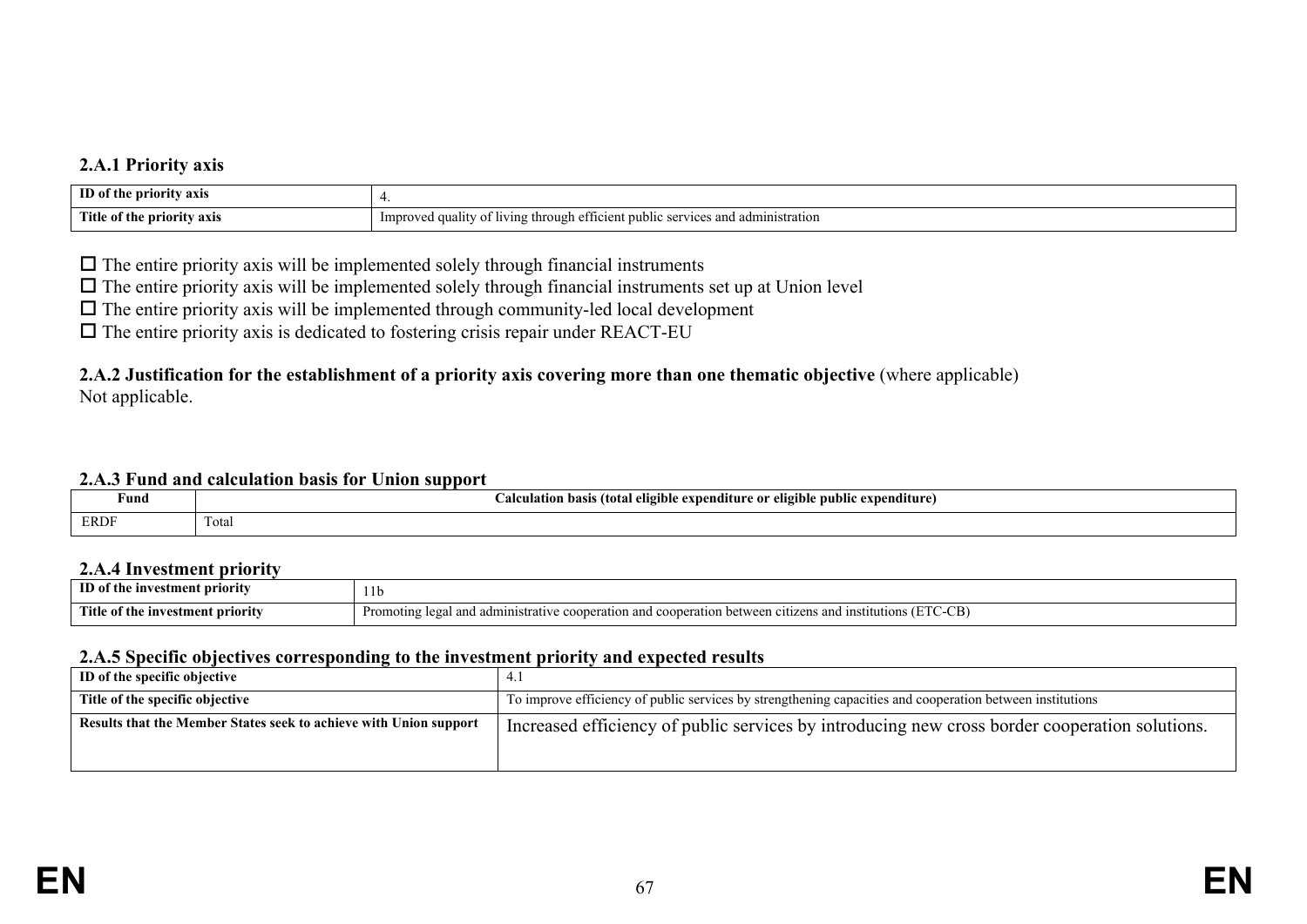#### **Table 3: Programme-specific result indicators** (by specific objective)

|    | <b>Specific objective</b>                     | 4.1 - To improve efficiency of public services by strengthening capacities and cooperation between institutions |                       |                      |                     |                       |                               |
|----|-----------------------------------------------|-----------------------------------------------------------------------------------------------------------------|-----------------------|----------------------|---------------------|-----------------------|-------------------------------|
| ID | Indicator                                     | <b>Measurement unit</b>                                                                                         | <b>Baseline value</b> | <b>Baseline vear</b> | Target value (2023) | <b>Source of data</b> | <b>Frequency of reporting</b> |
|    | Number of solutions improving public services | Number                                                                                                          | 36.00                 | 2013                 | 40.00               | Survey                | 2018, 2021, 2023              |

# **2.A.6 Actions to be supported under the investment priority** (by investment priority)

# *2.A.6.1 A description of the type and examples of actions to be supported and their expected contribution to the specific objectives, including, where appropriate, identification of the main target groups, specific territories targeted and types of beneficiariesTTT*

| <b>Investment priority</b>                     | 11b - Promoting legal and administrative cooperation and cooperation between citizens and institutions (ETC-CB)                                                                                                                                                                                                                                                                                                                                                                                                                                                                                                           |
|------------------------------------------------|---------------------------------------------------------------------------------------------------------------------------------------------------------------------------------------------------------------------------------------------------------------------------------------------------------------------------------------------------------------------------------------------------------------------------------------------------------------------------------------------------------------------------------------------------------------------------------------------------------------------------|
|                                                | At a national level, both Member States recognise the need to improve the efficiency of public services. Regions are much more adversely affected<br>than capital cities by depopulation, poor infrastructure and low population density. Hence, the effectiveness and accessibility of public services is of<br>the utmost importance and regional development plans highlight the need for improving the efficiency of public services.                                                                                                                                                                                 |
|                                                | Supporting improvements in the efficiency of public services also fosters a synergy with priority axes 1, 2 and 3. Complementary benefits can be<br>generated by combining support for public services with actions tackling employment and mobility, as well as social and environmental challenges.<br>Results can be combined to create positive impacts in terms of quality of life and the sustainable development for the regions.                                                                                                                                                                                  |
|                                                | Cooperation between organisations providing services is a very important element in improving the efficiency of public services. In the field of<br>security and cross border crime, there are necessary legal arrangements in place between both Member States. Hence, the Programme aims to provide<br>support for actions to combat and prevent cross border crime and improve civil security.                                                                                                                                                                                                                         |
| cooperation between citizens and institutions. | In relation to services either not covered by other Programme priorities, services which reduce cross border obstacles or services which are relevant for<br>ensuring sustainable development of the regions as described above, cross border cooperation presents benefits through increased availability of<br>services; exchange of best practices; cost effectiveness; and the establishment of traditions for cooperation that lead to durability and serve as a<br>precondition for further development. Therefore, the Programme aims to ensure the cooperation of the organisations providing public services and |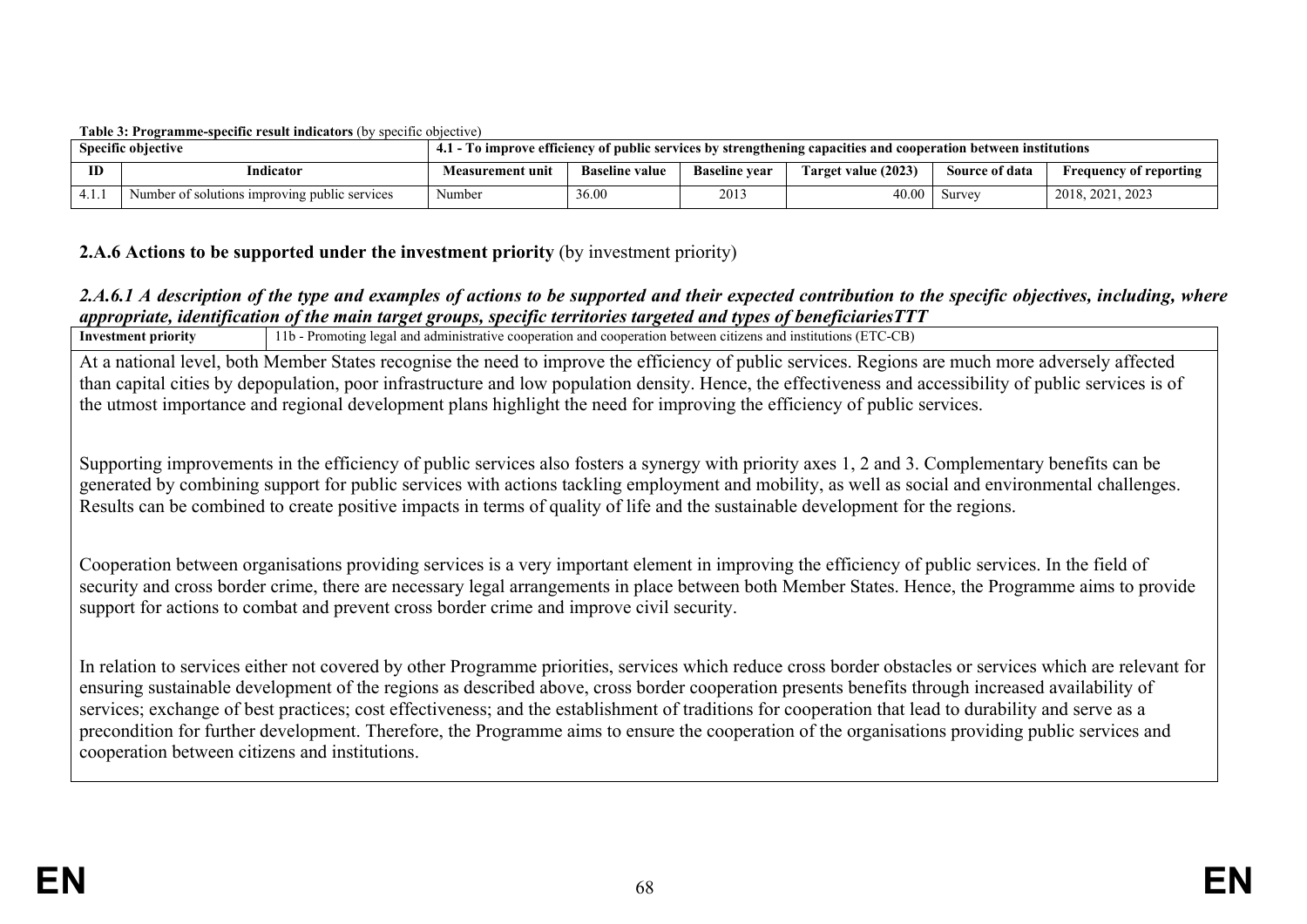| <b>Investment priority</b> | - Promoting legal and administrative cooperation and cooperation between citizens and institutions (ETC-CB)<br>$11b -$ |
|----------------------------|------------------------------------------------------------------------------------------------------------------------|
|                            |                                                                                                                        |

The Programme shall focus its intervention on the delegated functions of the public bodies in order to ensure the concentration of the expected results. It is expected that synergies in legal and administrative cooperation will be sought by the Project partners, as well as capitalising on positive experience through mentoring, and the transfer of good practices. Added value is visible in various fields such as risk prevention, decreasing administrative burden in the regions, gaining capacity and exchanging experience in climate change mitigation adaptation related issues and others. In addition to the legal and administrative cooperation, the involvement of society in civic decision-making is a valuable tool to increase the efficiency and transparency of public services.

# Indicative list of actions to be supported:

- Cross border cooperation actions in protection and security of civil society;
- Capacity building and the development of cooperation between Latvian and Lithuanian national, regional and local institutions on topics not covered by other priorities of the Programme;
- Activities reducing cross border obstacles;
- Development and implementation of training and mentoring activities;
- Transfer of good practices;
- Societal involvement in civic decision making:
- Small scale infrastructure and equipment for increased community capacity-building;
- Promotion of legal and administrative cooperation that create synergies:
- Improvement of the technical and infrastructure capacities and tools to tackle disasters and/or crime.

# *2.A.6.2 Guiding principles for the selection of operations*

| Investment priority | 11b - Promoting legal and administrative cooperation and cooperation between citizens and institutions (ETC-CB) |  |  |  |  |
|---------------------|-----------------------------------------------------------------------------------------------------------------|--|--|--|--|
|                     | See Section 5.3 for description of project selection principles.                                                |  |  |  |  |
|                     |                                                                                                                 |  |  |  |  |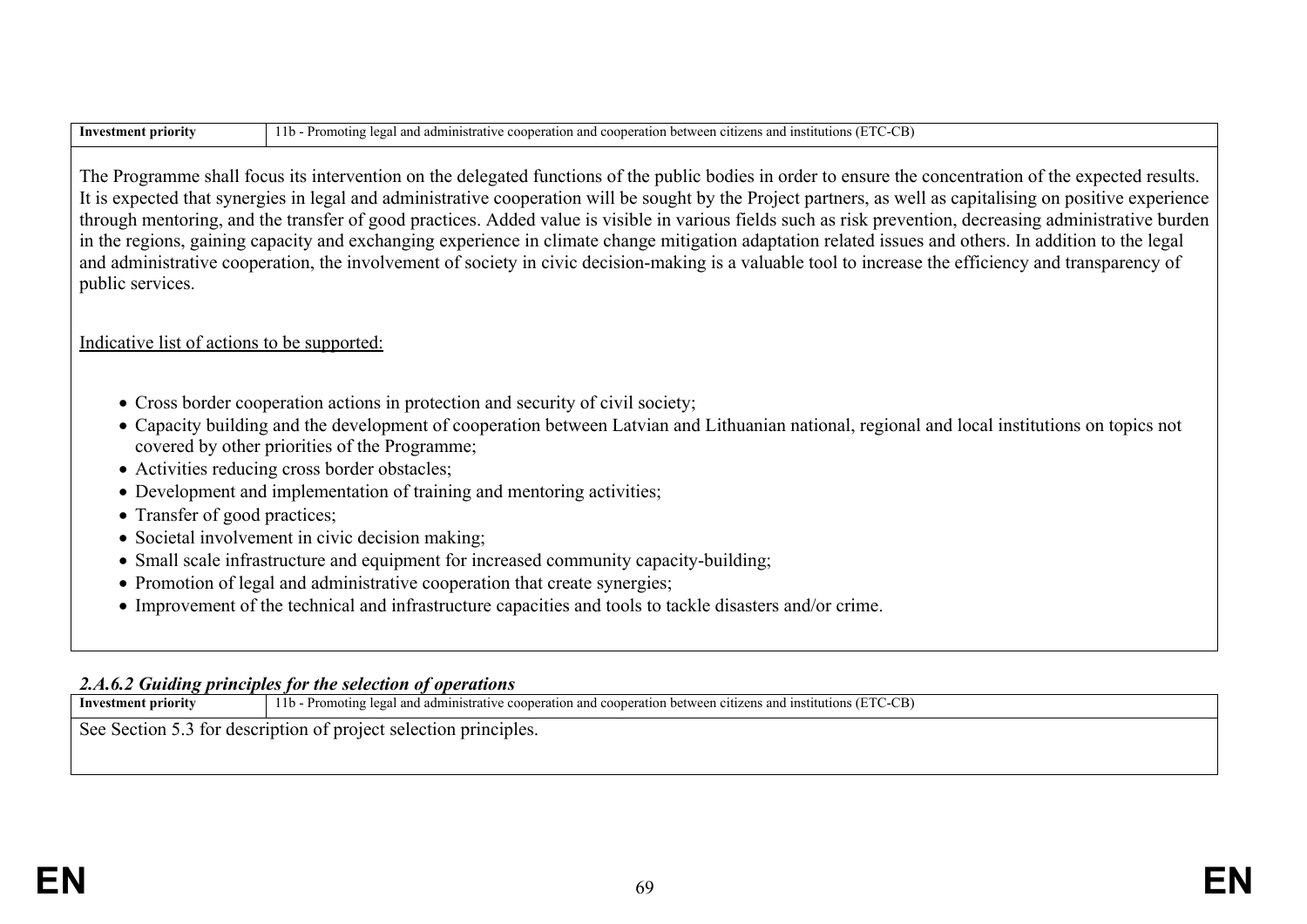#### *2.A.6.3 Planned use of financial instruments* **(where appropriate)**

| Investment priority | 11b - Promoting legal and administrative cooperation and cooperation between citizens and institutions (ETC-CB) |
|---------------------|-----------------------------------------------------------------------------------------------------------------|
| Not applicable.     |                                                                                                                 |
|                     |                                                                                                                 |

# *2.A.6.4 Planned use of major projects* **(where appropriate)**

| Investment priority | 11b - Promoting legal and administrative cooperation and cooperation between citizens and institutions (ETC-CB) |  |  |  |
|---------------------|-----------------------------------------------------------------------------------------------------------------|--|--|--|
| Not applicable.     |                                                                                                                 |  |  |  |
|                     |                                                                                                                 |  |  |  |
|                     |                                                                                                                 |  |  |  |

# *2.A.6.5 Output indicators* **(by investment priority)**

# **Table 4: Common and programme-specific output indicators**

| Investment priority |                                                      | 11b - Promoting legal and administrative cooperation and cooperation between citizens and institutions (ETC-CB) |                     |                  |                               |  |  |
|---------------------|------------------------------------------------------|-----------------------------------------------------------------------------------------------------------------|---------------------|------------------|-------------------------------|--|--|
| ID                  | Indicator                                            | Measurement unit                                                                                                | Target value (2023) | Source of data   | <b>Frequency of reporting</b> |  |  |
|                     | Number of institutions, participating in cooperation | Units                                                                                                           | 151.00              | Progress reports | Annually                      |  |  |

## **2.A.7 Performance framework**

### **Table 5: Performance framework of the priority axis**

|       | <b>Priority axis</b><br>4. Improved quality of living through efficient public services and administration |                        |                |              |                     |                     |                                                                                      |
|-------|------------------------------------------------------------------------------------------------------------|------------------------|----------------|--------------|---------------------|---------------------|--------------------------------------------------------------------------------------|
| ID    | Indicator                                                                                                  | Indicator<br>kev<br>or | Measurement    |              | <b>Final target</b> | <b>Source</b><br>of | Explanation of relevance of indicator, where appropriate                             |
|       | type                                                                                                       | implementation step    | where<br>unit. | for $2018$   | (2023)              | data                |                                                                                      |
|       |                                                                                                            |                        | appropriate    |              |                     |                     |                                                                                      |
| 4.1.1 | $\Omega$                                                                                                   | Number<br>οf           | Units          |              | 151.00              | Progress            | Target size of output indicator is recalculated taking into account actual costs per |
|       |                                                                                                            | institutions.          |                |              |                     | reports             | indicator from implemented projects in $2014 - 2020$ programming period. At          |
|       |                                                                                                            | participating<br>1n    |                |              |                     |                     | least 151 institutions can be financed.                                              |
|       |                                                                                                            | cooperation            |                |              |                     |                     |                                                                                      |
|       |                                                                                                            | Expenditure            | EUR            | 1.641.226.00 | 11,912,552.00       | Monitoring          | The milestone for 2018 is 14% (ERDF plus national co-financing) of the final         |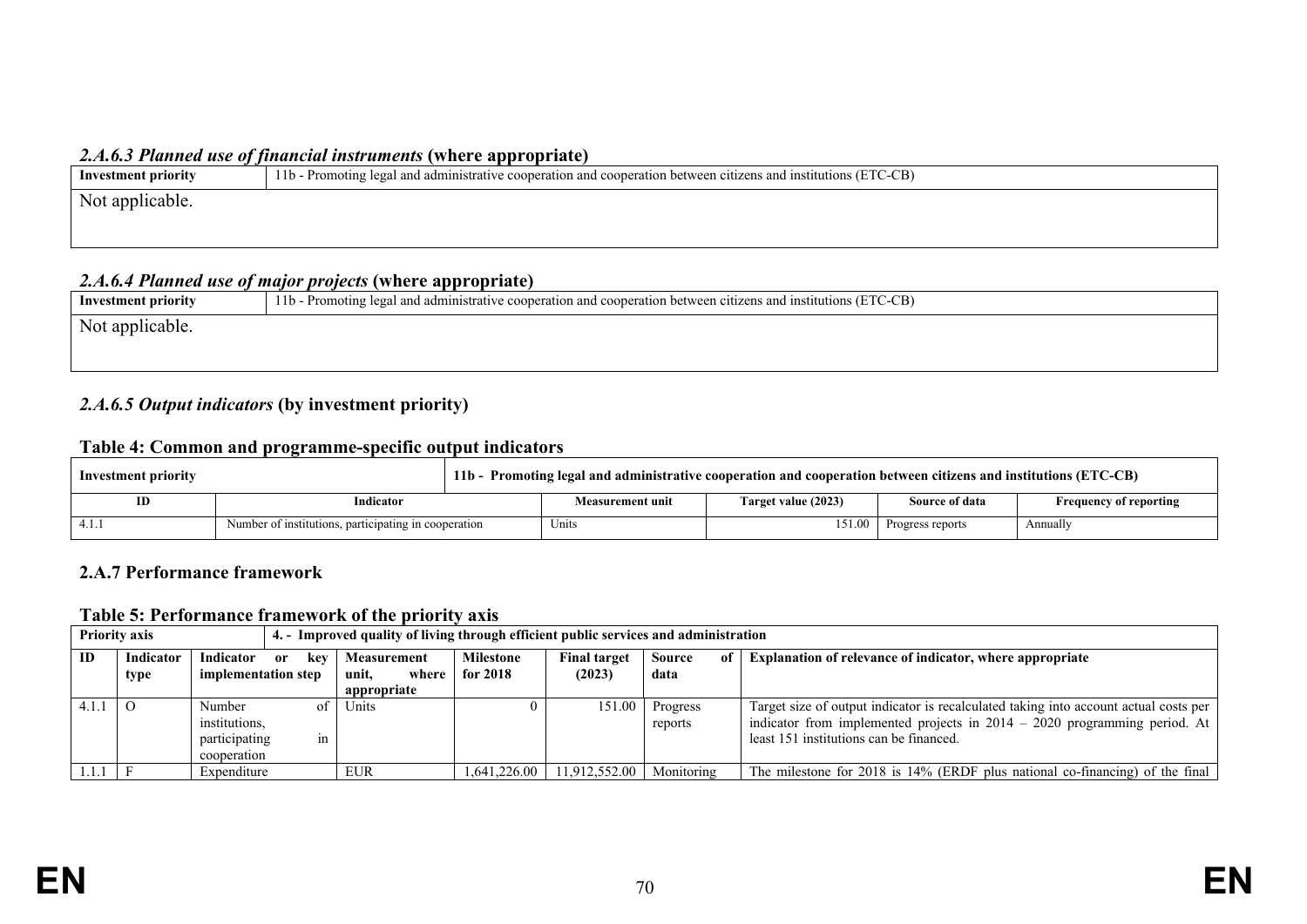|       | <b>Priority axis</b><br>4. Improved quality of living through efficient public services and administration |                                                             |                               |                       |                               |                                            |     |                                                                 |
|-------|------------------------------------------------------------------------------------------------------------|-------------------------------------------------------------|-------------------------------|-----------------------|-------------------------------|--------------------------------------------|-----|-----------------------------------------------------------------|
| ID    | Indicator<br>type                                                                                          | Indicator<br>kev<br><b>or</b><br>implementation step        | Measurement<br>unit,<br>where | Milestone<br>for 2018 | <b>Final target</b><br>(2023) | Source<br>data                             | 0f  | <b>Explanation of relevance of indicator, where appropriate</b> |
|       |                                                                                                            |                                                             | appropriate                   |                       |                               |                                            |     |                                                                 |
|       |                                                                                                            |                                                             |                               |                       |                               | system                                     |     | target of the Priority Axis 4.                                  |
| 4.1.1 |                                                                                                            | projects<br>Approved<br>investment<br>under<br>priority 11b | Number                        | 10                    |                               | MA's<br>decision<br>projects'<br>financing | -on |                                                                 |

#### **Additional qualitative information on the establishment of the performance framework**

In accordance with Article 21 of the Regulation (EU) No 1303/2013 the achievement of the milestones of each priority axis will be evaluated by the European Commission in 2019 based on the information and the assessment presented in the annual implementation report submitted in the year 2019.

Milestones for 2018 have been set for financial indicators which imply the total amount (ERDF and national co-financing) of expenditure incurred by beneficiaries in implementing projects and certified by the MA.

Based on the estimated average project duration it is likely that there might not be fully implemented projects by 31 December 2018, therefore the estimated milestone 2018 target for output indicators is "0". Instead the key implementation steps referring to the number of approved projects under relevant investment priority are determined. The MA's decision on projects' financing will be used as the source of data, thus ensuring that the numbers in 2018 are not forecasts.

The calculation of the performance framework milestones and final targets is based on 2007–2013 Programme (with an exception in the case of output indicator "Total length of reconstructed or upgraded roads"), the expected time frame of the calls for proposals, additionally allocated ERDF funding from the Latvia-Russia and Lithuania-Russia ENI Cross Border Cooperation programmes 2014-2020, as well as reallocation of funds from Priority Axis 4 to Priority Axis 1. When elaborating performance framework during Programme preparation stage, the 1st Call for proposals was planned in the 1st quarter of 2016 and conclusion of subsidy contracts during the 1st quarter of 2017. It is assumed that there might be up to three calls for proposals in order to achieve all result and output indicators, as well as allocate all available financing.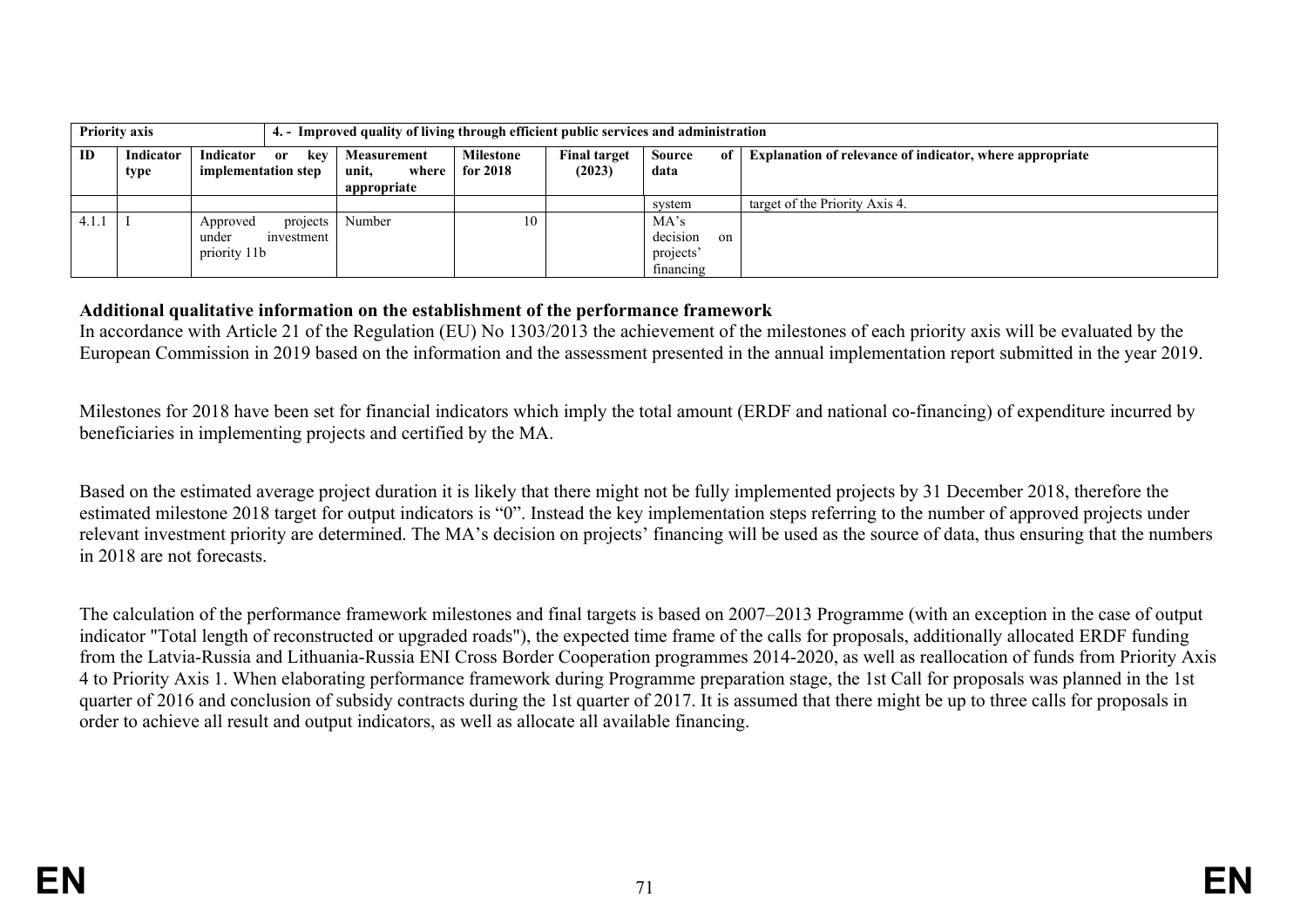The total number of projects that can be funded by the end of 2023 is indicative, as the number depends on the available financing determined by the size of the partnership and the necessary budget for each project implementation. The interest in the Programme during recent years has risen considerably, which was confirmed by an increased number of project applications and approved projects during the previous calls for proposals. When elaborating performance framework during Programme preparation stage, it was expected that during the 1st call for proposals approximately 40 projects, with an allocation of at least 50% of the total financing might be approved. The milestones for financial indicators were calculated cautiously so that their fulfilment is realistic. Also, pessimistic scenarios of the project implementation were kept in mind when setting milestones – the possible limited absorption of financing due to the results of public procurement, the need for project prolongation because of seasonality, and the unsuccessful public procurement procedures on activities etc. In reality, milestones achieved in 2018 might be even higher. The thematic seminars, an online survey, as well as direct contacts with applicants show that there is both interest and demand for support under each priority axis.

# **2.A.8 Categories of intervention**

Categories of intervention corresponding to the content of the priority axis, based on a nomenclature adopted by the Commission, and indicative breakdown of Union support

## **Tables 6-9: Categories of intervention**

#### **Table 6: Dimension 1 Intervention field**

| <b>Priority axis</b>                                                                                   | 4. - Improved quality of living through efficient |
|--------------------------------------------------------------------------------------------------------|---------------------------------------------------|
|                                                                                                        | $\frac{1}{2}$ public services and administration  |
| Code                                                                                                   | Amount $(\epsilon)$                               |
| 096. Institutional capacity of public administrations and public services related to implementation of | 10,125,669.00                                     |
| the ERDF or actions supporting ESF institutional capacity initiatives                                  |                                                   |

#### **Table 7: Dimension 2 Form of finance**

| <b>Priority axis</b>                 | <b>OD</b><br>t quality of living through efficient public services and administration<br>-Improved<br>4. |
|--------------------------------------|----------------------------------------------------------------------------------------------------------|
| `ode                                 | Amount                                                                                                   |
| $\degree$ 01.<br>Non-repayable grant | .00.<br>.669                                                                                             |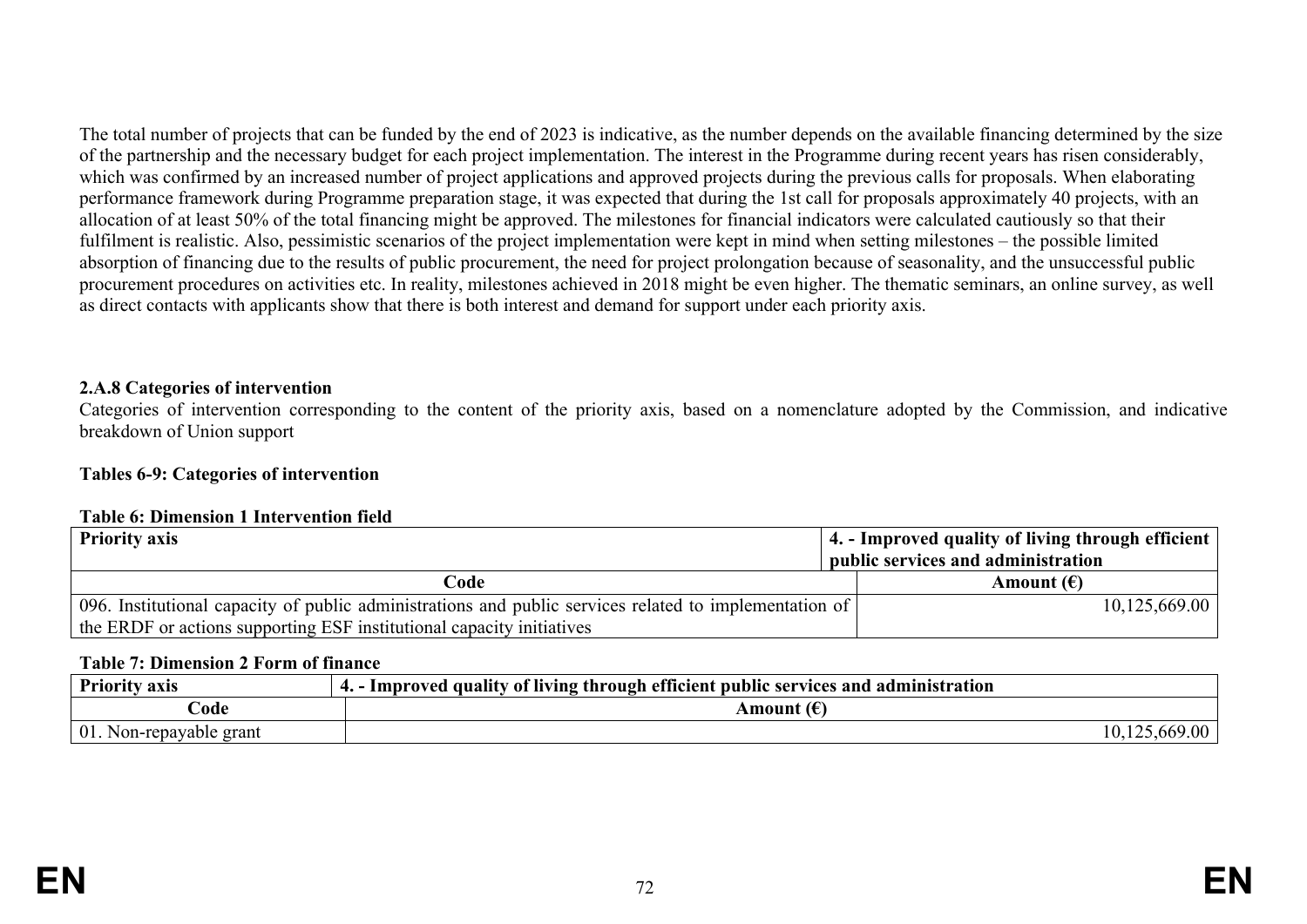#### **Table 8: Dimension 3 Territory type**

| <b>Priority axis</b>                                            | 4. - Improved quality of living through efficient public services and |  |                     |  |              |            |
|-----------------------------------------------------------------|-----------------------------------------------------------------------|--|---------------------|--|--------------|------------|
|                                                                 | administration                                                        |  |                     |  |              |            |
| Code                                                            |                                                                       |  | Amount $(\epsilon)$ |  |              |            |
| 01. Large Urban areas (densely populated $>50,000$ population)  |                                                                       |  |                     |  | 3,794,352.00 |            |
| 02. Small Urban areas (intermediate density $>5000$ population) |                                                                       |  |                     |  | 6,000,000.00 |            |
| 03. Rural areas (thinly populated)                              |                                                                       |  |                     |  |              | 331,317.00 |

#### **Table 9: Dimension 6 Territorial delivery mechanisms**

| $\mathbf{D}$ <sub>riorit</sub><br>axis | administration<br>anc<br>Improved<br>t <b>public service</b> s<br>through efficient<br>quality<br>. lıvıng<br>⊺0 I<br>н. |
|----------------------------------------|--------------------------------------------------------------------------------------------------------------------------|
| `ode                                   | $\sim$<br>moun                                                                                                           |
| 07<br>: applicable<br>NOt              | .00.                                                                                                                     |

**2.A.9 A summary of the planned use of technical assistance including, where necessary, actions to reinforce the administrative capacity of authorities involved in the management and control of the programmes and beneficiaries and, where necessary, actions to enhance the administrative capacity of relevant partners to participate in the implementation of programmes** (where appropriate)

| Priorit<br>axıs: | t quality of living through efficient public services and :<br>  administration<br>. Im*<br>proved |  |  |  |  |  |  |  |  |  |
|------------------|----------------------------------------------------------------------------------------------------|--|--|--|--|--|--|--|--|--|
| Not applicable.  |                                                                                                    |  |  |  |  |  |  |  |  |  |

This field is not required in the case of priority axes dedicated to thematic objective "Fostering crisis repair in the context of the COVID-19 pandemic and its social consequences and *preparing a green, digital and resilient recovery of the economy*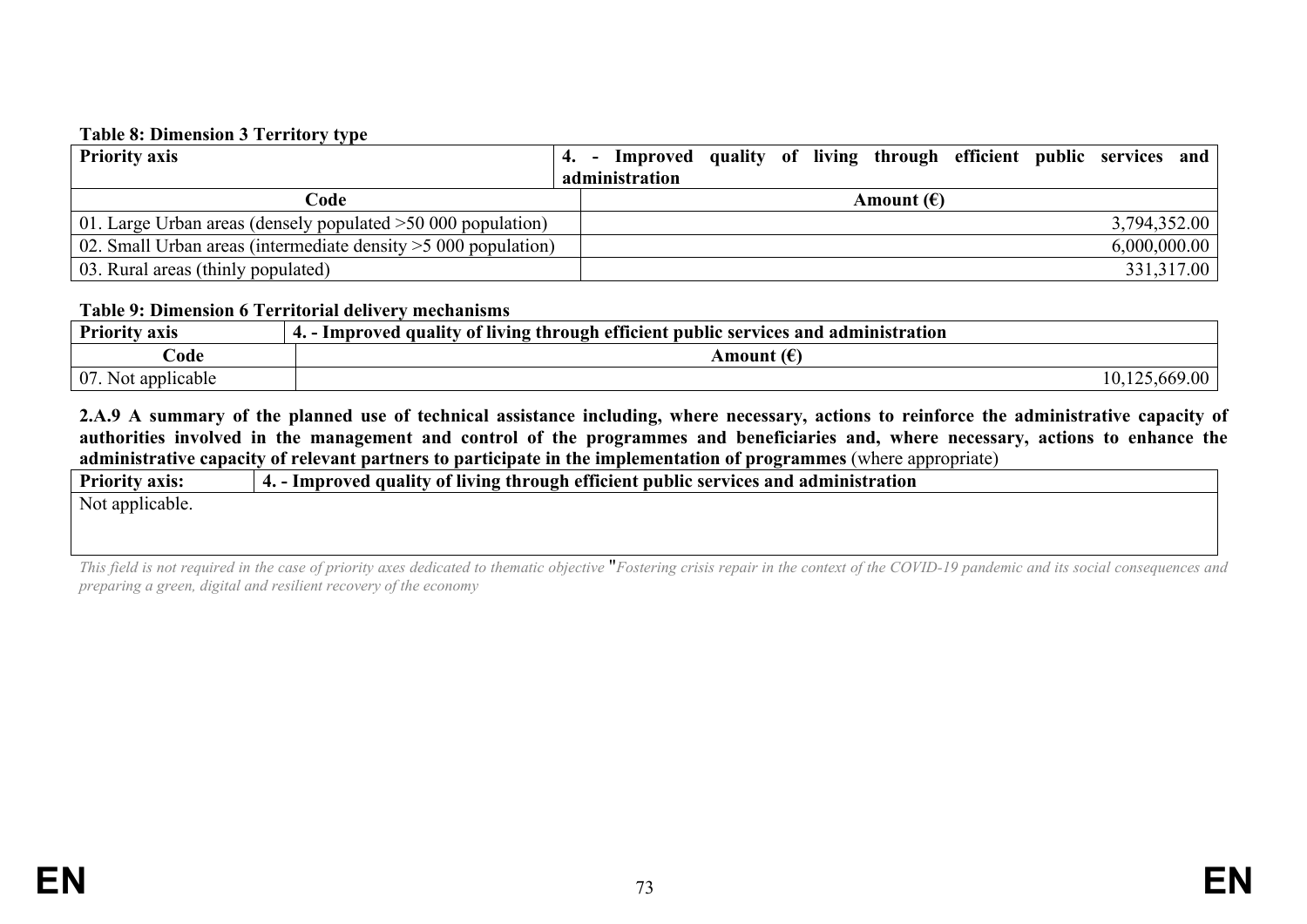#### **2.B DESCRIPTION OF THE PRIORITY AXES FOR TECHNICAL ASSISTANCE**

#### **2.B.1 Priority axis**

| ID           | .      |
|--------------|--------|
| <b>Title</b> | $\sim$ |

 $\Box$  The entire priority axis is dedicated to technical assistance supported under REACT-EU

#### **2.B.2 Fund and calculation basis for Union support**

| Fund        | _<br>.<br>iditure or eligible public expenditure)<br>s (total eligible-<br>hasis<br>-exne.<br>culatio<br>. . |
|-------------|--------------------------------------------------------------------------------------------------------------|
| <b>ERDF</b> | Public                                                                                                       |

#### **2.B.3 Specific objectives and expected results**

| ID | Specific<br>objective   | Results that the Member States seek to achieve with Union support                                                                                                                                           |
|----|-------------------------|-------------------------------------------------------------------------------------------------------------------------------------------------------------------------------------------------------------|
| TА | Technical<br>assistance | The TA budget will finance the actions necessary for Programme administration, monitoring and control, and support of the Project<br>partners in order to ensure successful implementation of the projects. |

# **2.B.4 Result indicators**

# **Table 10: Programme-specific result indicators** (by specific objective)

| Priority axis |           | nical assistance |                       |                      |                            |                    |                                 |
|---------------|-----------|------------------|-----------------------|----------------------|----------------------------|--------------------|---------------------------------|
| ID            | Indicator | Measurement unit | <b>Baseline value</b> | <b>Baseline</b> vear | (2023)<br>Tar<br>vet value | sourc<br>e of data | v of reporting<br>Frea<br>ıencv |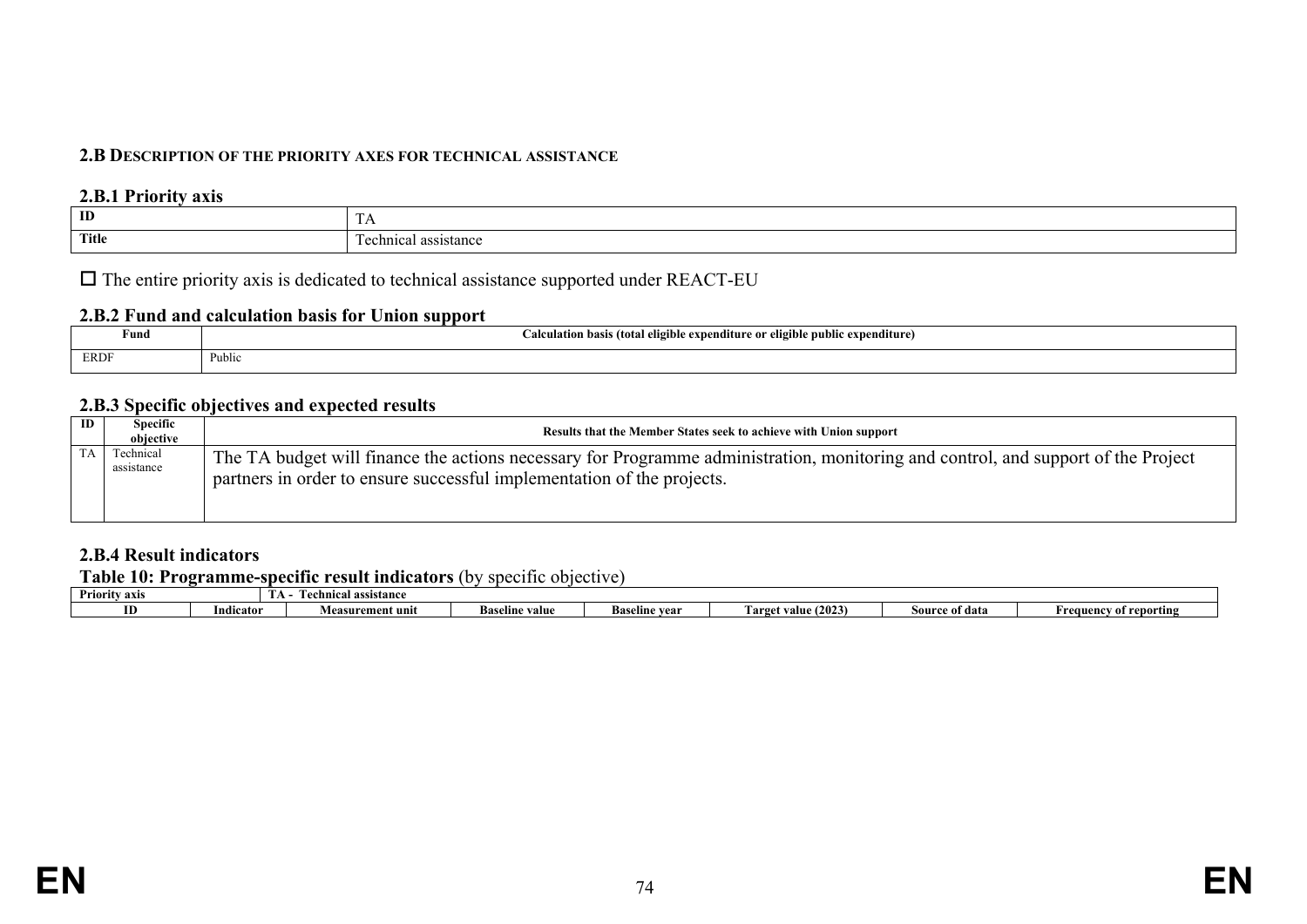# **2.B.5 Actions to be supported and their expected contribution to the specific objectives (by priority axis)**

#### *2.B.5.1 Description of actions to be supported and their expected contribution to the specific objectives*

| <b>Priority axis</b>                                                                 | <b>TA</b> - Technical assistance                                                                                                                                                                                                                                                               |
|--------------------------------------------------------------------------------------|------------------------------------------------------------------------------------------------------------------------------------------------------------------------------------------------------------------------------------------------------------------------------------------------|
| in order to ensure successful implementation of the projects.                        | In general, the TA budget will finance the actions necessary for Programme administration, monitoring and control, and support of the Project partners                                                                                                                                         |
|                                                                                      |                                                                                                                                                                                                                                                                                                |
| Examples of the actions to be financed under the TA budget, but not limited to, are: |                                                                                                                                                                                                                                                                                                |
| • Administration and management of the Programme;                                    |                                                                                                                                                                                                                                                                                                |
| • Individual consultations;                                                          |                                                                                                                                                                                                                                                                                                |
| • Information seminars;                                                              |                                                                                                                                                                                                                                                                                                |
| • Partner and thematic seminars;<br>• Information through the Programme website;     |                                                                                                                                                                                                                                                                                                |
| • Regular monitoring of the projects.                                                |                                                                                                                                                                                                                                                                                                |
|                                                                                      |                                                                                                                                                                                                                                                                                                |
| the TA co-financing".                                                                | National co-financing of the TA budget is 930 197 EUR (22% co-financing rate). 53% of TA budget (493 004 EUR) will be financed by Latvia, 47%<br>(437 193 EUR) by Lithuania. Detailed breakdowns of national co-financing by each Member State are presented in Annex 5 "Annual instalments of |

## *2.B.5.2 Output indicators expected to contribute to results (by priority axis)*

# **Table 11: Output indicators**

**Priority axis TA - Technical assistance**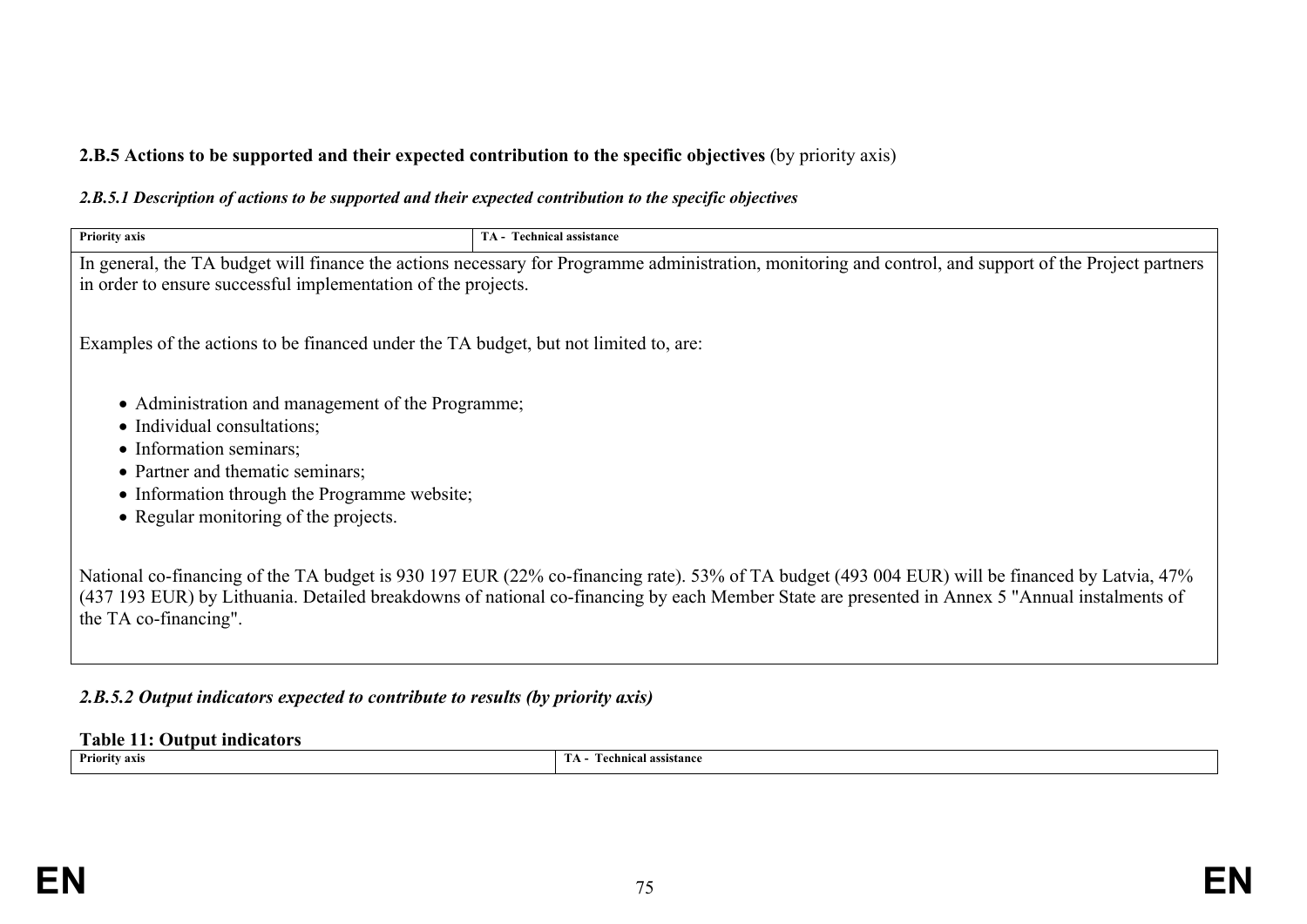| <b>ID</b> | Indicator                                                                                                                   | Measurement unit                 | Target value<br>(2023) | Source of data           |      |     |
|-----------|-----------------------------------------------------------------------------------------------------------------------------|----------------------------------|------------------------|--------------------------|------|-----|
| TA.1      | Events, seminars, workshops and trainings organised for publicity, information and capacity building about the<br>Programme | Number of events                 | 50.00                  | Information<br>Programme | from | the |
| TA.2      | Participants at different Programme events (conferences, workshops, seminars, trainings)                                    | Number of participants           | 1,800.00               | Information<br>Programme | from | the |
| TA.3      | Consultations held by the JS staff                                                                                          | Number of consultations          | 375.00                 | Information<br>Programme | from | the |
| TA.4      | Site visits to the projects                                                                                                 | Number of site visits            | 145.00                 | Information<br>Programme | from | the |
| TA.5      | Number of employees (full-time equivalents - FTEs) whose salaries are co-financed by technical assistance                   | full-time<br>equivalent<br>(FTE) | 14.50                  | Information<br>Programme | from | the |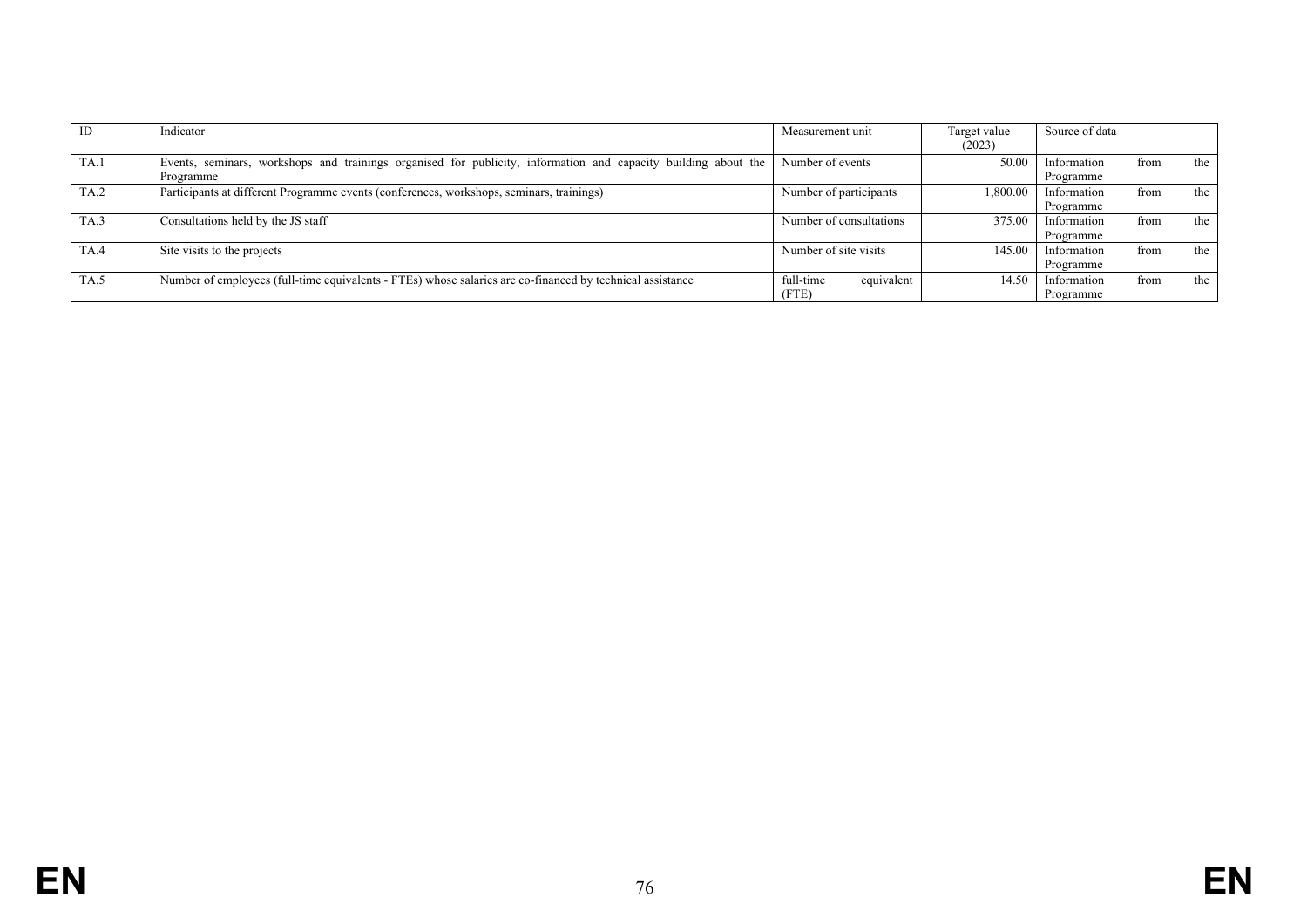#### **2.B.6 Categories of intervention**

Corresponding categories of intervention based on a nomenclature adopted by the Commission, and an indicative breakdown of Union support.

# **Tables 12-14: Categories of intervention**

#### **Table 12: Dimension 1 Intervention field**

| <b>Priority axis</b>                                        | <b>TA</b> - Technical assistance |
|-------------------------------------------------------------|----------------------------------|
| Code                                                        | Amount $(\epsilon)$              |
| 121. Preparation, implementation, monitoring and inspection | 2,877,972.00                     |
| 122. Evaluation and studies                                 | 170,000.00                       |
| 123. Information and communication                          | 250,000.00                       |

#### **Table 13: Dimension 2 Form of finance**

| $\mathbf{r}$<br><b>Priority axis</b> | l'echnical assistance   |
|--------------------------------------|-------------------------|
| Code                                 | ⊾moun†                  |
| 01. Non-repayable<br>`grant          | $\Delta$<br>.00.<br>- - |

#### **Table 14: Dimension 3 Territory type**

| <u>. </u><br>Priority.<br>axis         | m<br>œ<br><b>Technical</b><br>l assistance |
|----------------------------------------|--------------------------------------------|
| bode                                   | ⊾moun                                      |
| 07.<br>. .<br>appli<br>licable<br>.N0t | 207<br>$\Omega$<br>້.∸<br>- -              |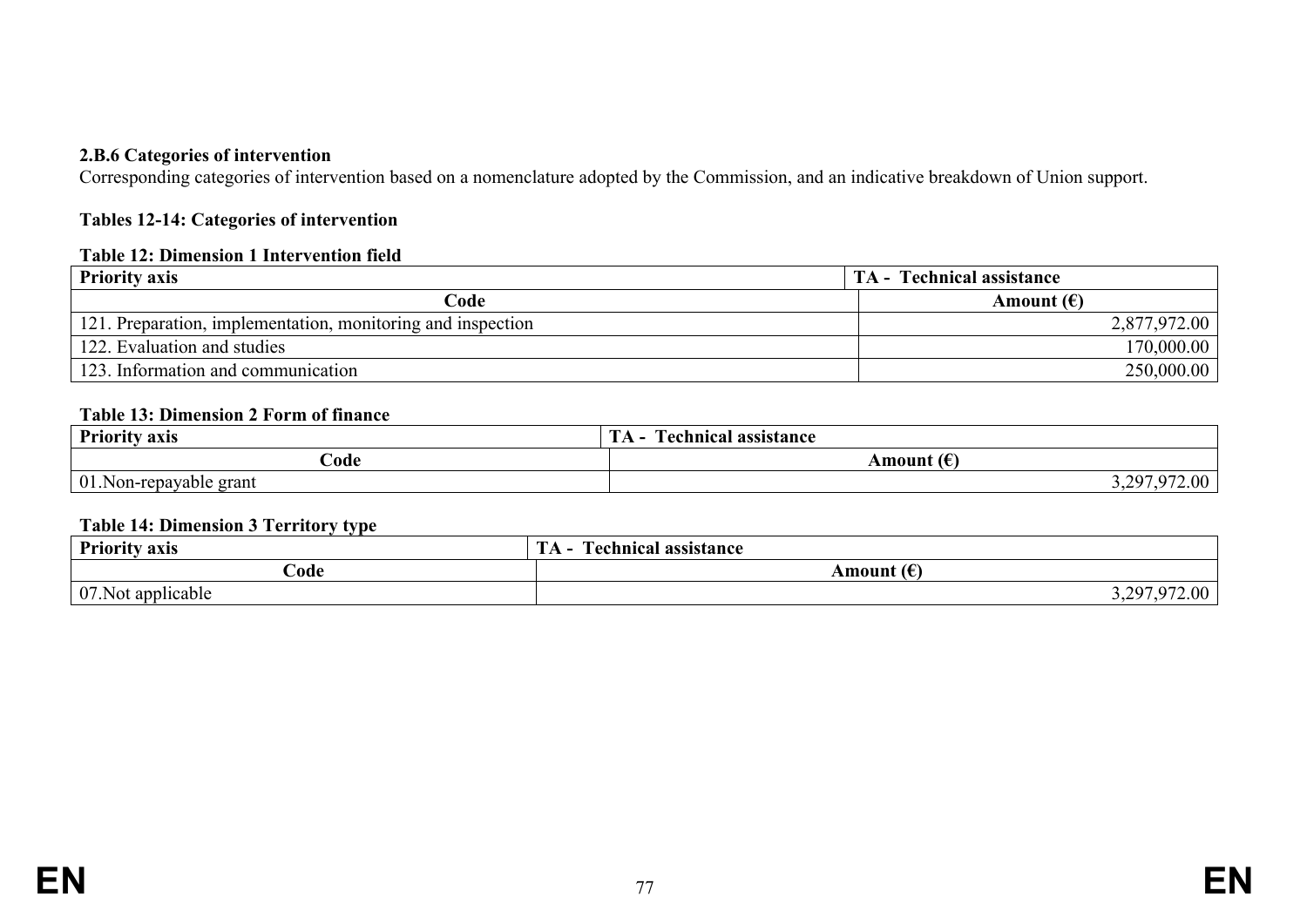# **3. FINANCING PLAN**

# **3.1 Financial appropriation from the ERDF (in €)**

# **Table 15**

| Fund        | 2014 | 2015         | 2016         | 2017          | 2018          | 2019          | 2020          | 2021 | 2022<br>404A | Total         |
|-------------|------|--------------|--------------|---------------|---------------|---------------|---------------|------|--------------|---------------|
| <b>ERDF</b> |      | 0.7073200    | ,684,925.0   | 10 329 475 00 | 15,324,612.00 | 15,631,105.00 | 15.943.726.00 |      |              | 69,621,072.00 |
| Total       |      | 5,707,229.00 | 5,684,925.00 | 10,329,475.00 | 15,324,612.00 | 15.631.105.00 | 15,943,726.00 | 0.00 | 0.00         | 69,621,072.00 |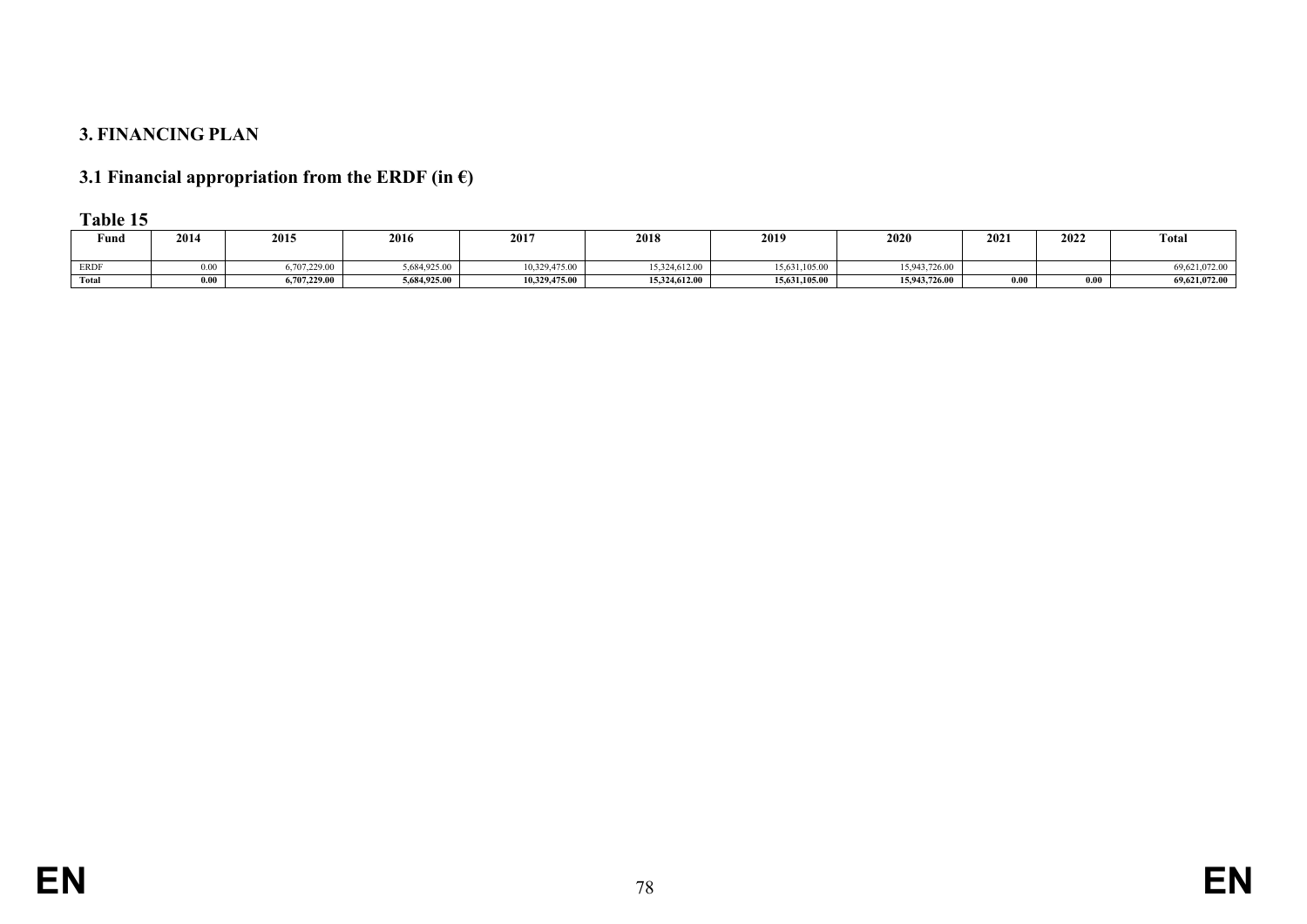### **3.2.A Total financial appropriation from the ERDF and national co-financing (in €)**

#### **Table 16: Financing plan**

| Priority<br>axis   | Fund        | .<br><b>Basis for calculation of</b><br><b>Union support</b> | Union<br>support | <b>National</b><br>counterpart | Indicative breakdown of the<br>national counterpart |                                              |                       |                                      | <b>Total</b><br>funding | $Co-$<br>financing                           | <b>100% CO-FINANCING RATE FOR</b><br><b>ACCOUNTING YEAR 2020-2021 (3)</b> | For information |  |
|--------------------|-------------|--------------------------------------------------------------|------------------|--------------------------------|-----------------------------------------------------|----------------------------------------------|-----------------------|--------------------------------------|-------------------------|----------------------------------------------|---------------------------------------------------------------------------|-----------------|--|
|                    |             | (Total eligible cost or<br>public eligible cost)             | (a)              | $(b) = (c) +$<br>(d)           | <b>National</b><br>public<br>funding                | <b>National</b><br>private<br>funding<br>(d) | $(e) = (a)$<br>$+(b)$ | rate<br>$(f) = (a) /$<br>$(e)$ $(2)$ |                         | <b>Contributions from</b><br>third countries | EIB<br>contributions                                                      |                 |  |
|                    | <b>ERDF</b> | Total                                                        | 24,569,256.00    | 4,335,752.00                   | (c)<br>3,685,389.00                                 | 650,363.00                                   | 28,905,008.00         | 84.9999972323%                       |                         |                                              |                                                                           |                 |  |
|                    | ERDF        | Total                                                        | 17,628,101.00    | 3,110,842.00                   | 2,644,216.00                                        | 466.626.00                                   | 20,738,943.00         | 84.9999973480%                       |                         |                                              |                                                                           |                 |  |
|                    | ERDF        | Total                                                        | 14,000,074.00    | 2,470,602.00                   | 2,100,012.00                                        | 370,590.00                                   | 16,470,676.00         | 84.9999963572%                       |                         |                                              |                                                                           |                 |  |
| 4.                 | ERDF        | Total                                                        | 10,125,669.00    | 1,786,883.00                   | 1,518,850.00                                        | 268,033.00                                   | 11,912,552.00         | 84.9999983211%                       |                         |                                              |                                                                           |                 |  |
| <b>TA</b>          | ERDF        | Public                                                       | 3,297,972.00     | 930,197.00                     | 930,197.00                                          | 0.00                                         | 4,228,169.00          | 78.0000042572%                       |                         |                                              |                                                                           |                 |  |
| Total              | <b>ERDF</b> |                                                              | 69.621.072.00    | 12.634.276.00                  | 10.878.664.00                                       | 1,755,612.00                                 | 82,255,348.00         | 84.6401768308%                       |                         |                                              |                                                                           |                 |  |
| <b>Grand</b> total |             |                                                              | 69,621,072.00    | 12,634,276.00                  | 10,878,664.00                                       | 1,755,612.00                                 | 82,255,348.00         | 84.6401768308%                       |                         |                                              |                                                                           |                 |  |

(1) To be completed only when priority axes are expressed in total costs.

(2) This rate may be rounded to the nearest whole number in the table. The precise rate used to reimburse payments is the ratio (f).

(3) By ticking the box the Member State requests to apply, pursuant to Article 25a(1) of Regulation (EU) No 1303/2013, a co-financing rate of 100% to expenditure declared in payment applications during the accounting year starting on 1 July 2020 and ending on 30 June 2021 for all /some of the priority axes of the operational programme.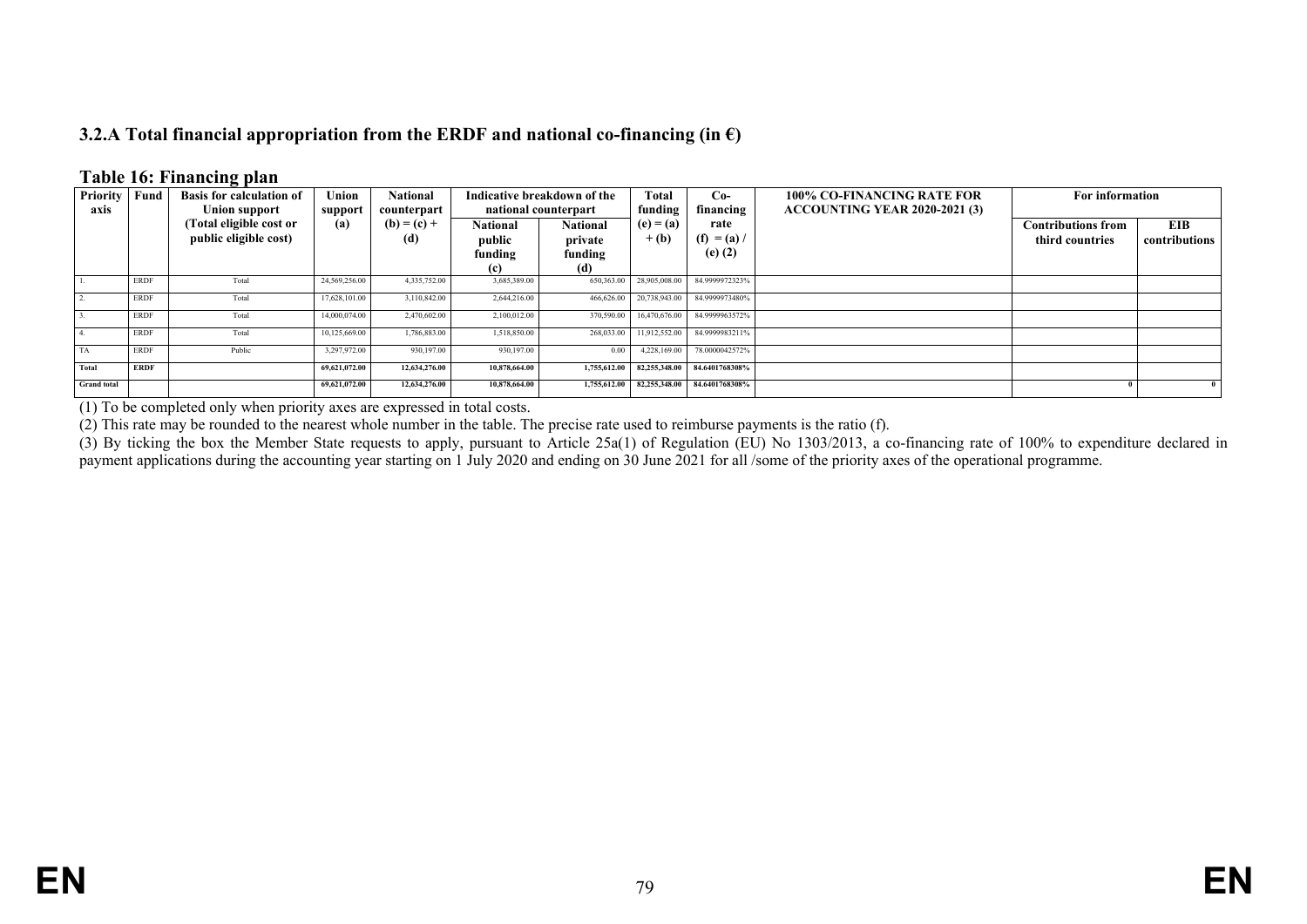# **3.2.B Breakdown by priority axis and thematic objective**

#### **Table 17**

| <b>Priority axis</b>          | Thematic objective                                                                                             | <b>Union support</b> | <b>National counterpart</b> | <b>Total funding</b> |
|-------------------------------|----------------------------------------------------------------------------------------------------------------|----------------------|-----------------------------|----------------------|
|                               | Preserving and protecting the environment and promoting resource efficiency                                    | 24,569,256.00        | 4,335,752.00                | 28,905,008.00        |
|                               | Promoting sustainable and quality employment and supporting labour mobility                                    | 17,628,101.00        | 3,110,842.00                | 20,738,943.00        |
|                               | Promoting social inclusion, combating poverty and any discrimination                                           | 14,000,074.00        | 2,470,602.00                | 16,470,676.00        |
|                               | Enhancing institutional capacity of public authorities and stakeholders and an efficient public administration | 10,125,669.00        | 1,786,883.00                | 11,912,552.00        |
| <b>Total without REACT-EU</b> |                                                                                                                | 66,323,100.00        | 11,704,079.00               | 78,027,179.00        |
| <b>Total REACT-EU</b>         |                                                                                                                | 0.00 <sub>1</sub>    | 0.00                        | 0.00                 |
| Total                         |                                                                                                                | 66,323,100.00        | 11,704,079.00               | 78,027,179.00        |

#### **Table 18: Indicative amount of support to be used for climate change objectives**

| $\mathbf{r}$ .<br>Priority axis | $-$<br>.<br>e amount of support to be used for climate change objectives ( $\epsilon$ )<br>Indicative | Proportion of the total allocation to the programme "<br>"∕o |
|---------------------------------|-------------------------------------------------------------------------------------------------------|--------------------------------------------------------------|
|                                 | 841596<br>.<br>71.JYO.J.                                                                              | $\sim$ 0.0 $\prime$                                          |
| <b>Total</b>                    | 2 0 <i>1</i> 1 506 51                                                                                 | - - - -<br>5.52                                              |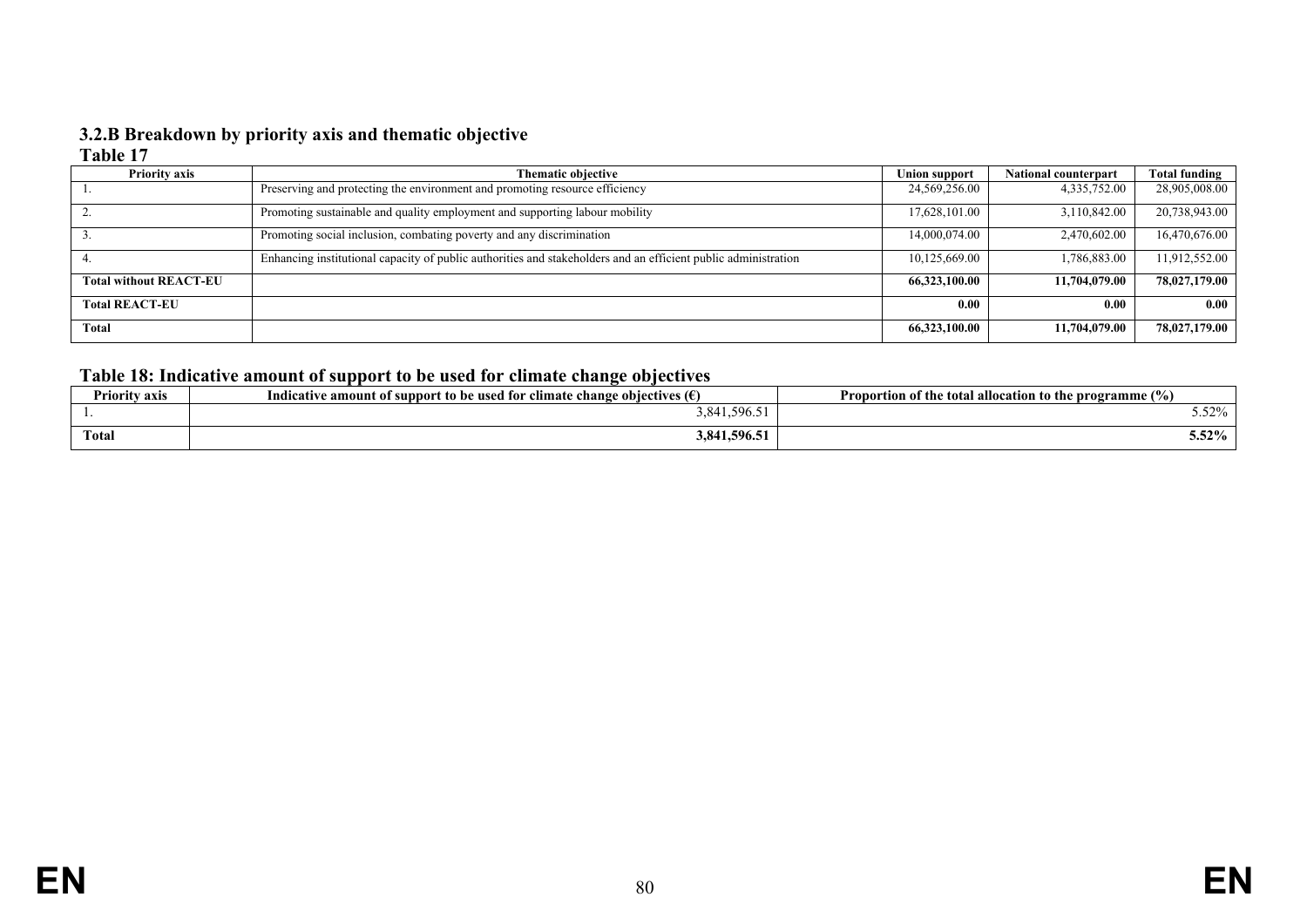# **4. INTEGRATED APPROACH TO TERRITORIAL DEVELOPMENT**

Description of the integrated approach to territorial development, taking into account the content and objectives of the cooperation programme, including in relation to regions and areas referred to in Article 174(3) TFEU, having regard to the Partnership Agreements of the participating Member States, and showing how it contributes to the accomplishment of the programme objectives and expected results

The Programme strategy addresses territorial challenges shared across the Programme area and leverages its development potentials. The strategy reflects the common challenges, needs and potentials that can be effectively tackled through cooperation in this cross border region.

The Programme strategy builds on the Europe 2020 priorities of smart, sustainable and inclusive growth through an integrated approach combining thematic dimensions in the design of 4 Priority axes and fully reflects the principles of the Territorial Agenda 2020. At the national and regional level, the Programme strategy was assessed through the course of an ex-ante evaluation and was found to be highly consistent and complementary.

The extensive analysis of the territorial features of the participating regions and challenges described in Section 1 reflected on the potential and needs of the Programme area and at the same time identified the means to achieve improved coordination across different territorial levels and instruments, in order to deliver an integrated approach with regional and local actors.

The complementarity of the Programme strategy with the national Partnership Agreements of both Member States was verified. The national Partnership Agreements recognise 4 TOs selected for the Programme as highly relevant, putting a specific emphasis on the role of ETC in these thematic fields.

**Priority axis 1**: Natural and cultural heritage is at risk of deterioration (e.g. biodiversity loss) and unsustainable use. Land use conflicts, the decline of the urban environment and urban sprawl are also observed. This priority axis tackles these issues by improving capacities for integrated management approaches, thus fostering sustainable use of natural and cultural heritage and resources, as well as improving the municipal environment for inhabitants and supporting economic development.

**Priority axis 2:** Cross border benefits will be achieved by creating additional employment opportunities through activities providing possibilities for people on both sides of the border to obtain the skills required by the labour market; improving the entrepreneurship environment; promoting self-employment; facilitating cooperation between businesses and educational organisations; and enhancing labour mobility by improving road infrastructure.

**Priority axis 3:** The integrated approach to territorial development will be achieved via supporting joint social inclusion actions and infrastructure improvements, which will lead to the improvement of living conditions in the Programme area.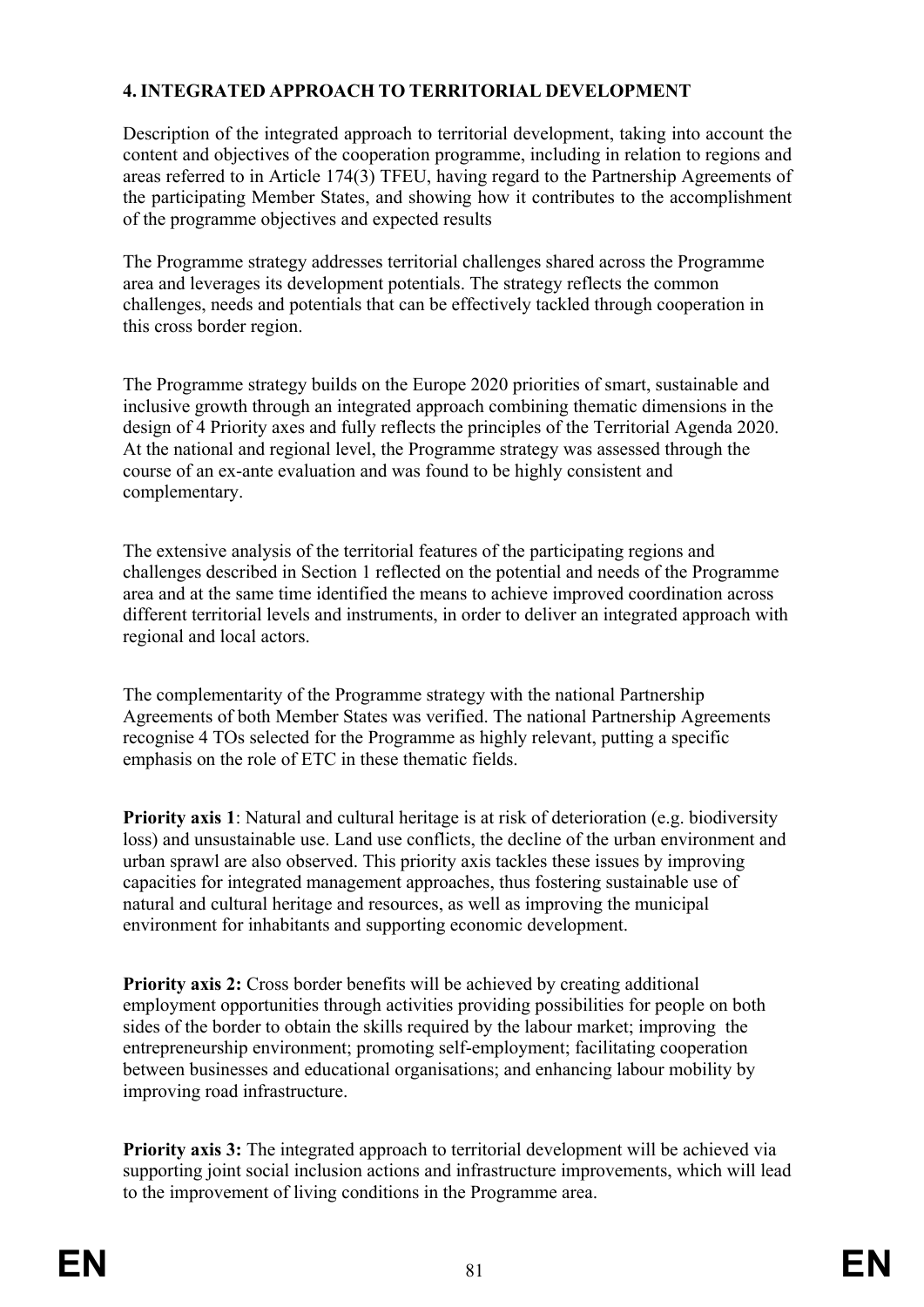**Priority axis 4:** Cross border cooperation, in fields where collaboration and joint approaches might provide effective solutions, will be encouraged, in order to improve the efficiency of public services in civil protection, safety, security and other areas.

The Programme requires that projects demonstrate the application of an integrated approach to territorial development, taking into account the horizontal principles indicated under Section 8. Projects should address territorial challenges, consider relevant territorial development policies and regional conditions of envisaged actions, as well as regard their implications and impacts on other sectors. If possible, relevant actors from different sectors and various administrative levels should be involved in the project activities directly or in a consultative way.

*In the case of programme revision in order to establish one or more separate priority axes for thematic objective* "*Fostering crisis repair in the context of the COVID-19 pandemic and its social consequences and preparing a green, digital and resilient recovery of the economy*"*, this part is required only where corresponding support is provided.*

### **4.1 Community-led local development** (where appropriate)

Approach to the use of community-led local development instruments and principles for identifying the areas where they will be implemented

#### Not applicable.

*In the case of programme revision in order to establish one or more separate priority axes for thematic objective* "*Fostering crisis repair in the context of the COVID-19 pandemic and its social consequences and preparing a green, digital and resilient recovery of the economy*"*, this part is required only where corresponding support is provided.*

#### **4.2 Integrated actions for sustainable urban development** (where appropriate)

Principles for identifying the urban areas where integrated actions for sustainable urban development are to be implemented and the indicative allocation of the ERDF support for these actions

#### Not applicable.

*In the case of programme revision in order to establish one or more separate priority axes for thematic objective* "*Fostering crisis repair in the context of the COVID-19 pandemic and its social consequences and preparing a green, digital and resilient recovery of the economy*"*, this part is required only where corresponding support is provided.*

### **Table 19: Integrated actions for sustainable urban development – indicative amounts of ERDF support**

**Indicative amount of ERDF support (€) without REACT-EU**

0.00

**4.3 Integrated Territorial Investment (ITI)** (where appropriate)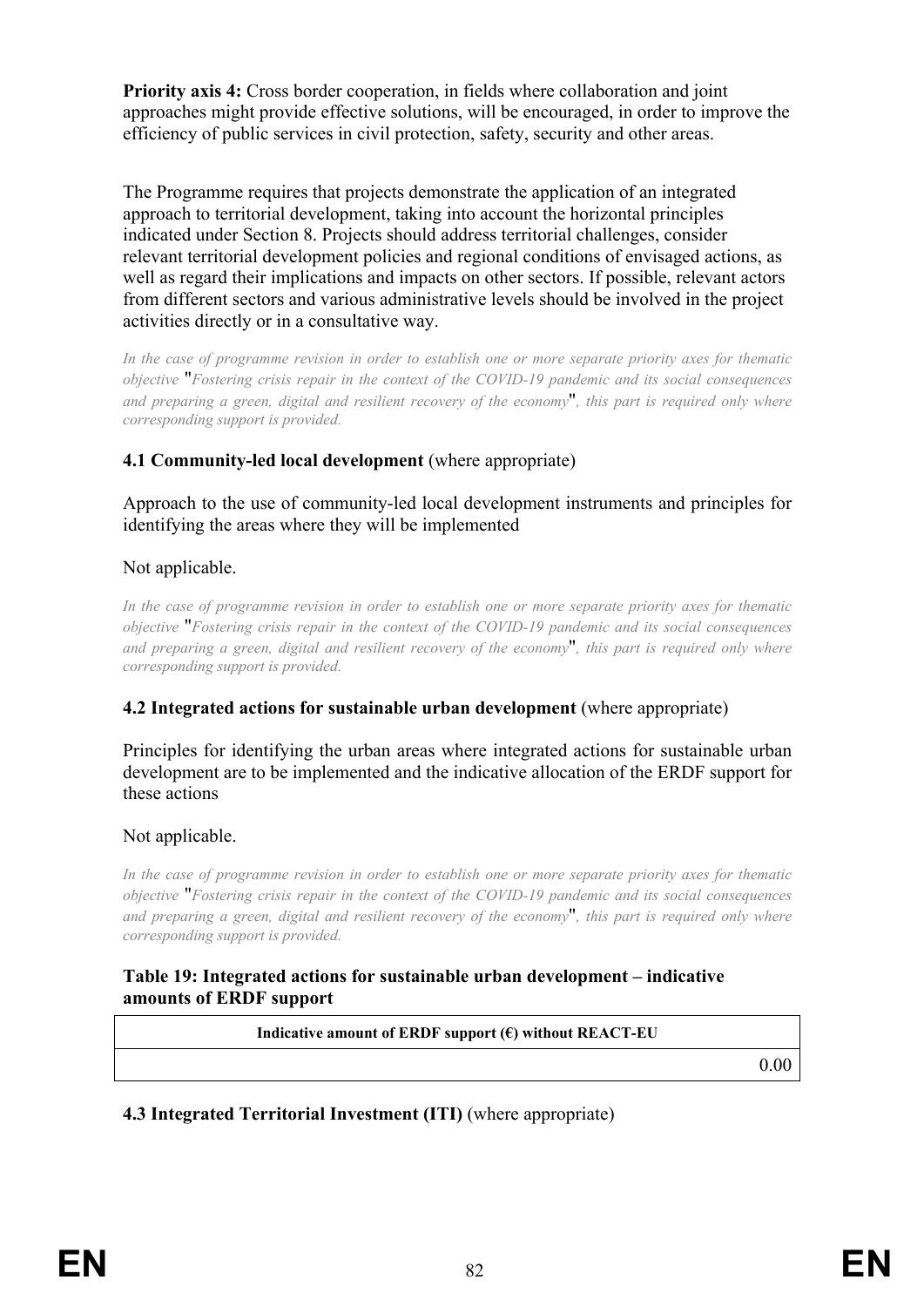Approach to the use of Integrated Territorial Investments (ITI) (as defined in Article 36 of Regulation (EU) No 1303/2013) other than in cases covered by 4.2, and their indicative financial allocation from each priority axis

# Not applicable.

*In the case of programme revision in order to establish one or more separate priority axes for thematic objective* "*Fostering crisis repair in the context of the COVID-19 pandemic and its social consequences and preparing a green, digital and resilient recovery of the economy*"*, this part is required only where corresponding support is provided.*

#### **Table 20: Indicative financial allocation to ITI other than those mentioned under point 4.2 (aggregate amount)**

| <b>Priority axis</b> | Indicative financial allocation (Union support) $(\epsilon)$                                            |
|----------------------|---------------------------------------------------------------------------------------------------------|
| Total                | 0.00                                                                                                    |
|                      | In the case of programme revision in order to establish one or more separate priority ares for thematic |

*In the case of programme revision in order to establish one or more separate priority axes for thematic objective* "*Fostering crisis repair in the context of the COVID-19 pandemic and its social consequences and preparing a green, digital and resilient recovery of the economy*"*, this part is required only where corresponding support is provided.*

#### **4.4 Contribution of planned interventions towards macro-regional and sea basin strategies, subject to the needs of the programme area as identified by the relevant Member States and taking into account, where applicable, strategically important projects identified in those strategies (where appropriate)**

### **(Where Member States and regions participate in macro-regional and sea basin strategies)**

The territory of the Programme is a part of the area covered by the EUSBSR. The Programme strategy reflects the objectives of the EUSBSR in identifying common challenges and needs that could be addressed through cross border cooperation in the Programme area.

Starting from the end of 2009, the 2007–2013 Programme took the EUSBSR on board, the macro–regional strategy initiated by the European Parliament and coordinated by the EC. By the end of November 2014, there were 129 projects co-financed by the Programme, out of which 37 projects contributed to the EUSBSR (almost 32% of all approved projects; therefore, one third of the Programme's projects contribute to the implementation of the EUSBSR, although the Programme does not have flagship projects).

A similar approach is foreseen during the 2014–2020 programming period.

The EUSBSR builds upon 17 priority areas within three strategy objectives "Save the sea", "Connect the region" and "Increase prosperity". Common fields of action and possible synergies related to the Programme Priority axes and following priority areas of the EUSBSR: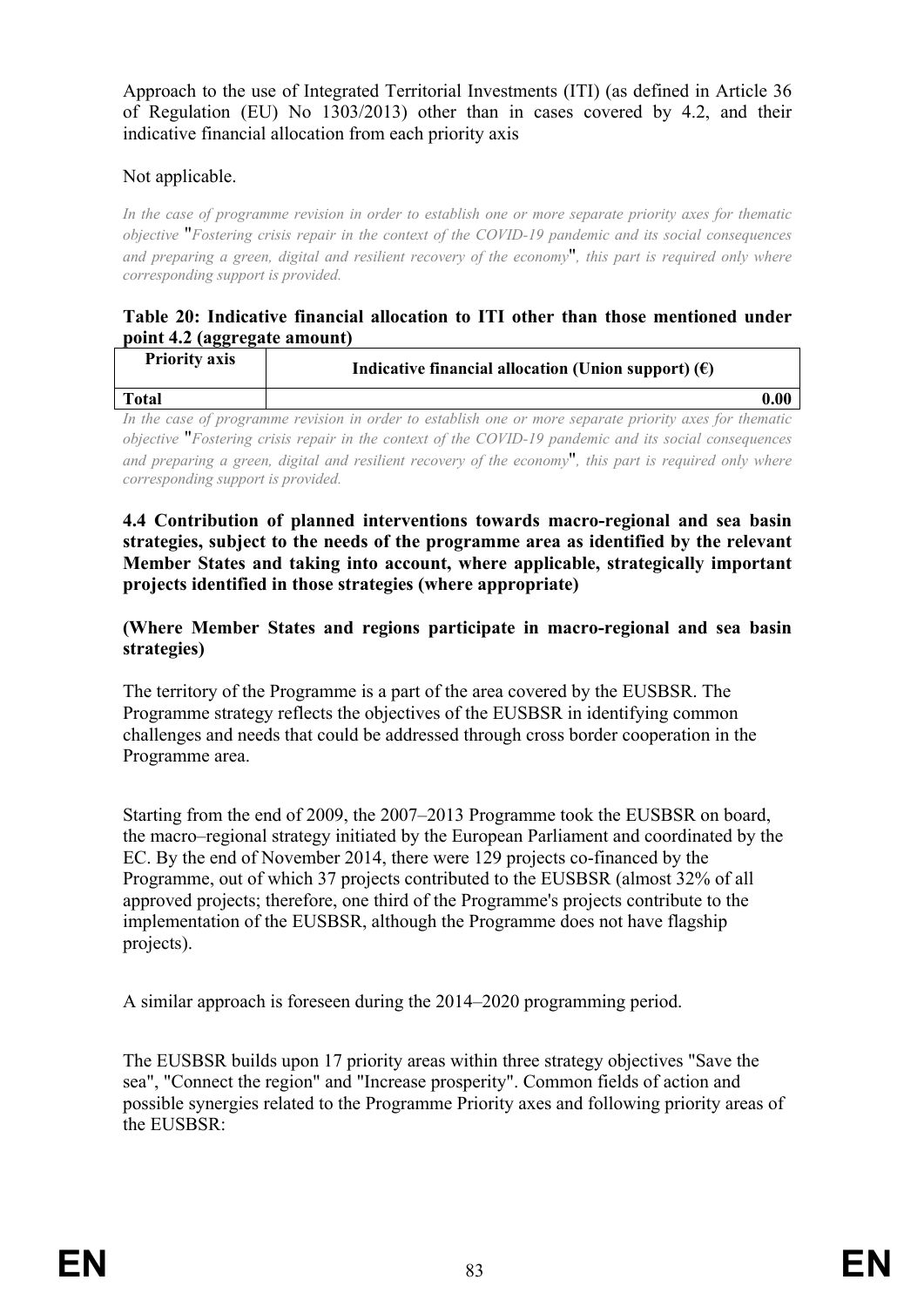Priority axis 1: Contributes to the "Save the sea" objective, and more specifically, to the Priority area "Bioeconomy" by supporting the joint management interventions of protected areas. In addition, other interventions may contribute to the "Connect the region" objective and the Priority areas concerning "Tourism" and "Culture" by capitalising on cultural and natural heritage resources in the Programme area.

Priority axis 2: Contributes to the "Connect the region" objective, and more specifically, to the Priority area "Transport" by supporting the mobility of local inhabitants through improving the road infrastructure in Programme regions. Part of Priority axis 2 may also contribute to the EUSBSR objective concerning "Increased prosperity" and the Priority area "Education" by tackling unemployment challenges in both Member States.

Priority axis 3: Contributes to the "Increase prosperity" objective by focusing on interventions related to the creation and improvement of joint social services and infrastructure, as well as regenerating deprived communities.

Priority axis 4: Contributes to the "Connect the region" objective, and more specifically, to the horizontal action "Neighbours", by supporting cooperation between institutions and between institutions and inhabitants.

*In the case of programme revision in order to establish one or more separate priority axes for thematic objective* "*Fostering crisis repair in the context of the COVID-19 pandemic and its social consequences and preparing a green, digital and resilient recovery of the economy*"*, this part is required only where corresponding support is provided.*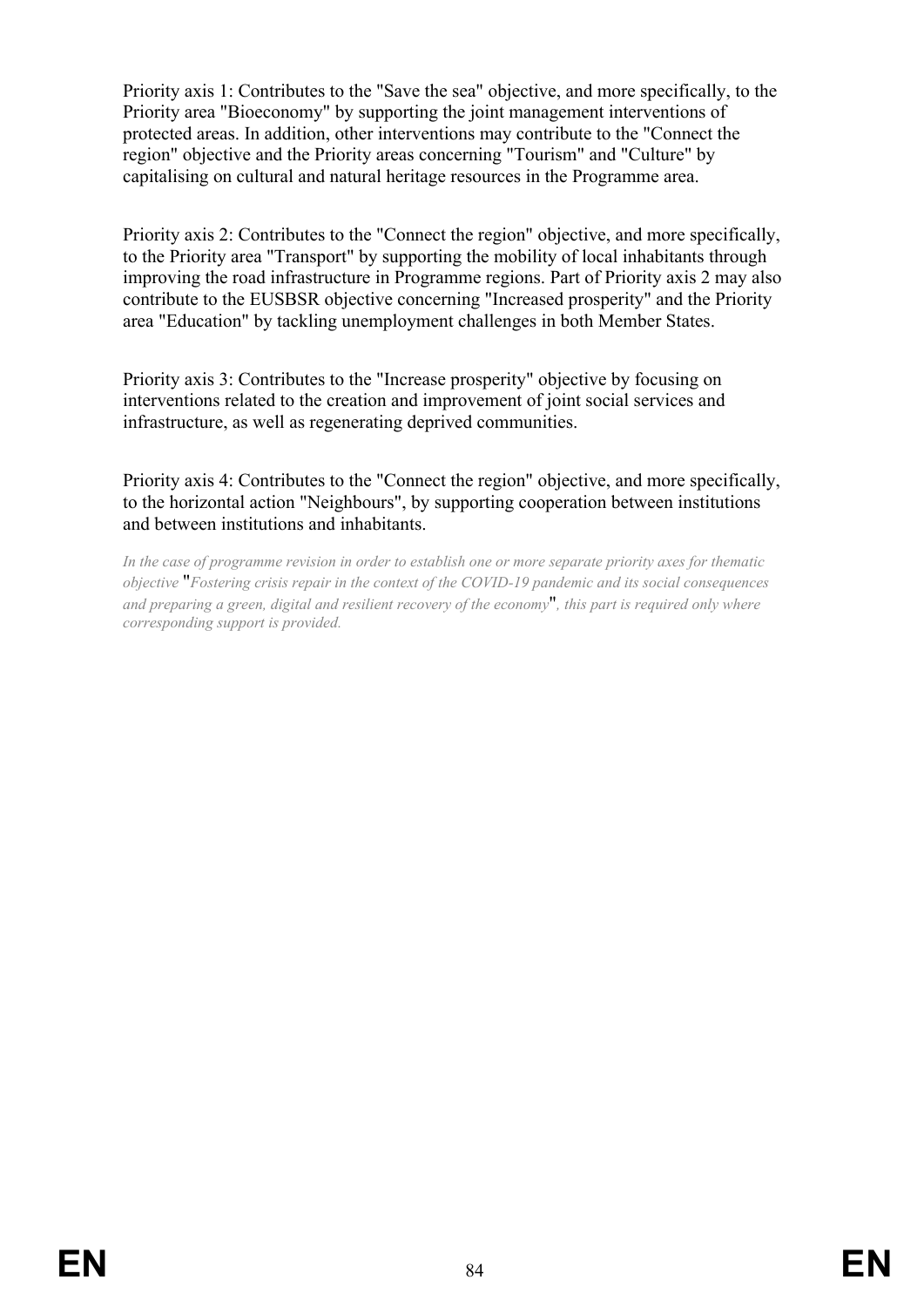# **5. IMPLEMENTING PROVISIONS FOR THE COOPERATION PROGRAMME**

# **5.1 Relevant authorities and bodies**

| Authority/body  | Name of         | Name of the        | <b>Address</b> | Email                         |
|-----------------|-----------------|--------------------|----------------|-------------------------------|
|                 | authority/body  | person             |                |                               |
|                 | and department  | responsible for    |                |                               |
|                 | or unit         | the                |                |                               |
|                 |                 | authority/body     |                |                               |
|                 |                 | (position or post) |                |                               |
| Managing        | The Ministry of | Deputy State       |                | Sandis.Cakuls@varam.gov.lv    |
| authority       | Environmental   | Secretary          |                |                               |
|                 | Protection and  |                    |                |                               |
|                 | Regional        |                    |                |                               |
|                 | Development of  |                    |                |                               |
|                 | the Republic of |                    |                |                               |
|                 | Latvia          |                    |                |                               |
| Certifying      | N/A             | N/A                |                | Sandra. Vilcina@varam.gov.lv  |
| authority       |                 |                    |                |                               |
| Audit authority | The Ministry of | Head of Audit      |                | Zanda.Janusauska@varam.gov.lv |
|                 | Environmental   | Department         |                |                               |
|                 | Protection and  |                    |                |                               |
|                 | Regional        |                    |                |                               |
|                 | Development of  |                    |                |                               |
|                 | the Republic of |                    |                |                               |
|                 | Latvia, Audit   |                    |                |                               |
|                 | Department      |                    |                |                               |

#### **Table 21: Programme authorities**

# **The body to which payments will be made by the Commission is:**

 $\boxtimes$  the Managing authority

 $\Box$  the Certifying authority

#### **Table 22: Body or bodies carrying out control and audit tasks**

| Authority/body    | Name of             | Name of the     | <b>Address</b> | Email                         |
|-------------------|---------------------|-----------------|----------------|-------------------------------|
|                   | authority/body      | person          |                |                               |
|                   | and department      | responsible for |                |                               |
|                   | or unit             | the             |                |                               |
|                   |                     | authority/body  |                |                               |
|                   |                     | (position or    |                |                               |
|                   |                     | post)           |                |                               |
| Body or bodies    | The Audit           | Head of Audit   |                | Zanda.Janusauska@varam.gov.lv |
| designated to be  | Authority, the      | Department      |                |                               |
| responsible for   | Ministry of         |                 |                |                               |
| carrying out      | Environmental       |                 |                |                               |
| audit tasks       | Protection and      |                 |                |                               |
|                   | Regional            |                 |                |                               |
|                   | Development of      |                 |                |                               |
|                   | the Republic of     |                 |                |                               |
|                   | Latvia (supported   |                 |                |                               |
|                   | by the Group of     |                 |                |                               |
|                   | Auditors)           |                 |                |                               |
| Body or bodies    | Latvia: Ministry of | Director of     |                | imants.klavs@varam.gov.lv     |
| designated to     | Environmental       | Investments     |                |                               |
| carry out control | Protection and      | Supervision     |                |                               |
| tasks             | Regional            | Department      |                |                               |
|                   | Development,        |                 |                |                               |
|                   | Investments         |                 |                |                               |
|                   | Supervision         |                 |                |                               |
|                   | Department          |                 |                |                               |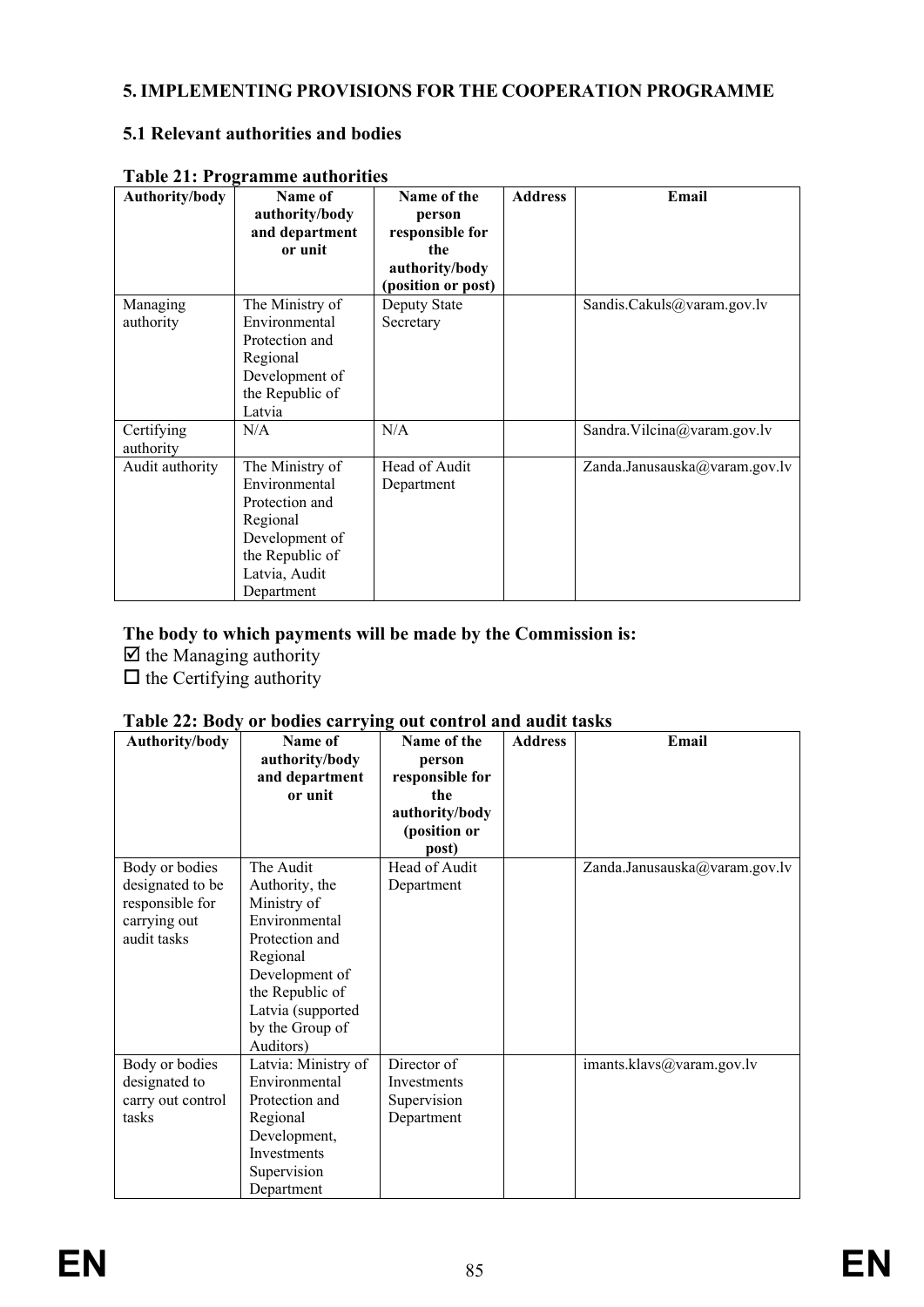| Authority/body                                                | Name of<br>authority/body<br>and department<br>or unit                                                                                                                                                                                        | Name of the<br>person<br>responsible for<br>the<br>authority/body<br>(position or<br>post) | <b>Address</b> | Email                       |
|---------------------------------------------------------------|-----------------------------------------------------------------------------------------------------------------------------------------------------------------------------------------------------------------------------------------------|--------------------------------------------------------------------------------------------|----------------|-----------------------------|
| Body or bodies<br>designated to<br>carry out control<br>tasks | Lithuania:<br>decentralised<br>system. The<br>Ministry of the<br>Interior of the<br>Republic of<br>Lithuania will be<br>responsible for<br>setting up,<br>coordinating and<br>controlling the<br>financial control<br>system in<br>Lithuania. | decentralised<br>system                                                                    |                | Sandra.Vilcina@varam.gov.lv |

### **5.2 Procedure for setting up the joint secretariat**

The JS will be set up by the MA in accordance with Article 23 of Regulation (EU) No 1299/2013.

The JS will be located in Riga, hosted by the Ministry of Environmental Protection and Regional Development of the Republic of Latvia. The change of the JS hosting institution has been initiated after internal evaluation and restructuring in order to facilitate mutual coordination between MA and JS, and to focus on the simplification of processes and correlation of functions, thus allowing for a more flexible and efficient use of resources.

The intention is to keep the existing arrangements (division of functions among the MA and the JS and staff for the new Programme) while adjusting them to the new regulatory requirements. The usage of experience from the 2007–2013 programming period shall be considered predictive, particularly in terms of employing international staff, preferably with a balanced number of representatives from both Programme countries who speak either Latvian and/or Lithuanian, to ensure an adequate level of assistance in preparation and implementation of projects.

The staff of the JS will be mainly recruited according to the intensity of the Programme implementation. During the recruitment process, both smooth finalization of the 2007– 2013 Programme, as well as the transfer of knowledge and resources to actively start the new Programme, will be ensured. Monthly payments to cover partial lodging expenses in Riga, to persons other than Latvian residents, shall be covered from the JS TA budget in amounts agreed by the MC.

Another modification in comparison with the 2007–2013 programming period is that the Member States have agreed that the JS will have a branch office in Vilnius (which will be hosted by the Public Establishment "Joint Technical Secretariat" (VšĮ "Jungtinis Techninis Sekretoriatas"). Details of the operation of the branch office in Vilnius will be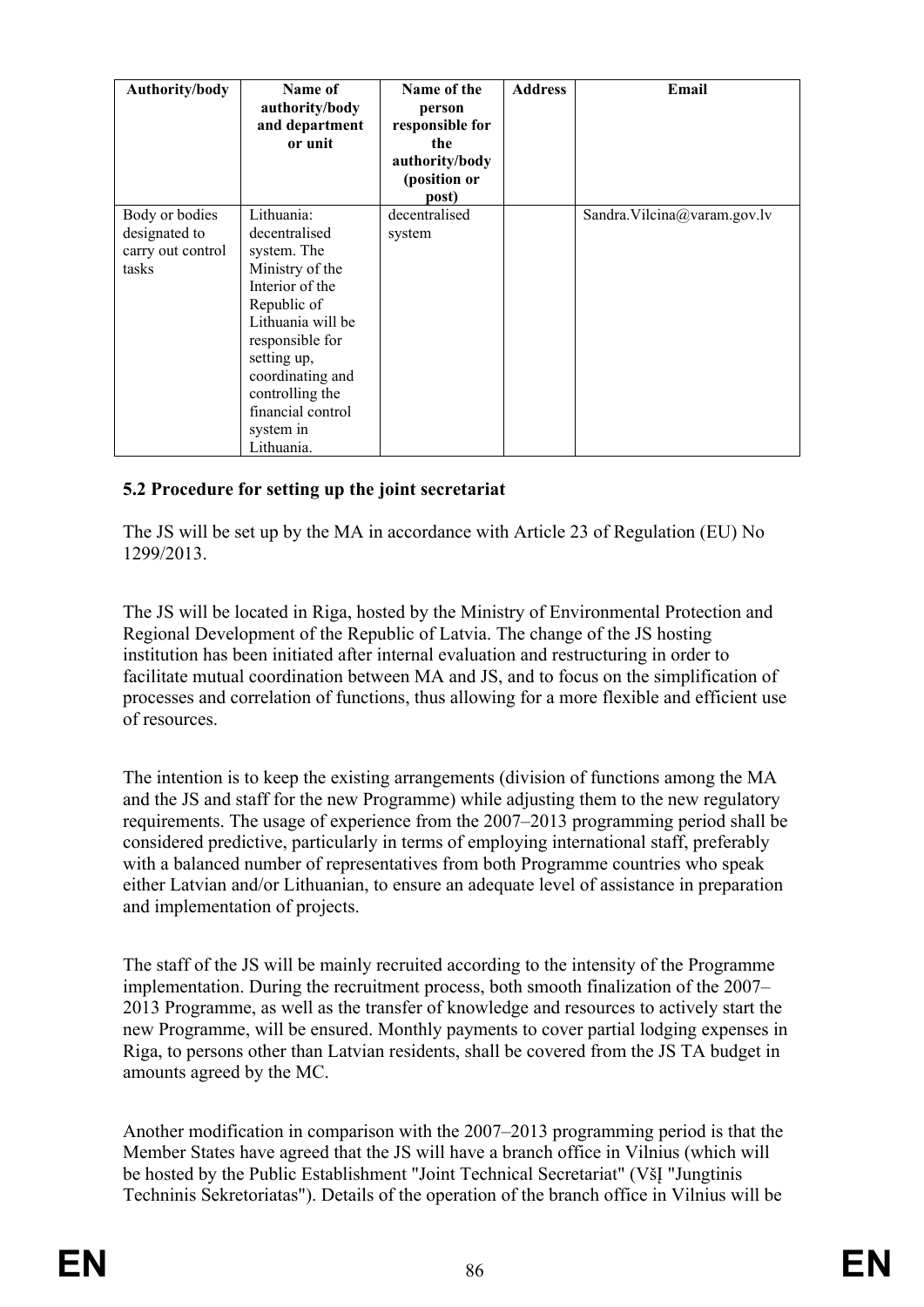laid down with an administrative contract between the Ministry of Environmental Protection and Regional Development of the Republic of Latvia and VšĮ "Jungtinis Techninis Sekretoriatas".

The staff of the JS will be employed under Latvian law. The staff of the branch office will be employed under Lithuanian law.

The tasks of the JS and its branch office will vary during the implementation cycle of the Programme and shall include (among other tasks): providing information to potential beneficiaries about funding opportunities, as well as assisting beneficiaries in the preparation and implementation of operations; project monitoring; involvement in the assessment of project applications (at least an administrative check and eligibility check); providing information concerning the Programme and projects, and communicating Programme results in the Programme regions.

# **5.3 Summary description of the management and control arrangements**

This section contains elements related to the management and control system:

### **Designation of the main implementation structures**

The MA, AA and the JS, in establishing and conducting their tasks, will be governed by Latvian law. The financial control and national bodies will be governed by the respective national law.

# *Managing authority:*

The Ministry of Environmental Protection and Regional Development of the Republic of Latvia will continue fulfilling the functions of the MA from the 2007–2013 programming period. Therefore, the accumulated knowledge, administrative capacity, arrangements and staff are already in place.

The MA will be responsible for managing the Programme in accordance with the principle of sound financial management. It will perform the duties laid down in Article 125 of Regulation (EU) No 1303/2013 and Article 23 of Regulation (EU) No 1299/2013. The MA will also carry out the tasks of the Certifying Authority stipulated in Article 126 of Regulation (EU) No 1303/2013 in accordance with the institutional, legal and financial systems of the Republic of Latvia. Separation of MA and Certifying Authority functions within the MA shall be ensured on the individual employee's level by the decree of the Ministry of Environmental Protection and Regional Development of the Republic of Latvia and by employees' job descriptions. The employees responsible for operational management are in no case to interfere in the financial management functions and vice versa.

#### *Monitoring committee:*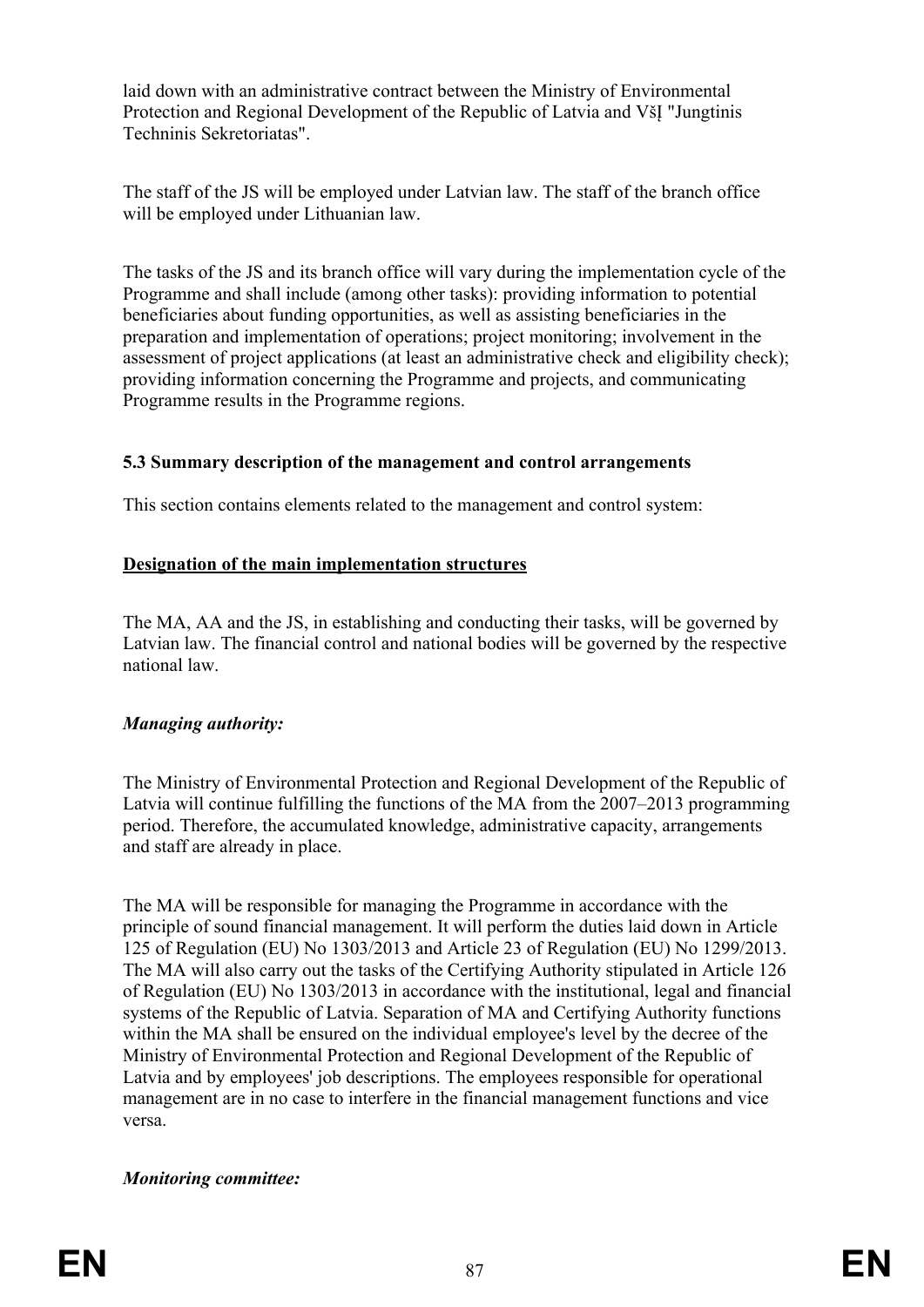The Member States participating in the Programme will set up a joint MC within three months from the date of the notification of the European Commission's decision approving the Programme.

The Programme's MC will comprise representatives from both the national and regional level, as well as relevant partners from both participating countries. In order to ensure continuity between the preparation, implementation and monitoring of the Programme, the involvement in the MC of the same partners involved in the Programme's preparation is foreseen.

The MC will perform the duties listed in Article 47 of Regulation (EU) No 1303/2013 and Article 12 of Regulation (EU) No 1299/2013 and will make decisions on the selection of projects. The MC's Rules of Procedure will be agreed on by the MC at its first meeting.

# *Audit authority:*

The Ministry of Environmental Protection and Regional Development of the Republic of Latvia continues as the AA from the 2007-2013 programming period. The AA shall perform the duties listed in Article 127 of Regulation (EU) No 1303/2013 and Article 25 of Regulation (EU) No 1299/2013.

The AA shall plan the systems audits, audits of the accounts and audits of operations in such a way that each year it would be able to gain sufficient confidence as to whether the management and control system function effectively; therefore, providing a reasonable assurance that statements of expenditure presented to the European Commission are correct, and as a consequence, reasonable assurance that the underlying transactions are legal and follow reasonable standards.

In order to designate the MA of the programme as stipulated in the Article 123 of the Regulation (EU) No 1303/2013, the AA shall carry out assessment of the fulfilment by the MA of the criteria relating to the internal control requirement, risk management, management and control activities, and monitoring set out in Annex XIII of Regulation (EU) No 1303/2013. It shall carry out its work in accordance with internationally accepted audit standards. Notification of designation, based on the report and opinion of the AA, shall be issued in the form of formal letter signed by the State Secretary of the Ministry of Environmental Protection and Regional Development of the Republic of Latvia and submitted prior to the submission of the first application for interim payment to the European Commission.

The AA is assisted by the GoA, comprising of a representative from each Member State. The audits of operations to be carried out by the GoA members are limited to the Project partners located in the territory of the participating Member State represented by the GoA member. The GoA will be coordinated by the AA. In addition, the AA will provide the auditors with guidance and manuals to perform the audits. Each member of the GoA representing a participating Member State shall carry out audits of operations on the basis of a sample provided by the AA.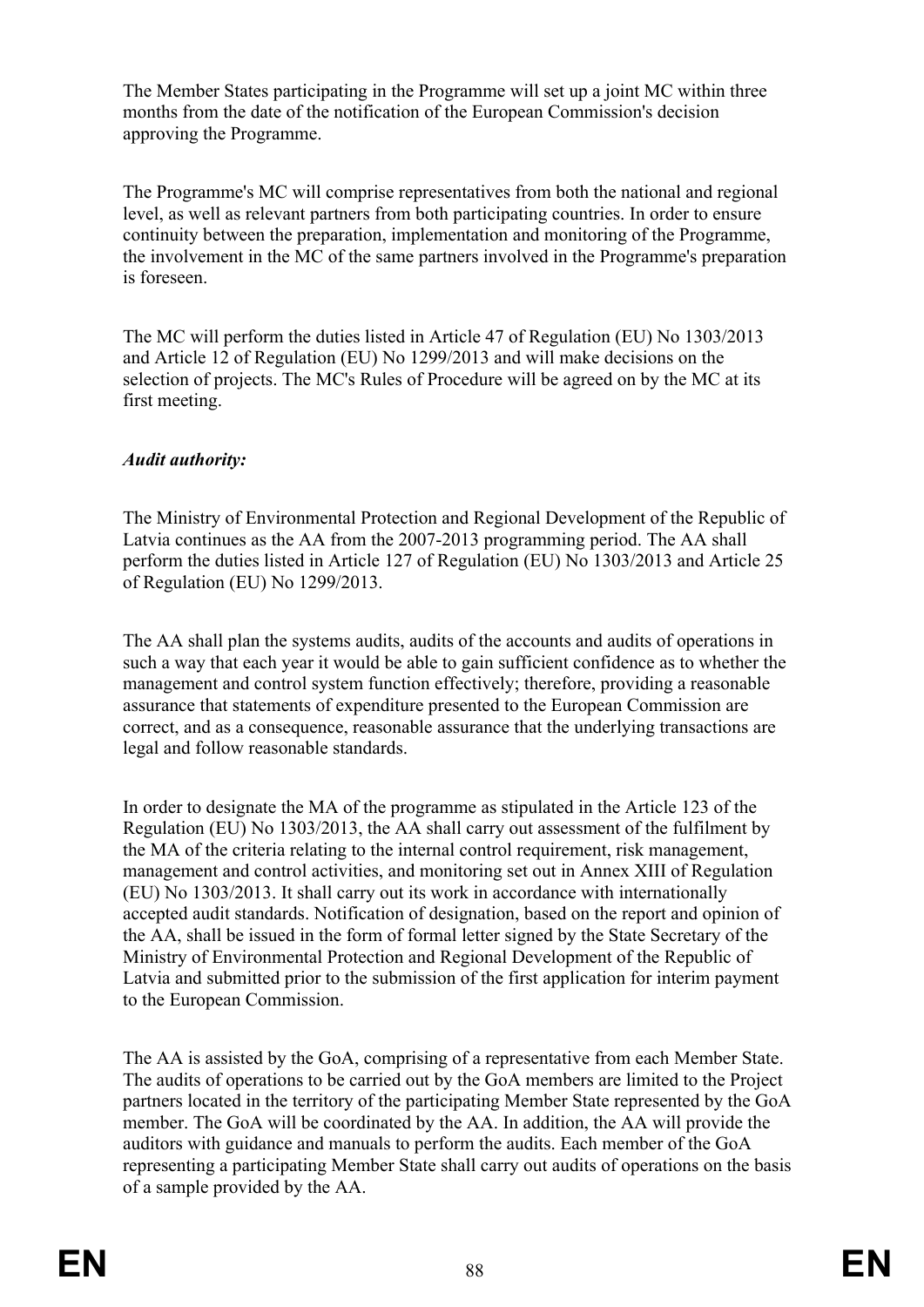The national member of the GoA reports the audit results to the AA.

# **Management verifications**

In accordance with Article 23(4) of Regulation (EU) No 1299/2013 the Member States are responsible for designating the body for carrying out verifications under point (a) of Article 125(4) of Regulation (EU) No 1303/2013 in relation to Project partners on its territory.

The Ministry of Environmental Protection and Regional Development of the Republic of Latvia will be responsible for carrying out financial control functions in Latvia. The approach of the 2007–2013 Programme will be continued with a centralised financial control system.

Rules and procedures for establishing the financial control system in Lithuania are to be retained and continued from the 2007–2013 programming period. The Ministry of the Interior of the Republic of Lithuania will be responsible for setting up, coordinating and controlling the financial control system in Lithuania. A decentralised system introduced by the Ministry of the Interior of the Republic of Lithuania will be used.

The Programme uses the term "Lead partner" or "Project partner" in order to describe beneficiaries. A project supported by the Programme will be implemented by at least two Project partners (at least one from each Member State). During project implementation, the Project partners will follow the Lead partner principle: one of the Project partners shall be designated as the Lead partner according to Article 12 of the Regulation (EU) No 1299/2013. The Lead partner will be responsible for signing a Subsidy Contract on behalf of all Project partners.

Lead and Project partners will also choose external auditors using a public procurement procedure and following requirements set by the Ministry of the Interior of the Republic of Lithuania. Financial control costs will be included in the Lead and Project partners' budgets in the Application Form and will be covered by the project expenditure.

Management verifications of TA expenditure used by the MA, AA, JS and its branch office shall be arranged by the respective Member State ensuring adequate separation of functions.

# **Anti-fraud measures**

With regards to the Programme, similar to 2007–2013 Programme, the risks, including those of fraud, will be monitored in the process of Programme risk management. Effective and proportionate anti-fraud measures as part of the Management and Control System will be put in place for the Programme by the MA according to paragraph 4c of Article 125 of the Regulation (EU) No 1303/2013 and guidance note 14-0021-00 of 16 June, 2014.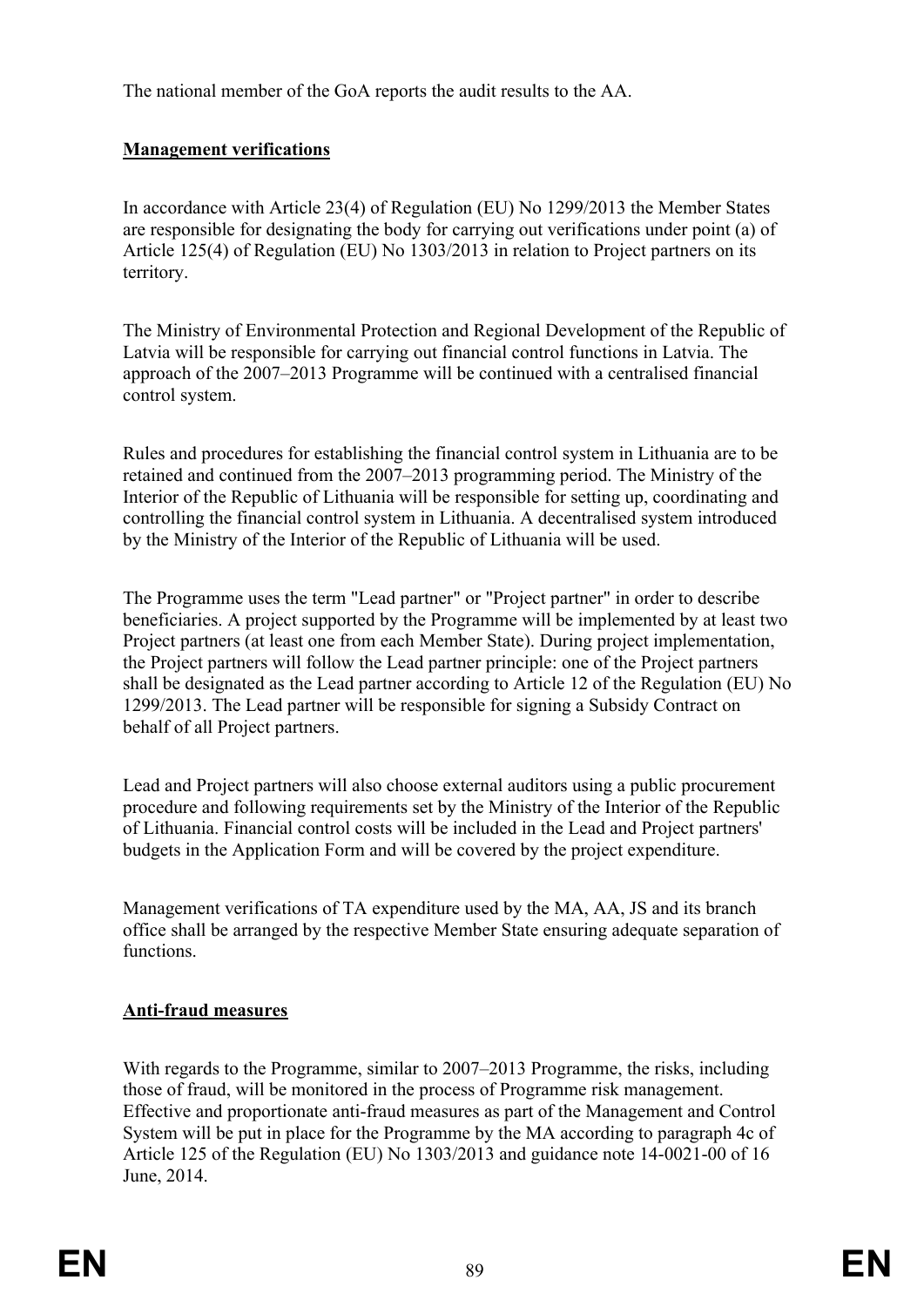# **Programme language**

The official language for implementing the Programme shall be English.

# **Territories and beneficiaries**

Organisations from all Programme regions can participate as Project partners in all Programme p riority axes (if not stipulated differently for the respective Programme priority axis).

The following organisations can apply as Lead and Project partners in the Programme:

- Public authorities (national, regional, and local authorities);
- Public equivalent bodies, meaning any legal body governed by public or private law:
	- o Established for the specific purpose of meeting the needs for the general interest and not having an industrial or commercial character,
	- o Having legal personality, and
		- Either financed for the most part by the state, by regional or local authorities, or by other bodies governed under public law;
		- $\bullet$  Or subject to management supervision by those bodies;
		- Or having an administrative, managerial, or supervisory board where more than half of the members are appointed by the state. regional local authorities, or by other bodies governed by public law;
- NGOs constituting legal bodies that have been established for the specific purpose of meeting the needs of the general interest and not having an industrial or commercial character and having a legal personality.

# **Assessment and selection of projects**

The Programme will ensure that the projects selected will efficiently contribute to Programme objectives. The Programme funding will be allocated via open Calls for proposals and direct award procedure:

- Open call for proposals is a generally adopted procedure. Open calls for proposals will be launched according to a decision of the MC until the Programme's funds are completely allocated. During Programme implementation the MC may decide on use of other modes of calls for proposals.
- Direct award procedure will apply for a list of projects agreed on between both Member States during the Programme preparation, under Priority axis 2 IP 2 for the reconstruction of roads (information about the activities to be financed here are indicated in section 2.2. above, concerning Priority axis 2, IP 2);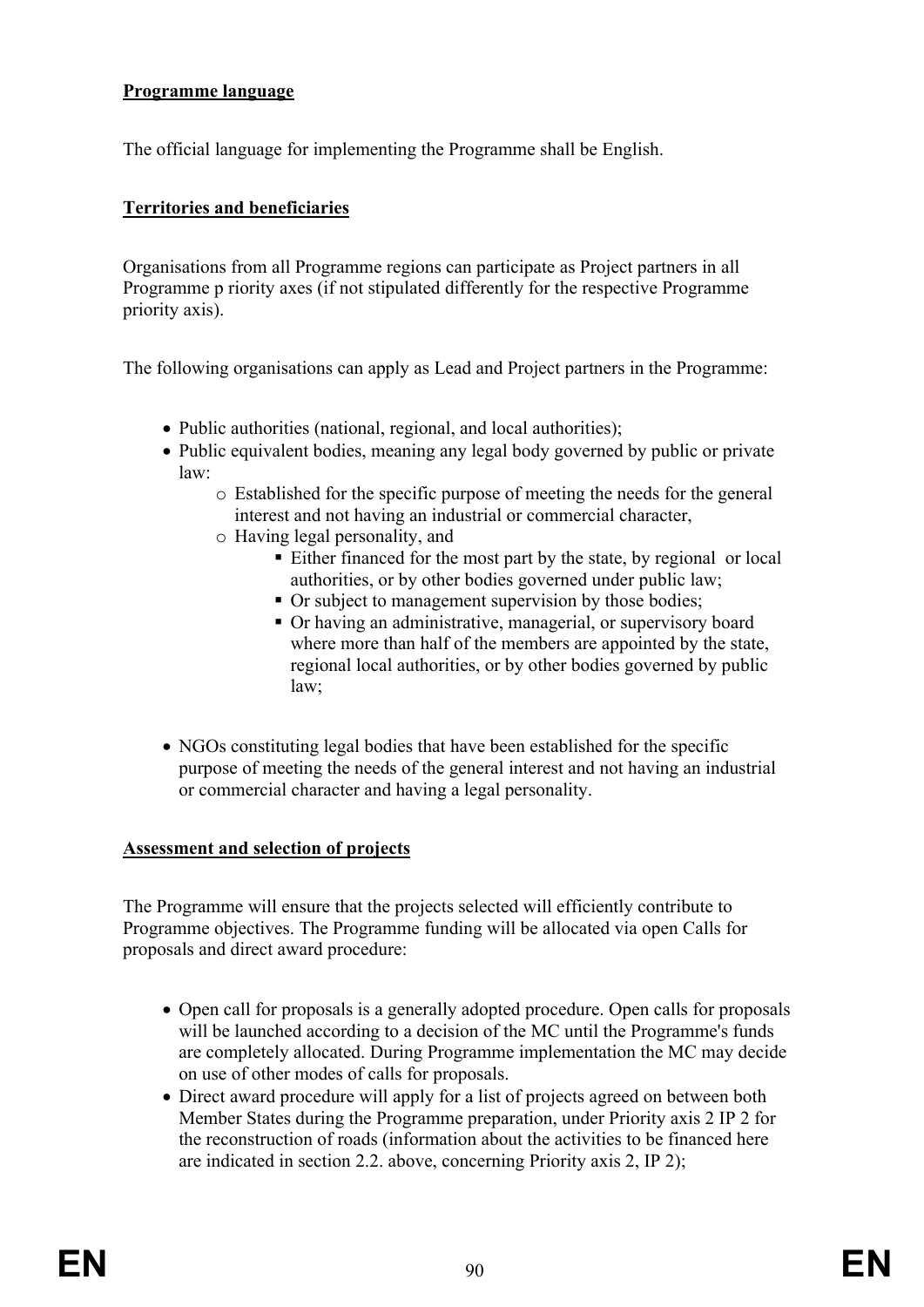During Programme implementation the Member States may agree on additional direct award procedures.

Details concerning the submission of applications, assessment, selection and eligibility requirements of projects will be approved by the MC and described in the Programme manual, which will be a legally binding document for the project applicants, project implementers and Programme management bodies.

The assessment and selection of projects will begin after Project proposals are received. The project assessment will consist of an administrative check, an eligibility check performed by the JS, and a quality assessment ensured by the MA/JS. Upon necessity, the Member States might be asked to provide their opinion on the eligibility of the Project partners from their territory.

The quality assessment will be comprised of a project assessment regarding strategic relevance and operational coherence. When judging the strategic relevance contribution of the Project against the Programme's specific objective, output and result indicators, the relevance of the partnership, cooperation nature, and the possible effects will be assessed. When assessing the operational level of application management structure, work and budget plans will be weighted. More detailed selection criteria will be defined and included in the Programme manual, which will be approved by the MC.

Assessment results will be submitted to the MC, which will be responsible for project selection. The MA/JS will officially inform the applicants about the results of the project selection. The MA, assisted by the JS, will prepare and sign the Subsidy contract for the Lead partner of approved projects.

Project applications will be submitted through the Programme's e-monitoring system, established and monitored by the MA/JS. Assessment and monitoring of the projects will be carried out using the same system.

# **Complaints**

In accordance with Article 74(3) of Regulation (EU) No 1303/2013 the programme Member States shall ensure that effective arrangements for the examination of complaints concerning the programme are in place.

Complaints against project selection decisions shall be lodged by the project's lead partner to the programme's MA on behalf of the partnership.

Complaints against the MA decisions to implementation of the subsidy contract between the MA and the lead partner shall be lodged by the lead partner to the MA on behalf of the partnership.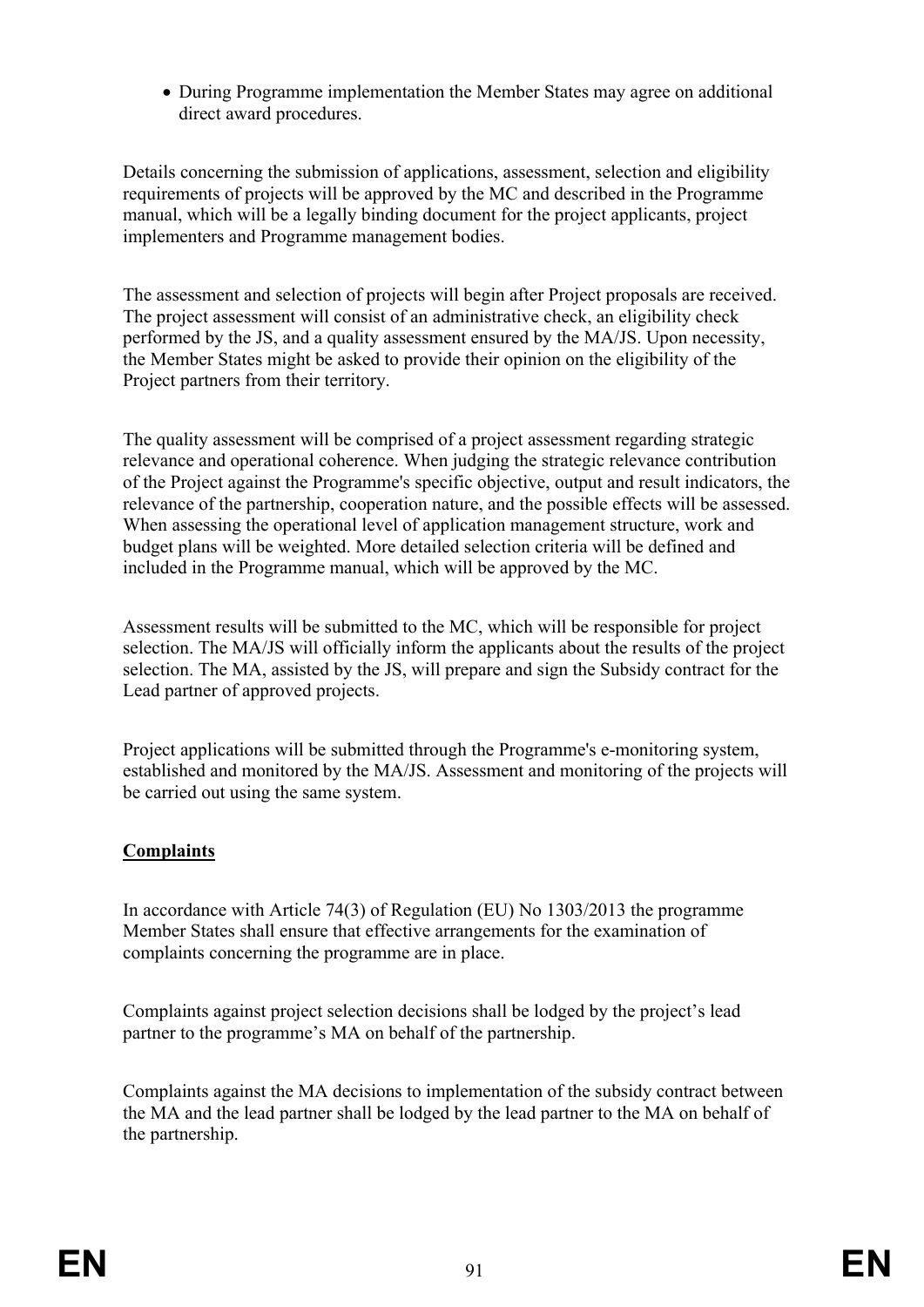Complaints against decisions of Latvian financial control institution shall be lodged by the respective Latvian project partner to the Latvian National authority (Ministry of Environmental Protection and Regional Development of Latvia).

Complaints against decisions of Lithuanian financial control institution shall be lodged by the respective Lithuanian project partner according to provisions set in the contract between the respective Lithuanian project partner and Lithuanian financial control institution.

Complaints by other actors (citizens, NGOs etc.), who are not partners of a project or directly related with the implementation of a project in the frames of the programme, may lodge their complaint regarding decisions taken by the programme authorities, directly to the MA. The complaint is proceeded in accordance with the complaint procedures, as described in detail in the programme manual.

The complaint procedure shall be described in the Programme manual.

The complaints procedure of the Programme is without prejudice to any mechanism or process for legal redress at national level.

#### **5.4 Apportionment of liabilities among participating Member States in case of financial corrections imposed by the managing authority or the Commission**

Member States participating in the Programme will take responsibility for the use of the Programme's ERDF co-financing in the following way:

- The MA shall ensure that any amount paid as a result of an irregularity is recovered from the Lead partner. Project partners shall repay the Lead partner any amount unduly paid to the respective partner;
- If the Lead partner does not succeed in securing repayment from other partners, or if the MA does not succeed in securing repayment from the Lead partner, the Member State on whose territory the Project partner concerned is located shall reimburse the MA for the amount unduly paid to that partner;
- In case of corrections arising from systemic errors or MC decisions, Member States jointly bear the financial consequences, whereby each Member State is responsible in proportion to the ERDF paid out to Project partners per Member State;
- In case of irregularities that result from fault or negligence by the MA, AA and/or the JS, the Member State hosting the MA, AA and/or the JS shall be responsible for reimbursing the amount concerned to the budget of the EU;
- In case of irregularities in the TA budget used by the MA, the AA, the JS or the branch office, the respective Member State hosting the MA, the AA, the JS or the branch office shall bear full liability for this expenditure.

# **5.5 Use of the Euro** (where appropriate)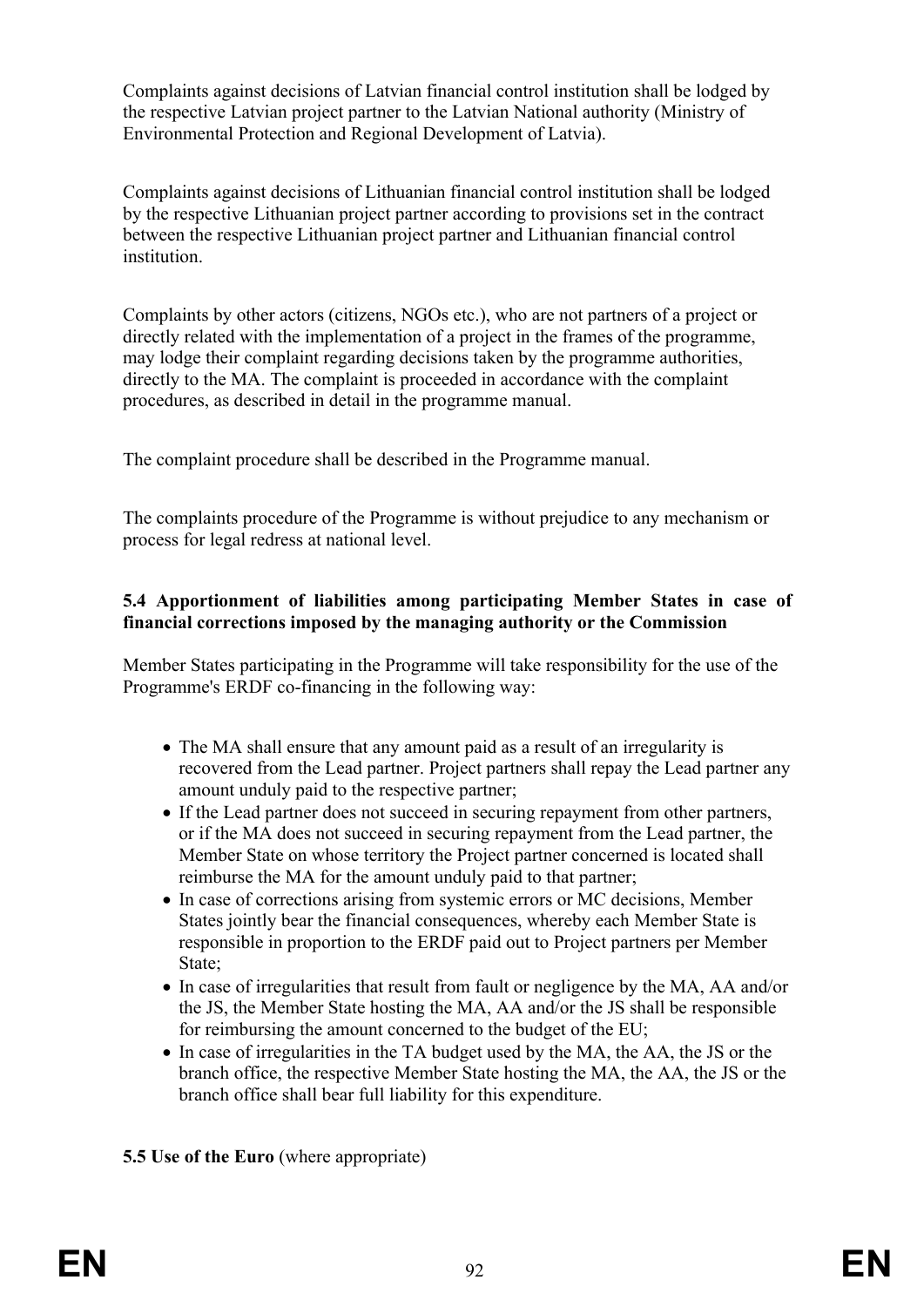Method chosen for the conversion of expenditure incurred in another currency than the Euro

The official currency of both member states is the Euro.

# **5.6 Involvement of partners**

Actions taken to involve the partners referred to in Article 5 of Regulation (EU) No 1303/2013 in the preparation of the cooperation programme, and the role of those partners in the preparation and implementation of the cooperation programme, including their involvement in the monitoring committee

The drafting of the Programme was organised in compliance with the partnership approach as referred to in Article 5 of Regulation (EU) No 1303/2013. The JPC established by the Ministry of Environmental Protection and Regional Development of the Republic of Latvia and Ministry of the Interior of the Republic of Lithuania coordinated the preparation of the Programme and involved the partners (national and regional representatives, social partners, and experts from specific fields) in the preparation of the Programme. Members of the JPC were nominated by the responsible national authority for each Member State.

A wide partnership for the programming process was achieved through thematic seminars held in both Member States. The seminars attracted more than 150 participants, including civil society representatives. They represented both partners from projects funded from the 2007–2013 Programme and organisations previously not involved in implementation of cross border cooperation projects. The partners discussed the needs and challenges in the Programme regions and defined the topics relevant for cross border cooperation in the Programme area.

The intervention logic was defined in consensus between the JPC, based on the Member States' priorities, analysis of the regional needs and outcomes of thematic seminars. All comments and recommendations submitted by institutions involved in the JPC, when supported by other members of the JPC, were incorporated into the Programme, or taken into consideration during its elaboration.

A public hearing was carried out during the 2nd quarter of 2014, in both Member States, to communicate and clarify the needs that the Programme is addressing. Additionally, the aim of this public hearing was to continue the dialogue and gather feedback from different partners and focus groups, as well as to increase awareness about the Programme.

Many of the partners currently involved in the preparation of the Programme are predicted to be involved in the MC. Continuity between preparation and fulfilment contributes to a good implementation of the Programme and its objectives.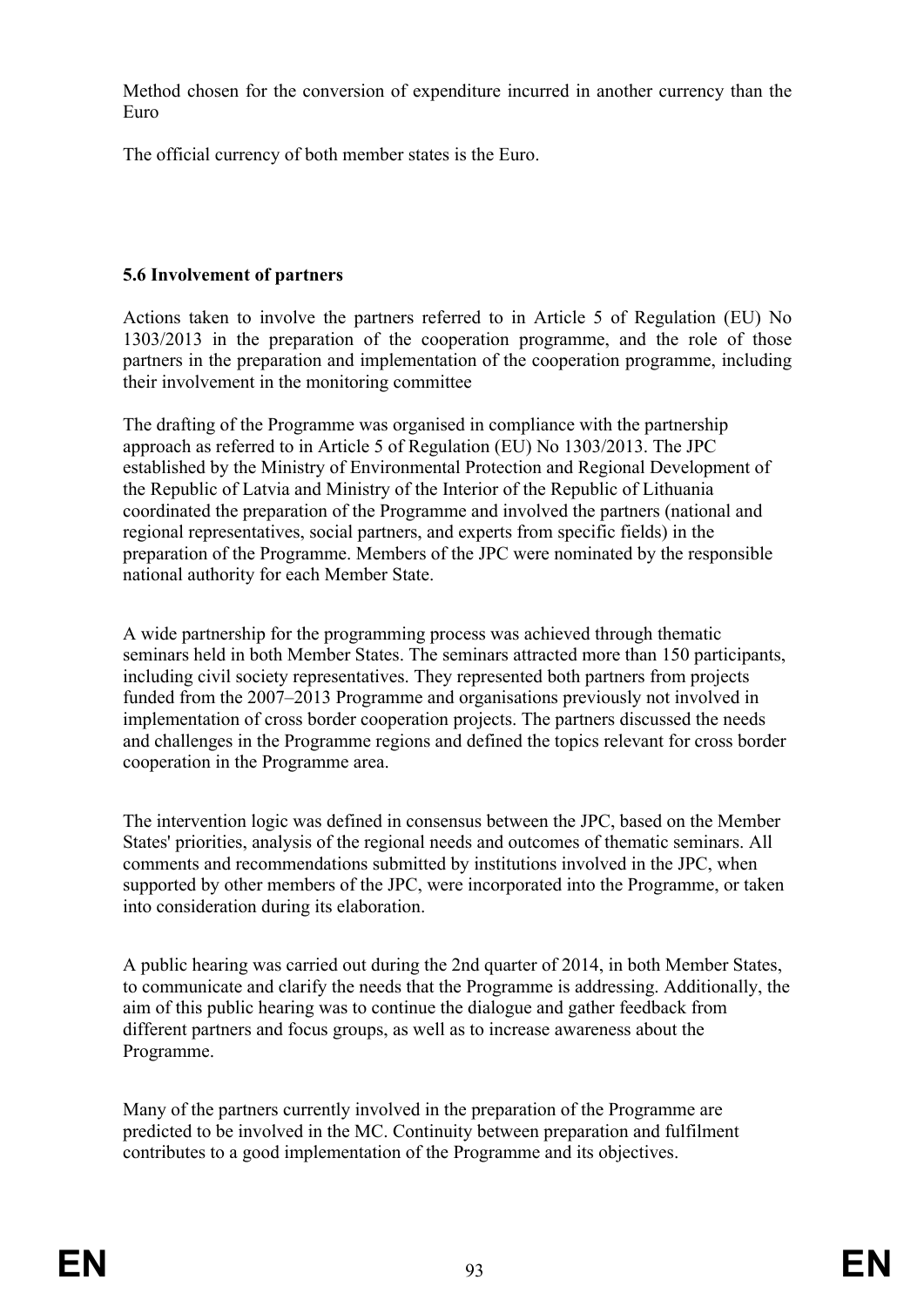# **Involvement of partners during Programme implementation**

The involvement of national, regional and local authorities, economic, social partners and relevant bodies representing civil society in the implementation of the Programme will be of great importance.

The MC of the Programme will comprise representatives from both the national and regional level from both Member States. The MC will be formed in line with provisions of Article 48 of the Regulation (EU) no 1303/2013.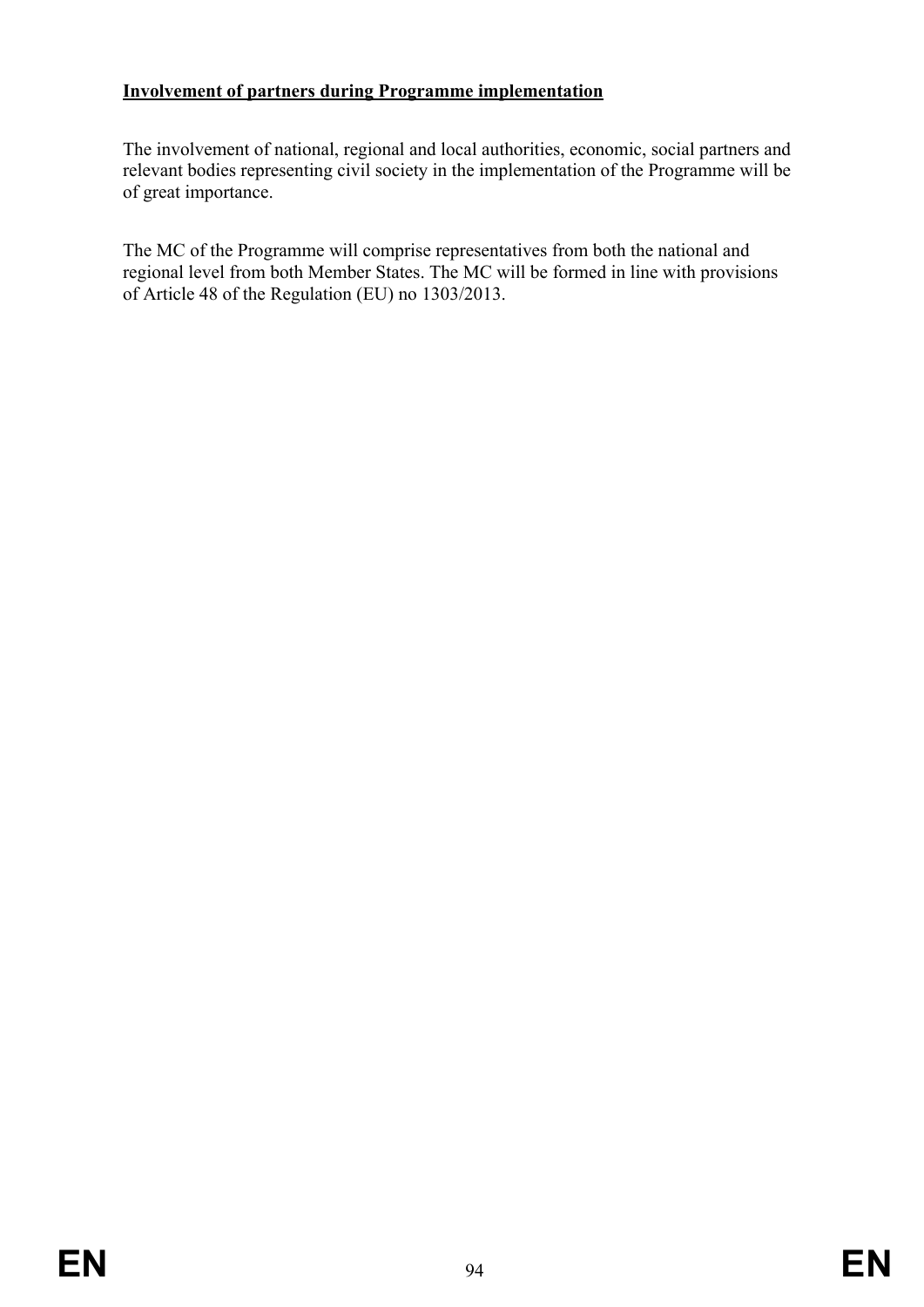# **6. COORDINATION**

The mechanisms that ensure effective coordination between the ERDF, the European Social Fund, the Cohesion Fund, the European Agricultural Fund for Rural Development and the European Maritime and Fisheries Fund and other Union and national funding instruments, including the coordination and possible combination with the Connecting Europe Facility, the ENI, the European Development Fund (EDF) and the IPA and with the EIB, taking into account the provisions laid down in the Common Strategic Framework as set out in Annex I to Regulation (EU) No 1303/2013. Where Member States and third countries participate in cooperation programmes that include the use of ERDF appropriations for outermost regions and resources from the EDF, coordination mechanisms at the appropriate level to facilitate effective coordination in the use of these resources

This section of the Programme document provides an overview about the coordination between the Programme and other funding instruments in the Programme area, in order to create synergies and avoid duplication between efforts by different funding instruments and to allow financing of complementary actions at different levels by the Programme.

The Programme will put forth efforts to confirm that activities do not overlap with financed actions by other national or international funds/programmes, but will create synergies or be of a complementary character. In order to achieve this, the following mechanisms will be used:

- JS will have a basic knowledge of the relevant EU funds and therefore, during consultations, assess if a project idea is suitable for cross border intervention and in such a way, the risk of overlapping will be diminished at an early stage;
- When submitting Project proposals, Lead partners and Project partners will ensure that the proposed project is not financed by other funds and they will give an outline on how the project is linked with any national and regional programmes, policies or implemented projects;
- Coordination with relevant institutions responsible for the implementation of the EU-funded programmes will be ensured by the JS, the MA and Latvian and Lithuanian National Authorities prior to the financing decisions on projects being made by the MA. Due diligence analysis will clarify whether projects applying for funding from the Programme have not already received financing from regional, national or EU programmes;
- An advisory work group will be set up in Latvia to monitor the quality of development of ETC 2014–2020 programmes. The advisory group will comprise of representatives from line ministries, MAs of other EU funds, regions and social partners;
- The Member States will strive for the coordination of activities with other programmes that operate in the same territory, as well as with relevant national and regional policies and programmes by using measures for national coordination.

After the approval of the Programme, national coordination bodies will be established in both Member States. The national coordination body in Latvia – the national subcommittee, will be established according to the Law on Programme Management of the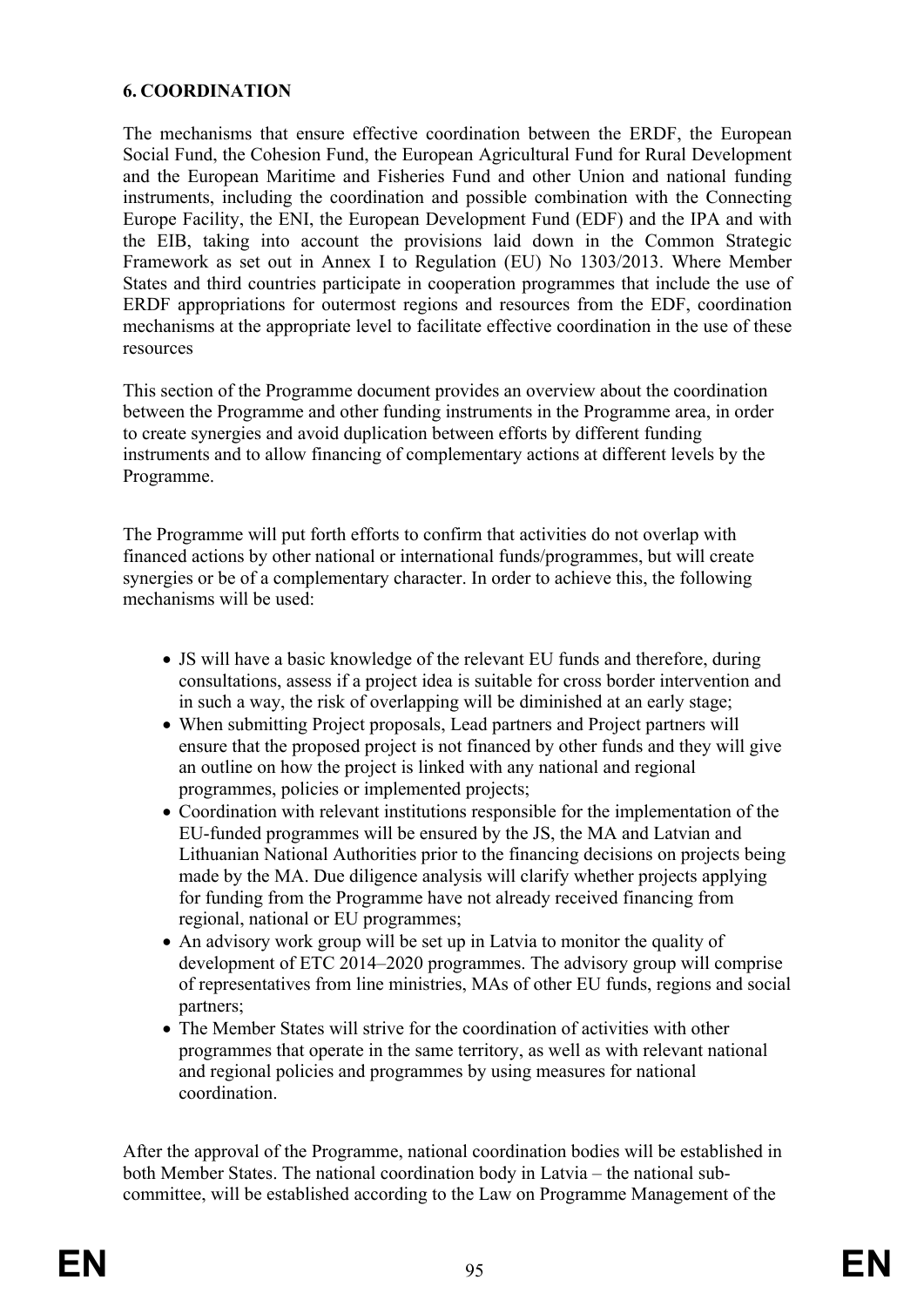Goal "European Territorial Cooperation" of European Structural and Investment Funds. Representatives from line ministries (Ministry of Economics, Ministry of Finance, Ministry of Education and Science, Ministry of Culture, Ministry of Welfare and others), representatives of 3 Programme regions and social partners will be involved. According to the provisions of article No 8.1. of the Law on Programme Management of the Goal "European Territorial Cooperation" of European Structural and Investment Funds the national sub-committee is obliged to provide consultations to the responsible national institution regarding overlapping risks of the projects submitted within the Programme by the potential beneficiaries registered in Latvia, with other national or international programs available upon request.

The national coordination body in Lithuania – the Committee of European Territorial Cooperation Goal Programmes – will be established in accordance with the Decision on the Implementation of Programmes of the European Territorial Goal for the 2014–2020 EU programming period. The Committee of European Territorial Cooperation Goal Programmes will be an advisory body, comprising of representatives of the line ministries and other stakeholders. The main functions of the national coordination body will be to advise the Lithuanian members of the MCs on the eligibility of Lithuanian partners and the purposefulness of their activities in the received project applications (including overlapping risks).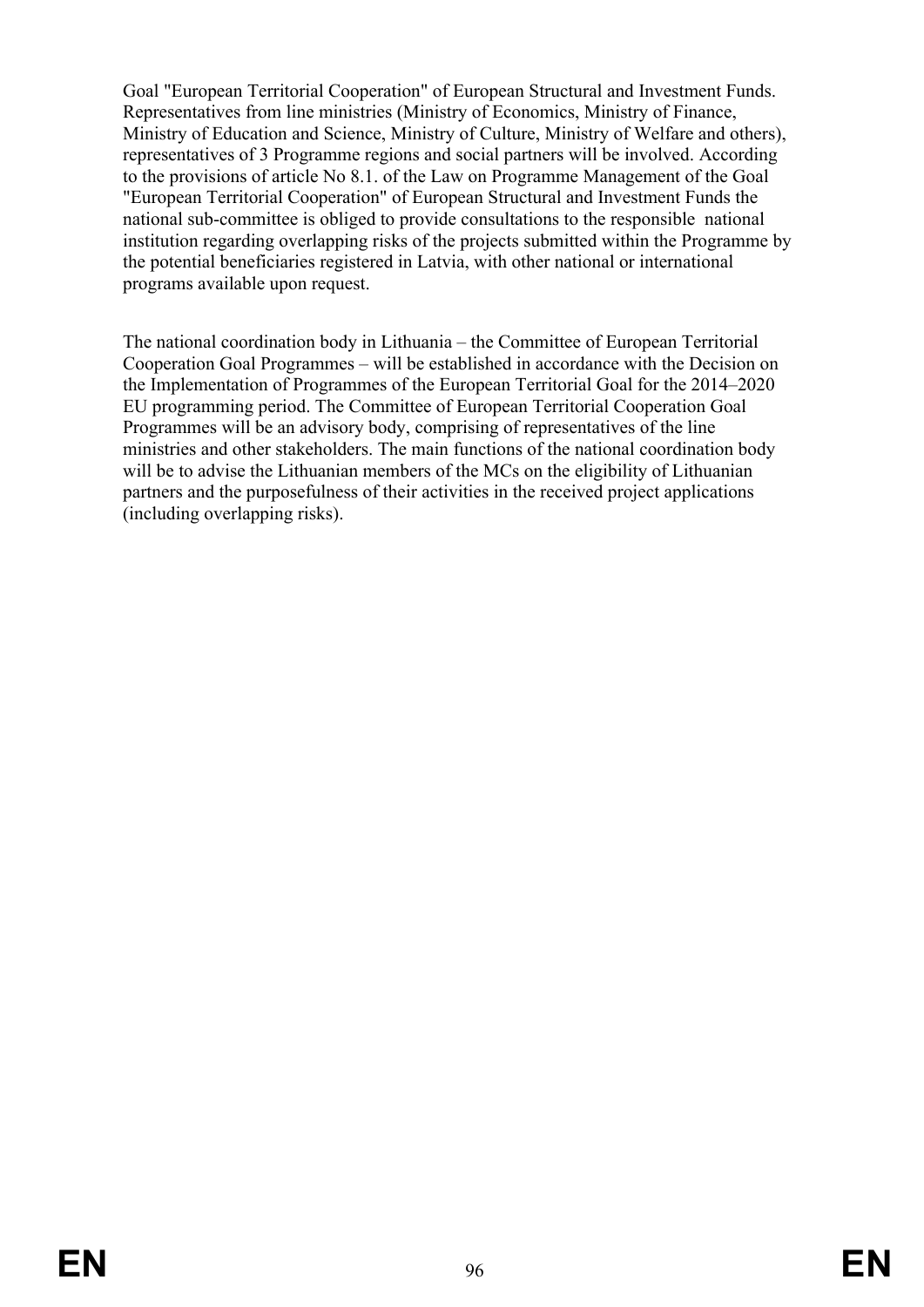#### **7. REDUCTION OF ADMINISTRATIVE BURDEN FOR BENEFICIARIES**

Summary of the assessment of the administrative burden for beneficiaries and, where necessary, the actions planned accompanied by an indicative timeframe to reduce the administrative burden.

During the period 2007–2013 a number of key administrative challenges for the partners were observed. These included requirements concerning copying/duplicating supporting project documents, long reimbursement processes and the lack of co-financing for the projects.

Simplification provisions were made during the period 2007–2013 (e.g. a simplified payment system involving a two-step check of the Project progress reports. It helped to speed up payments to Project partners).

The following steps are proposed in order to reduce the administrative burden for Lead and Project partners during 2014–2020 programming period.

# **"Only once" encoding principle**

According to the "only once" encoding principle, a new IT system for managing Programme interventions and in particular for the exchange of data will be established. It will allow for the storage and sharing of data so that Project partners are asked to provide data and information only once. This will reduce the administrative burden on them.

Project partners will be enabled to provide all data (project applications, progress reports, project change requests, etc.) requested for compliance electronically. A database system will store and share the information between all Programme authorities and bodies. Clear guidelines will be available on the information requested and the level of detail that is needed.

For Project partners, this will result in easier access and a more cost-efficient administration of the project as the administrative burden will be reduced. Claims will be handled faster and there will be a considerable reduction in the time spent on the application and follow up processes. Transparency will be improved because the Project partners will be able to check the progress of their application in real time.

By applying this principle, the efficiency of the Programme will be increased (significant amount of time is lost in the existing system while waiting for official/signed documents for the submission of progress reports, clarifications, letters, etc.). Monitoring and control systems will also be improved by the "only once" principle.

The main actions planned by the Programme are to elaborate on the information system and the guidelines, and to organise training for potential applicants/Project partners.

The "only once" encoding principle is anticipated to be operational before launching the 1st call for proposals.

# **Flat rate concept**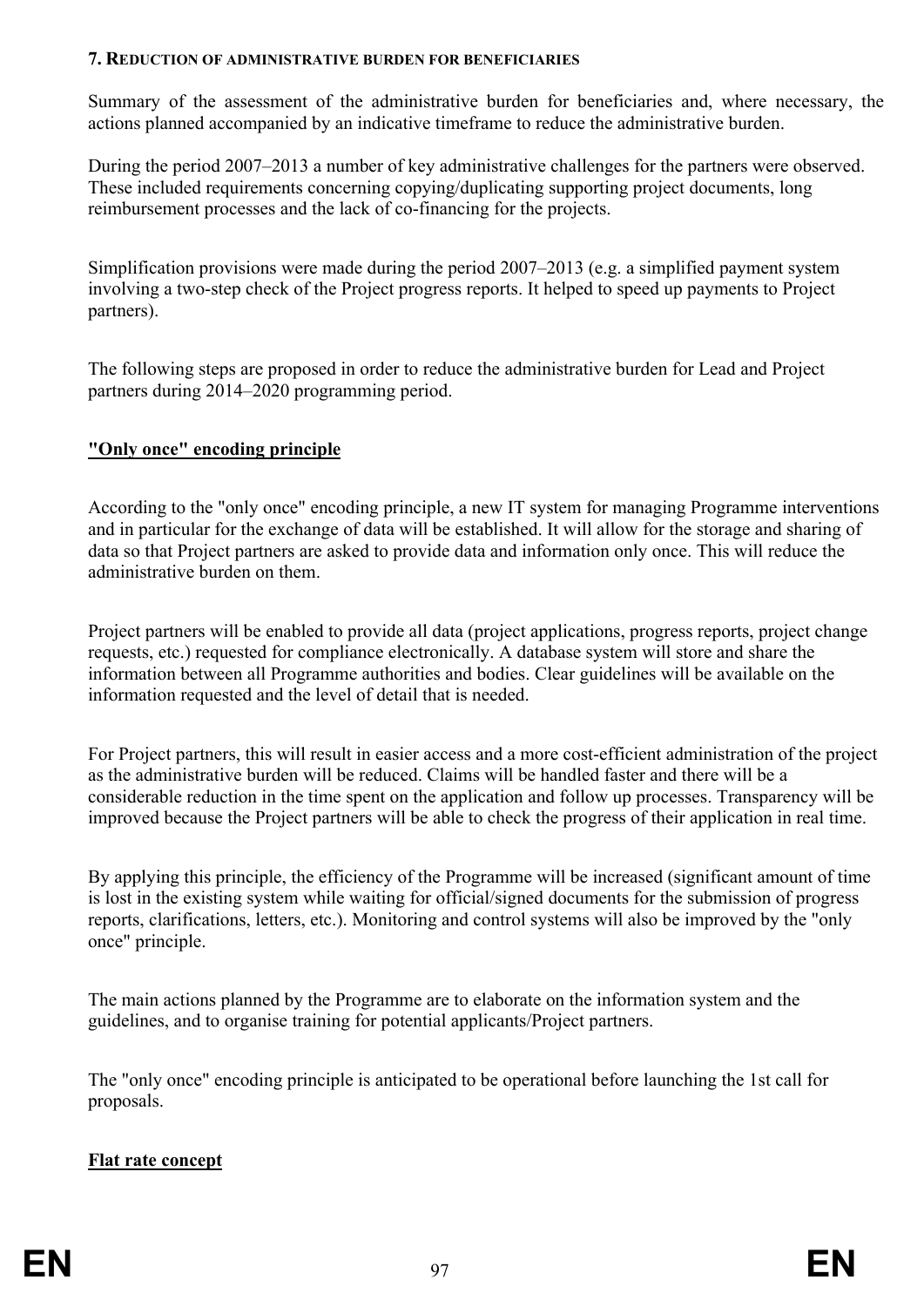In the Programme, Project partners will be able to apply a flat rate for staff costs and administration costs.

By applying this principle, the administrative burden will be reduced and the delivery of payments will be sped up. There will no longer be any need to trace every co-financed Euro to the individual supporting documents, and the amount of supporting documents will decrease. Communication about the Programme funding rules to potential Project partners will be easier, and the time spent on hourly rate calculations, timesheets, and work agreement clarifications will be reduced. The number of change requests in the projects will be lower and reporting to the centralised financial control will be faster.

Exact flat rates will be set based on simplified procedures for the calculation of project costs and a verification of expenditures in accordance with Article 67 and 68 of Regulation (EU) No 1303/2013, Article 19 of Regulation (EU) No 1299/2013 and Regulation (EU) No 481/2014.

The rules and methodology for the application of the flat rate method will be described in the Programme manual and detailed explanations for potential applicants will be provided during trainings after launching the call for proposals.

#### **Other instruments**

In addition, the Programme will consider and implement actions in order to reduce administrative burden at the project level. Options that will be considered on a case-by-case basis for each call for proposals and shall be subject to the decision of the MC (and shall be stipulated in the Programme manual) are the following (but are not limited to):

- Pre-payments;
- More flexible approach of the project budget (a certain percentage that can be reported in different work packages/budget lines without prior acceptance etc.);
- Simplified procedures for introducing modifications in the approved projects.

# **8. HORIZONTAL PRINCIPLES**

#### **8.1 Sustainable development**

Description of specific actions to take into account environmental protection requirements, resource efficiency, climate change mitigation and adaptation, disaster resilience and risk prevention and management, in the selection of operations.

The Programme contributes to sustainable and cohesive socio-economic development in the border region by making it more competitive for economic and business development, as well as an attractive place for people to live, work, and visit. Sustainable development will be taken into account as a horizontal principle during the Programme implementation processes. It will cover the following aspects:

- Resource efficient development of the regional economy for the benefit of all local inhabitants;
- Smart conservation and the use and promotion of natural and cultural heritage:
- Sustainable intervention into social inclusion actions;
- Wise and efficient use and management of natural resources, as well as the promotion and contribution to climate change mitigation and adaptation;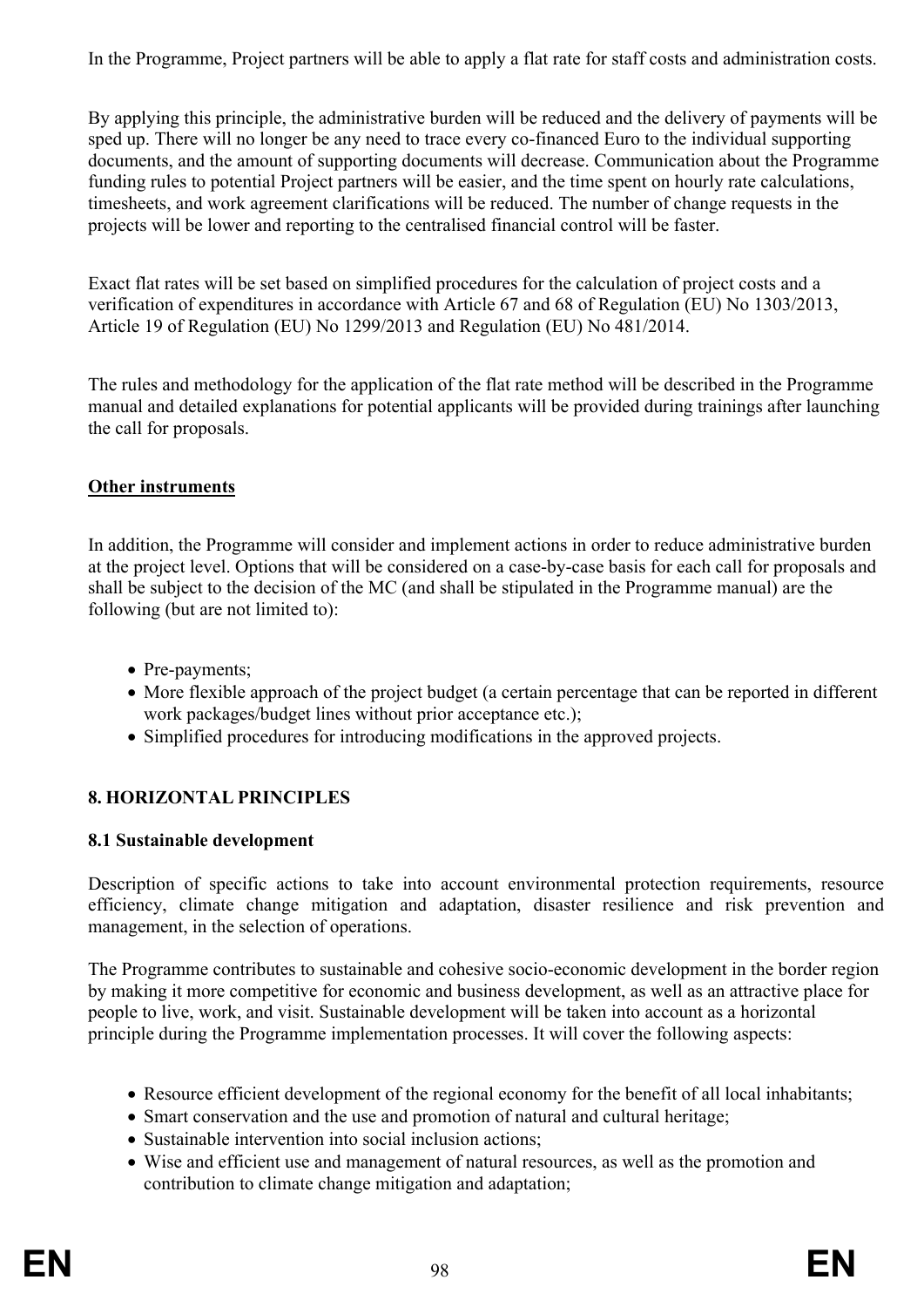Raising a high level of awareness among different actors and at all levels of society about the elements and processes leading to sustainability, including climate change mitigation and adaptation.

The Programme will help secure long-term improvements in quality of life through the creation of sustainable communities that are able to: manage and use resources efficiently and intelligently; tap the ecological and social innovation potential of the economy; and ultimately ensure improved prosperity, environmental protection, and social cohesion for the long term.

All projects financed by the Programme will be asked to follow and demonstrate their contributions to the principle of sustainability (either in economic, social, ecological, or cultural dimensions). Where appropriate, projects will also be required to apply environmental and spatial impact assessments. Project contributions to sustainable development principles will be monitored by the Programme. Project selection criteria concerning sustainable development will be described in the Programme manual.

# **8.2 Equal opportunities and non-discrimination**

Description of the specific actions to promote equal opportunities and prevent any discrimination based on sex, racial or ethnic origin, religion or belief, disability, age or sexual orientation during the preparation, design and implementation of the cooperation programme and, in particular, in relation to access to funding, taking account of the needs of the various target groups at risk of such discrimination, and in particular, the requirements of ensuring accessibility for persons with disabilities.

The aim of this horizontal priority is not only to ensure equal opportunities for men and women but also to secure equal access to new opportunities for all people, especially for socially excluded groups. The Programme's emphasis on equal opportunity principles will help people from the border regions to: make full use of physical infrastructure; participate in education and training activities; upgrade skills or acquire new ones; and get any other direct or indirect assistance with an emphasis on remaining or becoming an active participant in economic and social life.

Hence, the Programme's implementation processes will help secure equal opportunities for socially excluded groups and assist them in taking part in different measures and receiving support. Programme activities will also facilitate a support framework for the aforementioned groups, with an emphasis on disadvantaged people and without prejudice to their gender, racial or ethnic origin, religion or belief, disability, age, or sexual orientation.

Activities financed by the Programme will particularly contribute to the following areas:

- Promoting the interest of one or more groups at risk of discrimination on the basis of their gender, ethnic origin or race, religion or belief, disabilities, age, sexual orientation;
- Promoting the integration of anti-discrimination and equal opportunity initiatives with respect to employment, social inclusion, education, etc.

Projects financed by the Programme will be asked to follow universal design principles that refer to a broad-spectrum of equality issues, including considerations during construction works and product and service developments. Specific requirements in relation to this universal design will be described in the Programme manual. Where appropriate, projects will be asked to follow the principle of equal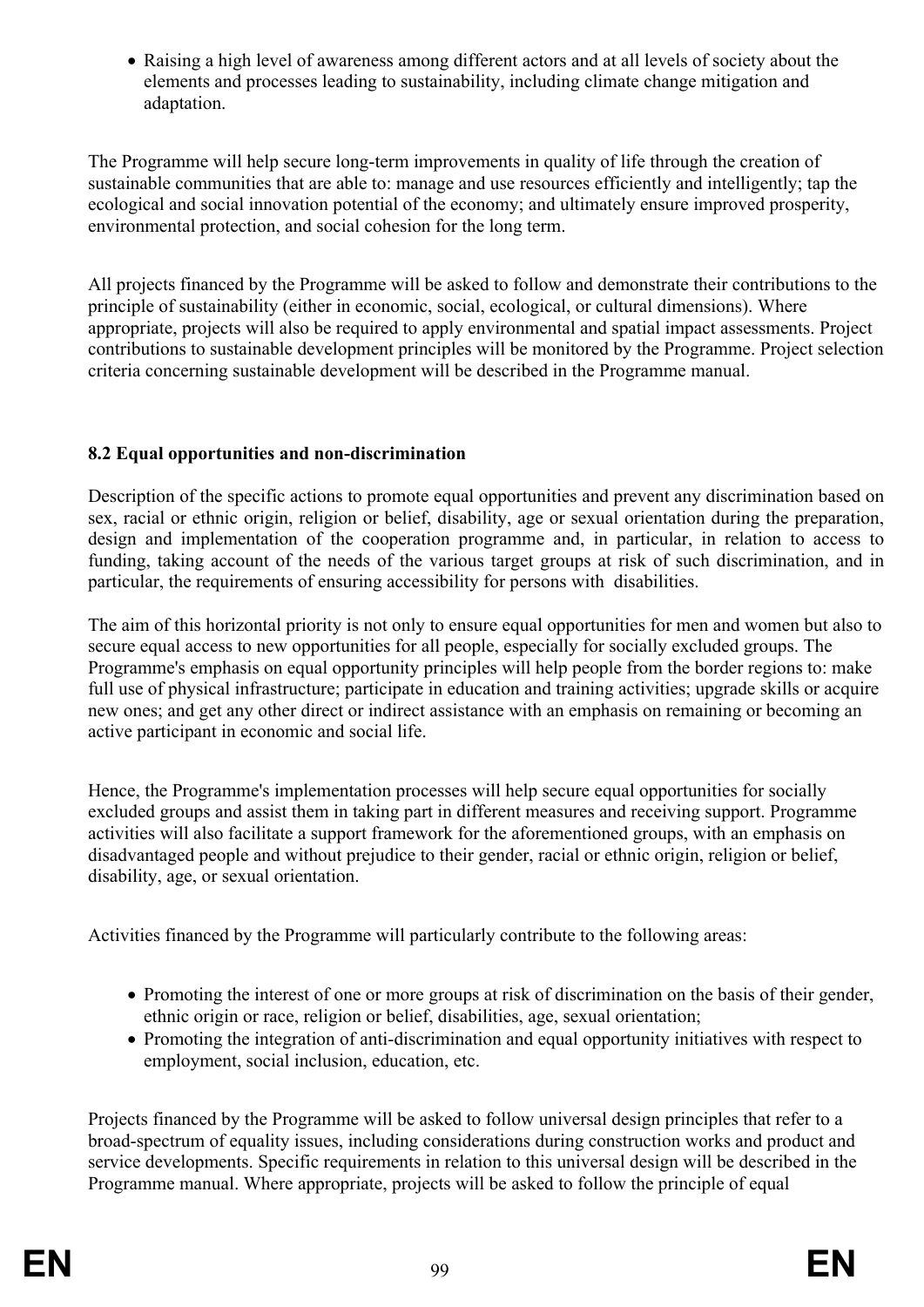opportunities and non-discrimination principles and spatial impact assessments. The relevant criteria and follow-up implementation processes will be set by Programme management bodies.

#### **8.3 Equality between men and women**

Description of the contribution of the cooperation programme to the promotion of equality between men and women and, where appropriate, the arrangements to ensure the integration of the gender perspective at cooperation programme and operation level.

Equal opportunities are an important component of the Programme's strategic level objectives. Particular recognition is given to tasks and measures in the Programme concerning equal opportunities for men and women.

Programme support will cover many areas, thereby consolidating gender equality and ensuring equal opportunities for men and women who are interested in seeking education, upgrading their skills, and improving their employment. The 2007–2013 Programme experience showed that activities implemented during projects impacted both men and women (without discriminating for or against one gender); therefore, no specific requirements are necessary. For example, social inclusion projects helping persons with disabilities integrate in the job market helped both men and women – the same approach is used throughout all projects.

Taking into account experience from the previous programming period, Member States have agreed that any specific actions or measures on the Programme level to promote gender equality principles are not intended (and no specific selection criteria are foreseen) to favour the development of projects dealing with this issue.

# **9. SEPERATE ELEMENTS**

#### **9.1 Major projects to be implemented during the programming period**

#### **Table 23: List of major projects**

| Project | Planned notification /          | <b>Planned start of</b>        | <b>Planned completion date</b> | <b>Priority axes /</b> |
|---------|---------------------------------|--------------------------------|--------------------------------|------------------------|
|         | submission date (year, quarter) | implementation (year, quarter) | (year, quarter)                | Investment priorities  |
|         |                                 |                                |                                |                        |

#### **9.2 Performance framework of the cooperation programme**

| adie 44. Feriorihance iraillework (suillinary table)                                                |       |                                                                                                                                                      |                   |                      |                     |  |  |  |  |
|-----------------------------------------------------------------------------------------------------|-------|------------------------------------------------------------------------------------------------------------------------------------------------------|-------------------|----------------------|---------------------|--|--|--|--|
| <b>Priority axis</b>                                                                                | ID    | Indicator or key implementation step                                                                                                                 | Measurement unit. | <b>Milestone for</b> | <b>Final target</b> |  |  |  |  |
|                                                                                                     |       |                                                                                                                                                      | where appropriate | 2018                 | (2023)              |  |  |  |  |
| 1. - Sustainable and clean environment<br>through cooperation                                       | 1.1.2 | Expenditure                                                                                                                                          | <b>EUR</b>        | 2,954,207.00         | 28,905,008.00       |  |  |  |  |
| 2. - Support to labour mobility and<br>employment                                                   | 1.1.1 | Expenditure                                                                                                                                          | <b>EUR</b>        | 4,255,031.00         | 20,738,943.00       |  |  |  |  |
| 3. - Social inclusion as a precondition of<br>territorial development                               | 1.1.1 | Expenditure                                                                                                                                          | <b>EUR</b>        | 2,066,730.00         | 16.470.676.00       |  |  |  |  |
| 4. - Improved quality of living through<br>public<br>efficient<br>services<br>and<br>administration | 1.1.1 | Expenditure                                                                                                                                          | <b>EUR</b>        | 1,641,226.00         | 11,912,552.00       |  |  |  |  |
| 1. - Sustainable and clean environment<br>through cooperation                                       | CO22  | Approved projects under investment priority 6e                                                                                                       | Number            |                      |                     |  |  |  |  |
| 1. - Sustainable and clean environment<br>through cooperation                                       | 1.2.2 | Approved projects under investment priority 6d                                                                                                       | Number            | $\overline{2}$       |                     |  |  |  |  |
| 2. - Support to labour mobility and<br>employment                                                   | 2.2.1 | Approved projects under investment priority 8e for creating or<br>improving educational and training infrastructure objects planned for<br>joint use | Number            |                      |                     |  |  |  |  |

# **Table 24: Performance framework (summary table)**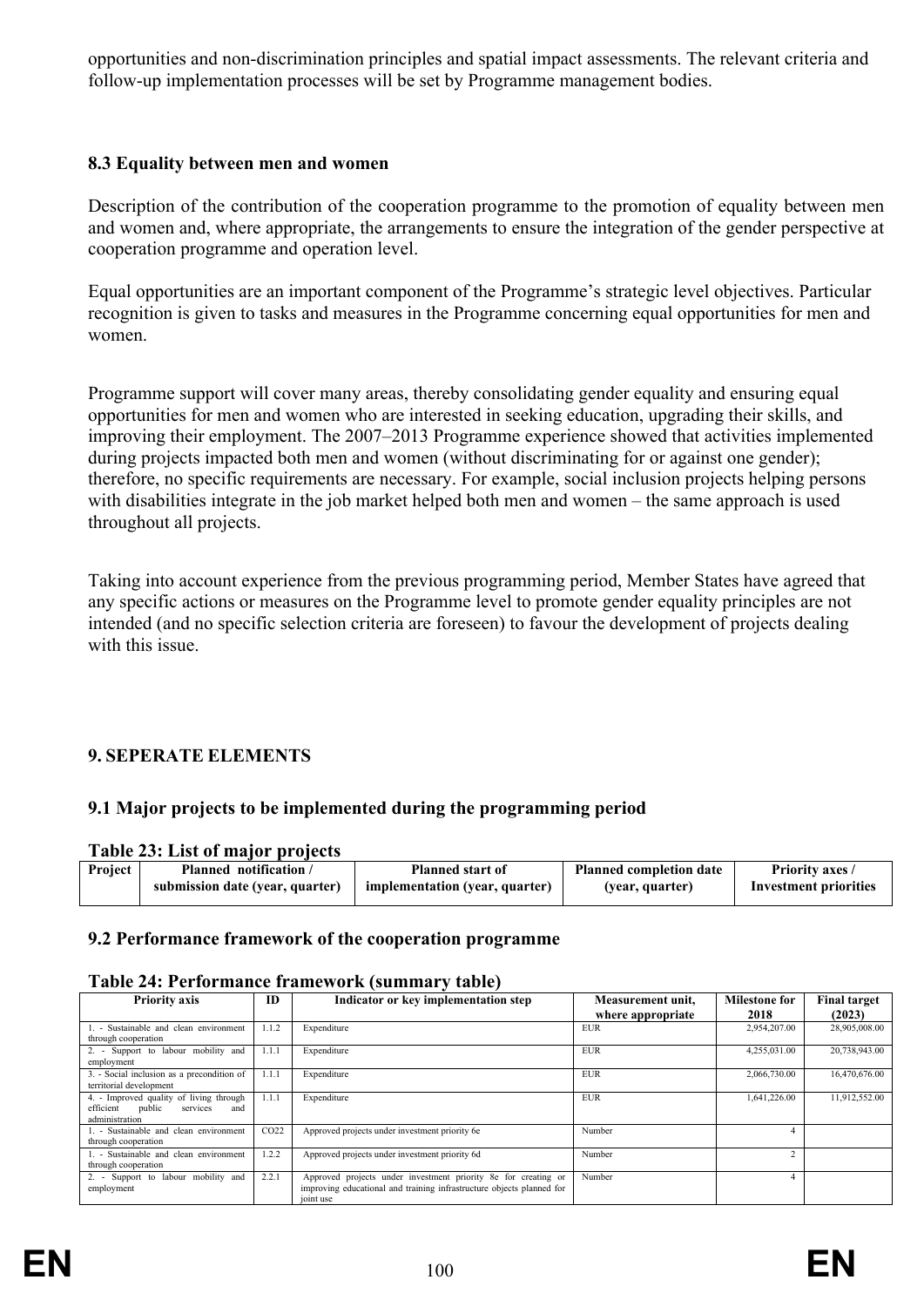| <b>Priority axis</b>                                                                                | <b>ID</b> | Indicator or key implementation step                                                                                          | Measurement unit, | <b>Milestone for</b> | <b>Final target</b> |
|-----------------------------------------------------------------------------------------------------|-----------|-------------------------------------------------------------------------------------------------------------------------------|-------------------|----------------------|---------------------|
|                                                                                                     |           |                                                                                                                               | where appropriate | 2018                 | (2023)              |
| 3. - Social inclusion as a precondition of<br>territorial development                               | 3.1.1     | Approved<br>priority<br>9a<br>for<br>projects<br>under<br>investment<br>creating/improving social services and infrastructure | Number            | 4                    |                     |
| 4. - Improved quality of living through<br>public<br>efficient<br>services<br>and<br>administration | 4.1.1     | Approved projects under investment priority 11b                                                                               | Number            | 10                   |                     |
| 3. - Social inclusion as a precondition of<br>territorial development                               | 3.1.2     | Approved<br>projects<br>under<br>investment<br>priority<br>9a<br>for<br>creating/improving social inclusion measures          | Number            | 6                    |                     |
| 2. - Support to labour mobility and<br>employment                                                   | CO14      | Approved projects under investment priority 8e for roads<br>reconstruction and upgrade                                        | Number            |                      |                     |
| 3. - Social inclusion as a precondition of<br>territorial development                               | 3.2.1     | Approved projects under investment priority 9b                                                                                | Number            | $\overline{7}$       |                     |
| 1. - Sustainable and clean environment<br>through cooperation                                       | 1.2.2     | Number of organisations supported                                                                                             | Number            | $\Omega$             | 98.00               |
| 2. - Support to labour mobility and<br>employment                                                   | 2.2.1     | Created or improved educational and training infrastructure objects<br>planned for joint use                                  | Number            | $\mathbf{0}$         | 27.00               |
| 3. - Social inclusion as a precondition of<br>territorial development                               | 3.1.1     | Created/improved social services and infrastructure                                                                           | Units             | $\Omega$             | 55.00               |
| 3. - Social inclusion as a precondition of<br>territorial development                               | 3.2.1     | Number of deprived communities participating in the regeneration<br>activities                                                | Units             | $\mathbf{0}$         | 85.00               |
| 4. - Improved quality of living through<br>public<br>efficient<br>services<br>and<br>administration | 4.1.1     | Number of institutions, participating in cooperation                                                                          | Units             | $\theta$             | 151.00              |
| 3. - Social inclusion as a precondition of<br>territorial development                               | 3.1.2     | Created/improved social inclusion measures                                                                                    | Units             | $\mathbf{0}$         | 116.00              |
| 2. - Support to labour mobility and<br>employment                                                   | CO14      | Roads: Total length of reconstructed or upgraded roads                                                                        | km                | $\theta$             | 46.08               |
| 1. - Sustainable and clean environment<br>through cooperation                                       | CO22      | Land rehabilitation: Total surface area of rehabilitated land                                                                 | Hectares          | $\mathbf{0}$         | 38.71               |

**9.3 Relevant partners involved in the preparation of the cooperation programme** See Annex 4.

**9.4 Applicable programme implementation conditions governing the financial management, programming, monitoring, evaluation and control of the participation of third countries in transnational and interregional programmes through a contribution of ENI and IPA resources** Not applicable.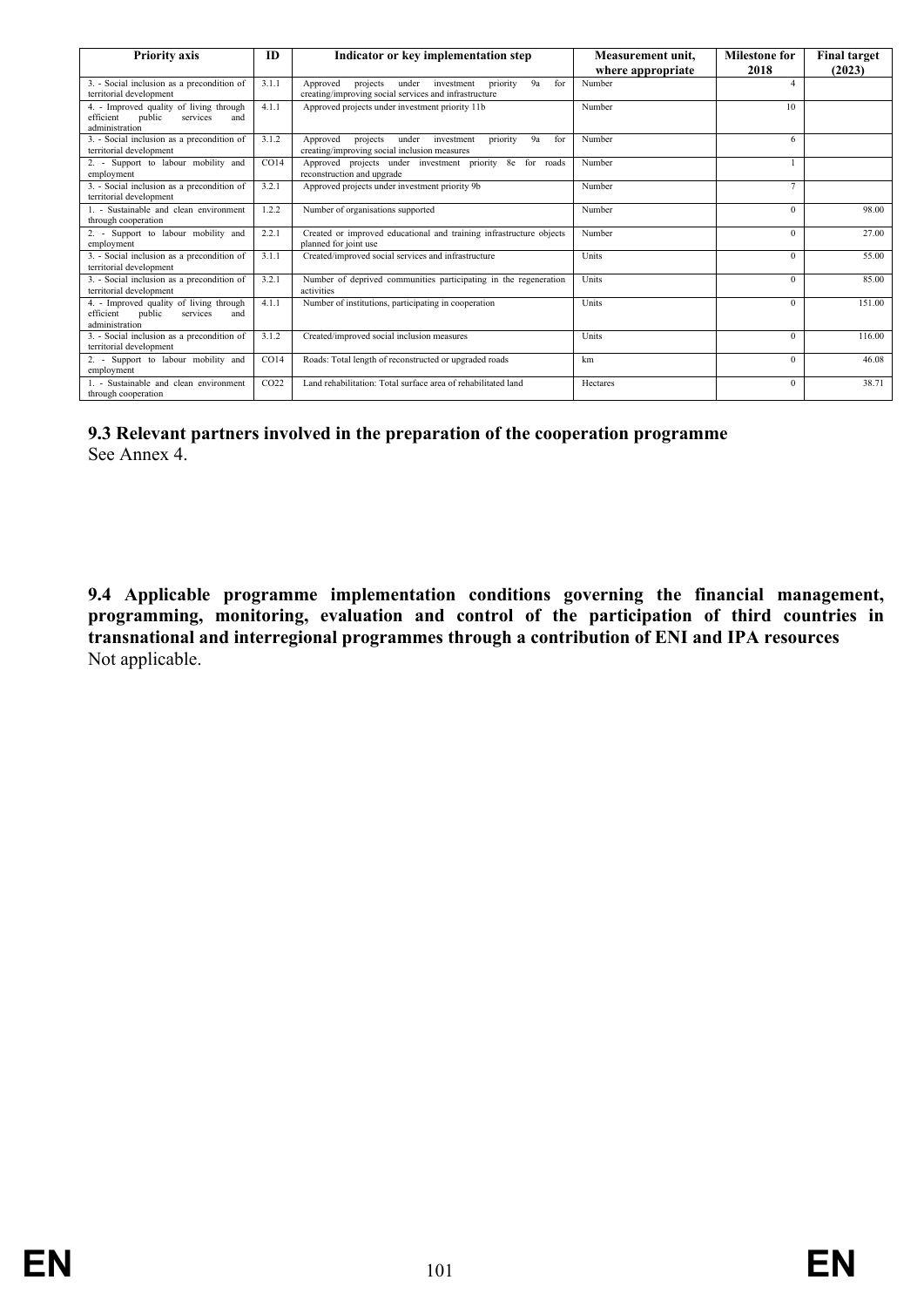#### **DOCUMENTS**

| Document title                                                                          | Document type                                                                        | <b>Document</b><br>date | Local<br>reference | Commission<br>reference | <b>Files</b>            | Sent<br>date      | Sent By  |
|-----------------------------------------------------------------------------------------|--------------------------------------------------------------------------------------|-------------------------|--------------------|-------------------------|-------------------------|-------------------|----------|
| Annex 1 "Tables and figures"                                                            | Supplementary information                                                            | 07-Jul-2020             |                    | Ares(2020)3619744       | Annex 1                 | $09-Jul$<br>2020  | n0021s09 |
| Annex 2 <sup>"</sup> Cross border road sections to be improved by the<br>Programme"     | Supplementary information                                                            | 07-Jul-2020             |                    | Ares(2020)3619744       | Annex 2                 | $09$ -Jul<br>2020 | n0021s09 |
| Annex 3 "Document list"                                                                 | Supplementary information                                                            | 07-Jul-2020             |                    | Ares(2020)3619744       | Annex 3                 | $09-Jul$<br>2020  | n0021s09 |
| Annex 4 "Relevant partners involved in the preparation of the<br>cooperation Programme" | Supplementary information                                                            | 07-Jul-2020             |                    | Ares(2020)3619744       | Annex 4                 | $09-Jul$<br>2020  | n0021s09 |
| Annex 5 <sup>"</sup> Annual instalments of the Technical Assistance co-<br>financing'   | Supplementary information                                                            | 07-Jul-2020             |                    | Ares(2020)3619744       | Annex 5                 | $09-Jul$<br>2020  | n0021s09 |
| Annex 6 "Abbreviations used in the Programme"                                           | Supplementary information                                                            | 07-Jul-2020             |                    | Ares(2020)3619744       | Annex 6                 | $09-Jul$<br>2020  | n0021s09 |
| Agreement to the programme and commitment to provide co-<br>financing (Latvia)          | Confirmation of agreement in writing to the contents of the<br>cooperation programme | 13-Aug-2014             |                    | Ares(2020)3619744       | Agreement to the<br>OP. | $09-Jul$<br>2020  | n0021s09 |
| Agreement to the programme and commitment to provide co-<br>financing (Lithuania)       | Confirmation of agreement in writing to the contents of the<br>cooperation programme | 04-Sep-2014             |                    | Ares(2020)3619744       | Agreement to OP<br>(LT) | $09-Jul$<br>2020  | n0021s09 |

# **Submitted annexes by the Commission implementing regulation laying down the model of the programme**

| <b>Document title</b>                               | Document type                        | Programme<br>version | Document<br>date | Local<br>reference | Commission<br>reference | <b>Files</b>                      | Sent<br>date | Sent By  |
|-----------------------------------------------------|--------------------------------------|----------------------|------------------|--------------------|-------------------------|-----------------------------------|--------------|----------|
| Ex-ante evaluation of Latvia-Lithuania Cross Border | Report of the ex-ante evaluation     | $\cdot$ 3            | 19-Jun-2014      |                    | Ares(2015)3916980       | Ex-ante report                    | $23 -$       | nmarnagn |
| Cooperation Programme for the 2014–2020             |                                      |                      |                  |                    |                         |                                   | Sep-         |          |
| programming period                                  |                                      |                      |                  |                    |                         |                                   | 2015         |          |
| Agreement to the programme and commitment to        | Confirmation of agreement in writing | 3.0                  | 13-Aug-          |                    | Ares(2020)3619744       | Agreement to the OP               | $09$ -Jul-   | n0021s09 |
| provide co-financing (Latvia)                       | to the contents of the cooperation   |                      | 2014             |                    |                         |                                   | 2020         |          |
|                                                     | programme                            |                      |                  |                    |                         |                                   |              |          |
| Programme Snapshot of data before send              | Snapshot of data before send         | 3.0                  | 09-Jul-2020      |                    | Ares(2020)3619744       | Programme Snapshot of data before | 09-Jul-      | n0021s09 |
| 2014TC16RFCB027 3.0                                 |                                      |                      |                  |                    |                         | send 2014TC16RFCB027 3.0 lv       | 2020         |          |